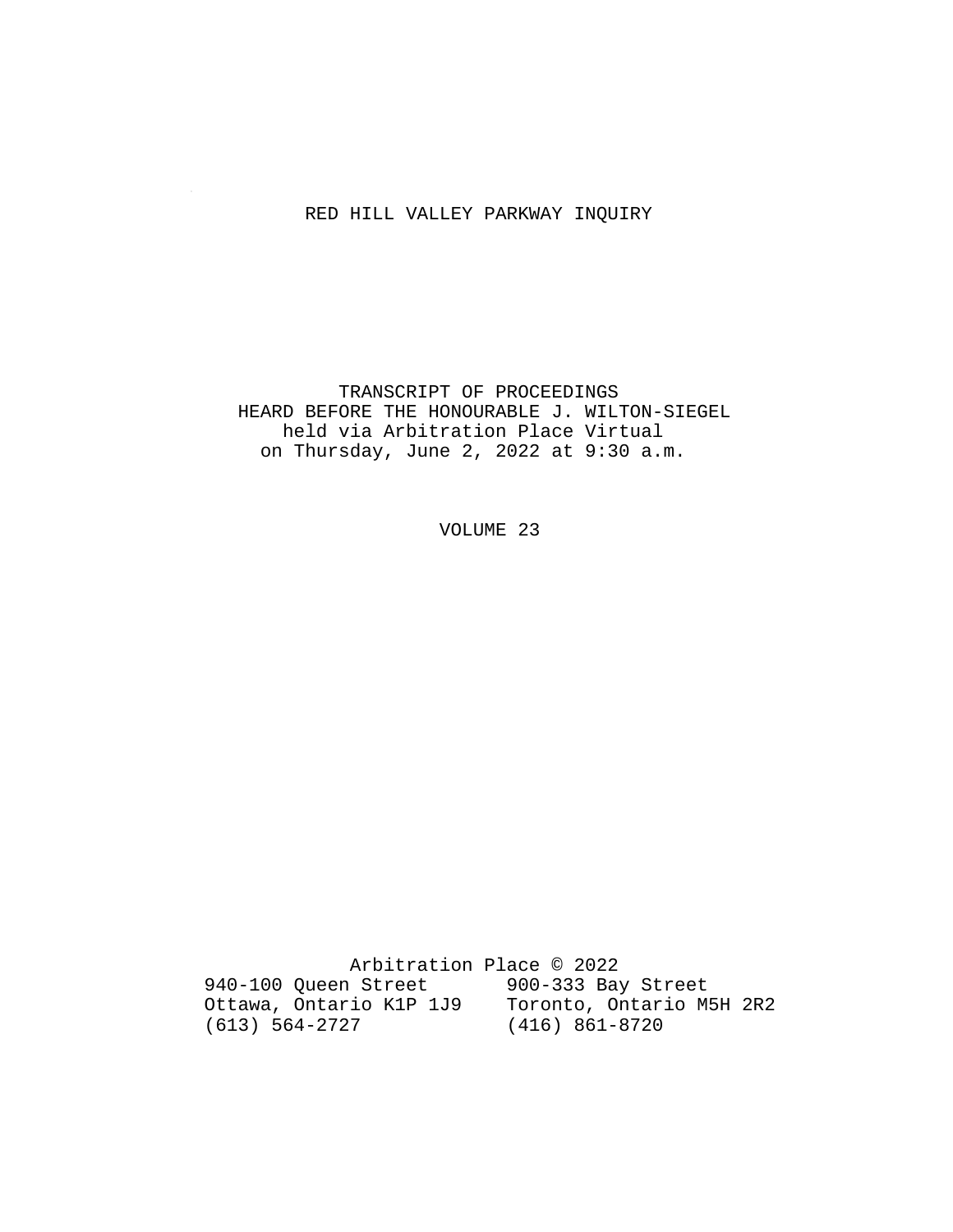## APPEARANCES:

| Emily C. Lawrence<br>Hailey Bruckner<br>Shawna Leclair | For Red Hill Valley<br>Parkway |
|--------------------------------------------------------|--------------------------------|
| Delna Contractor<br>Samantha Hale                      | For City of Hamilton           |
| Heather McIvor<br>Colin Bourrier                       | For Province of Ontario        |
| Chris Buck                                             | For Dufferin Construction      |
| Jennifer Roberts<br>Nivi Ramaswamy                     | For Golder Associates<br>Inc.  |

ALSO PRESENT:

Fady Toban

Page 3827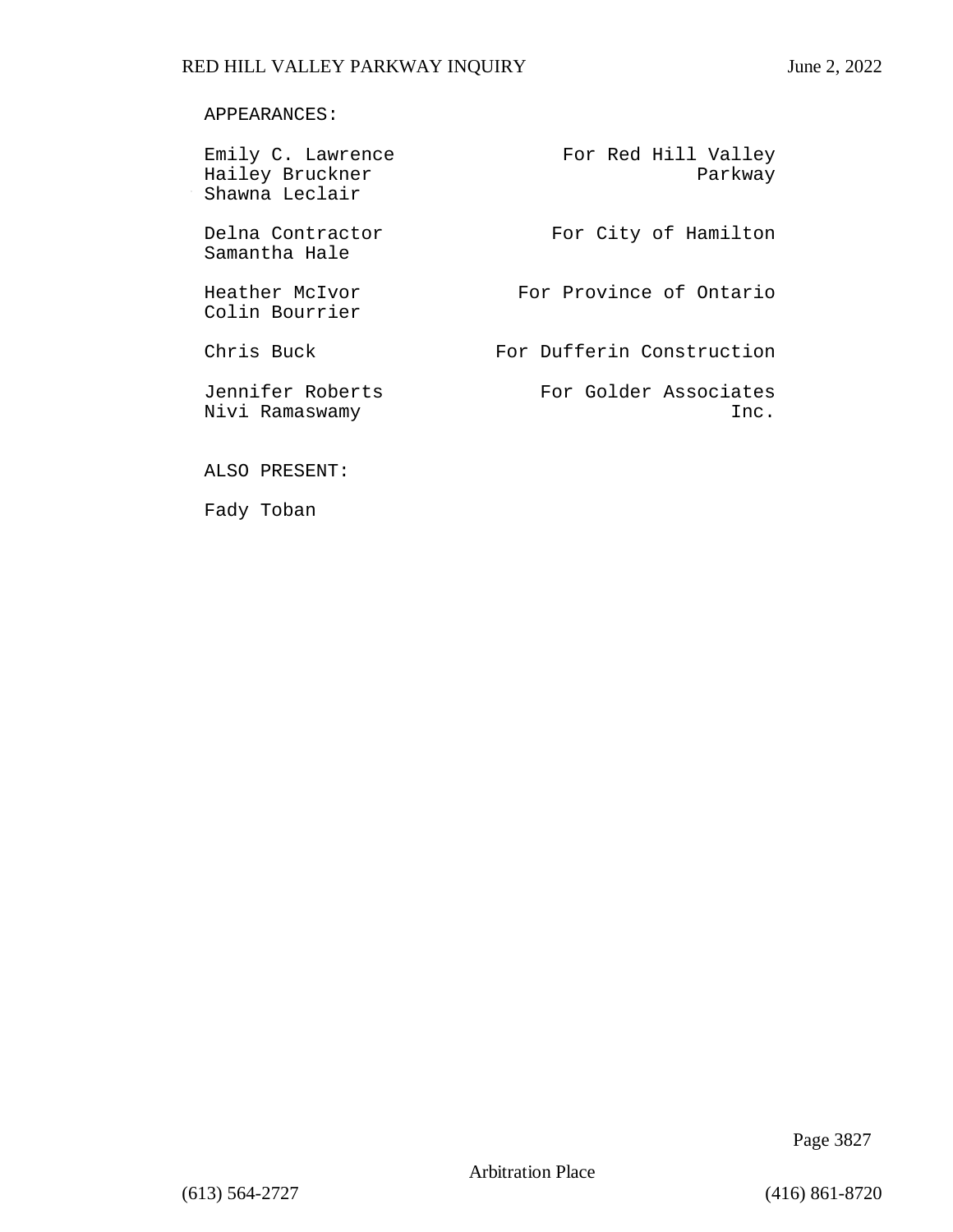### INDEX

|                                       | PAGE |
|---------------------------------------|------|
| BRIAN APPLEBEE; RESUMED               | 3830 |
| CONTINUED EXAMINATION BY MS. LAWRENCE | 3830 |
| EXAMINATION BY MS. JENNIFER ROBERTS   | 3886 |
| EXAMINATION BY MS. CONTRACTOR         | 3891 |
| FURTHER EXAMINATION BY MS. LAWRENCE   | 3920 |

Page 3827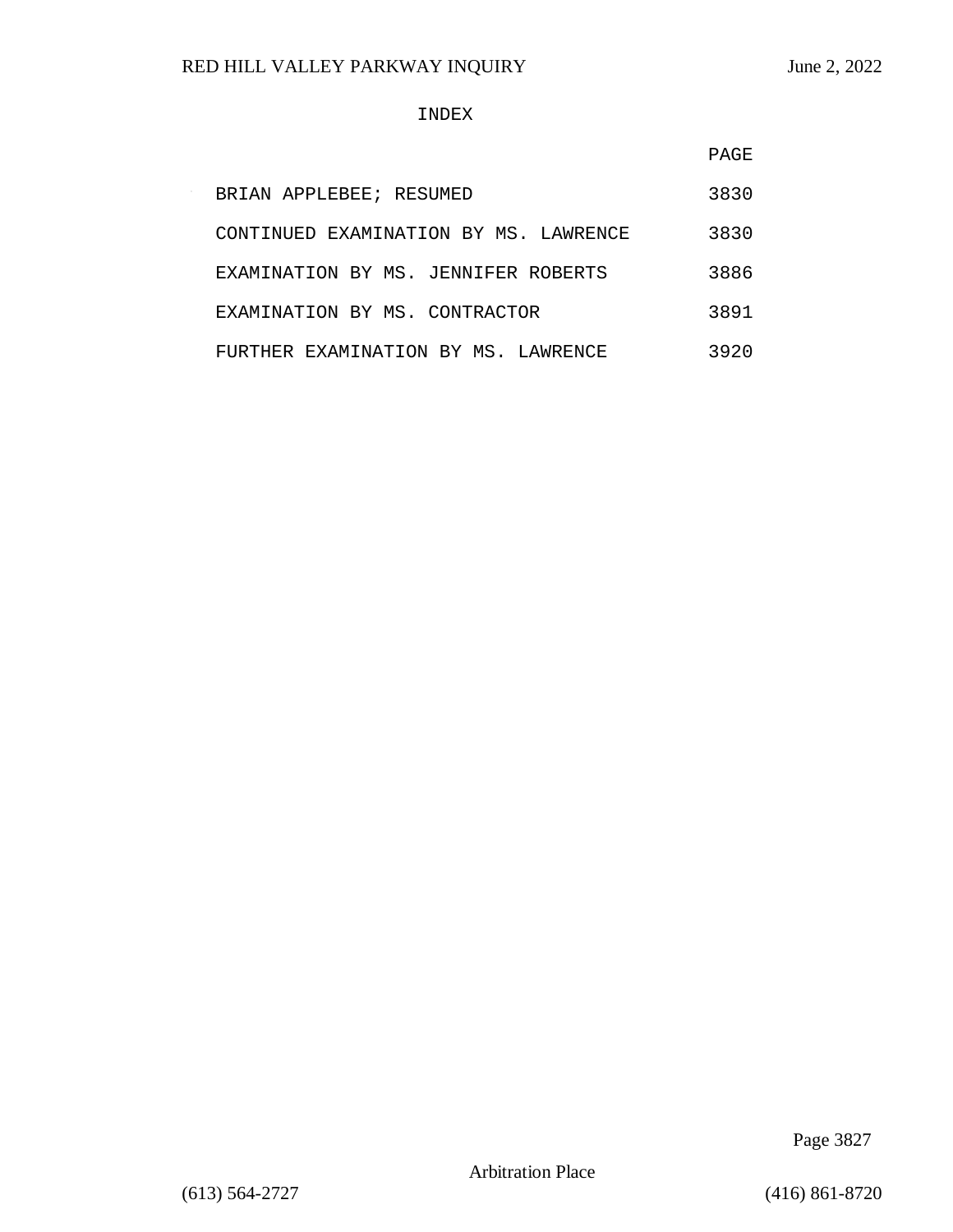$\sim$ 

# LIST OF EXHIBITS

| - 63 |  | Lura Consulting report, HAM2638. |  |  | 3913 |
|------|--|----------------------------------|--|--|------|
|------|--|----------------------------------|--|--|------|

Page 3828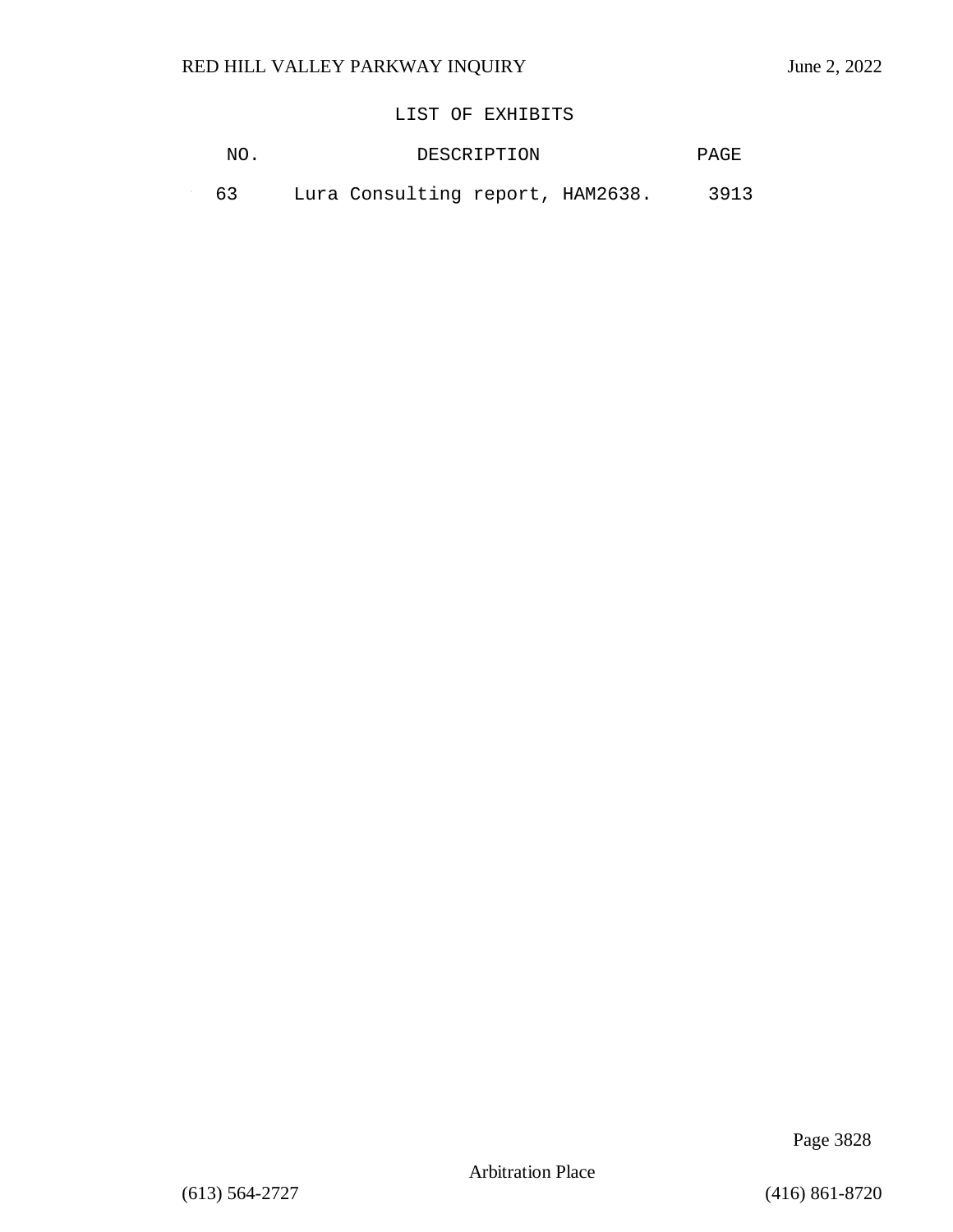1 Arbitration Place Virtual 2 --- Upon resuming on Thursday, June 2, 2022 3 at 9:30 a.m. 4 MS. LAWRENCE: Good morning, 5 Commissioner. 6 JUSTICE WILTON-SIEGEL: Good 7 morning. 8 MS. LAWRENCE: May I proceed? 9 JUSTICE WILTON-SIEGEL: Please 10 do. 11 MS. LAWRENCE: Thank you. 12 BRIAN APPLEBEE; RESUMED 13 CONTINUED EXAMINATION BY MS. LAWRENCE: 14 Q. Good morning, 15 Mr. Applebee. 16 A. Good morning. 17 Q. Yesterday we were talking 18 about the June 6 progress meeting with the City 19 and we're going to go back to that now. 20 Registrar, can you bring up 21 CIM103, please, slide 22. Thank you. 22 Mr. Applebee, this is the 23 presentation that we were looking at yesterday 24 that was delivered at that meeting. So, we're in 25 June at the first progress meeting. CIMA has done

Page 3829

Arbitration Place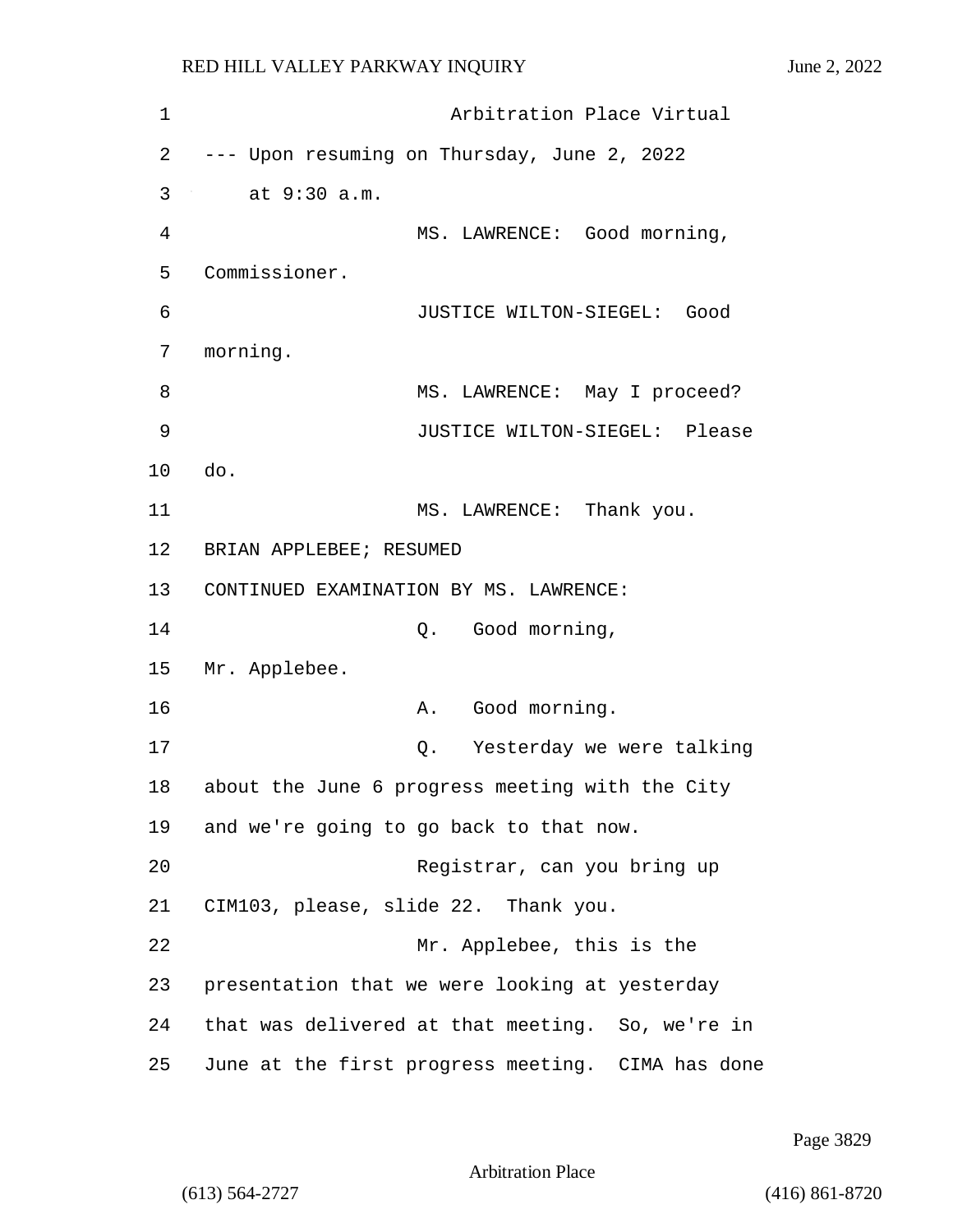some analysis of the collision history at this point. Is that right? 3 A. Yes. That appears to be correct, yes. 5 Q. In the presentation there's a number of points about signage and other things and markings that are raised. I'm not going to take you to those, but I do note that the presentation specifically notes the Mud Street on-ramp, which CIMA calls ramp 6. 11 Do you remember the reason why the Mud Street ramp in particular was identified in this early presentation? 14 A. I believe there was information from the start of the project from the City itself that this was a ramp that they were -- had concerns with in the past and had done some signage changes to and they wanted us to obviously include it in the review, but also to evaluate the changes that had been made to see if it had had any impact. I guess there had been what they were considering a significant number of collisions associated with this particular ramp. 24 Q. And at this stage, what had your analysis revealed about whether the

# Arbitration Place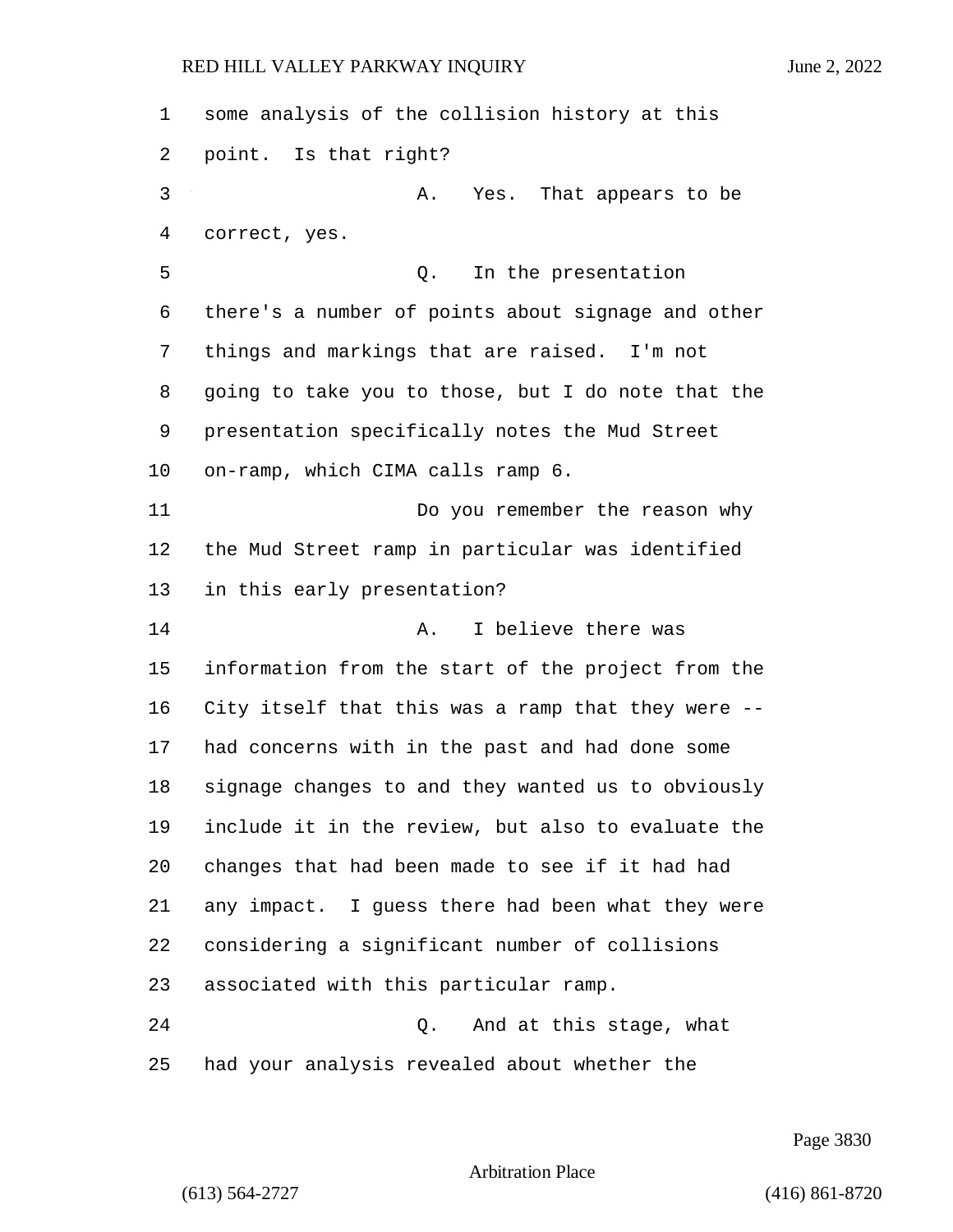countermeasures that the City had already put in place had resulted? Let me try that again. 3 What had you found at that point about those countermeasures? 5 A. I believe that we reviewed the collisions and obviously we had the historical collisions, the same as they had, we identified that there were a number of collisions at this location, and I believe we reviewed the countermeasures that had been put in place and identified that perhaps there was more that could be done. There was nothing -- I don't believe there was anything wrong with what had been done, but there may be a few extra additional items that we had noted could be completed to help augment, I guess, what had been completed by the City. 17 and 0. Thank you. Reqistrar, can you go to slide 23, image 23, the next image. 19 So, here, this is still in respect of ramp 6 and CIMA's presentation indicates that speed management treatments further in advance of the curve, so to slow down earlier. Is that right? 24 A. Correct. That's right, yes.

Page 3831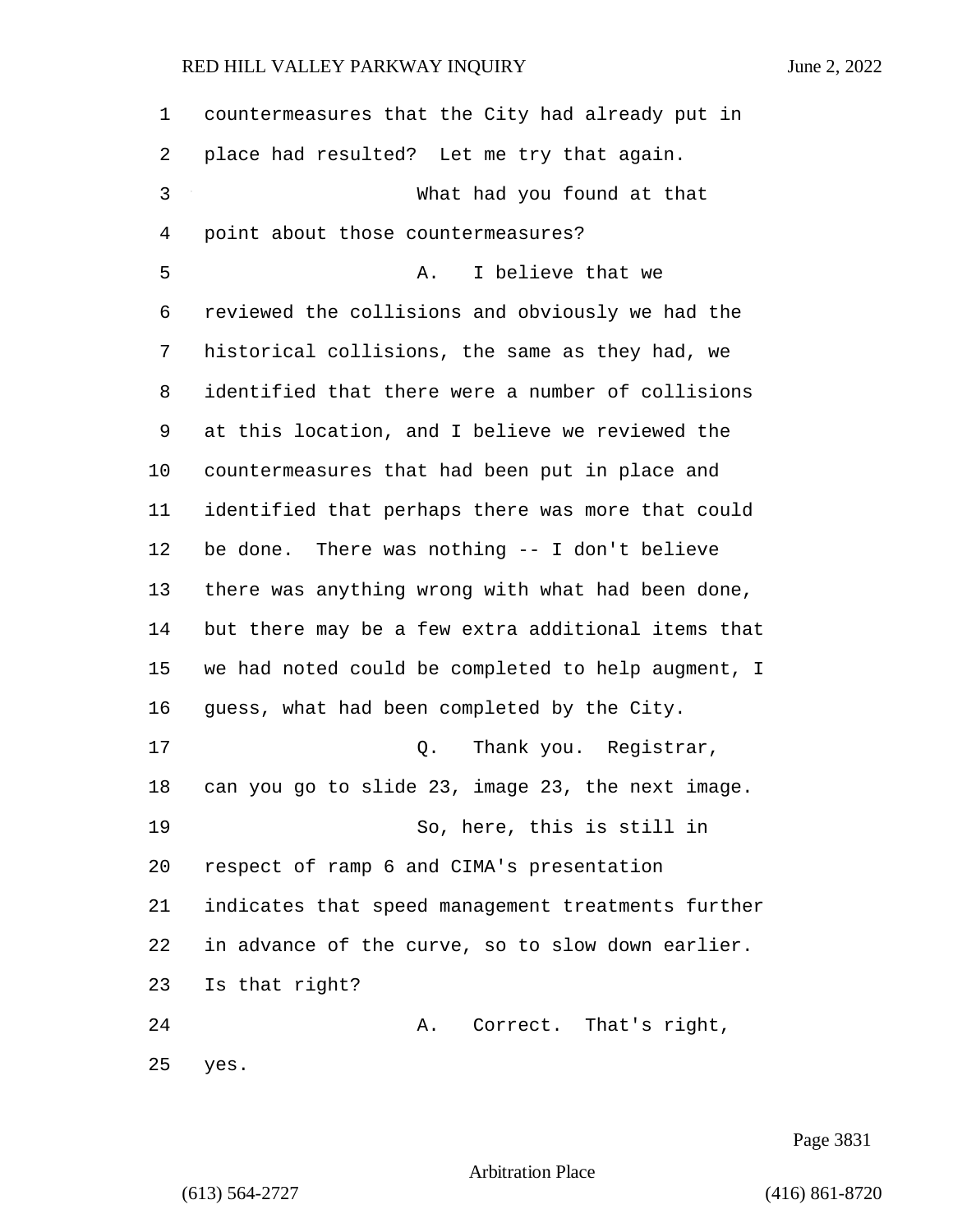1 Q. And then there's a reference to innovative treatments potentially including pavement markings, signage and high-friction pavement surface treatment. 5 I'm going to ask you about that last one. What is a high-friction pavement surface treatment that was being recommended here? 8 A. I don't have the specific expertise with respect to that, but my understanding is is that it's something that can be added to the surface of the asphalt itself that improves the friction value of the asphalt, so effectively it adds more friction, it adds more grit or some other manner of adding friction to the asphalt surface itself. 16 Q. Okay. Who on your team had suggested this as a potential countermeasure? 18 A. I don't recall specifically, but -- yeah, I don't recall specifically who would have identified that. 21 Q. Okay. Registrar, can you bring up CIM8423, please, and could you call out the fifth paragraph. No, I'm sorry. Yes, the third paragraph from the bottom. Sorry, that took me a moment. "City okay with."

Page 3832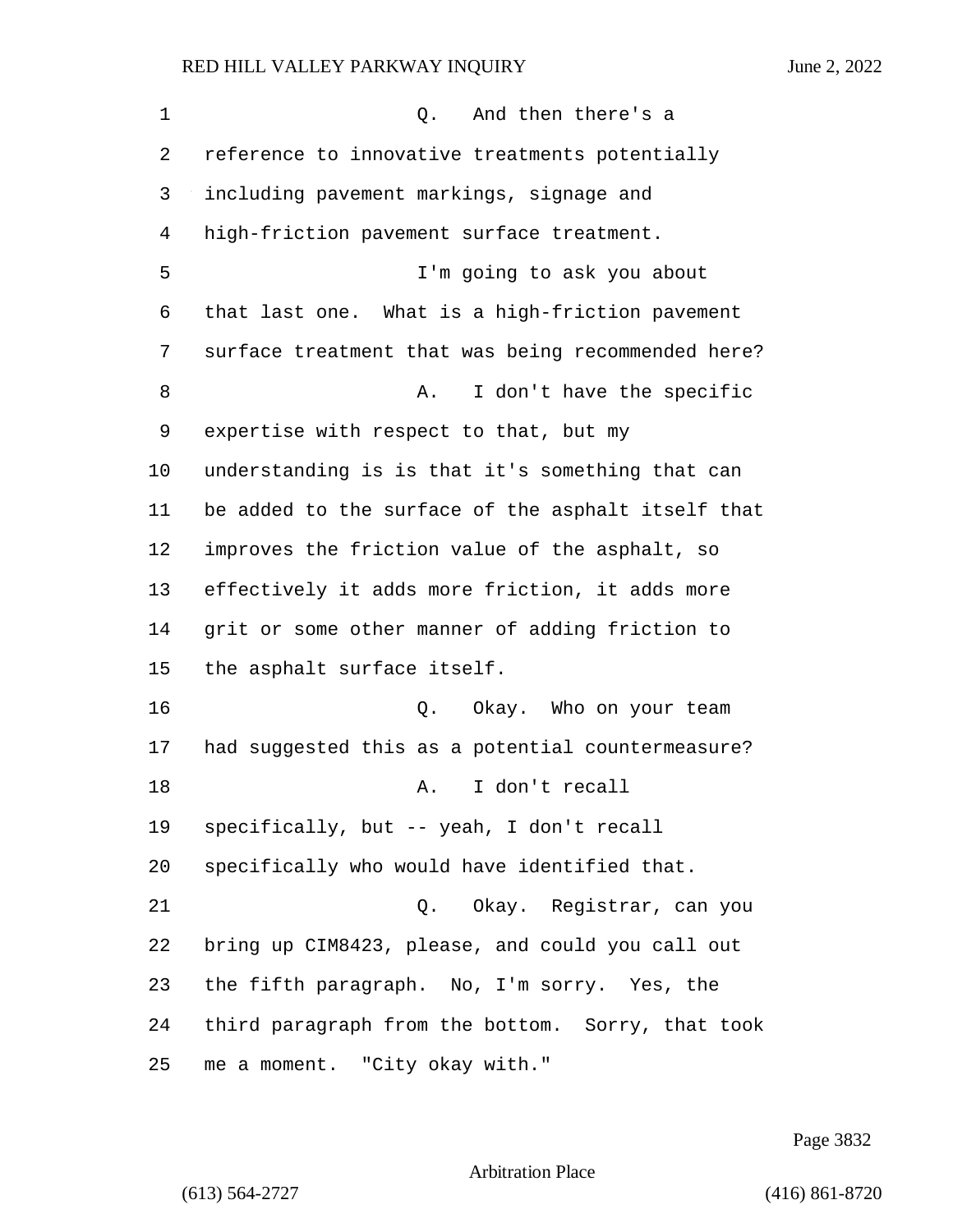1 So, this is the notes of that 2 same meeting: 3 "CIMA okay with examining 4 high-friction pavement on 5 ramps, however, main line 6 has a different new 7 pavement that may not be 8 recommended to be 9 overlaid with high 10 friction." 11 At this point, was CIMA 12 considering recommending high-friction pavement 13 applications on any part of the main line? 14 A. I don't specifically 15 remember, but given this note, I would assume that 16 the discussion was had about high-friction 17 pavements or overlays for in general in the study 18 area, and then this clarification was provided to 19 us by the City. 20 Q. Do you recall who from 21 the City provided you with this clarification? 22 A. Not specifically, no. 23 Q. Do you recall any further 24 information provided by the City about the 25 different new pavement?

Page 3833

Arbitration Place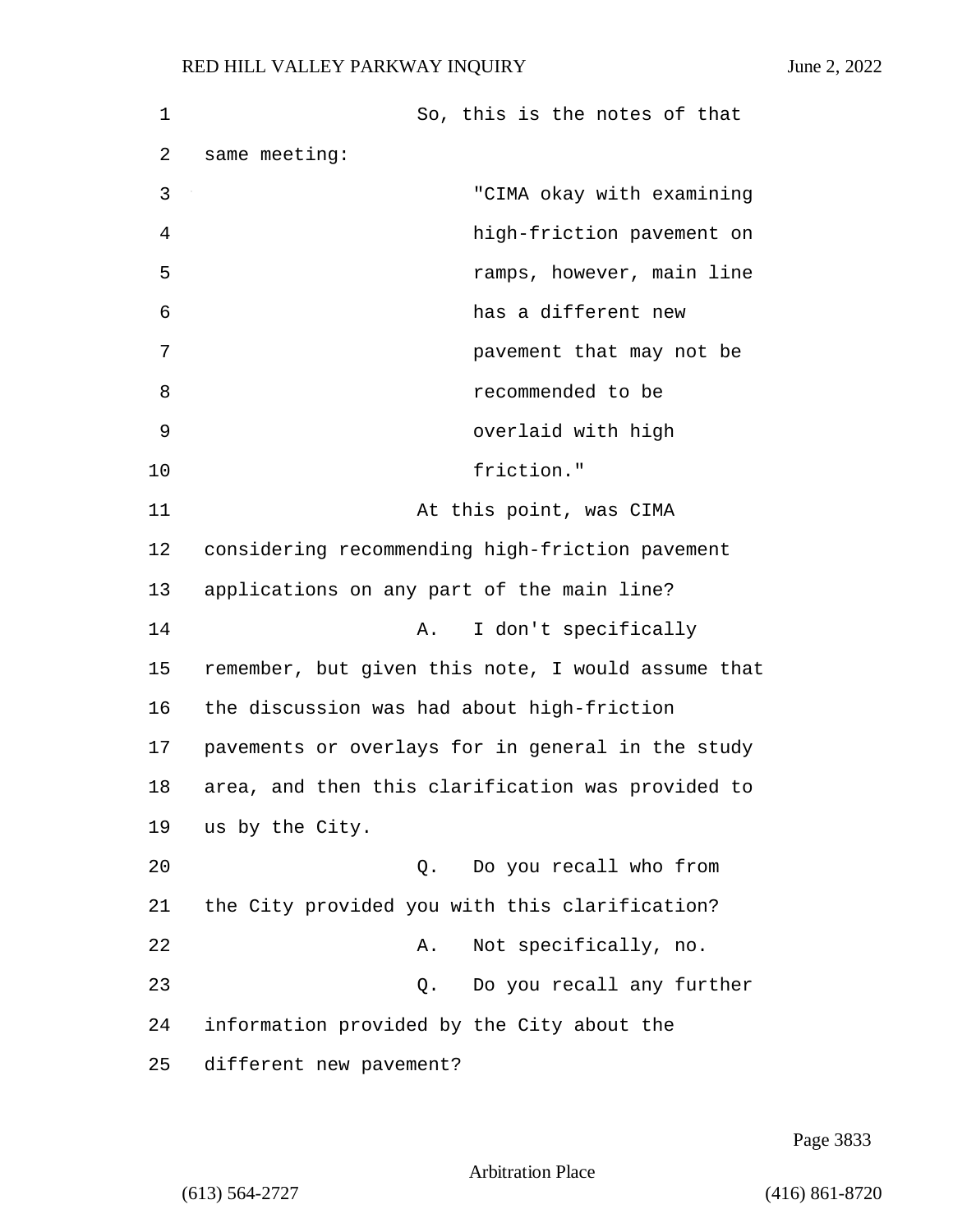| $\mathbf 1$ | No. I just recall that<br>Α.                         |
|-------------|------------------------------------------------------|
| 2           | there was some discussion, basically what it says    |
| 3           | here, that there had been, you know, a               |
| 4           | non-typical, I guess, for Hamilton streets anyway,   |
| 5           | pavement asphalt used on the actual Red Hill         |
| 6           | itself and that they were not prepared to change     |
| 7           | it at that time. They were watching to see how it    |
| 8           | progressed through time and it wasn't something      |
| 9           | that they wanted to have changed at this point.      |
| $10 \,$     | It was, my recollection, it                          |
| 11          | was a fairly generic discussion, though.<br>No       |
| 12          | specifics. Frankly, I only learned about the         |
| 13          | specific of it after preparing for this. I don't     |
| 14          | recall any of that discussion myself.                |
| 15          | Q. Okay. Registrar, leaving                          |
| 16          | this up with the call out, if possible, can you      |
| 17          | also bring up OD, chapter 6, page 28, paragraph      |
| 18          | Thank you, Registrar. Yes, exactly.<br>58.<br>And if |
| 19          | you can call out 58 for me, please. Perfect.         |
| 20          | Thank you.                                           |
| 21          | Mr. Robertson, one of your                           |
| 22          | colleagues, when you circulated the initial          |
| 23          | version of these minutes, changed the word "may"     |
| 24          | in the call out above, changed this from "may" --    |
| 25          | pardon me, from "would" to "may." That is:           |

Page 3834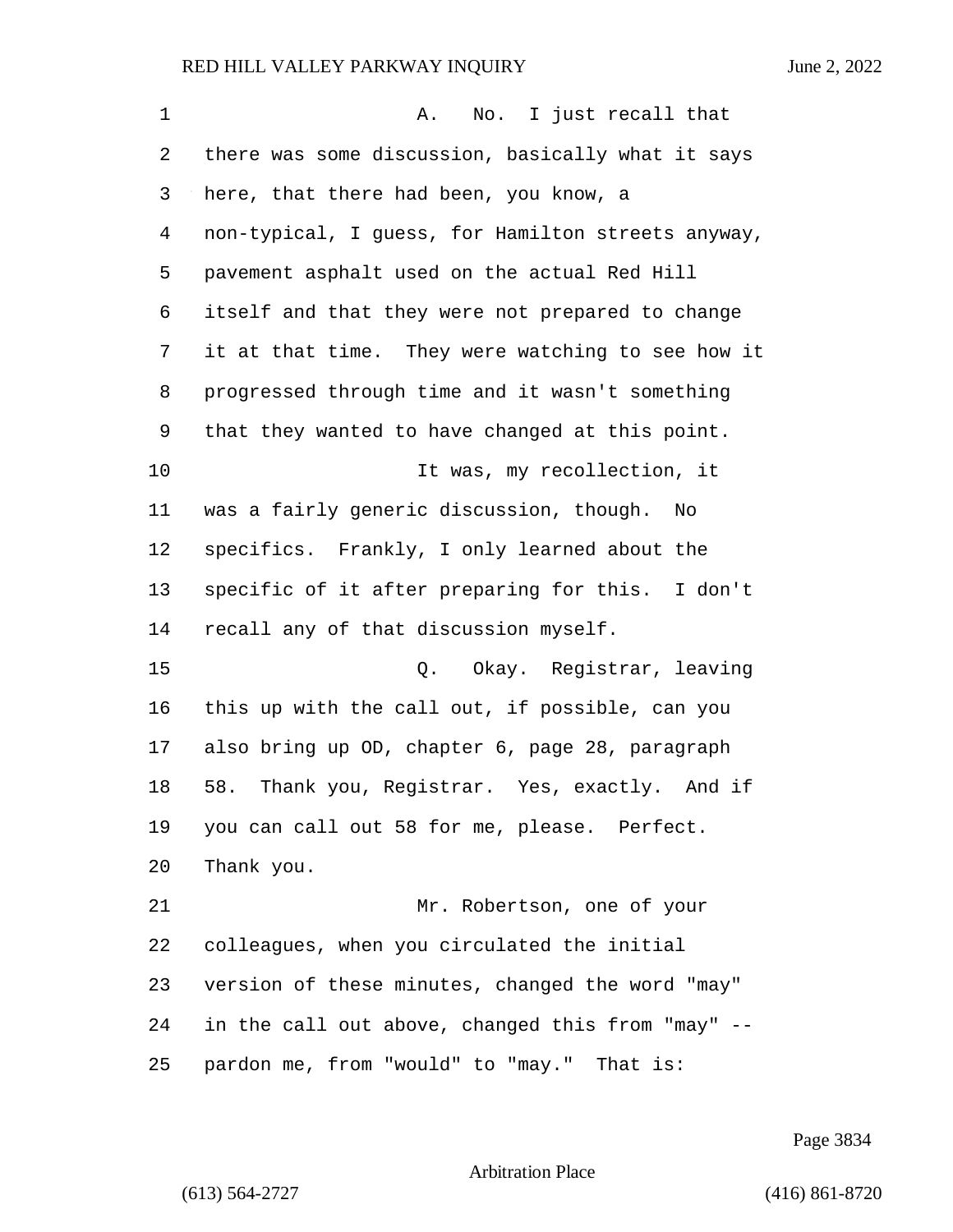1 "However, the main line 2 has different new 3 pavement that would not 4 be recommended for an 5 overlay." 6 Changed it to "may not be." 7 Did you discuss this proposed change with 8 Mr. Robertson? 9 A. I don't remember any 10 specific discussion about that, no. 11 Q. Did you have any views 12 about his change? 13 A. I can't recall if I did 14 and if the word was changed back to "would" or 15 "may." Yeah, I don't recall any specific issue 16 with that or discussions about it, to be honest. 17 Q. Did that change in 18 language matter to your future work? 19 A. I don't believe so. I 20 mean, I think the word "may" and the word "would" 21 could be interchangeable in this context. "Would" 22 is a little bit more of a positive than "may." I 23 don't know that it changed anything as far as my 24 work was concerned in this. 25 Q. Okay. Registrar, you can

Page 3835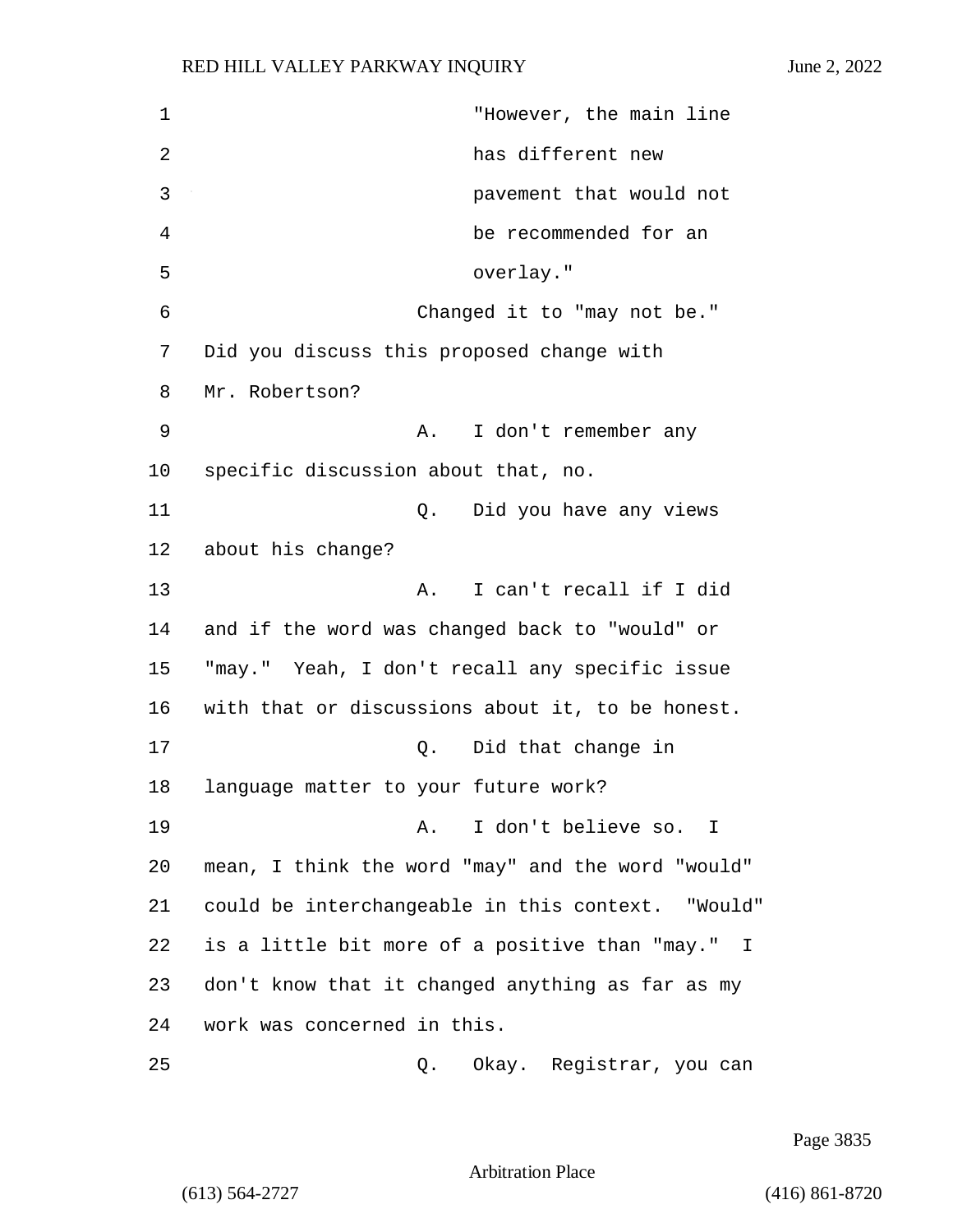| 1  | take that down and if you could call up HAM51991.   |
|----|-----------------------------------------------------|
| 2  | So, this is the next progress                       |
| 3  | meeting, about a month later, on June 3, 2013. We   |
| 4  | see that you attended with some individuals from    |
| 5  | the City and some of your colleagues. Do you see    |
| 6  | that?                                               |
| 7  | I do, yes.<br>Α.                                    |
| 8  | Do you remember this<br>Q.                          |
| 9  | meeting?                                            |
| 10 | Not specifically, no.<br>Α.                         |
| 11 | Okay. Registrar, can you<br>Q.                      |
| 12 | call up as the other image HAM51990, please.<br>And |
| 13 | you'll see in the second paragraph of the meeting   |
| 14 | minutes it says:                                    |
| 15 | "BA introduced                                      |
| 16 | presentation."                                      |
| 17 | Am I correct in interpreting                        |
| 18 | that as you introduced a presentation and it's      |
| 19 | the --                                              |
| 20 | Α.<br>Yes.                                          |
| 21 | -- presentation that's<br>Q.                        |
| 22 | attached?                                           |
| 23 | Correct, yes.<br>Α.                                 |
| 24 | Great. Did you create<br>Q.                         |
| 25 | this slide deck?                                    |

Page 3836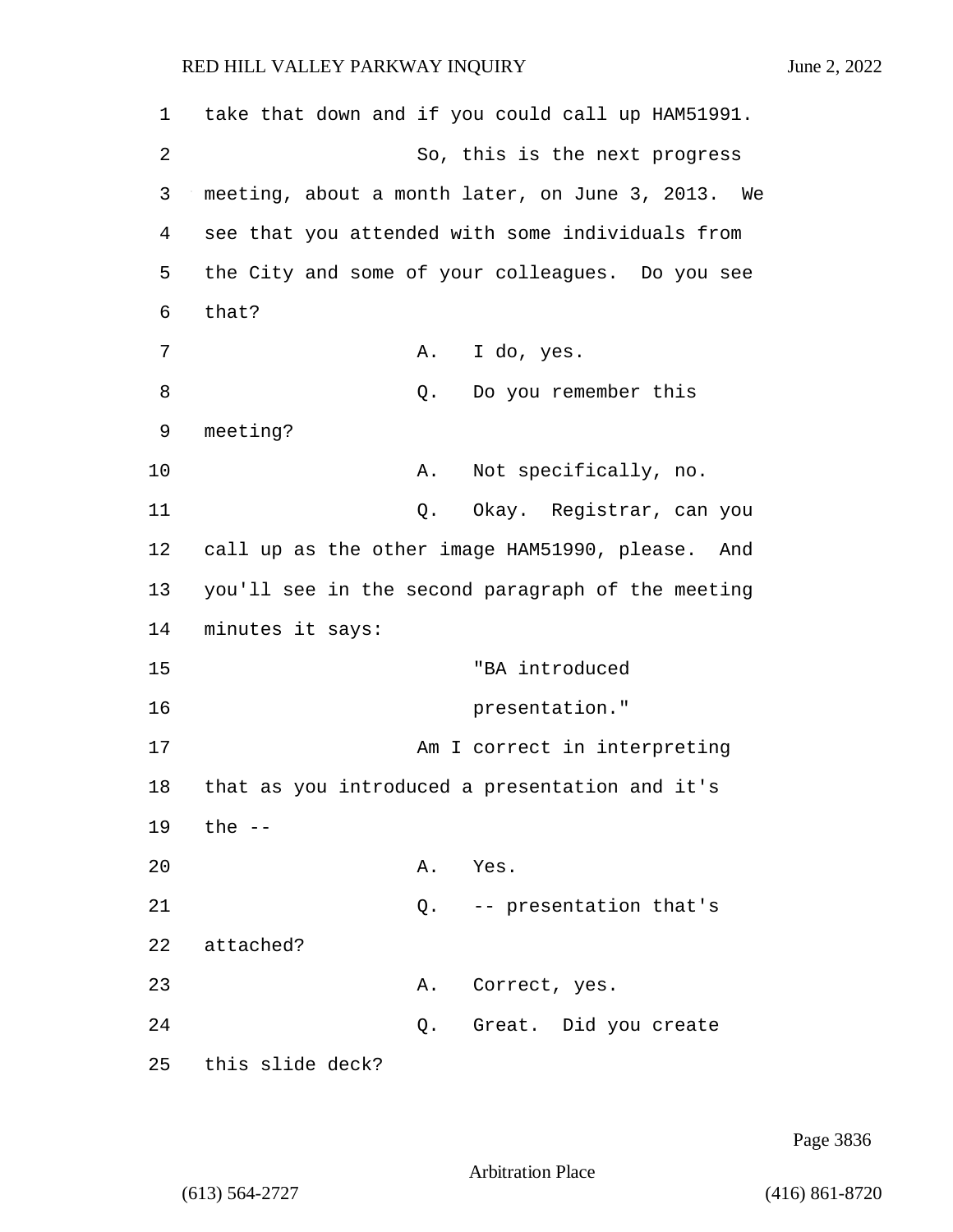| 1  | I'm not sure if I did.<br>Α.                        |
|----|-----------------------------------------------------|
| 2  | Oftentimes these slide decks were created by the    |
| 3  | technical team and I might have assisted or put it  |
| 4  | together, but I don't think it would have been      |
| 5  | typical for me to create the entire thing, no.      |
| 6  | Okay. Registrar, can you<br>Q.                      |
| 7  | go to image 2 of 990, please. So, there's a recap   |
| 8  | of findings. That's the same findings that you      |
| 9  | had reported in the earlier progress meeting.<br>Is |
| 10 | that right?                                         |
| 11 | That looks similar, yes.<br>Α.                      |
| 12 | Registrar, can you go to<br>Q.                      |
| 13 | image 3, please.                                    |
| 14 | Some of this presentation                           |
| 15 | includes a summary of the enhanced interchange      |
| 16 | safety analyst tool and explaining what that was.   |
| 17 | Were you involved in generating the information     |
| 18 | using this tool?                                    |
| 19 | No, I wouldn't have been<br>Α.                      |
| 20 | involved in that. I'm not sure how to use that      |
| 21 | tool.                                               |
| 22 | Do you understand how to<br>Q.                      |
| 23 | interpret results coming out of that tool?          |
| 24 | At a very high level,<br>Α.                         |
| 25 | yes, but that was not my expertise.                 |

Page 3837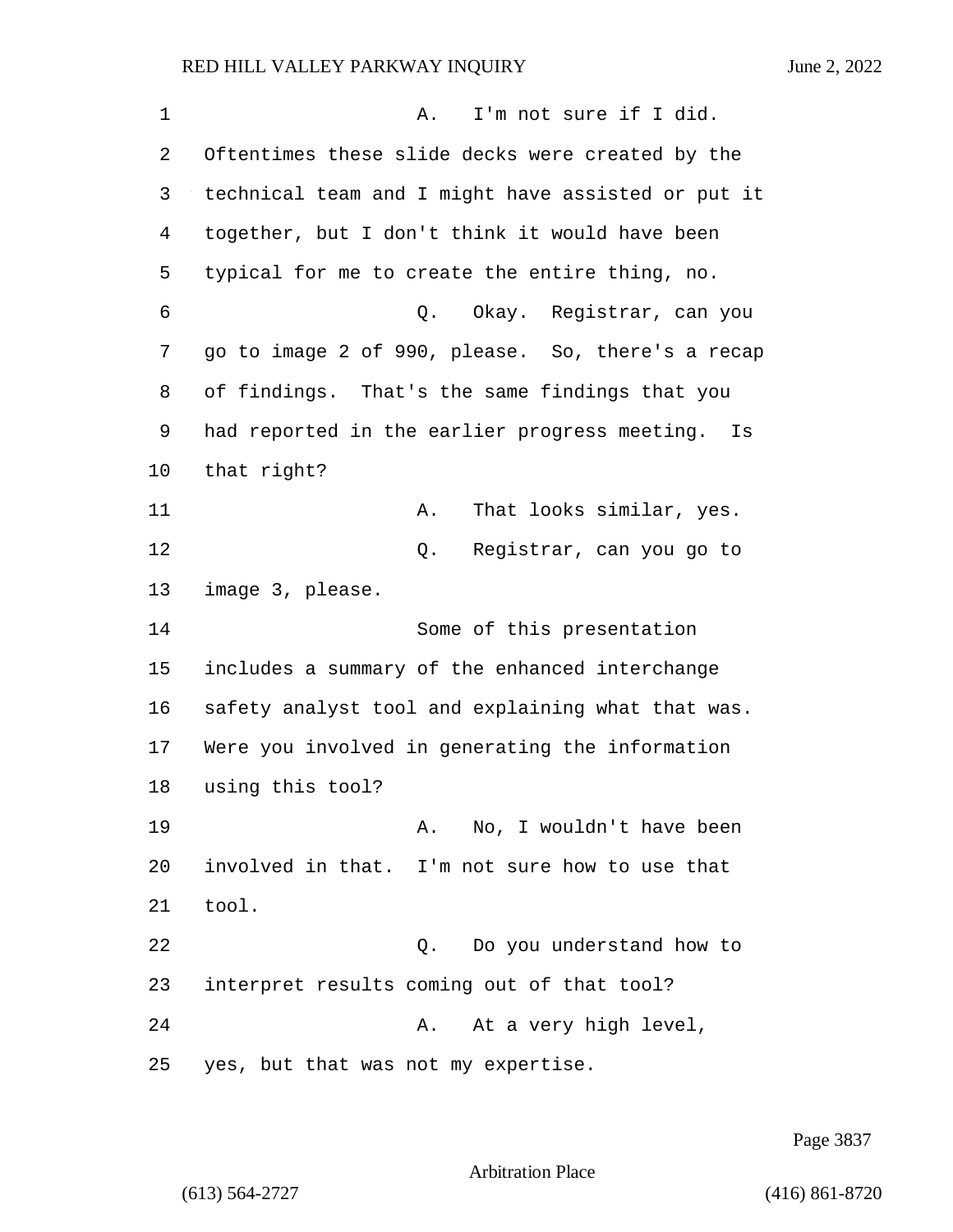1 Q. Registrar, can you go to 2 image 9 of 990, please. Thank you. 3 So, I'm not going to take you 4 through all this presentation, but am I correct 5 that it reflects CIMA's initial conclusions to 6 this point on the various segments of the main 7 line and on the ramps? 8 A. Yes. This says Dartnall 9 3, 4 and 5, which I believe are segments of the 10 highway around that area, correct. 11 Q. And just using this as an 12 example, there -- actually, I just want to make 13 sure that you're seeing both parts. 14 Registrar, can you go up one 15 image on there. Thank you. 16 So, just to start at the 17 beginning of the findings for these segments, and 18 so there's a collision review with reference to 19 48 percent of the collisions are single motor 20 vehicle. Was that included because that was 21 notable? 22 A. Yes, I would think so. 23 Yes. 24 Q. And then there's a 25 geometry review, which is about the length of the

Page 3838

Arbitration Place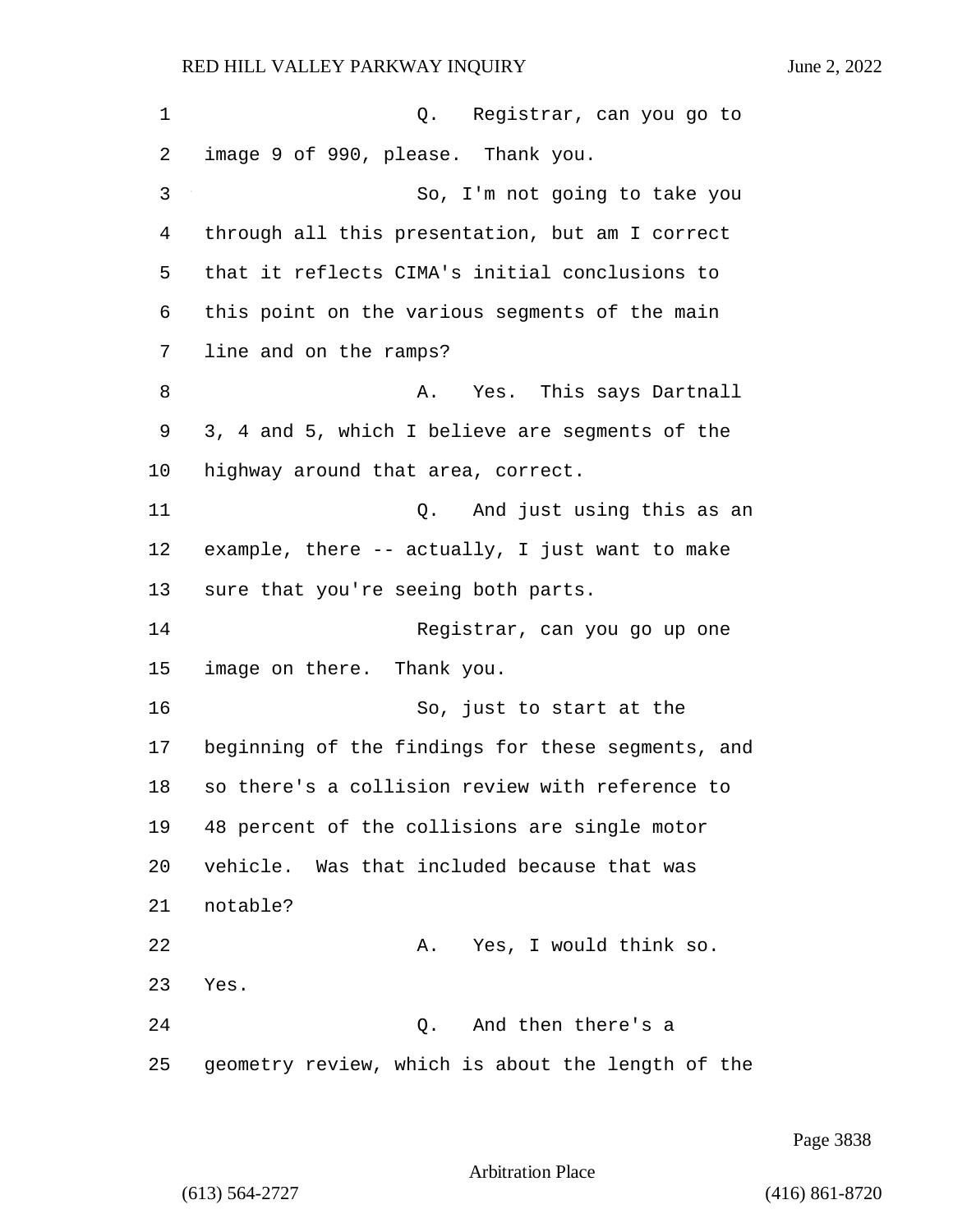1 speed change? 2 A. Yeah. That's what it 3 looks like, yes. 4 Q. Registrar, can you go 5 back to the next image, please. 6 There's continuum of geometry 7 review and then you put in some potential 8 countermeasures. So, I'm not going to ask you 9 about the specific ones there, but looking at the 10 right-hand side, at this point in the process, had 11 CIMA completed the cost-benefit analysis? 12 **A.** It appears that we had at 13 least done an initial run of the cost-benefit, 14 yes. 15 Q. And at this point you're 16 not actually giving monetary numbers for cost; 17 you're just giving low, medium, high. Is that 18 right? 19 A. Yes. That's what it 20 looks like, absolutely. Yeah. 21 Q. And is that standard, to 22 stage the process like this to give your client a 23 sense of cost rather than specific amounts? 24 A. In a larger project like 25 this, yes, it would be more typical until we had

Page 3839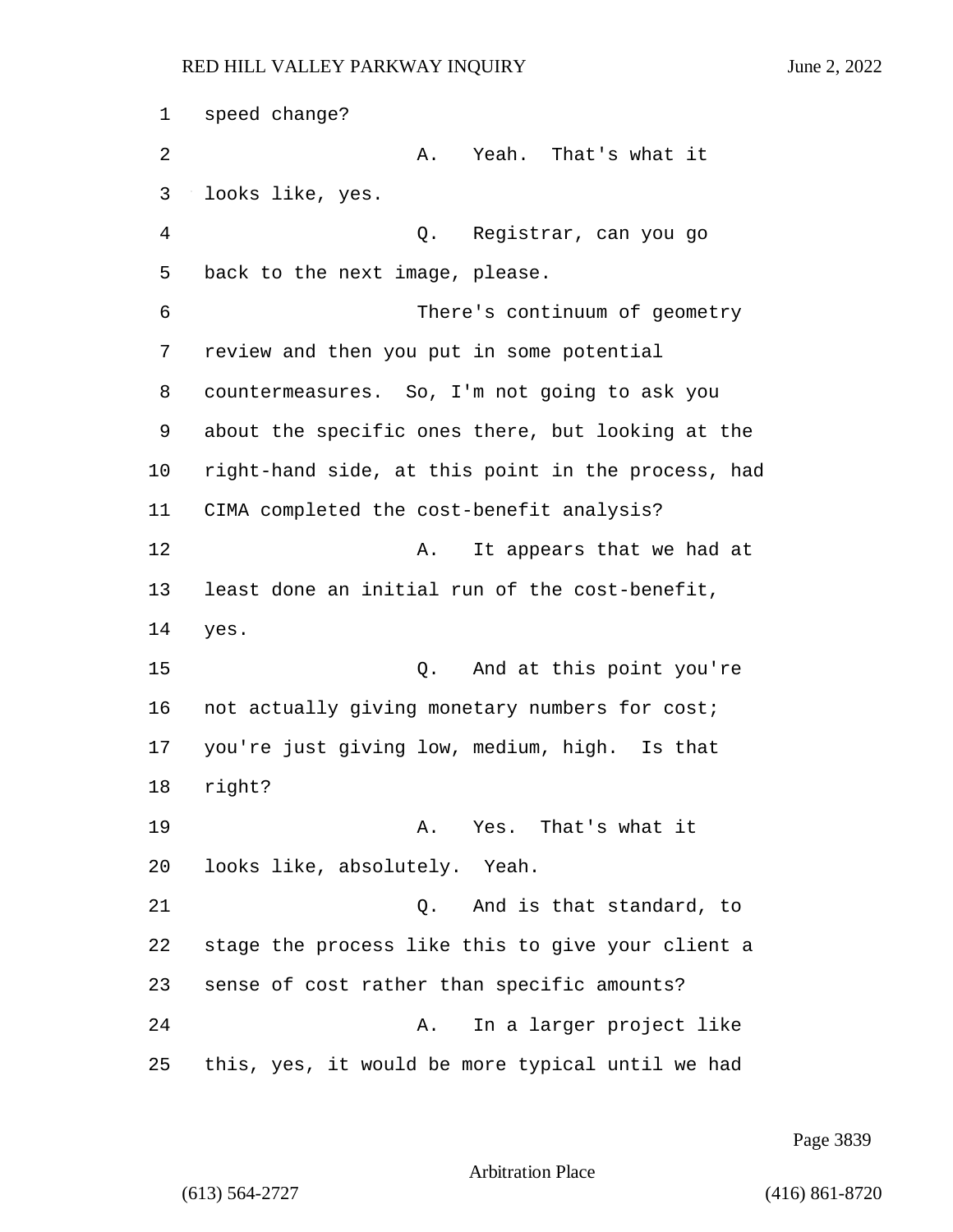final costs perhaps from the client themselves, but also to ensure that, you know, we're going in the right direction and not spending too much time on the nitty-gritty details of costing items. 5 Q. Okay. Registrar, can you go to the next image in 990, please. 7 So, you'll see one of the potential countermeasures is pavement friction surface testing/improve pavement friction through high-friction pavement. Do you see that? 11 A. I do, yes. 12 C. So, we're talking about a main line segment here. Can you explain why CIMA included testing/improve pavement friction for this main line segment? 16 A. I would assume that it was because of the findings of the collision review identifying wet weather, run off road or single motor vehicle collisions. 20 Q. Okay. Registrar, can you bring up the fifth paragraph of the meeting minutes, please. 23 So, you'll see here in the minutes, again, a comment to not include high-friction pavement countermeasure on the main

Page 3840

Arbitration Place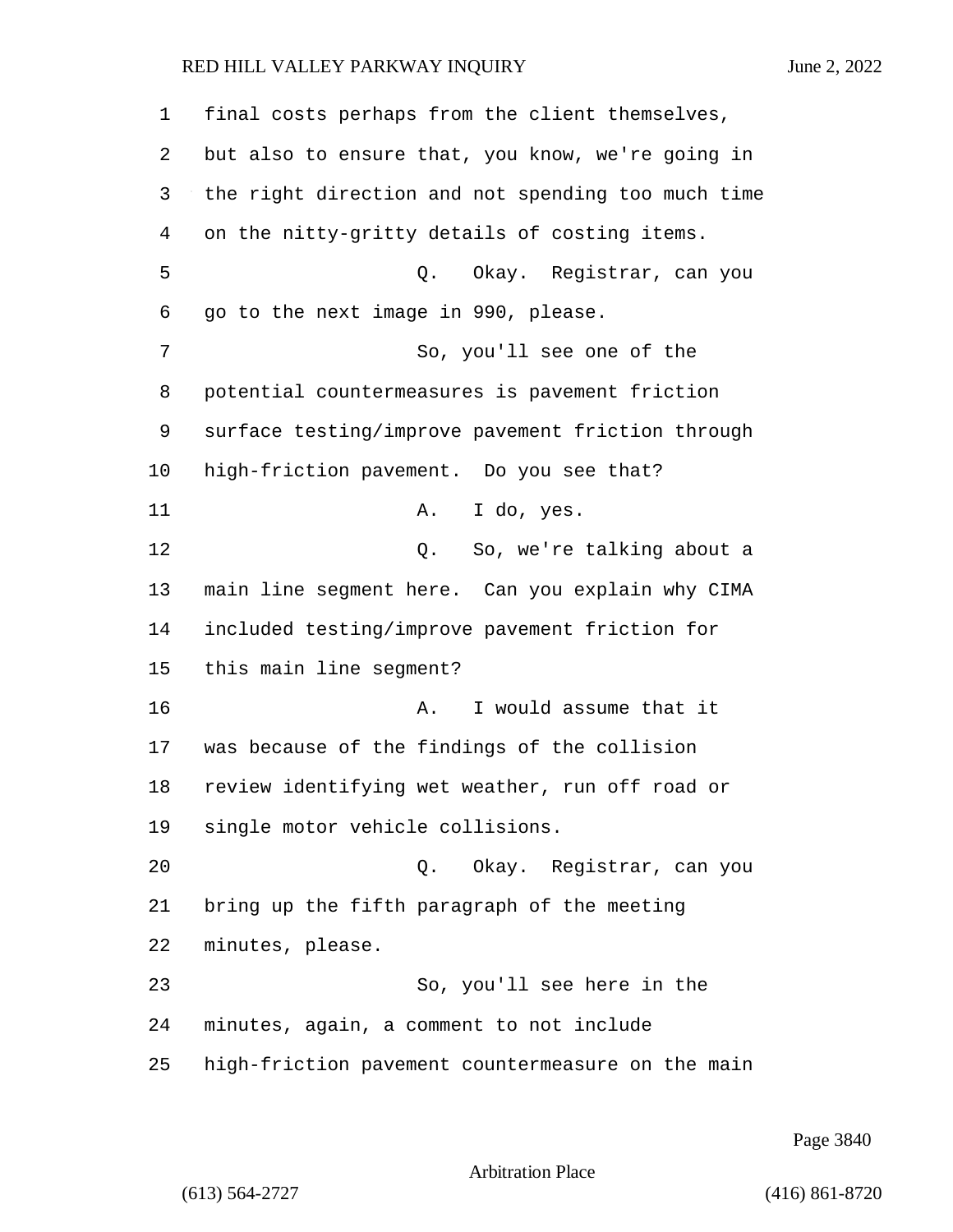line due to the specialized nature of existing pavement. Was that a direction from the City? 3 A. It certainly looks that way, yes. 5 Q. Okay. Registrar, can you move the call out down just a little. Thank you. 7 So, here, am I correct that that slash on the potential countermeasure is an alternative, two different alternatives, friction testing or improve payment friction? 11 A. Well, the first, the pavement surface friction testing actually isn't a countermeasure, it's a study, so I think they are not maybe and/or but they're two different things that sort of point in the same direction. One is to understand what the friction level is currently and the other would be actually changing the friction of the pavement. They could be done independently of each other, but yes. They're similar but one is not a countermeasure, the other is. 22 Q. Okay. Was CIMA's recommendation at this point to do them concurrently? 25 A. It certainly appears that

Page 3841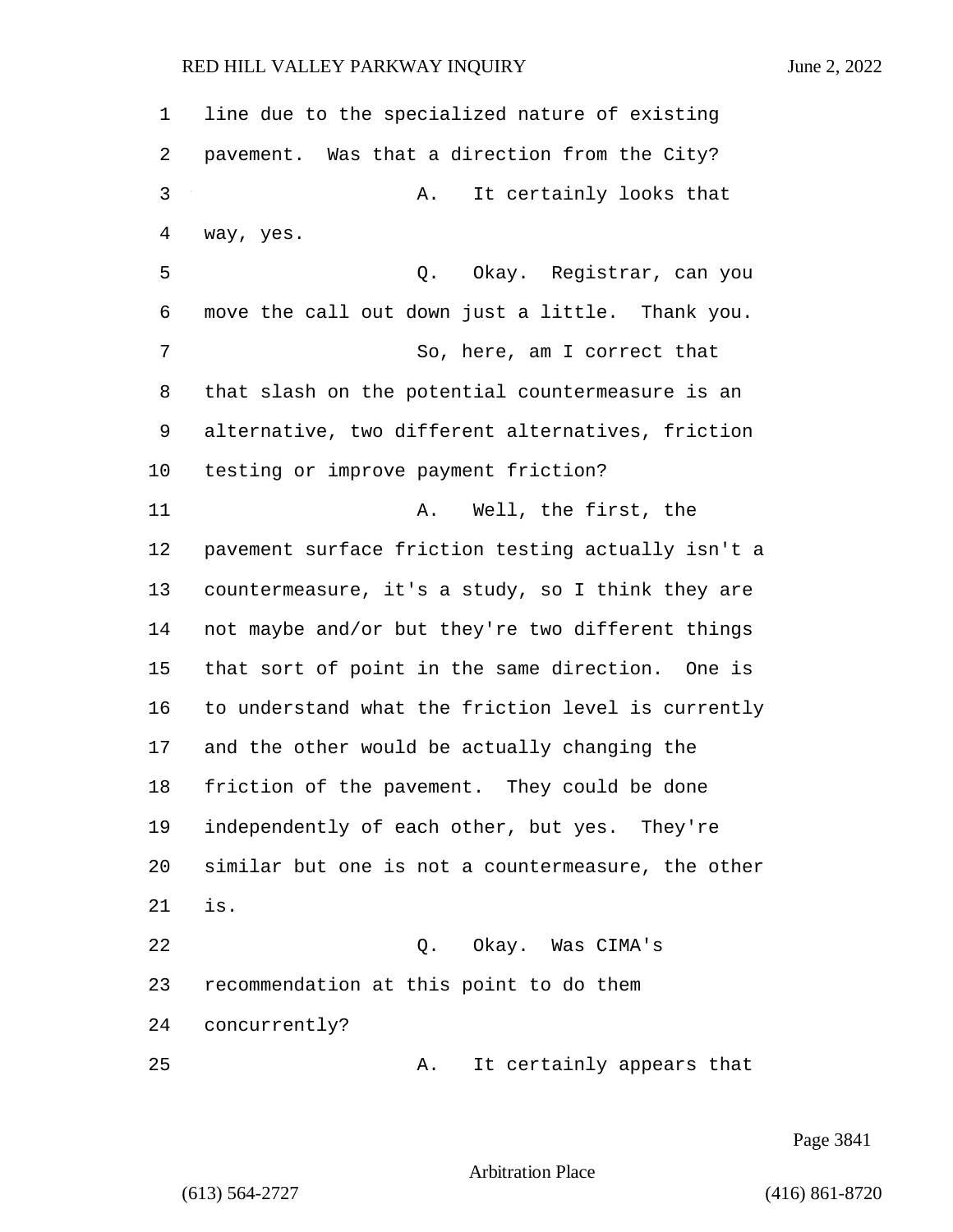1 way. It doesn't specify there, so -- 2 Q. Okay. And you don't have 3 a recollection today? 4 A. I can't say for certain, 5 no. 6 Q. Okay. At the meeting, 7 did anyone explain what they meant where it says: 8 **8** "Due to specialized 9 nature of existing 10 pavement --" 11 And then did they explain what 12 they meant by ongoing monitoring? 13 A. I don't specifically 14 remember that, no. Only, again, the general 15 discussion around, you know, it was a different 16 type of asphalt for them I guess they hadn't used 17 before and they were keeping an eye on it as it 18 aged, but nothing specific, I don't recall. 19 Q. Thank you. Registrar, 20 can you go to image 29, please. 21 So, this is a potential 22 countermeasure and it says at the top "for 23 freeways and ramps." At this point, what was 24 CIMA's preliminary conclusions in respect of full 25 illumination?

Page 3842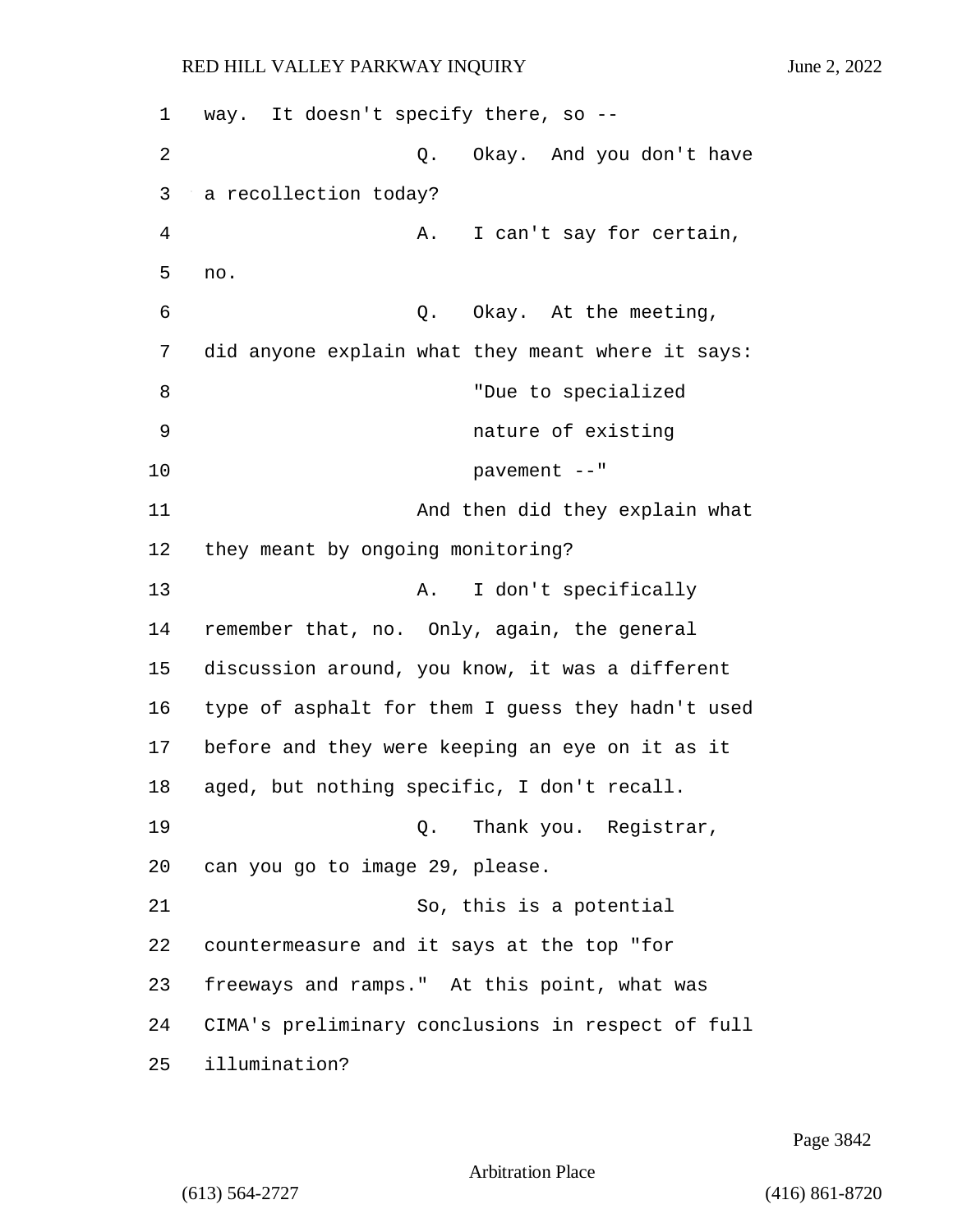1 A. It appears, based on 2 this, that full illumination was warranted based 3 on TAC and MTO on-ramps and freeway sections. 4 Q. And on the right-hand 5 side where there's the CFM and then there's 6 benefit and cost, is it fair to say that CIMA had 7 commenced the benefit-cost analysis by this 8 meeting? 9 A. Yes. It appears at a 10 very high level that had been done. 11 Q. Registrar, can you close 12 the call out on image 991 and can you -- this 13 might be more difficult to do. Can you close 14 image 990 and bring up the second page of 15 image 991 so that we have image 1 and image 2 of 16 991 up. Thank you. And then can you call out 17 "for costs" at the bottom and then as it extends 18 to the next page. Thank you. 19 So, on costs, the minutes 20 reflect: 21 "CIMA will include 22 illumination 23 recommendations in the 24 report."

25 Did you understand that

Page 3843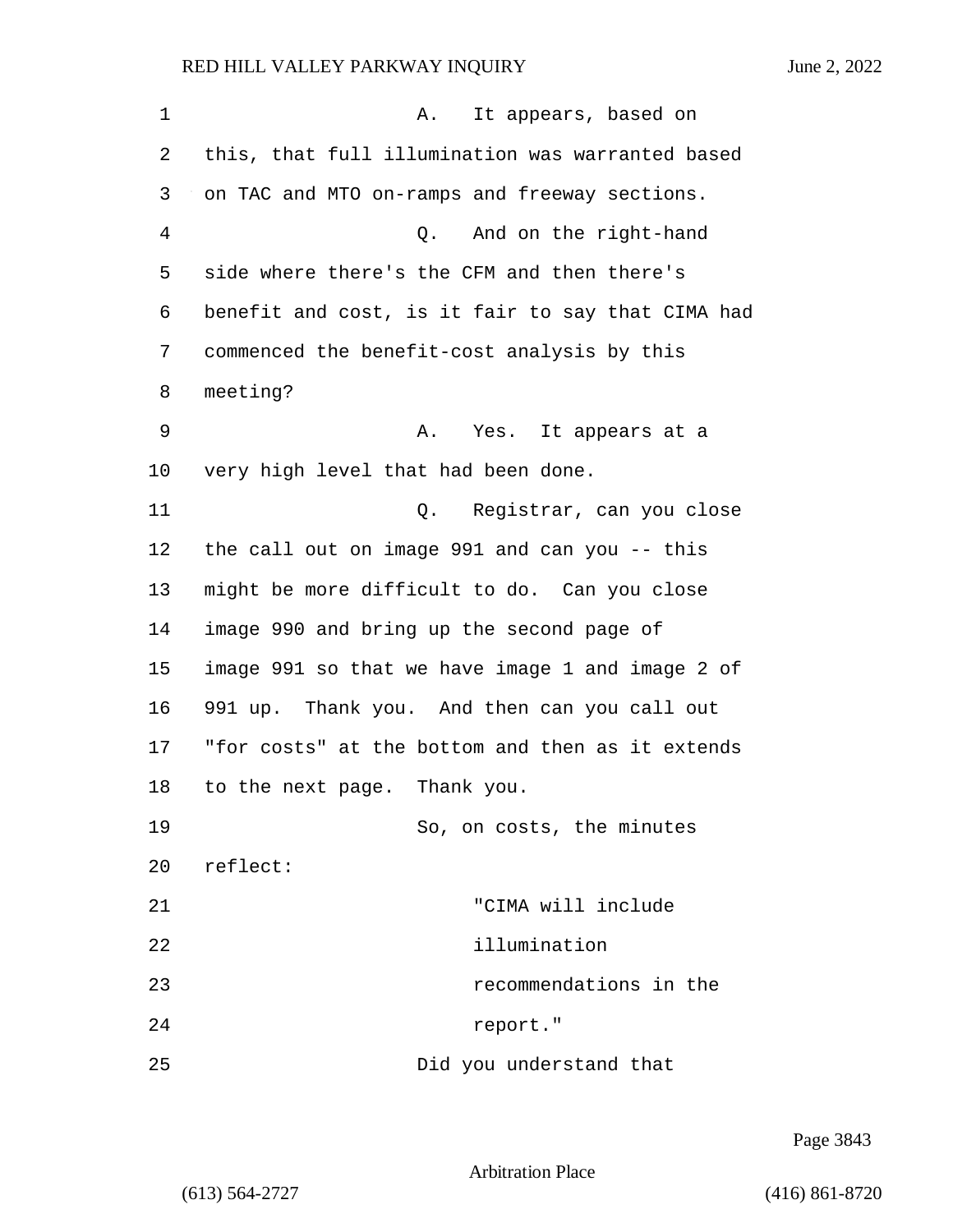| 1  | included the recommendation we were just looking   |  |  |
|----|----------------------------------------------------|--|--|
| 2  | at, for full illumination of the freeway and the   |  |  |
| 3  | ramps?                                             |  |  |
| 4  | At this point I would<br>Α.                        |  |  |
| 5  | assume I did, yes.                                 |  |  |
| 6  | You don't have a<br>Q.                             |  |  |
| 7  | recollection either way?                           |  |  |
| 8  | No, I don't.<br>Α.                                 |  |  |
| 9  | If you had received some<br>Q.                     |  |  |
| 10 | other direction from the City at this point, would |  |  |
| 11 | that have affected your work going forward?        |  |  |
| 12 | I'm not sure it would<br>Α.                        |  |  |
| 13 | have affected our work going forward, other than   |  |  |
| 14 | we may have made an adjustment, which we ended up  |  |  |
| 15 | doing to the report itself and to the final        |  |  |
| 16 | recommendation based on information that we        |  |  |
| 17 | received. But at this point, I don't think that    |  |  |
| 18 | we had received any clarification one way or the   |  |  |
| 19 | other, at least it doesn't appear to be.           |  |  |
| 20 | Maybe I'll put it<br>Q.                            |  |  |
| 21 | differently. If you had received direction to      |  |  |
| 22 | limit your assessment of illumination, is it fair  |  |  |
| 23 | to say you wouldn't have done more work on the     |  |  |
| 24 | aspect that had been limited?                      |  |  |
| 25 | I think that's fair to<br>Α.                       |  |  |

Page 3844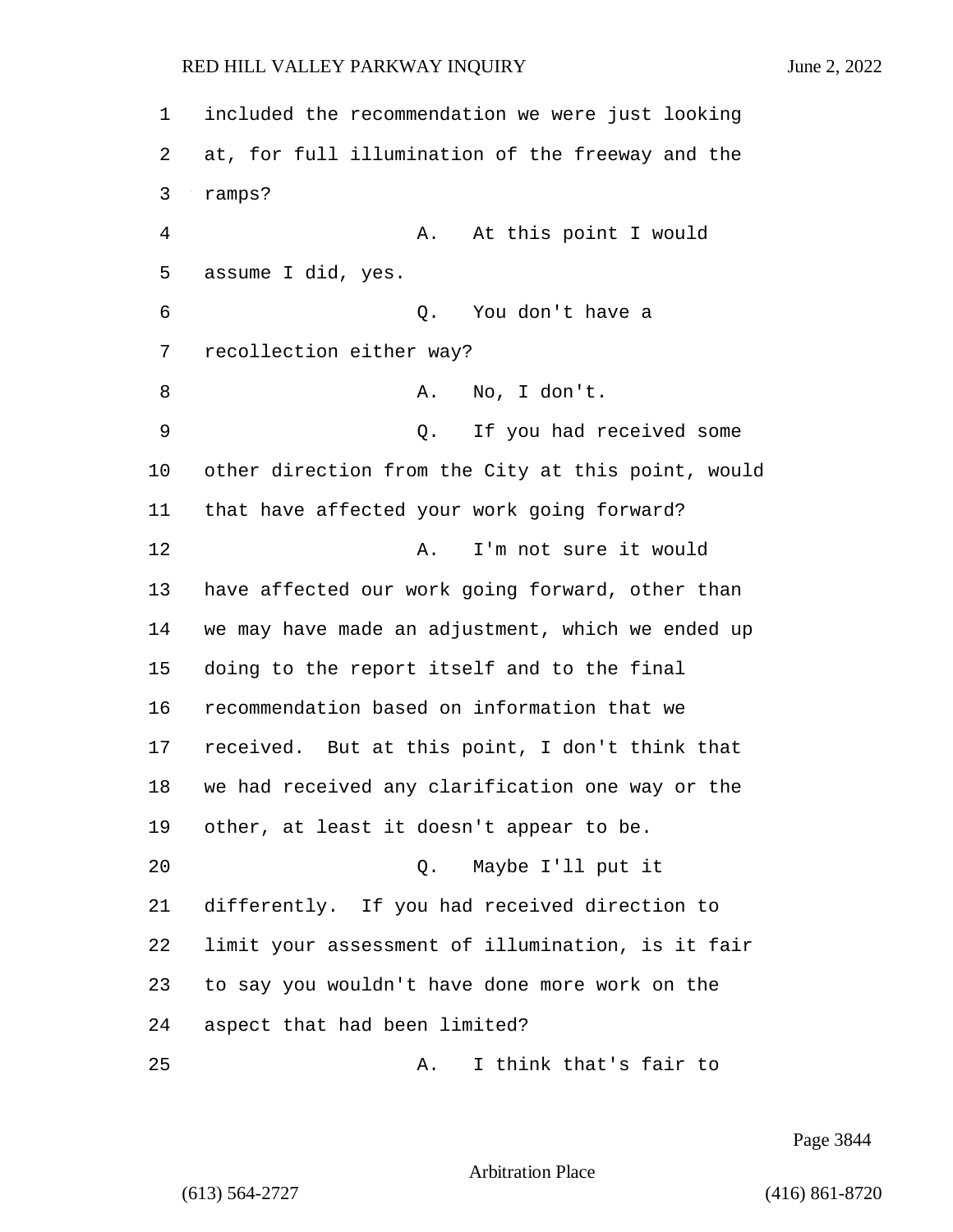| $\mathbf 1$ | say, yes.                                          |
|-------------|----------------------------------------------------|
| 2           | Okay. It says:<br>Q.                               |
| 3           | "MF indicated that CIMA                            |
| 4           | should use MTO costing                             |
| 5           | information."                                      |
| 6           | Is MF Mike Field?                                  |
| 7           | Α.<br>Yes.                                         |
| 8           | Q. And am I correct that MTO                       |
| 9           | costing information is slightly different than TAC |
| 10          | costing information?                               |
| 11          | So, I don't know that TAC<br>Α.                    |
| 12          | has costing information. MTO, I think the          |
| 13          | direction here was related to using MTO costs for  |
| 14          | highway illumination rather than City costs for    |
| 15          | highway illumination, most likely because the City |
| 16          | doesn't typically install the type of lighting     |
| 17          | that you would install on a freeway-type design.   |
| 18          | MTO does, and so they have a more robust costing   |
| 19          | setup that you can utilize.                        |
| 20          | Okay. And that's for the<br>Q.                     |
| 21          | special kinds of lights that are on freeways and   |
| 22          | how far apart they're spaced, that kind of thing?  |
| 23          | Correct, yes. It's often<br>Α.                     |
| 24          | high-mast lighting versus your typical street      |
| 25          | lighting that you would have on a city street.     |

Page 3845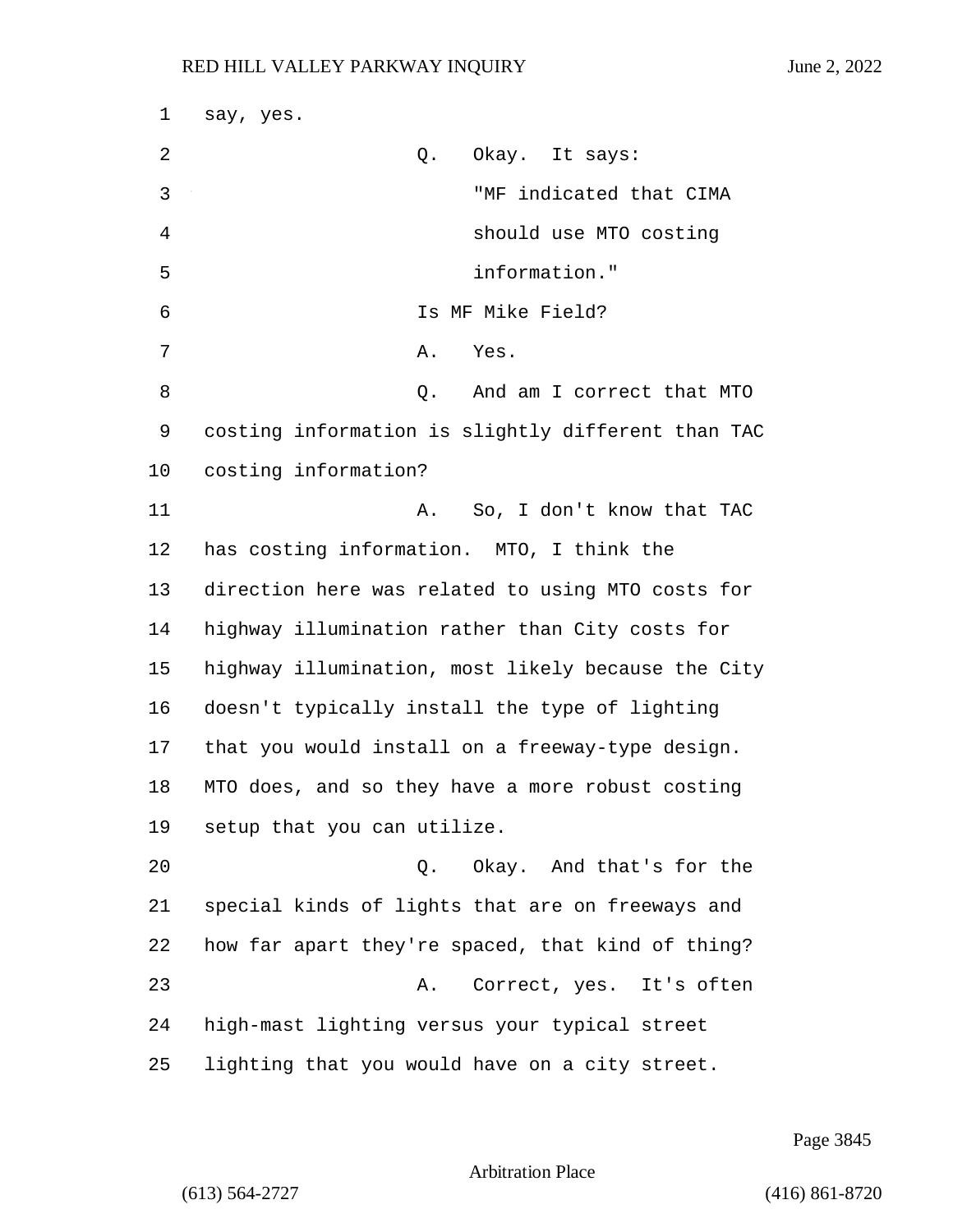| 1  | Q. Okay. And those are more                        |
|----|----------------------------------------------------|
| 2  | expensive?                                         |
| 3  | Α.<br>Yes.                                         |
| 4  | Q. Registrar, you can close                        |
| 5  | this image, please. If you can bring up            |
| 6  | OD chapter 6, page 35, paragraph 75, please.       |
| 7  | So, you sent a copy of the                         |
| 8  | PowerPoint presentation we were just looking at to |
| 9  | City staff and to Dr. Hadayeghi for review and     |
| 10 | comment. Do you remember that?                     |
| 11 | I don't specifically<br>Α.                         |
| 12 | remember sending it, but I did.                    |
| 13 | Q. Okay. You also sent it                          |
| 14 | to Mr. Kirchknopf at the City?                     |
| 15 | Correct, yes. He was<br>Α.                         |
| 16 | copied on that, it looks like.                     |
| 17 | Q. Registrar, can you close                        |
| 18 | that call out and call out 76, please.             |
| 19 | Do you recall receiving this                       |
| 20 | e-mail from Mr. Kirchknopf that references:        |
| 21 | "Regarding the main line                           |
| 22 | pavement treatment,                                |
| 23 | City's asset management                            |
| 24 | has retained Golder                                |
| 25 | Associates to oversee all                          |

Page 3846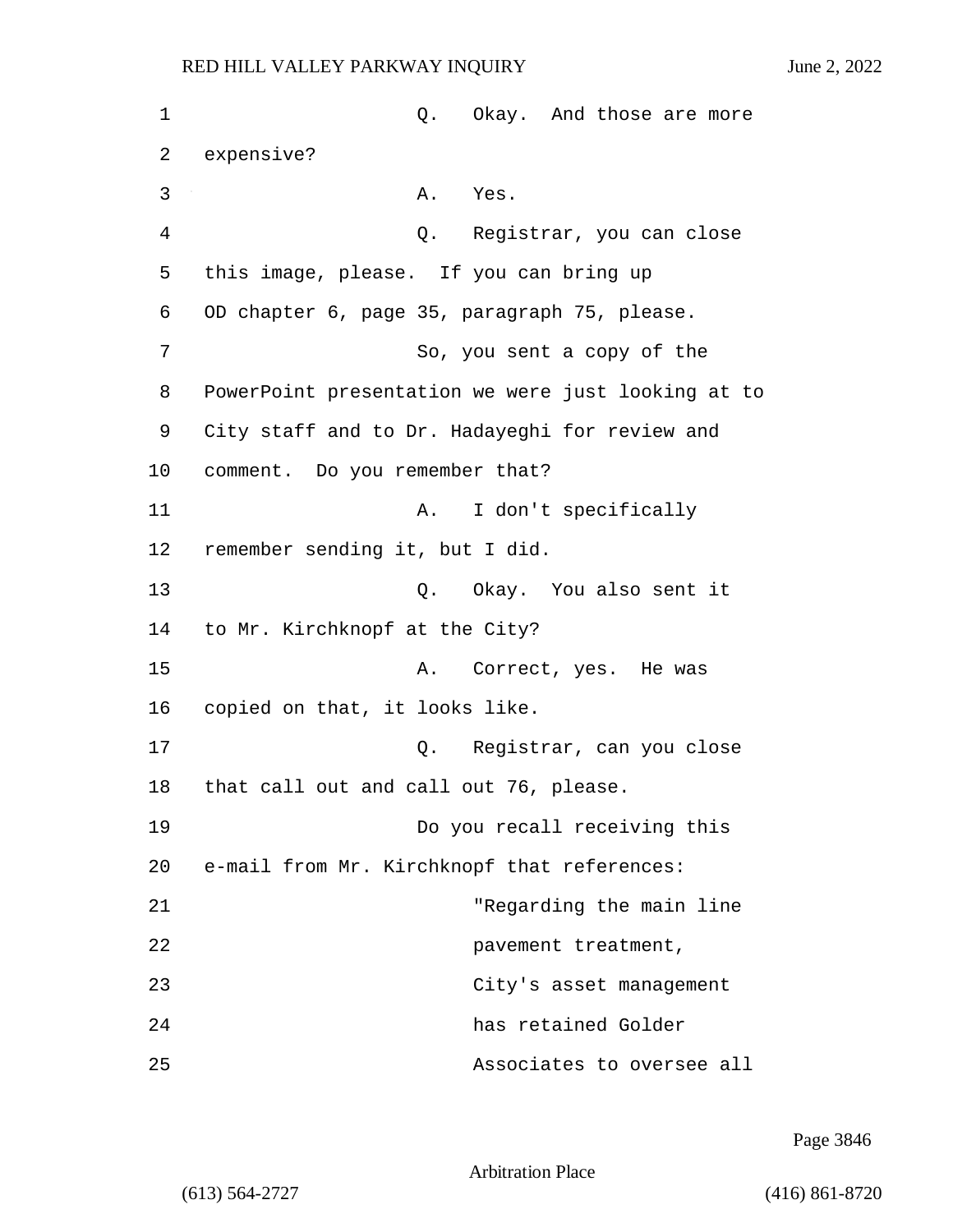1 testing and monitoring. 2 Please contact Ludomir 3 directly if you require 4 further information about 5 weight in motion or 6 friction testing on the 7 main line." 8 Do you remember receiving this 9 e-mail? 10 A. I don't remember 11 receiving that specifically, no. 12 **12** O. Did you have any contact 13 with Golder in 2013? 14 A. I did not. 15 Q. To the best of your 16 knowledge, did anyone at CIMA have contact with 17 Golder at this time? 18 A. To the best of my 19 knowledge, I don't believe so. 20 Q. To the extent that you 21 have a recollection, what did you understand this 22 message to mean? 23 A. I understand this message 24 to mean that simply Golder had been retained by 25 the City to do the monitoring that I assume was

Page 3847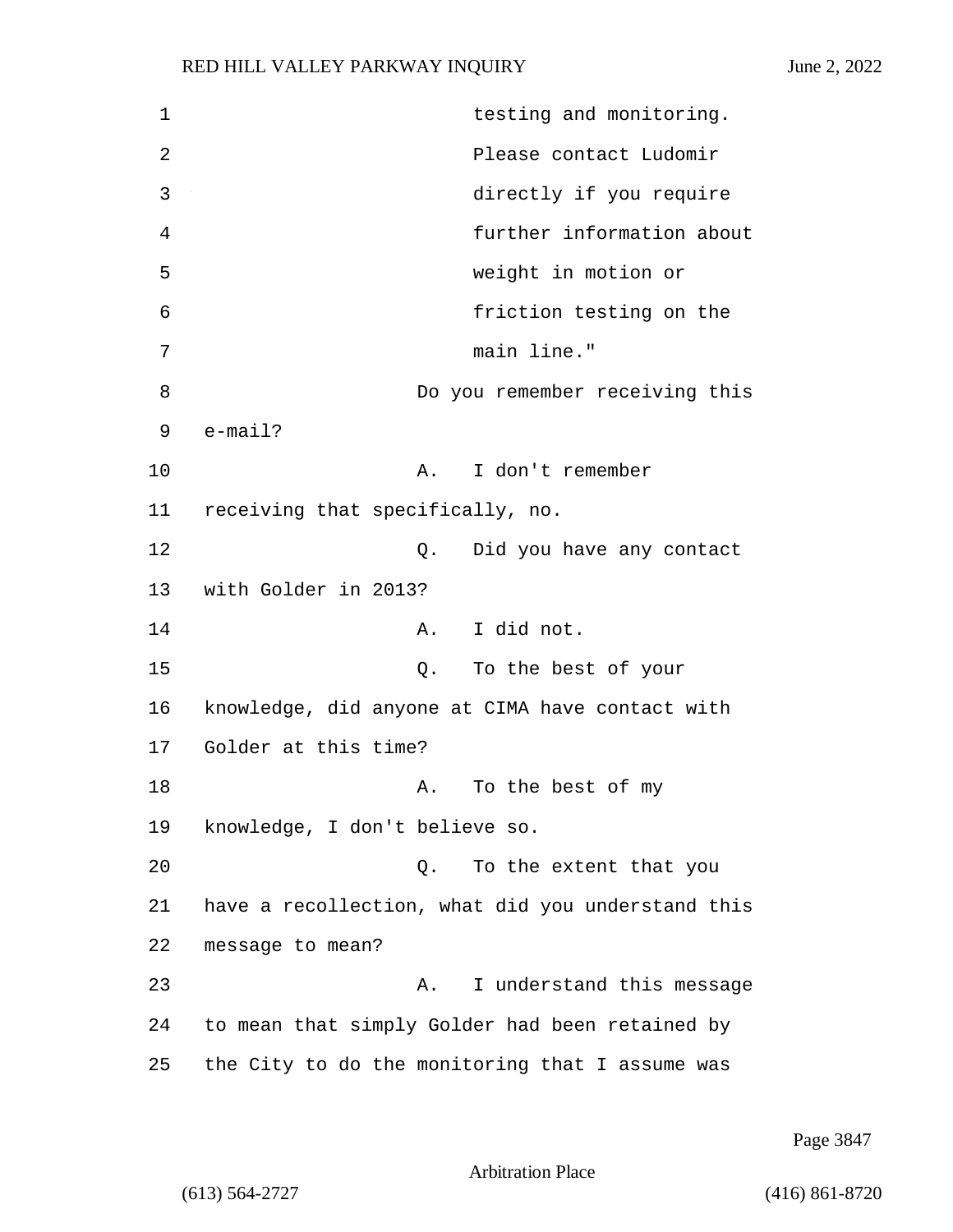1 referenced in those meetings, the ongoing 2 monitoring, and that they could undertake friction 3 testing and weight in motion testing as part of 4 that work. 5 Q. Did you understand this 6 to be a direction to contact Golder? 7 A. No, definitely not. 8 and 2. Did you receive any test 9 results or data from Golder in 2013? 10 A. I did not, no. 11 Q. To your knowledge, did 12 anyone at CIMA? 13 A. I don't believe so, no. 14 Q. Did you have any 15 discussions with staff at the City about Golder's 16 retainer? 17 A. I don't recall having any 18 discussions, no. 19 Q. Before the 2013 CIMA 20 report was finalized, did anyone at the City tell 21 you that Golder had arranged for friction testing 22 to be performed on the Red Hill? 23 A. Nobody had told me that, 24 no. 25 Q. Thank you. Registrar,

Page 3848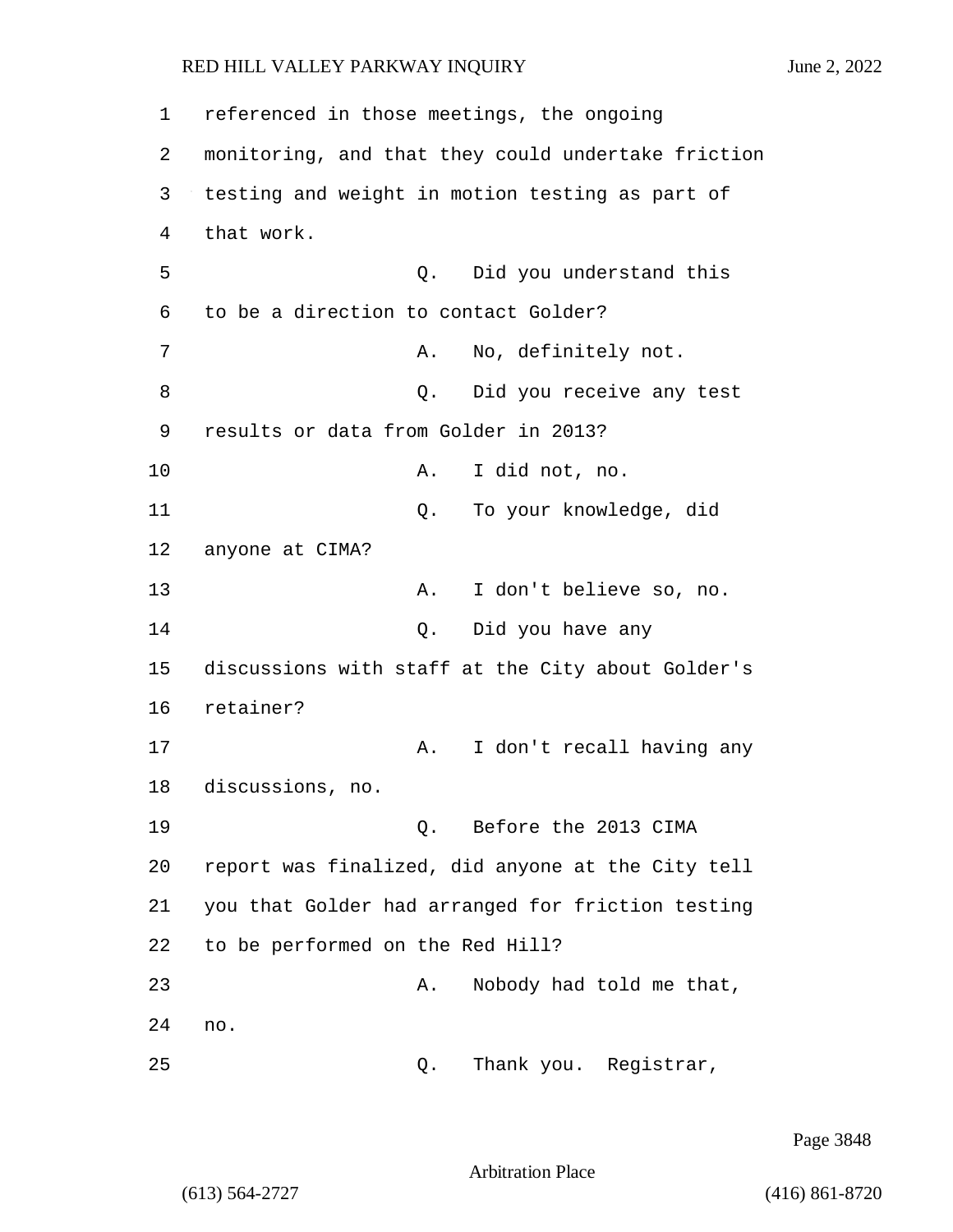you can close this and if you can open up CIM369, the native version, please. 3 While that is coming up, is the drafting of CIMA consultation reports, are they a collaborative process amongst CIMA staff? 6 A. For a report of this nature, they would definitely be collaborative, yes. 9 Q. Fair to say different people are drafting different parts and then someone is compiling it all together and making sure it flows? 13 A. Correct, yeah. Each of the technical specialties would effectively create their section and then somebody would put it together in a final document, yes. 17 Q. Registrar, can you go to internal page 3, which is page 9 of 59. Can you make that a bit smaller. All right, so that's internal page 9. Can you go to internal page 3. Thank you. I will try to find out the best way to give those directions for native files. 23 Mr. Applebee, this is the study scope and this reflected the scope as you understand it at the time, when you were

Page 3849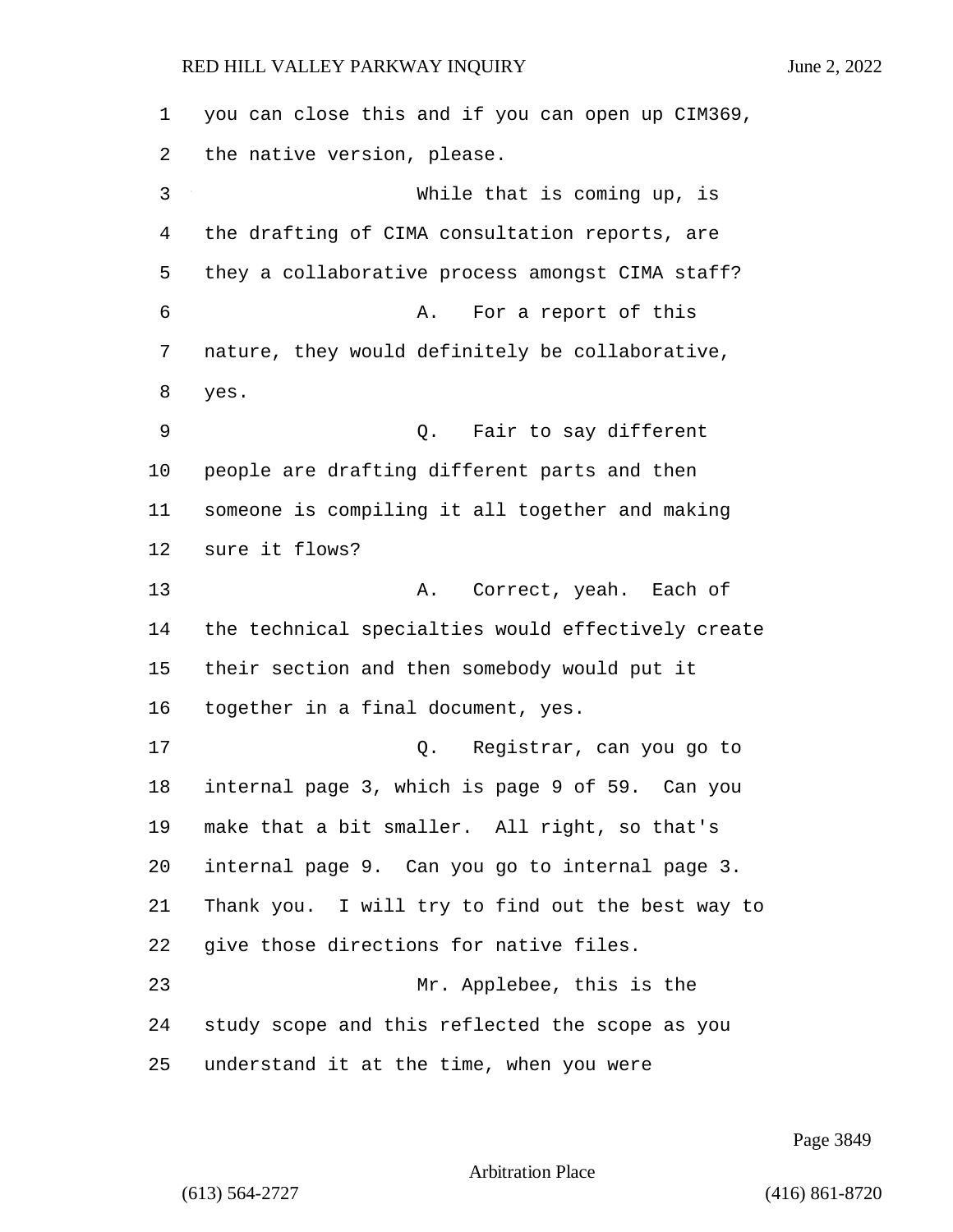1 finalizing this draft? 2 A. I would say yes. 3 Q. Including the bullet 4 point Review of Illumination? 5 A. Correct, yes. 6 Q. Okay. And you'll see on 7 the right-hand side there is a note from Brian 8 Malone, so just to orient you, this version is the 9 version that you sent to Mr. Malone and 10 Dr. Hadayeghi for comment before it went out. 11 A. Okay. 12 C. So, there's a note here 13 from Mr. Malone: 14 "Must add context of 15 **lighting**. This was 16 another element that we 17 **17** *restricted by the EA and* 18 is out of scope." 19 Do you see that? 20 A. I do see that, yes. 21 Q. Okay. Registrar, can you 22 go to page 17, please. 23 Down at the bottom, 24 Mr. Applebee, can you read this? We don't do the 25 same sort of call outs, where it says Illumination

Page 3850

Arbitration Place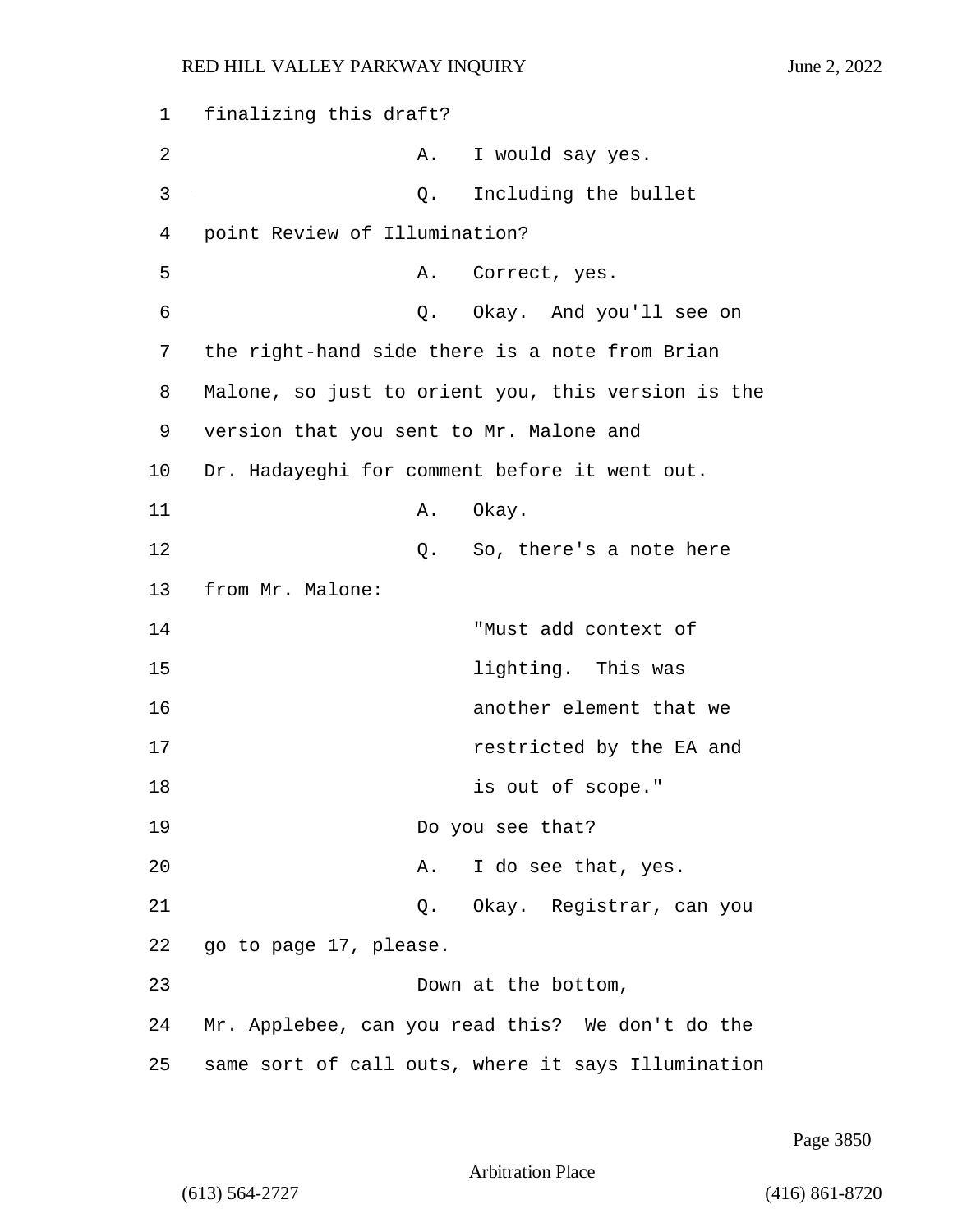| $\mathbf 1$ | Results?                             |    |                                                 |
|-------------|--------------------------------------|----|-------------------------------------------------|
| 2           |                                      | Α. | Yeah, I can read that.                          |
| 3           |                                      | Q. | So, the first sentence                          |
| 4           | is:                                  |    |                                                 |
| 5           |                                      |    | "The full illumination                          |
| 6           |                                      |    | justification was                               |
| 7           |                                      |    | completed for three                             |
| 8           |                                      |    | interchanges, Dartnall                          |
| 9           |                                      |    | Road, Mud Street and                            |
| 10          |                                      |    | Greenhill Avenue, as well                       |
| 11          |                                      |    | as for the entire study                         |
| 12          |                                      |    | area."                                          |
| 13          |                                      |    | And that summarizes the work                    |
| 14          | that CIMA had done up to this point? |    |                                                 |
| 15          |                                      | Α. | Yes, that would be                              |
| 16          | correct.                             |    |                                                 |
| 17          |                                      | Q. | Registrar, can you go to                        |
| 18          |                                      |    | the next page, please. The very last paragraph, |
|             | 19 it says:                          |    |                                                 |
| 20          |                                      |    | "Based on the TAC                               |
| 21          |                                      |    | warrant, continuous full                        |
| 22          |                                      |    | illumination is suggested                       |
| 23          |                                      |    | for the whole study                             |
| 24          |                                      |    | area."                                          |
| 25          |                                      |    | Do you see that?                                |

Page 3851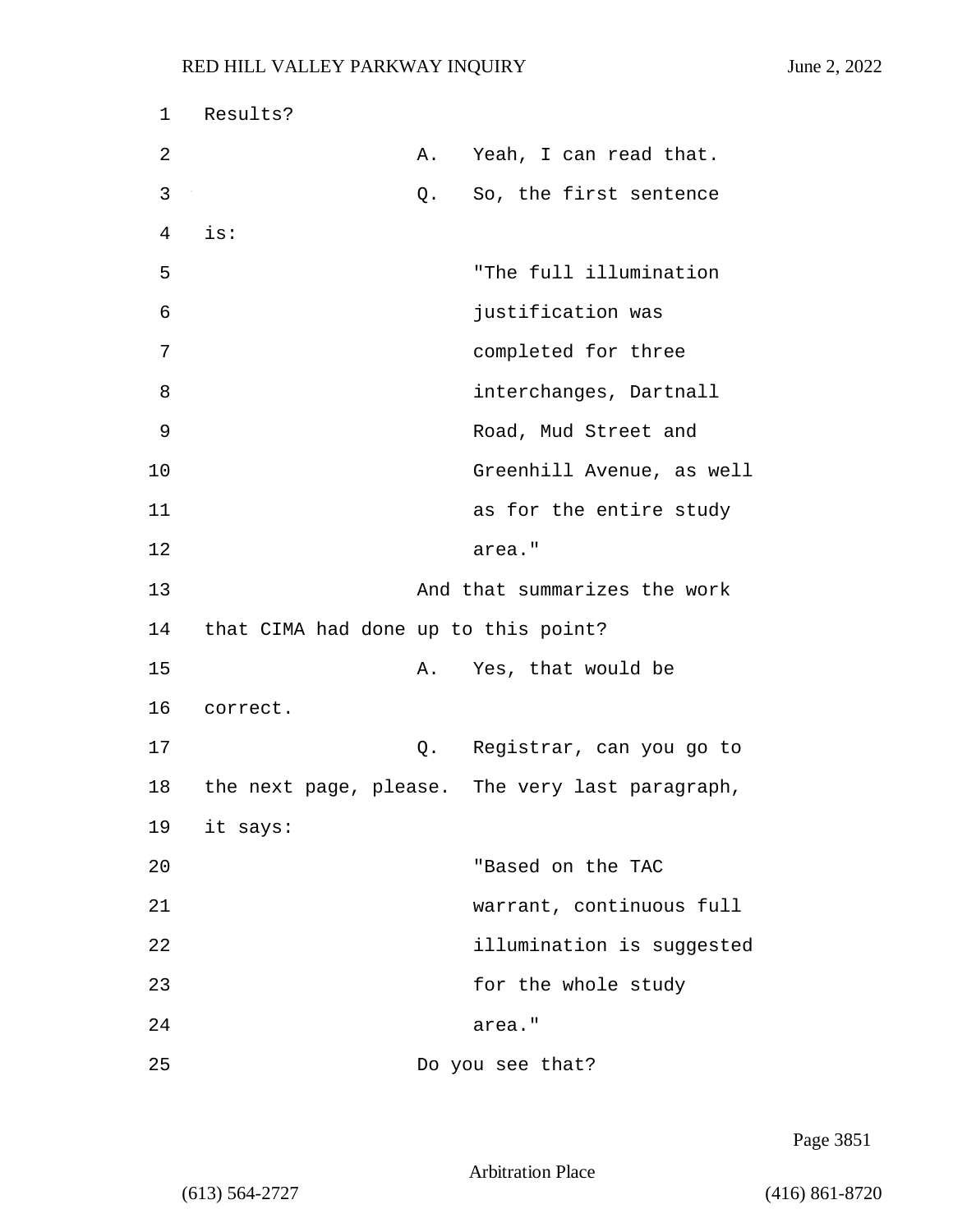| 1  | Α.<br>Yes.                                        |
|----|---------------------------------------------------|
| 2  | Q.<br>The last sentence of the                    |
| 3  | first paragraph?                                  |
| 4  | I see that, yes.<br>Α.                            |
| 5  | Thank you. And,<br>Q.                             |
| 6  | Registrar, can you click on where it says area,   |
| 7  | where it's highlighted, right up at the top, the  |
| 8  | last sentence of the first paragraph, the very    |
| 9  | last word. Apologies, Registrar. Do you want me   |
| 10 | to try that direction again? In the last sentence |
| 11 | of the first paragraph, "based on the TAC         |
| 12 | warrant." There we go. If you can click on that   |
| 13 | or highlight it, I just want to show that comment |
| 14 | that is attached to that.                         |
| 15 | Mr. Applebee, can you see how                     |
| 16 | the second of the comments from Dr. Hadayeghi has |
| 17 | now been moved over just to show that those are   |
| 18 | connected?                                        |
| 19 | I do see that, yes.<br>Α.                         |
| 20 | Great. And he says:<br>Q.                         |
| 21 | "Shouldn't we talk about                          |
| 22 | the environmental                                 |
| 23 | constraint? Didn't we                             |
| 24 | get a report that                                 |
| 25 | highlights we cannot do                           |

Page 3852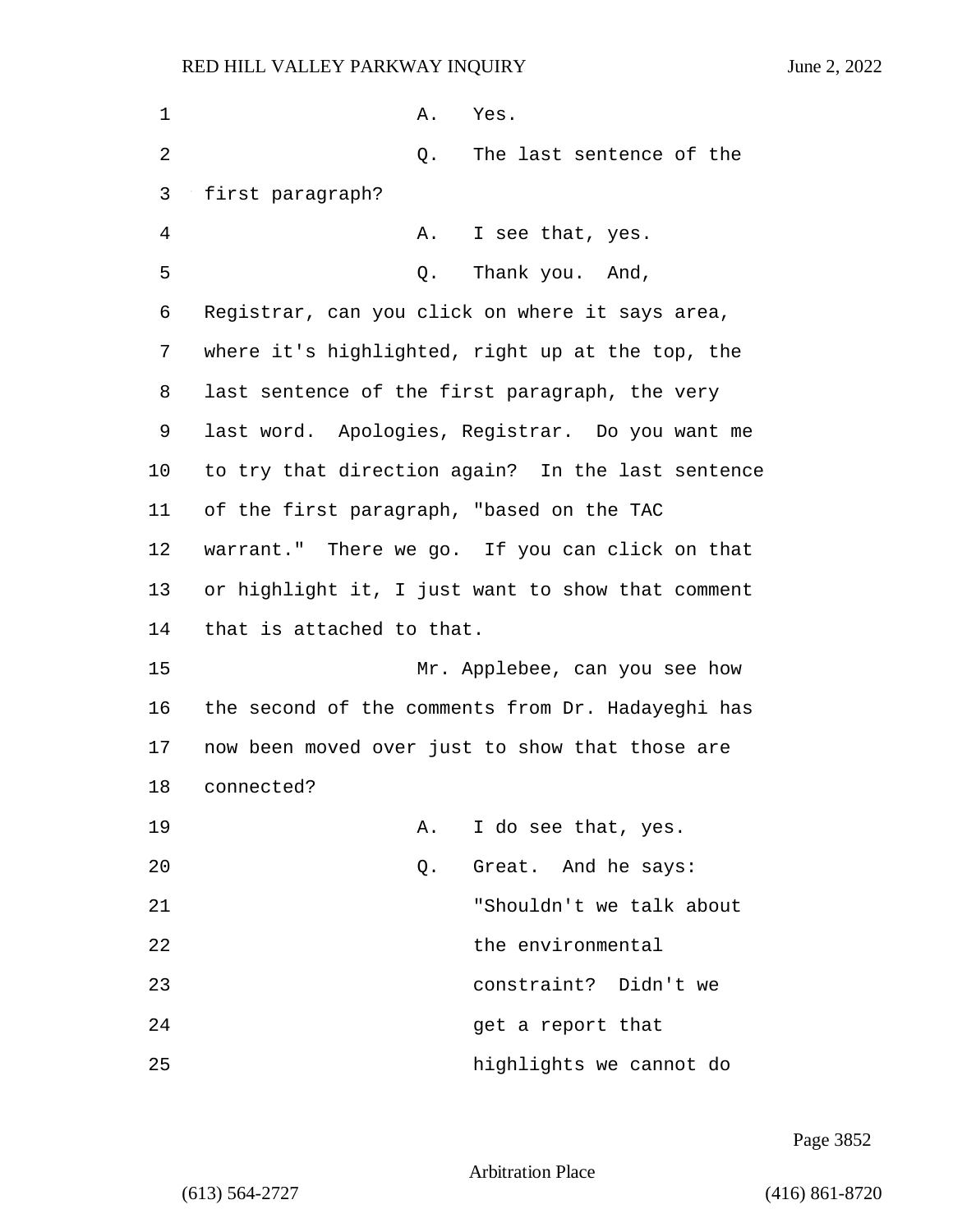| $\mathbf 1$ | full lighting?"                                    |
|-------------|----------------------------------------------------|
| 2           | Had you ever received a report                     |
| 3           | that highlighted we cannot do full lighting?       |
| 4           | I don't recall receiving<br>Α.                     |
| 5           | any report at this point. No, not specifically.    |
| 6           | Q. Okay. Did you receive a                         |
| 7           | report at any time that highlighted that, quote,   |
| 8           | unquote, "we cannot do full lighting"?             |
| 9           | I think CIMA may have<br>Α.                        |
| 10          | received something from the EA that was originally |
| 11          | done by Lura Consulting or somebody like that, but |
| 12          | I don't know when we may have received that or     |
| 13          | where that may have come from. I recall seeing it  |
| 14          | in the materials in preparation, but I don't       |
| 15          | recall specifically getting it.                    |
| 16          | Q. Okay. Do you recall                             |
| 17          | receiving something like that while you were an    |
| 18          | employee of CIMA?                                  |
| 19          | I don't recall that, no.<br>Α.                     |
| 20          | Q. Okay. So, just so it's                          |
| 21          | clear, in your mind looking back, at this time, in |
| 22          | 2013 -- maybe I'll say it like this. In respect    |
| 23          | of the finalization of this 2013 report, do you    |
| 24          | recall receiving a report that highlighted that we |
| 25          | cannot do full lighting?                           |

Page 3853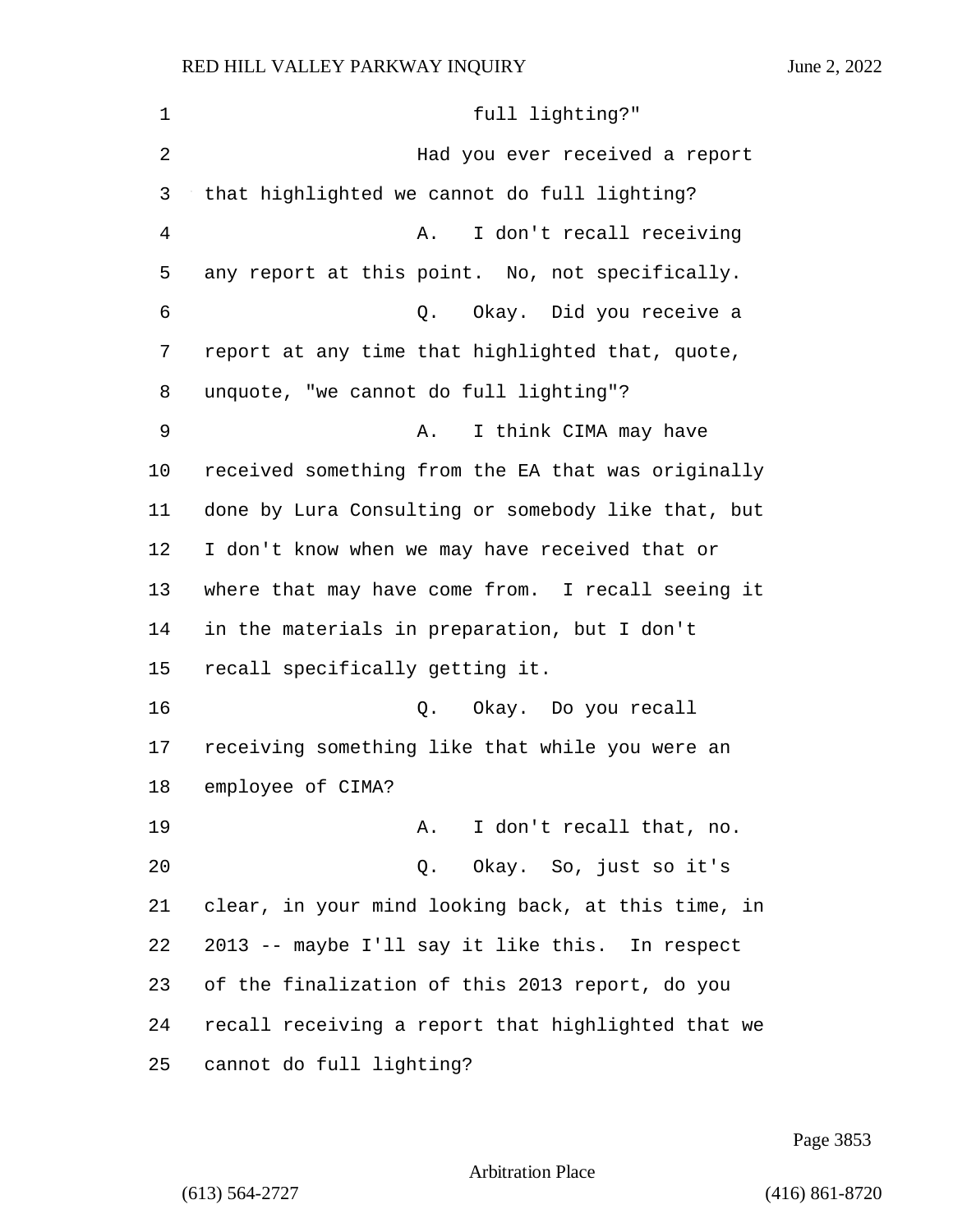1 A. I don't recall receiving 2 that report, no. 3 Q. Okay. And if you could 4 just scroll to the other comments that Mr. Malone 5 makes, the next comment. There we go. Thank you, 6 Registrar. 7 Do you see that, where it 8 says: 9 "At the least, we must 10 follow this conclusion 11 with the recognition that 12 the achievement of 13 warrant does not mean 14 they are being 15 recommended. They need 16 to be assessed in 17 **relation** to approvals 18 constraints"? 19 A. I do see that, yes. 20 Q. Was this information 21 about these approval constraints, was that new 22 information to you when you received these 23 comments? 24 A. I assume it would have 25 been, yes. Certainly --

Page 3854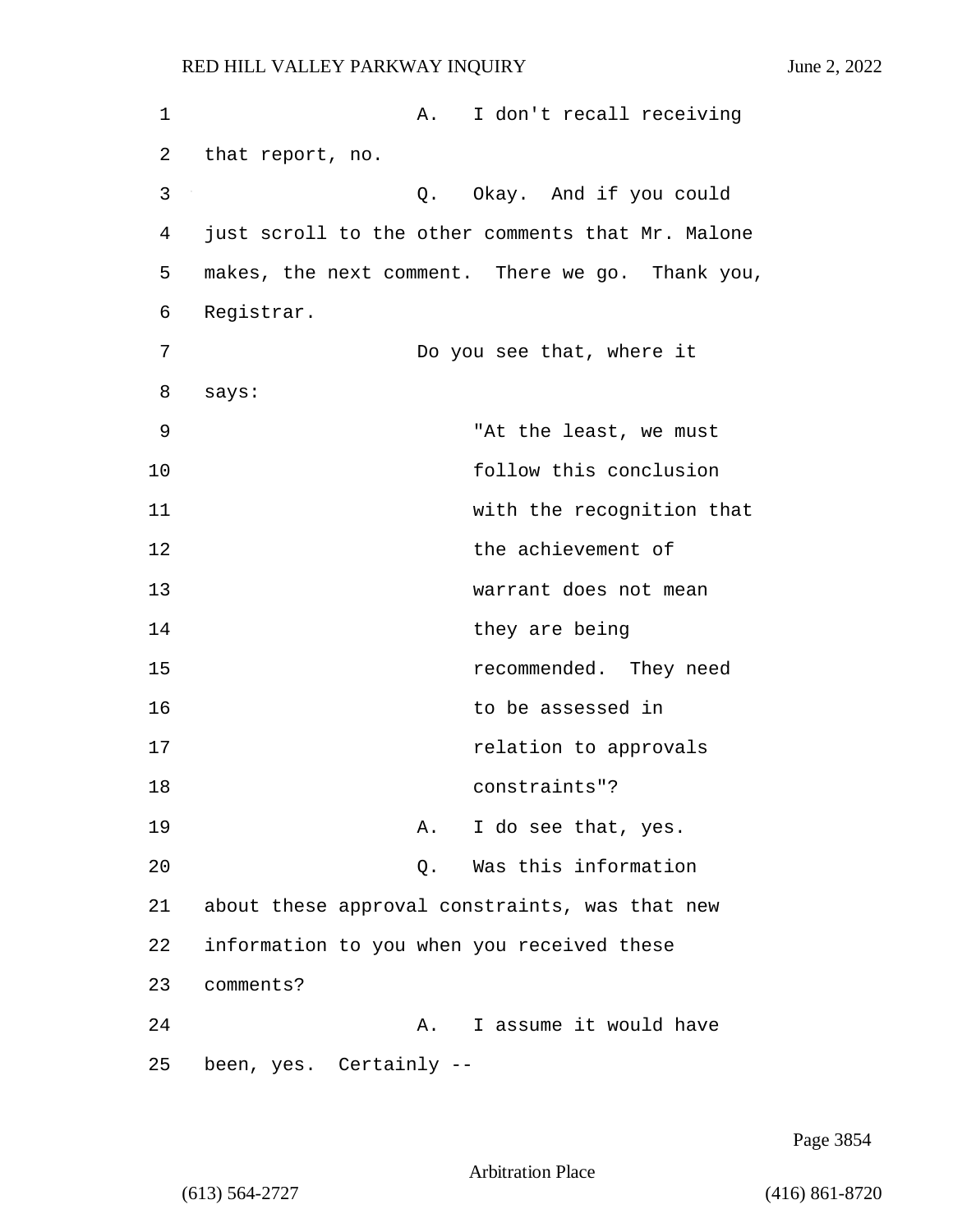| 1  | $Q.$ You don't $-$                             |
|----|------------------------------------------------|
| 2  | I don't remember<br>A.                         |
| 3  | specifically, but                              |
| 4  | Q. Registrar, can you go to                    |
| 5  | page 36, please. Sorry, page 37, please. Thank |
| 6  | you.                                           |
| 7  | And then here, it says                         |
| 8  | similarly, under Illumination, 6.1.1, that:    |
| 9  | "The outcome of the TAC                        |
| 10 | illumination warrant                           |
| 11 | indicated that full                            |
| 12 | illumination of the                            |
| 13 | corridor and ramps is                          |
| 14 | justified."                                    |
| 15 | So, when you say "corridor"                    |
| 16 | here, is that the main line?                   |
| 17 | Yes, that would represent<br>Α.                |
| 18 | the main line.                                 |
| 19 | Okay. And then the next<br>Q.                  |
| 20 | paragraph, the Benefit-Cost Ratio:             |
| 21 | "The calculated benefit                        |
| 22 | would be a reduction of                        |
| 23 | 48.5 collisions over a                         |
| 24 | five-year period and at a                      |
| 25 | cost of \$1.69 million."                       |

Page 3855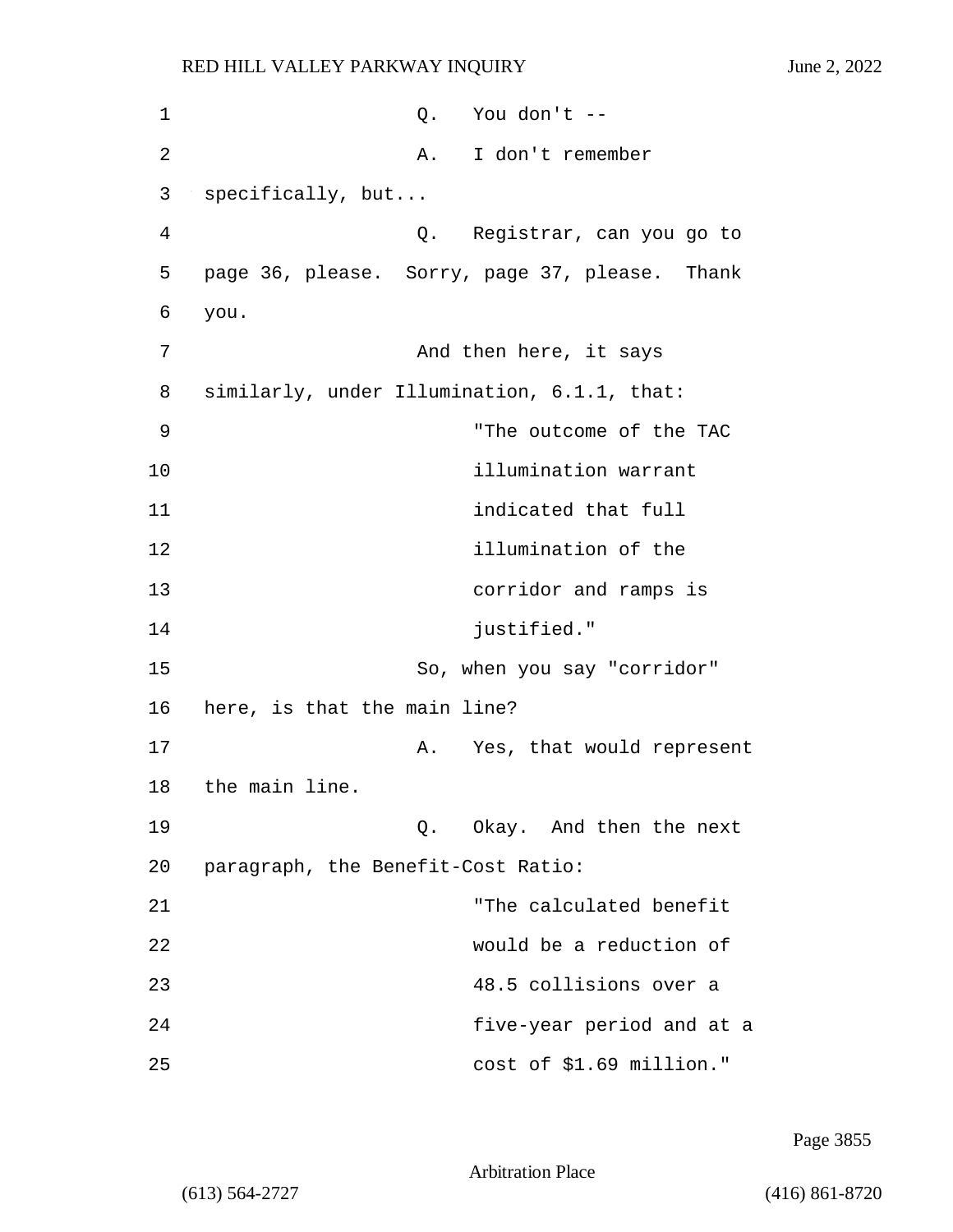| $\mathbf 1$ | Do you see that?                                   |
|-------------|----------------------------------------------------|
| 2           | I do see that.<br>Α.                               |
| 3           | So, by this point, CIMA<br>Q.                      |
| 4           | had actually done a complete costing using the MTO |
| 5           | cost information?                                  |
| 6           | It certainly appears that<br>Α.                    |
| 7           | way, yes.                                          |
| 8           | Q. Okay. Can you close this                        |
| 9           | out, Registrar, and open up OD, page 37,           |
| 10          | paragraph 82. Thank you.                           |
| 11          | So, Mr. Malone provided                            |
| 12          | comments. Those were the comments we were just     |
| 13          | looking at. And in his e-mail where he enclosed    |
| 14          | those comments back to you, he said:               |
| 15          | "We need to discuss the                            |
| 16          | lighting. Is it in scope                           |
| 17          | or not? As written, it's                           |
| 18          | a hand grenade that will                           |
| 19          | go off in the City's                               |
| 20          | hands."                                            |
| 21          | Actually, it might be easier                       |
| 22          | if we actually go to the document. Can you go to   |
| 23          | HAM -- sorry, it's not HAM. CIM8124. Sorry, I      |
| 24          | misspoke. CIM8129, please. Thank you.              |
| 25          | You see in the middle of this                      |

Page 3856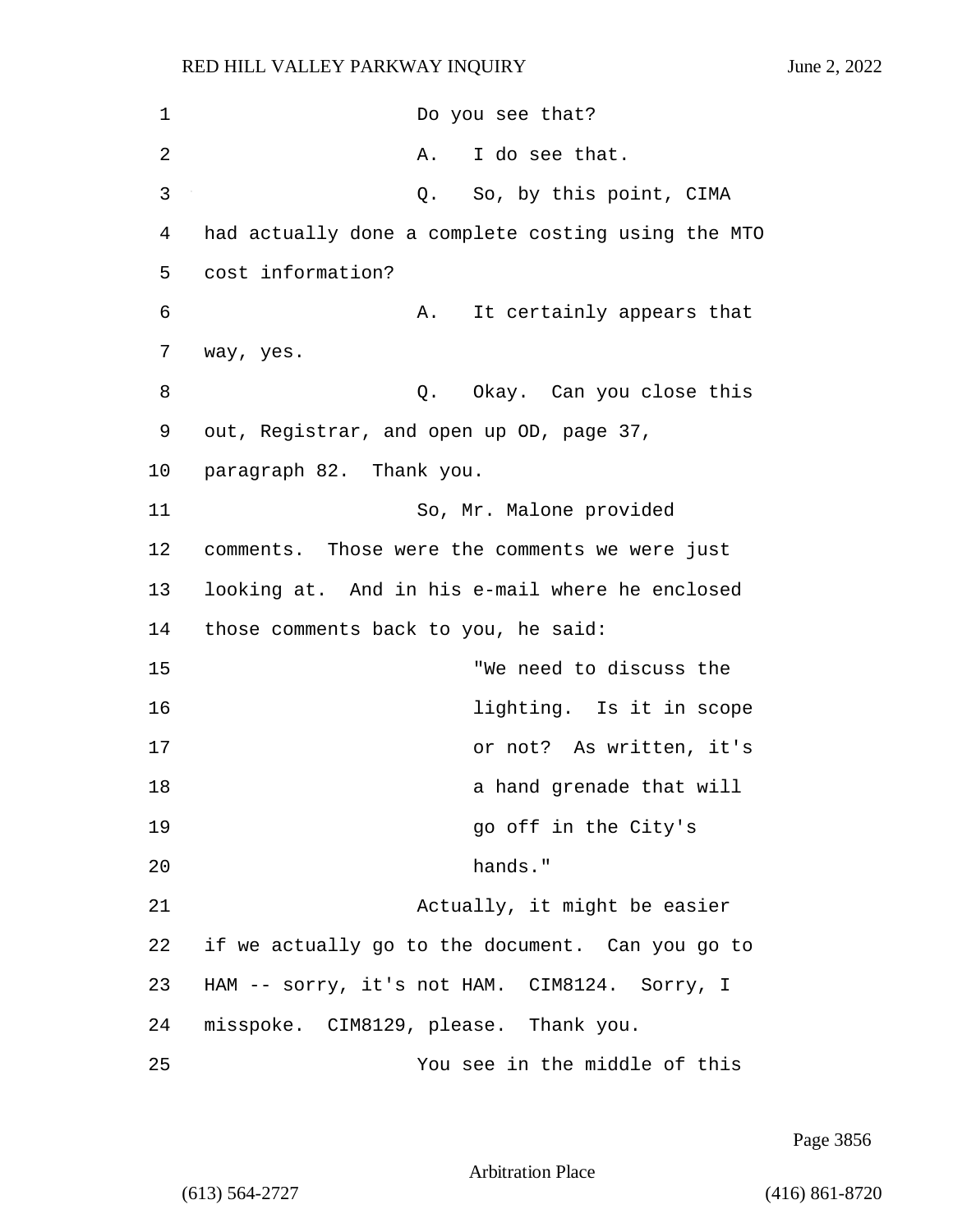1 page there's a reference to the e-mail that I just 2 read out? 3 A. I see it, yes. 4 Q. And then your response is 5 at the top: 6 "I believe it was in 7 scope, but I don't recall 8 **8** *receiving anything from* 9 Mike that would act as an 10  $\qquad \qquad$  'out.' Apparently there 11 was a report. Maurice, 12 did you receive this?" 13 Did you get anything from 14 Maurice or any report in response to this e-mail? 15 A. I don't recall receiving 16 anything from Maurice or anyone else in response 17 to this, no. 18 Q. Okay. Did you have 19 discussions with Mr. Malone about what he meant in 20 his question about whether it was in scope and his 21 comment, "it's a hand grenade"? 22 A. I don't remember having 23 any discussions with Mr. Malone about this, no. 24 Q. Registrar, can you now go 25 to 8124, please.

Page 3857

# Arbitration Place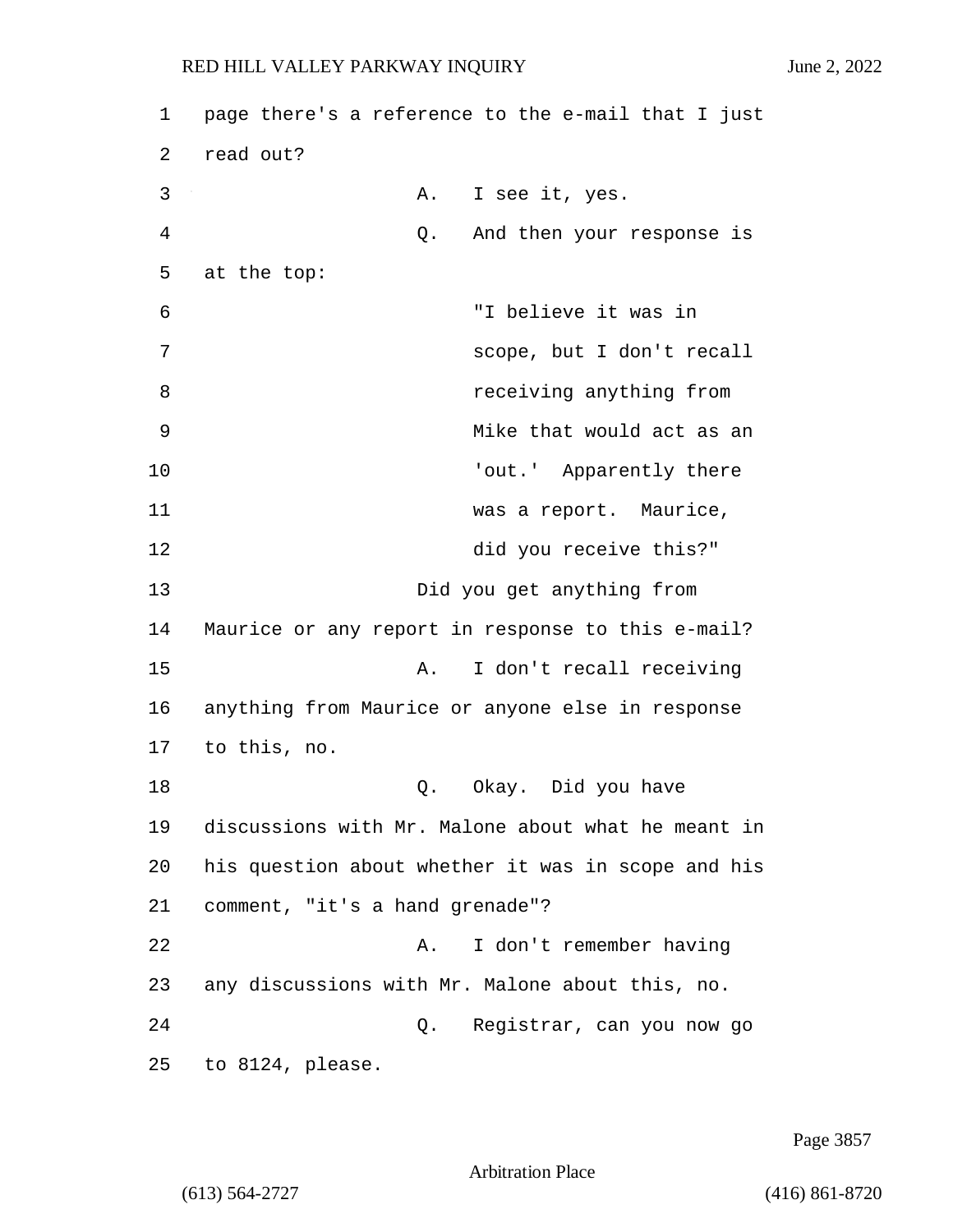1 So, the e-mail we were just looking at was Friday, July 26 and now we're looking at an e-mail from Monday, July 29. This is an e-mail from you to Mr. Nolet where you say: 5 "We are going to remove 6 the overall lighting from 7 the report." 8 Overall lighting, that's the main line lighting? 10 A. Yeah. It's poorly worded, but I believe that's what it was in reference to, yes. 13 Q. So, what happened from that e-mail with Mr. Malone and the comments that he sent you on Friday and this e-mail to Mr. Nolet on Monday that led you to tell Mr. Nolet that you were going to remove the overall lighting? 18 A. I don't recall specifically, but I guess I took it as direction, whether there was a discussion that I don't recall or whether I took it as direction from the e-mail exchange that what's quoted here is overall lighting wasn't going to be included in the report. It was going to be for the ramps. 25 Q. Okay. Did you speak to

Page 3858

Arbitration Place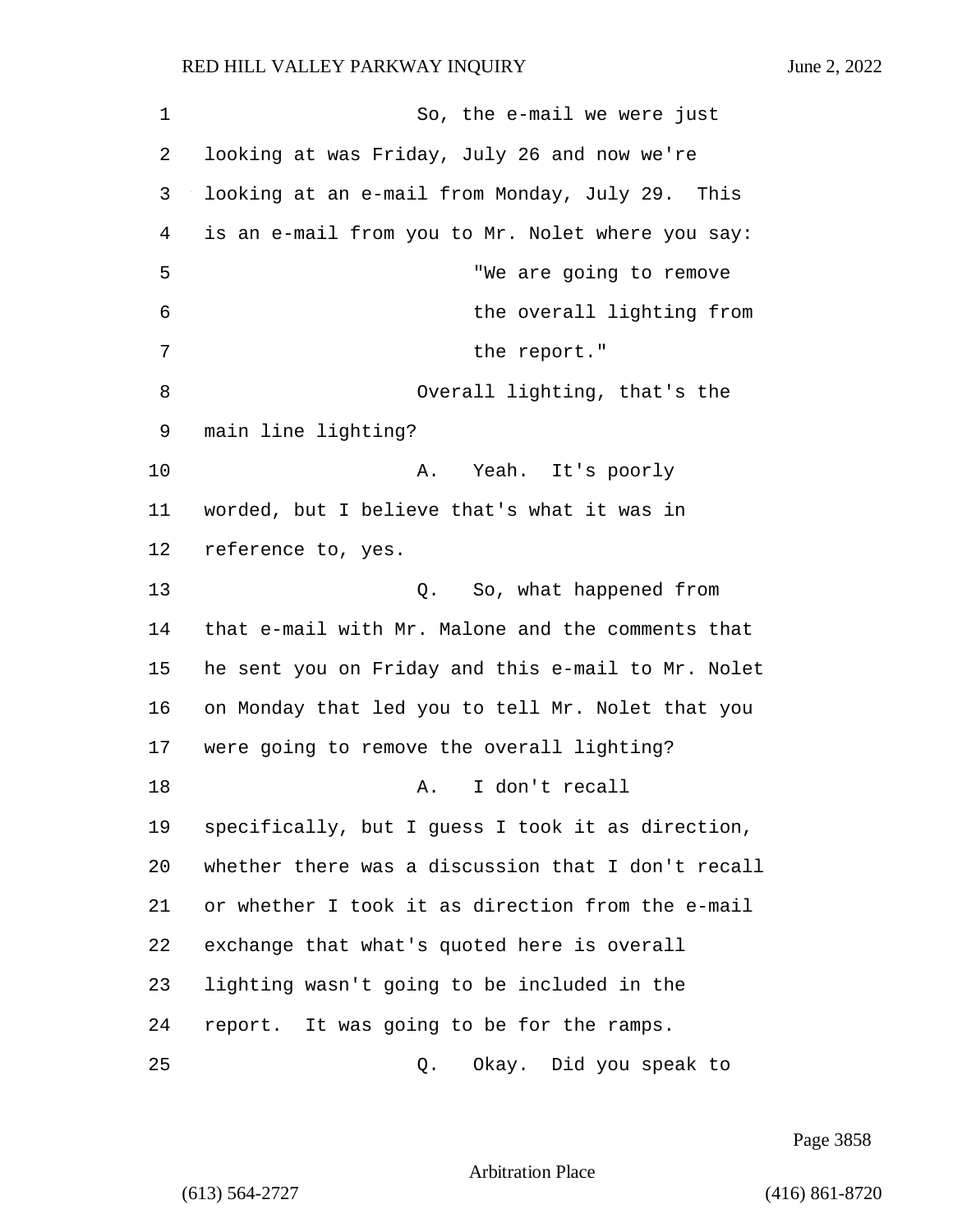1 anybody at the City over the weekend to clarify 2 the scope? 3 A. I wouldn't have spoke to 4 anyone over the weekend at the City, no. 5 Q. Okay. Maybe that Monday 6 morning? 7 A. I don't recall speaking 8 to anybody. This is at 8:12 in the morning, so I 9 very highly doubt that I spoke to anybody on a 10 Monday morning about that. 11 Q. Okay. Maybe I'll ask the 12 question a little bit more broadly. Between 13 receiving Mr. Malone and Dr. Hadayeghi's comments 14 on Friday and then sending this e-mail, did you 15 speak to anybody at the City? 16 **A.** I don't recall speaking 17 to anybody at the City. 18 Q. And do you recall 19 speaking to Mr. Malone about this? 20 A. I don't specifically 21 recall speaking to him either. 22 Q. Okay. And Dr. Hadayeghi? 23 A. No. 24 Q. Anybody else at CIMA that 25 you speak to about this?

Page 3859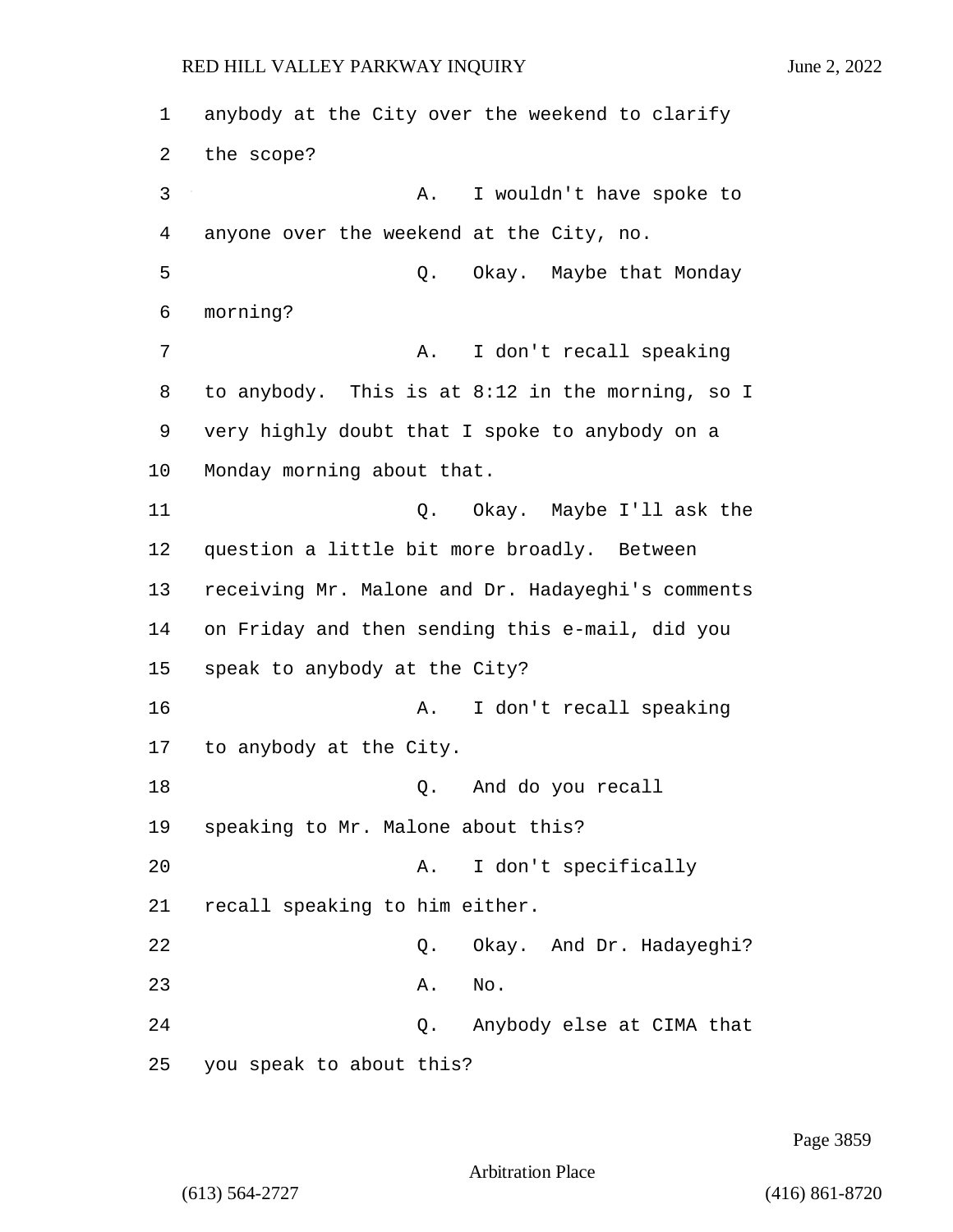| $\mathbf 1$ | Not that I recall.<br>A.                          |
|-------------|---------------------------------------------------|
| 2           | Q. Okay. Registrar, you can                       |
| 3           | take this down and if you can pull up the native  |
| 4           | version of CIM371 and if you could go to page 3,  |
| 5           | please. Okay, so that's internal page 3. Can you  |
| 6           | go to page 9, please. There we go. That's         |
| 7           | properly internal page 3.                         |
| 8           | So, you'll see under Scope, it                    |
| 9           | says:                                             |
| 10          | "Review of                                        |
| 11          | illumination --"                                  |
| 12          | There's been a track changes                      |
| 13          | addition:                                         |
| 14          | " -- in specific areas                            |
| 15          | only, i.e., not through                           |
| 16          | the study area."                                  |
| 17          | Registrar, could you just                         |
| 18          | hover over that track changes. I think you're     |
| 19          | hovering over it, but can you hover over the --   |
| 20          | apologies, Registrar. From my unclear direction,  |
| 21          | under Study Scope at the bottom, the green track  |
| 22          | changes that say, "in specific areas only." There |
| 23          | we go.                                            |
| 24          | So, that is your additions at                     |
| 25          | 8:35 on the 29th, on the Monday?                  |

Page 3860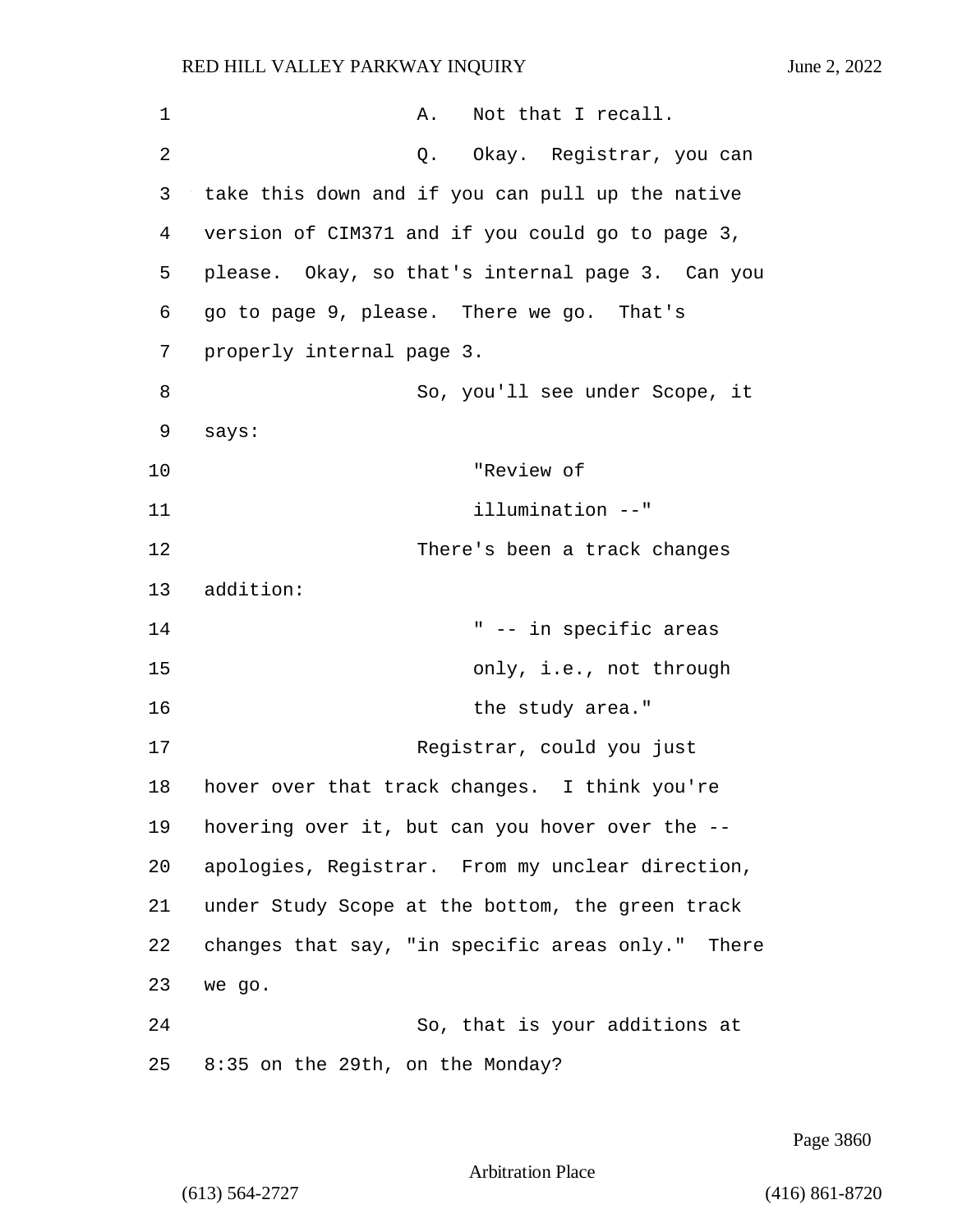| 1  |                                             | A. | Yes, that is. Yeah.                          |
|----|---------------------------------------------|----|----------------------------------------------|
| 2  |                                             | Q. | And was this change                          |
| 3  | reflective of the e-mail in which you said, |    |                                              |
| 4  | "remove overall lighting"?                  |    |                                              |
| 5  |                                             | Α. | Yes. This would be                           |
| 6  | consistent.                                 |    |                                              |
| 7  |                                             | Q. | Registrar, can you go to                     |
| 8  | page 20, please.                            |    |                                              |
| 9  |                                             |    | So, here you'll see that                     |
| 10 | you've added in at the very last line:      |    |                                              |
| 11 |                                             |    | "On the understanding                        |
| 12 |                                             |    | that decision to                             |
| 13 |                                             |    | illuminate was                               |
| 14 |                                             |    | inextricably linked to                       |
| 15 |                                             |    | environmental concerns                       |
| 16 |                                             |    | and approvals, review of                     |
| 17 |                                             |    | full illumination was not                    |
| 18 |                                             |    | undertaken but restricted                    |
| 19 |                                             |    | to spot locations."                          |
| 20 |                                             |    | And that's your track changes?               |
| 21 |                                             | Α. | Yes.                                         |
| 22 |                                             | Q. | Would you agree with me                      |
| 23 |                                             |    | that CIMA actually had done a review of full |
| 24 | illumination?                               |    |                                              |
| 25 |                                             | Α. | Yes, I would agree that                      |

Page 3861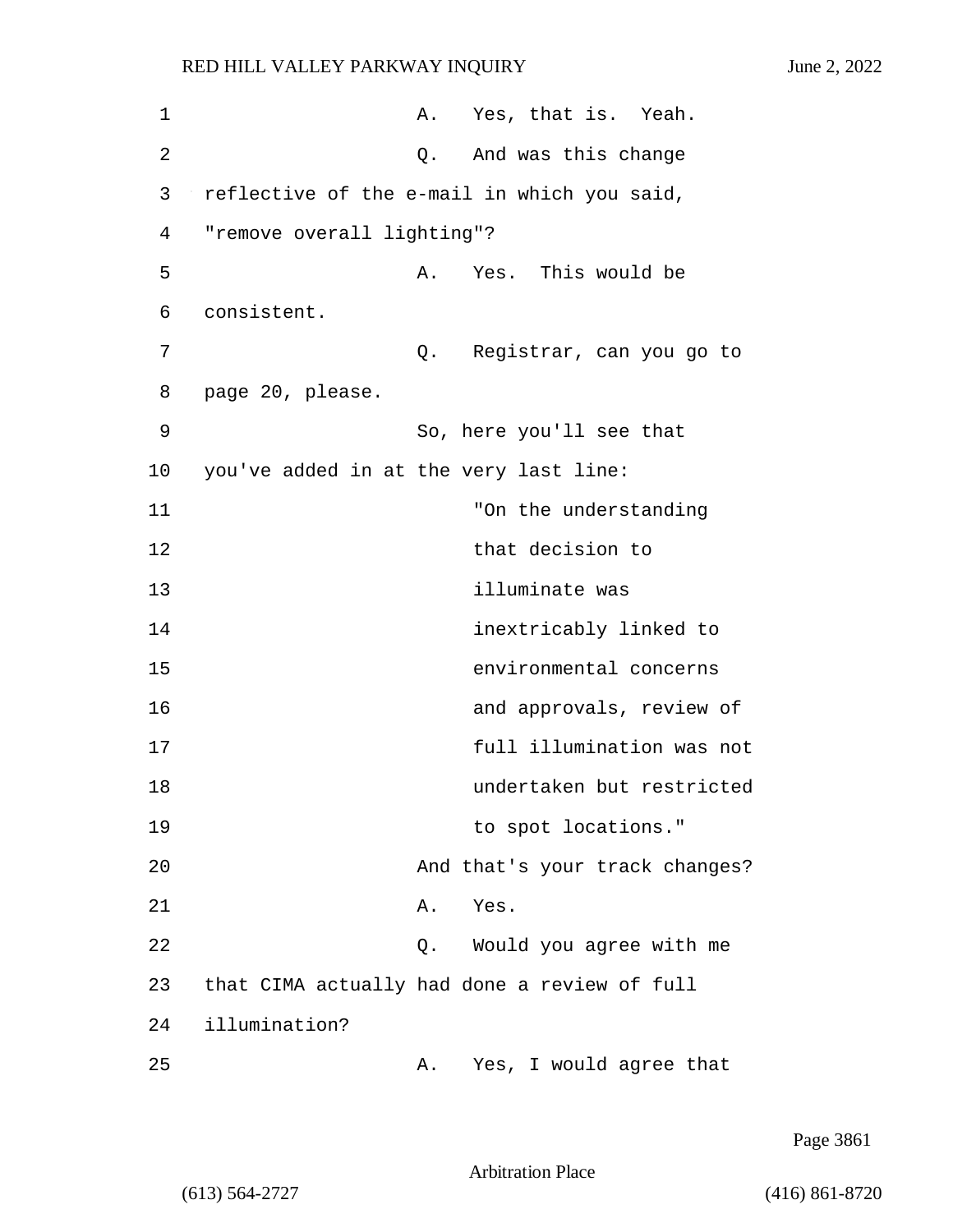1 the review was done. 2 Q. So, a review of full 3 illumination -- pardon me. Review of full 4 illumination was not undertaken, that's not true, 5 is it? 6 A. Correct. That's not 7 fully accurate, yes. 8 Q. Okay. Can you go to 9 page 43, Registrar. 10 And so, here, you've also 11 deleted the reference to the warrant outcomes and 12 to the benefit-cost ratio. Do you see that? 13 A. Yes. Under the overall 14 study area, yes. 15 C. And on whose direction 16 did you remove this as a countermeasure? 17 **A.** I don't specifically 18 recall the direction, but I believe it would have 19 been consistent with the other changes that were 20 made after the e-mail received. 21 C. The one from Mr. Malone? 22 A. I would have to assume, 23 yes, correct. 24 Q. Did you have any 25 discussions with Mr. Malone about these changes

Page 3862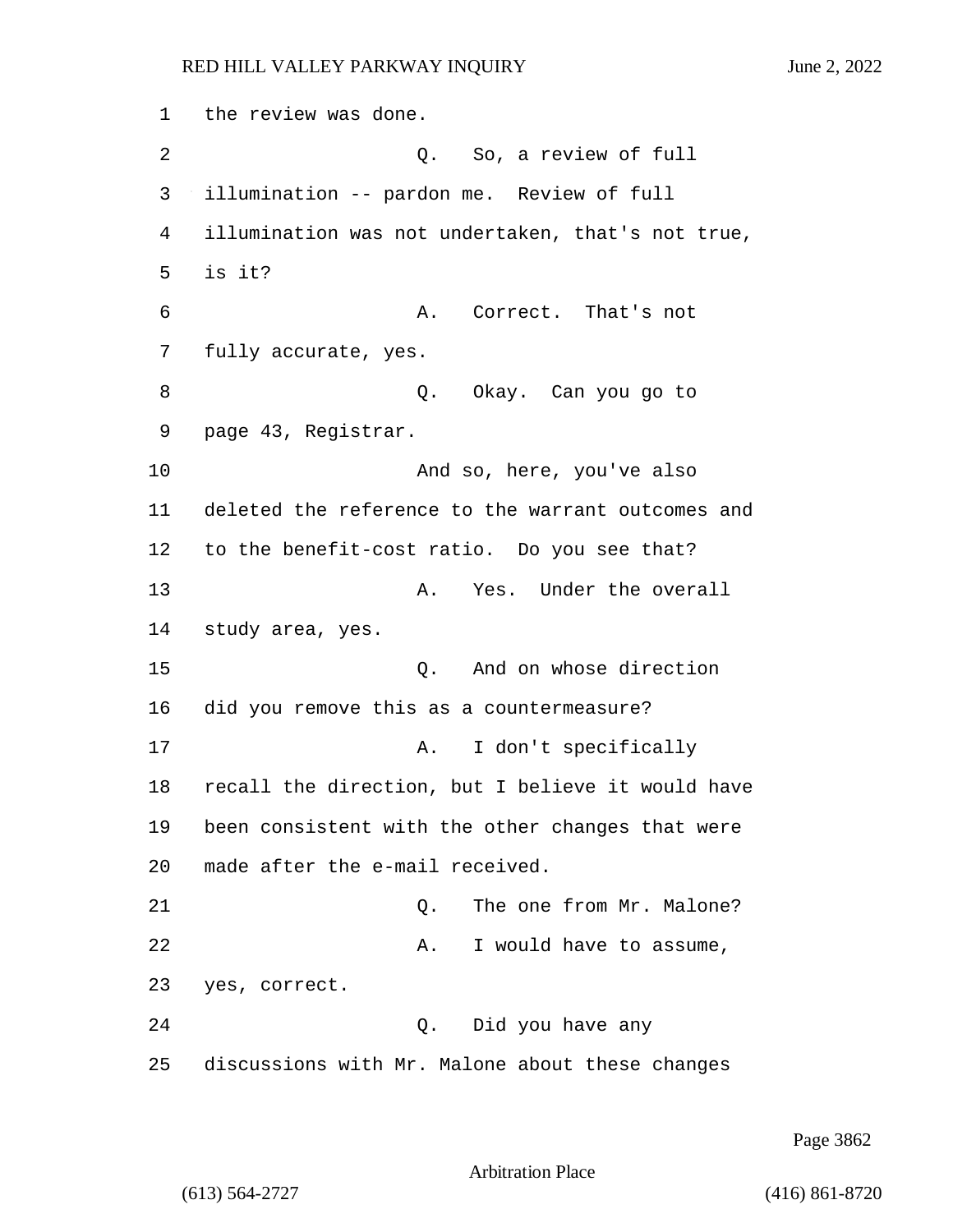after you made them? 2 A. I don't recall any specific discussion; however, Mr. Malone and/or Dr. Hadayeghi would have reviewed this before it went out. 6 Q. Okay. And when it went out, the deletions we've just looked at, they were in fact deleted, not included. Is that right? 9 A. I believe. I would have to check the document, but I believe that that's correct, yes. 12 Q. Okay. Registrar, can you close this and go to OD, page 45, paragraph 105, 14 please. 15 It's going to come up as a call out that you sent a draft version to the City instructing clients. Was it typical for CIMA to send draft versions to its clients? 19 A. I would say it was typical, especially on a larger project, yes. 21 Q. What was the purpose of the sharing draft reports? 23 A. Well, primarily to ensure that we were providing the client with the scope of the work that we had said we would and also for

Page 3863

```
Arbitration Place
```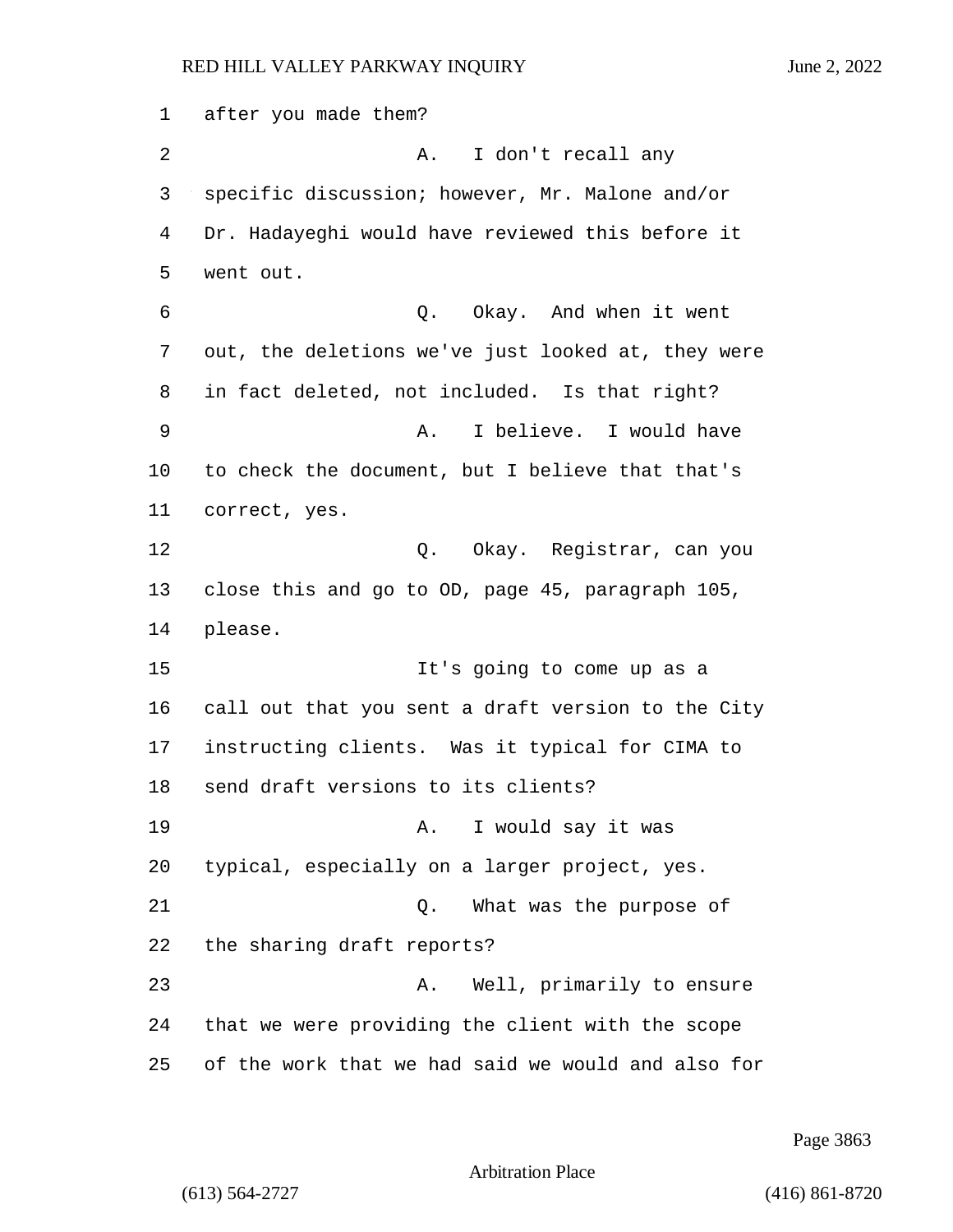| 1  | them to have a chance to review the proposed      |
|----|---------------------------------------------------|
| 2  | countermeasures and other findings and to provide |
| 3  | any feedback that they might have based on that.  |
| 4  | Q. Okay. Registrar, can you                       |
| 5  | go to CIM8113. Thanks.                            |
| 6  | You'll see at the top of the                      |
| 7  | chain this is an e-mail from Mr. Cooper to you on |
| 8  | August 8, "See our comments below."               |
| 9  | Registrar, can you show                           |
| 10 | image 1 and image 2 together and if you can call  |
| 11 | out the second bullet on image 2, please.         |
| 12 | So, this is in an e-mail from                     |
| 13 | Mike Field to Mr. Cooper and others at the City,  |
| 14 | which is then forwarded to you. And Mr. Field     |
| 15 | says:                                             |
| 16 | "The illumination of the                          |
| 17 | main line has been                                |
| 18 | excluded. This is                                 |
| 19 | decision is based upon                            |
| 20 | information that we                               |
| 21 | provided to CIMA."                                |
| 22 | And then he goes on to say:                       |
| 23 | "The exclusion is not                             |
| 24 | well explained."                                  |
| 25 | So, just stopping there, where                    |

Page 3864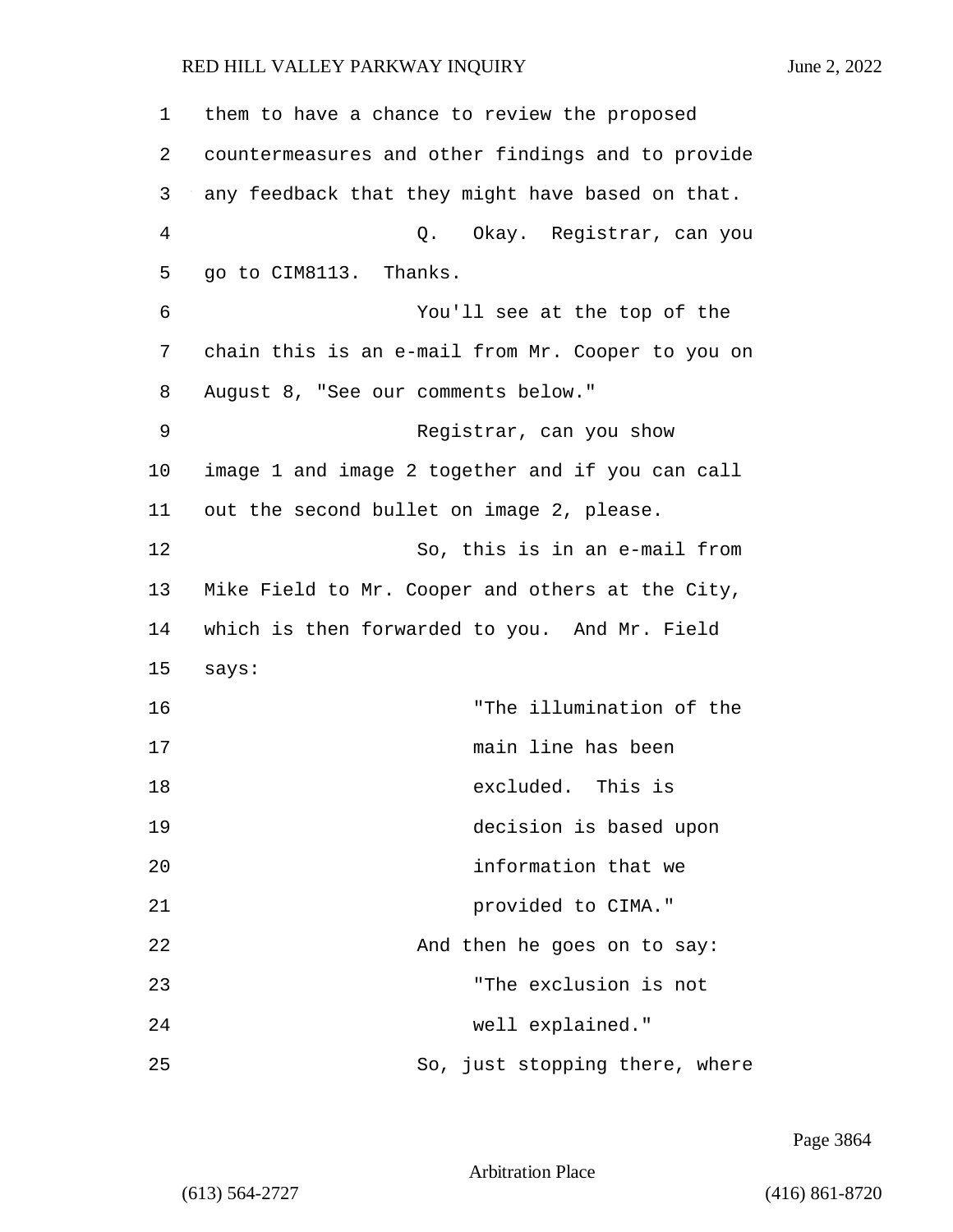| 1  | Mr. Field says that this decision was based on      |
|----|-----------------------------------------------------|
| 2  | information that we provided to CIMA, to your       |
| 3  | knowledge, what information did the City provide    |
| 4  | to CIMA that resulted in the illumination of the    |
| 5  | main line being excluded from the report?           |
| 6  | To my knowledge, it would<br>Α.                     |
| 7  | have been the discussions that were had previously  |
| 8  | at the progress meetings.                           |
| 9  | We looked at those and<br>Q.                        |
| 10 | there wasn't anything about excluding main line.    |
| 11 | There was only a reference to being cautious.<br>Is |
| 12 | that the reference that you're talking about?       |
| 13 | That would have been the<br>Α.                      |
| 14 | reference I was talking about from the City         |
| 15 | themselves, like, to me.                            |
| 16 | Okay. So, you had those<br>Q.                       |
| 17 | two progress meetings and then you complete the     |
| 18 | draft of the report that includes the full          |
| 19 | illumination review. Why would you do that if you   |
| 20 | had thought that the main line was excluded at      |
| 21 | those progress meetings?                            |
| 22 | I don't know that that<br>Α.                        |
| 23 | information -- obviously we prepared the report     |
| 24 | with that full in there, and so information         |
| 25 | provided directly to me, as I said, wasn't to       |

Page 3865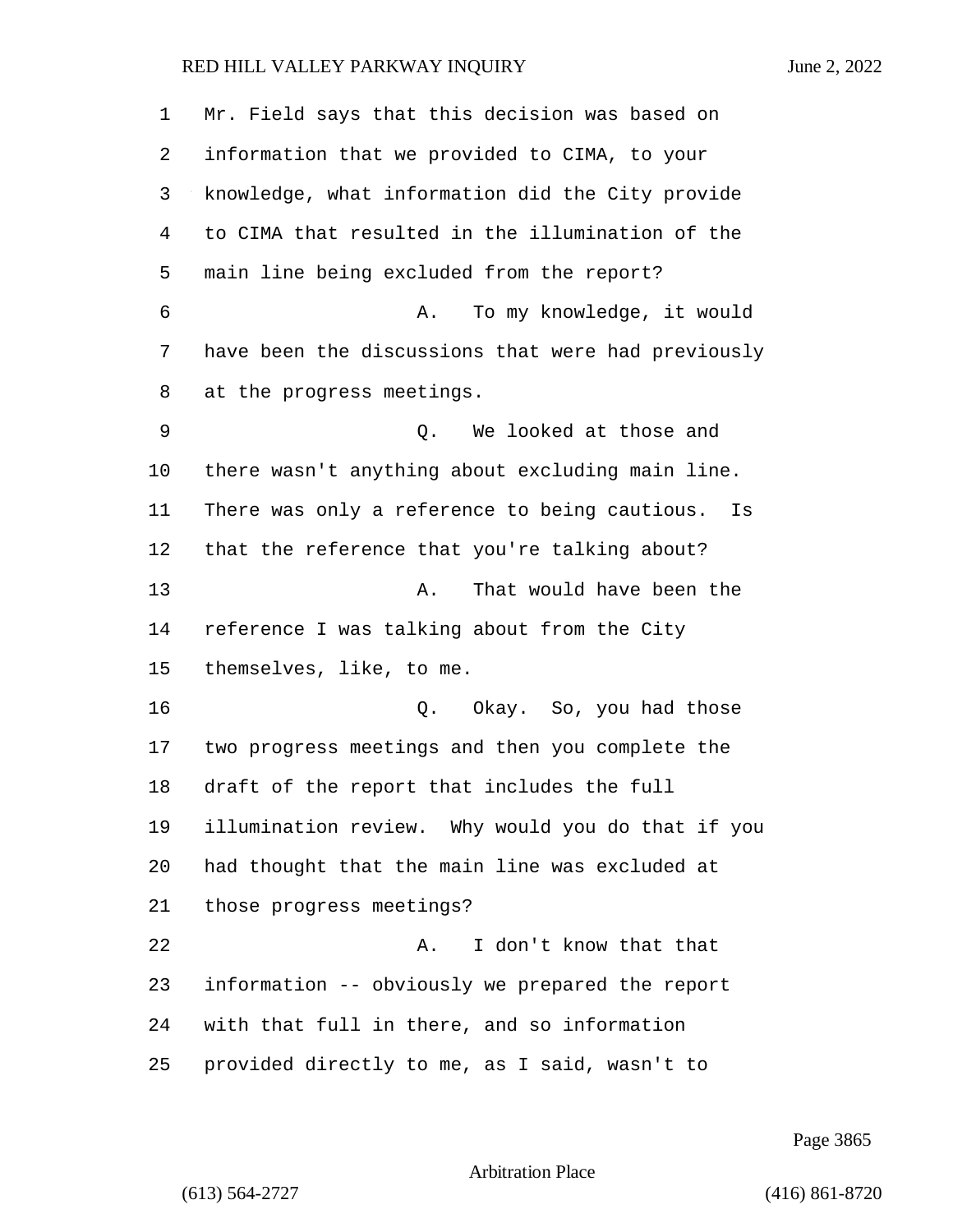1 necessarily exclude it. That information came 2 later on through those e-mails and comments that 3 were provided that I would assume have come from 4 the City at that point from comments made through 5 the drafting of the report. 6 Q. Okay. So, you said the 7 comments made. Do you mean the comments that 8 Mr. Malone and Dr. Hadayeghi made in the report? 9 A. Correct, yes. 10 Q. Okay. So, that's not 11 from the City? 12 A. That's not directly from 13 the City, no. 14 Q. Okay. So, in August, 15 August 8, what information did you have from the 16 City that excluded full illumination of the main 17 line, if anything? 18 A. I don't believe that I 19 personally had any information from the City at 20 that point. 21 Q. Okay. Mr. Field goes on 22 to say: 23 "The exclusion was not 24 well explained." 25 Then he says:

Page 3866

Arbitration Place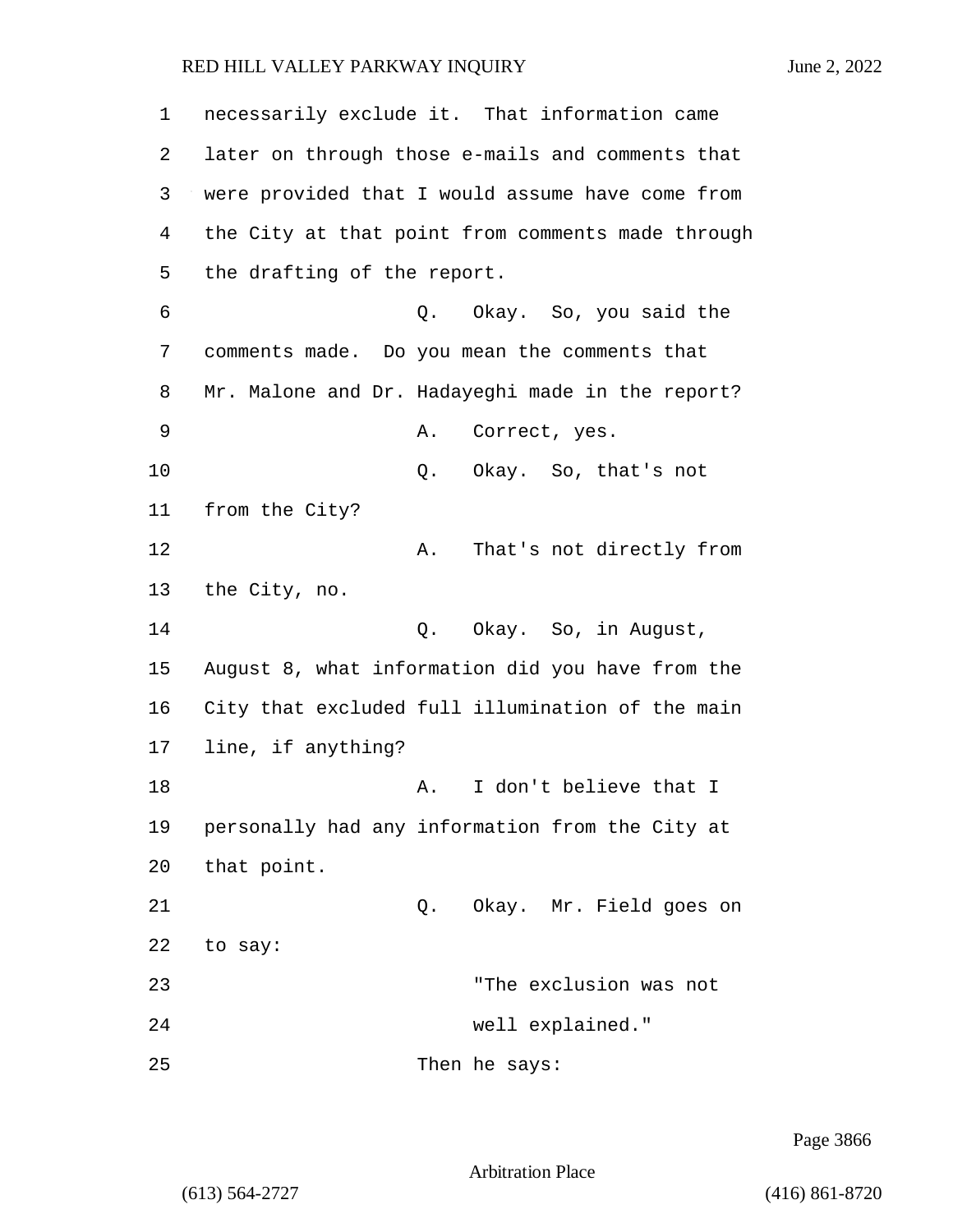1 "Considering that 2 illumination of the main 3 line is the first request 4 in the council motion to 5 review, I think there 6 should be far more 7 explanation as to why it 8 was excluded." 9 So, at this point, in August, 10 having received this e-mail, had you seen a copy 11 of the council motion? 12 A. I had not, no. 13 Q. What did you take from 14 this comment from Mr. Field in terms of what far 15 more explanation to add? 16 A. I would have taken that 17 we would have needed to expand the text around the 18 exclusion of the illumination of the main line. 19 Q. Okay. Let's close this 20 and, Registrar, if you can open OD 6, page 45, 21 paragraphs 106 and 107. Thank you. 22 So, in the next term of the 23 draft, the excerpt in 106 was added and the 24 underlined sentence in paragraph 107 was added. 25 I'm not going to take you into those.

Page 3867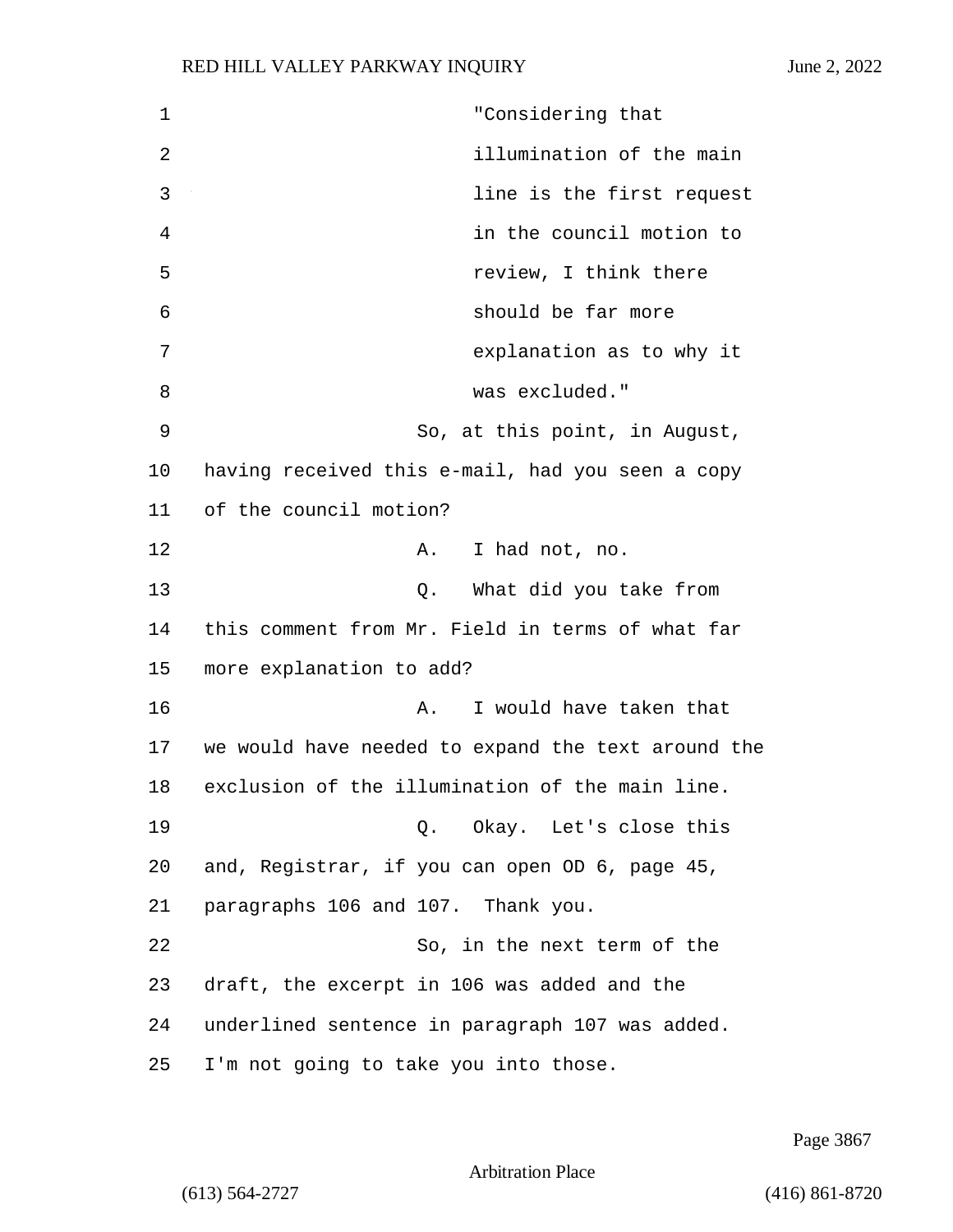1 Was this in response to 2 Mr. Field's request for a better explanation of 3 the exclusion of main line illumination? 4 A. It certainly seems to be, 5 yes. 6 Q. The first sentence in 7 106: 8 "However, as noted, 9 illumination of the main 10 line section of the Red 11 **hill** or the RHVP was not 12 examined for this study." 13 You'll agree with me that's 14 not an accurate statement as to CIMA's work? 15 A. Correct, yes. 16 Q. Why did you include that 17 statement using that language? 18 A. I can't recall why I 19 specifically did that. I would agree that it's 20 poorly worded and not fully accurate, but why it 21 was worded that way, I can't say. 22 Q. It's not fully accurate. 23 It's not accurate at all, is it? 24 A. No. It was looked at. 25 Q. Okay. Registrar, can you

Page 3868

Arbitration Place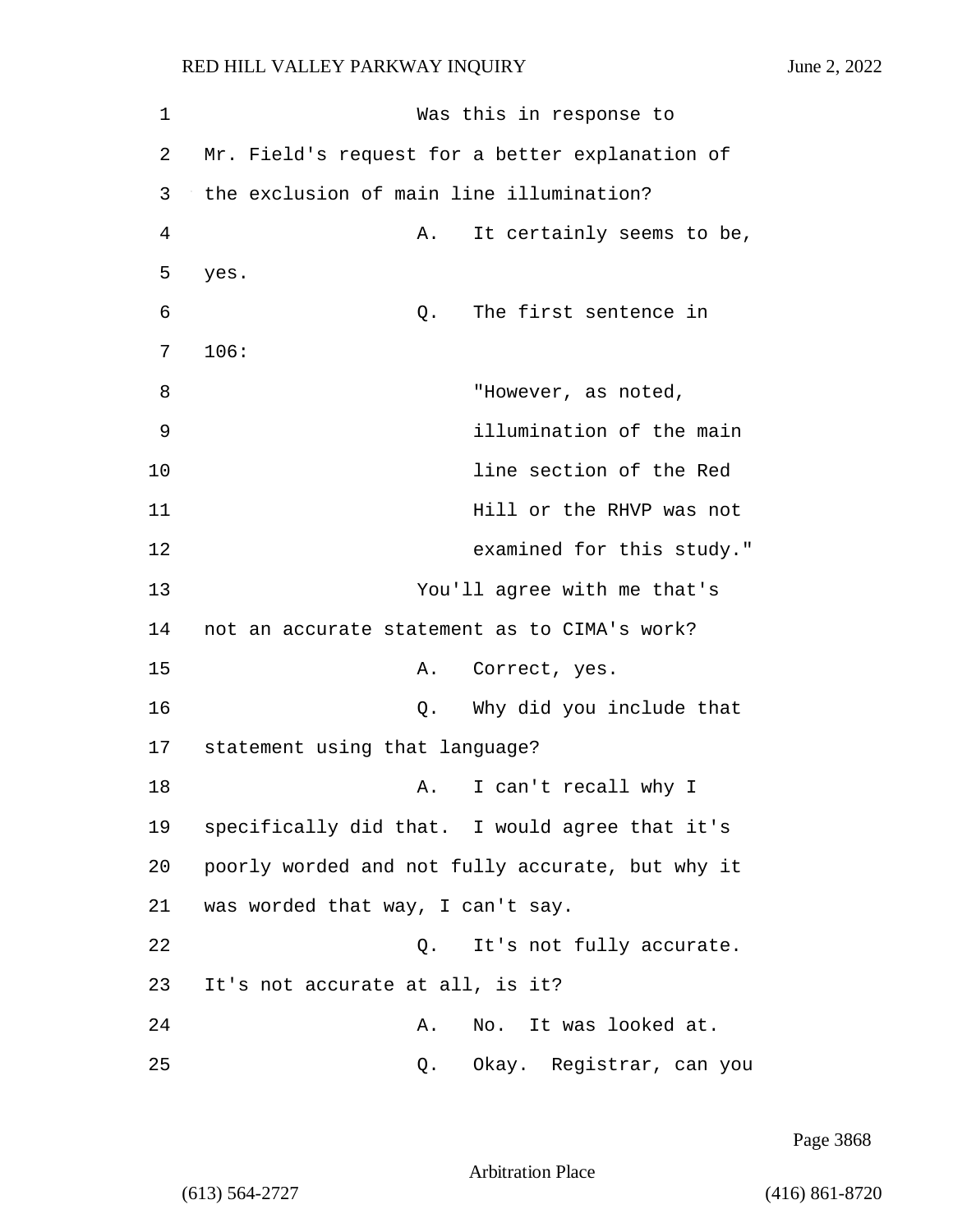1 go to paragraph 119 of the same OD. 2 So, we've gone through a 3 couple of drafts to the City now and you've 4 completed another round of comments in September. 5 Just stopping in September, did Mr. Moore, that is 6 Gary Moore, ever contact you to discuss the draft 7 report? 8 A. I have never spoken to 9 Mr. Moore, no. 10 Q. Did you ever come to 11 learn his views of the draft report from anybody 12 else? 13 A. No, I did not. 14 Q. Registrar, can you go to 15 page 61, paragraph 155, of this same document. 16 So, in October you send an 17 updated version of the report where you changed 18 some words as well as the text in the body. Just 19 in terms of time, that was in October of 2013. Do 20 you remember sending this particular version in 21 October? 22 A. Not specifically. There 23 was a few versions. I don't recall this one 24 specifically, no. 25 Q. Okay. Did you have any

Page 3869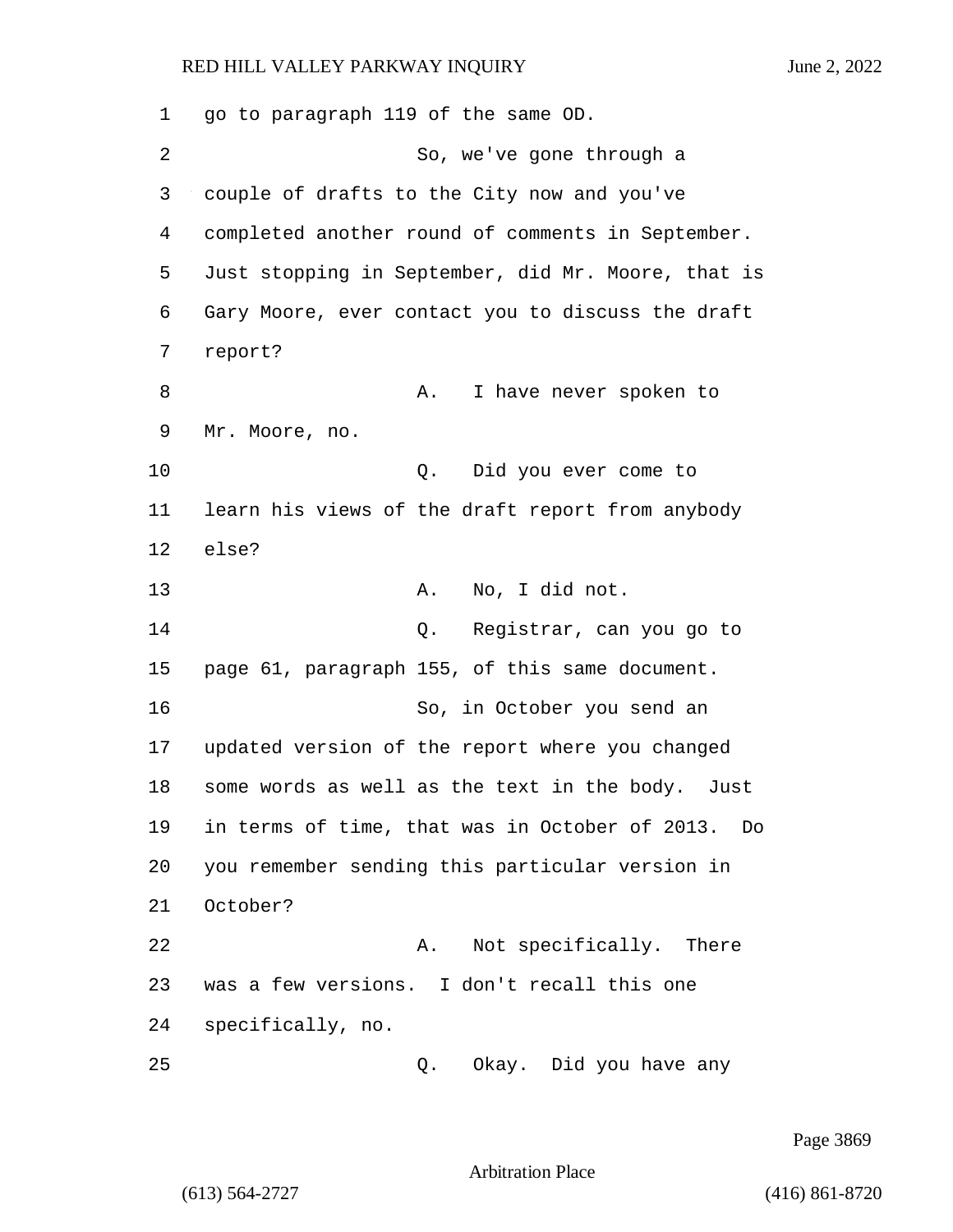1 involvement in the preparation of the report that 2 City staff prepared for the Public Works 3 committee? 4 A. No, I didn't. 5 Q. Is it typical that you 6 don't have that kind of involvement? 7 A. Yeah, that would be 8 typical. 9 Q. Registrar, can you bring 10 up page 70, paragraph 177, please. 11 So, this is an e-mail that you 12 were not copied on. It's from Mr. Lupton to 13 Mr. White and Mr. Ferguson and it says: 14 "I reviewed with Gary." 15 And they're speaking about the 16 staff report that summarizes the CIMA report. In 17 the third line it says: 18 "I'm not asking to change 19 opinions, but to soften 20 **and stage the report.**" 21 And I believe that reference 22 is to the CIMA report: 23 "Similar to what we have 24 done in our info report, 25 i.e., do this first and

Page 3870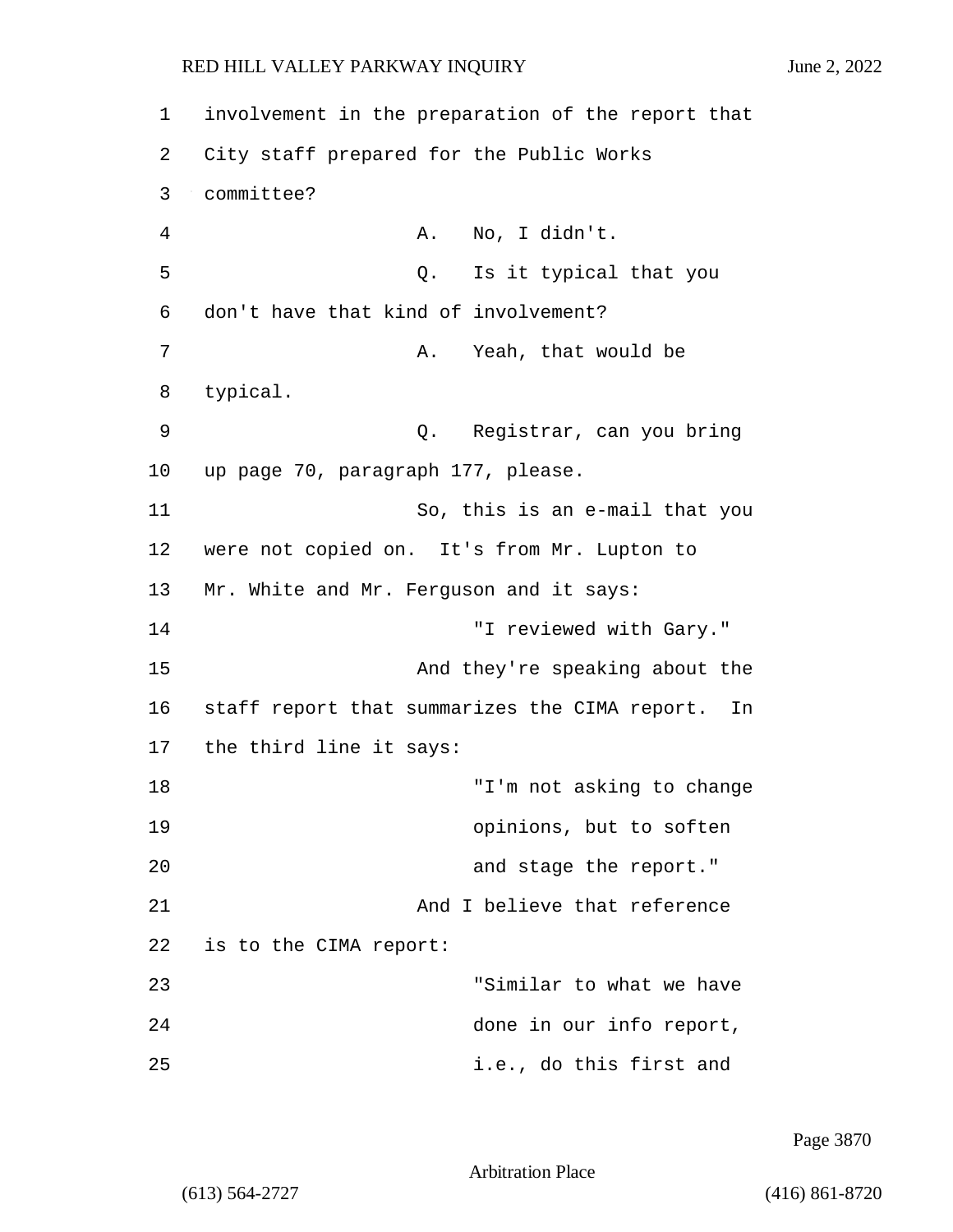| 1  | measure results, please                          |
|----|--------------------------------------------------|
| 2  | sit down with CIMA and                           |
| 3  | make this happen. Please                         |
| 4  | ensure you manage this                           |
| 5  | directly."                                       |
| 6  | Did you ever discuss modifying                   |
| 7  | the CIMA report to reflect the City staff report |
| 8  | with Mr. Ferguson or Mr. Cooper?                 |
| 9  | I don't recall<br>Α.                             |
| 10 | specifically discussing that, no.                |
| 11 | What about Mr. White?<br>Q.                      |
| 12 | No, definitely not with<br>Α.                    |
| 13 | Mr. White.                                       |
| 14 | Did you deal with<br>Q.                          |
| 15 | Mr. White at all during the CIMA report?         |
| 16 | No, I never dealt with<br>Α.                     |
| 17 | Mr. White.<br>No.                                |
| 18 | Okay. Registrar, can you<br>Q.                   |
| 19 | bring up page 71, paragraph 181, please. Thank   |
| 20 | you. Can you actually bring up the next          |
| 21 | image side by side. Thank you.                   |
| 22 | So, Mr. Applebee, you e-mailed                   |
| 23 | Mr. Cooper in November of 2013 and it says:      |
| 24 | "I attached a Word                               |
| 25 | document to this e-mail                          |

Page 3871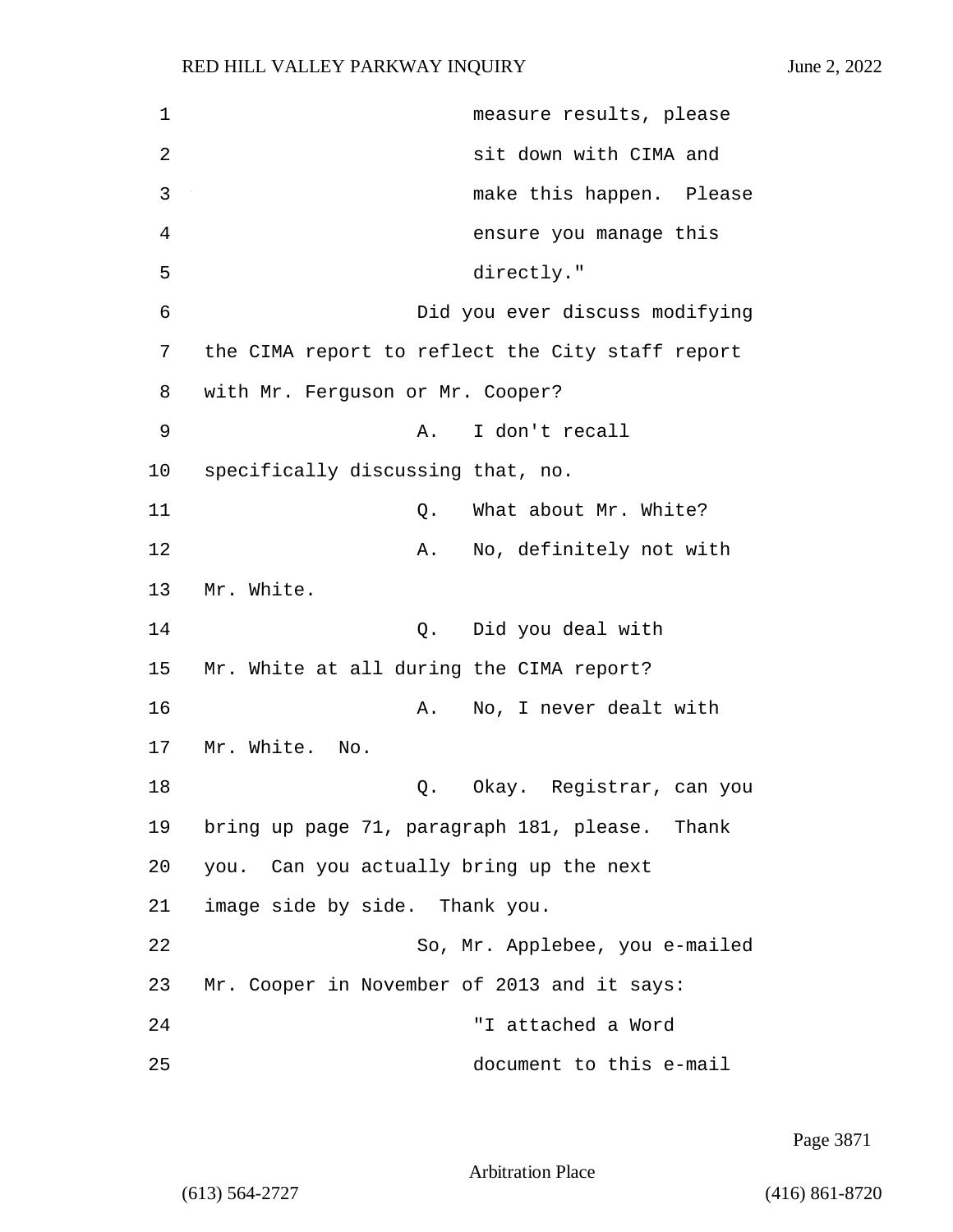| 1  |                                             | that has our suggested        |
|----|---------------------------------------------|-------------------------------|
| 2  |                                             | wording additions based       |
| 3  |                                             | on our meeting                |
| 4  |                                             | yesterday."                   |
| 5  |                                             | Does that refresh your memory |
| 6  | about whether you spoke to Mr. Cooper about |                               |
| 7  | modifying the CIMA report?                  |                               |
| 8  | A.                                          | No, it doesn't help.<br>No.   |
| 9  | But obviously I must have.                  |                               |
| 10 |                                             | Q. Okay. You say to           |
| 11 | Mr. Cooper:                                 |                               |
| 12 |                                             | "We have avoided using        |
| 13 |                                             | too many actual dates as      |
| 14 |                                             | we feel it could              |
| 15 |                                             | potentially put the City      |
| 16 |                                             | in a liability position       |
| 17 |                                             | if someone were to look       |
| 18 |                                             | back in retrospect and        |
| 19 |                                             | the City had not              |
| 20 |                                             | completed the work by a       |
| 21 |                                             | specific date for             |
| 22 |                                             | whatever reasons.<br>This     |
| 23 |                                             | is why we try to use          |
| 24 |                                             | ranges generally."            |
| 25 |                                             | And then you say, "Please     |

Page 3872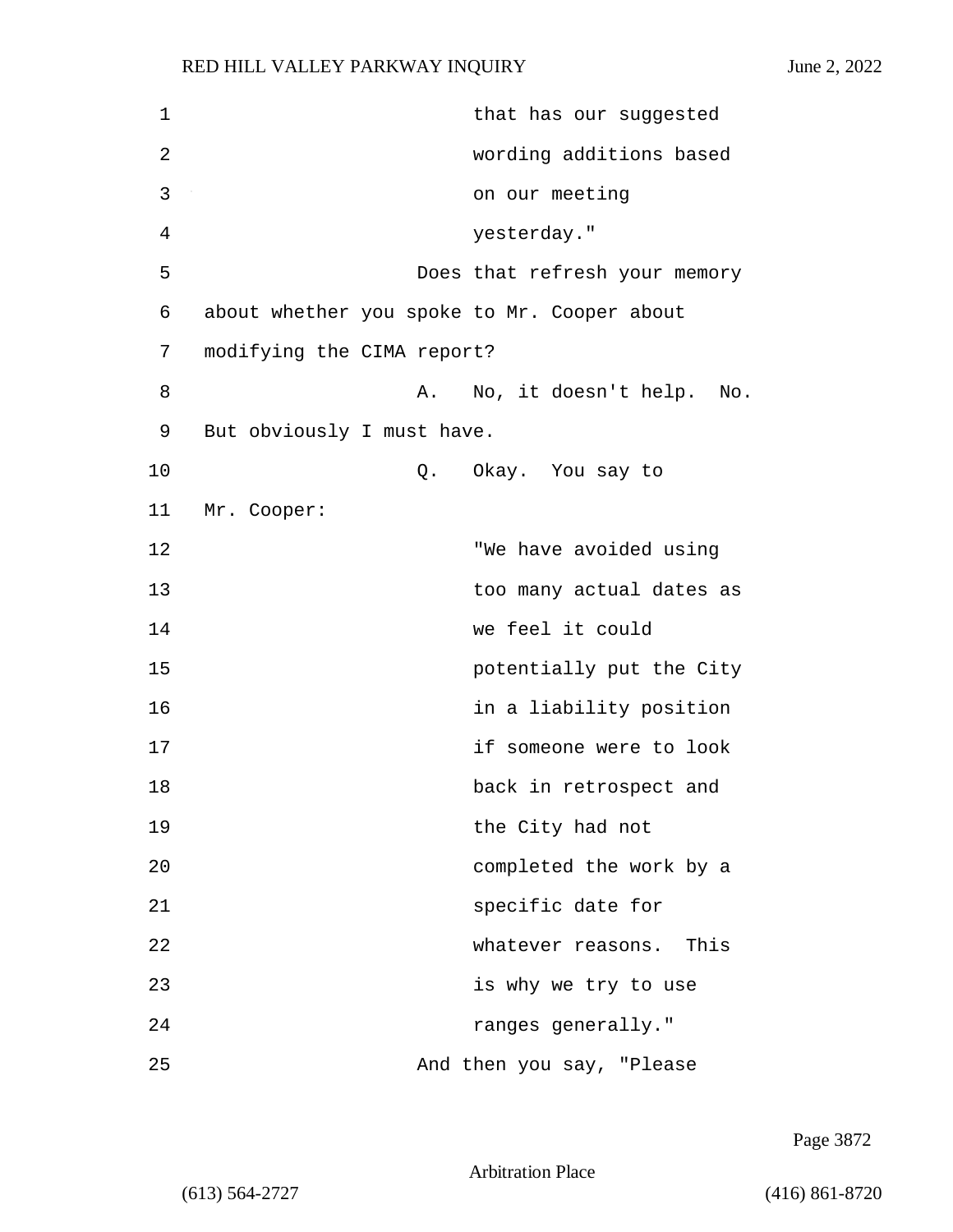review." Can you explain your comment about potential liability? 3 A. I mean, again, I think it's poorly chosen words, but effectively we tried to say that, you know, we didn't want to have specific dates in there that could be potentially problematic when, in fact, due to the nature of the actual recommendation not being ultra time sensitive, having dates in there might make it appear that way. 11 Also, we can't control, nor do we have any say, over information on their ability to actually do something by a specific date, so time ranges are more typical, the short, the medium, the long-term ideas rather than saying, you know, you need to do these changes by next Tuesday. I think that over -- it makes it seem like it's more time sensitive than it truly actually is; therefore, the use of ranges would be more consistent with a report of this nature or in general recommendations. 22 Q. Okay. And your idea to change it to ranges -- pardon me. The idea to change it to ranges, was that your idea or was that Mr. Cooper's?

Page 3873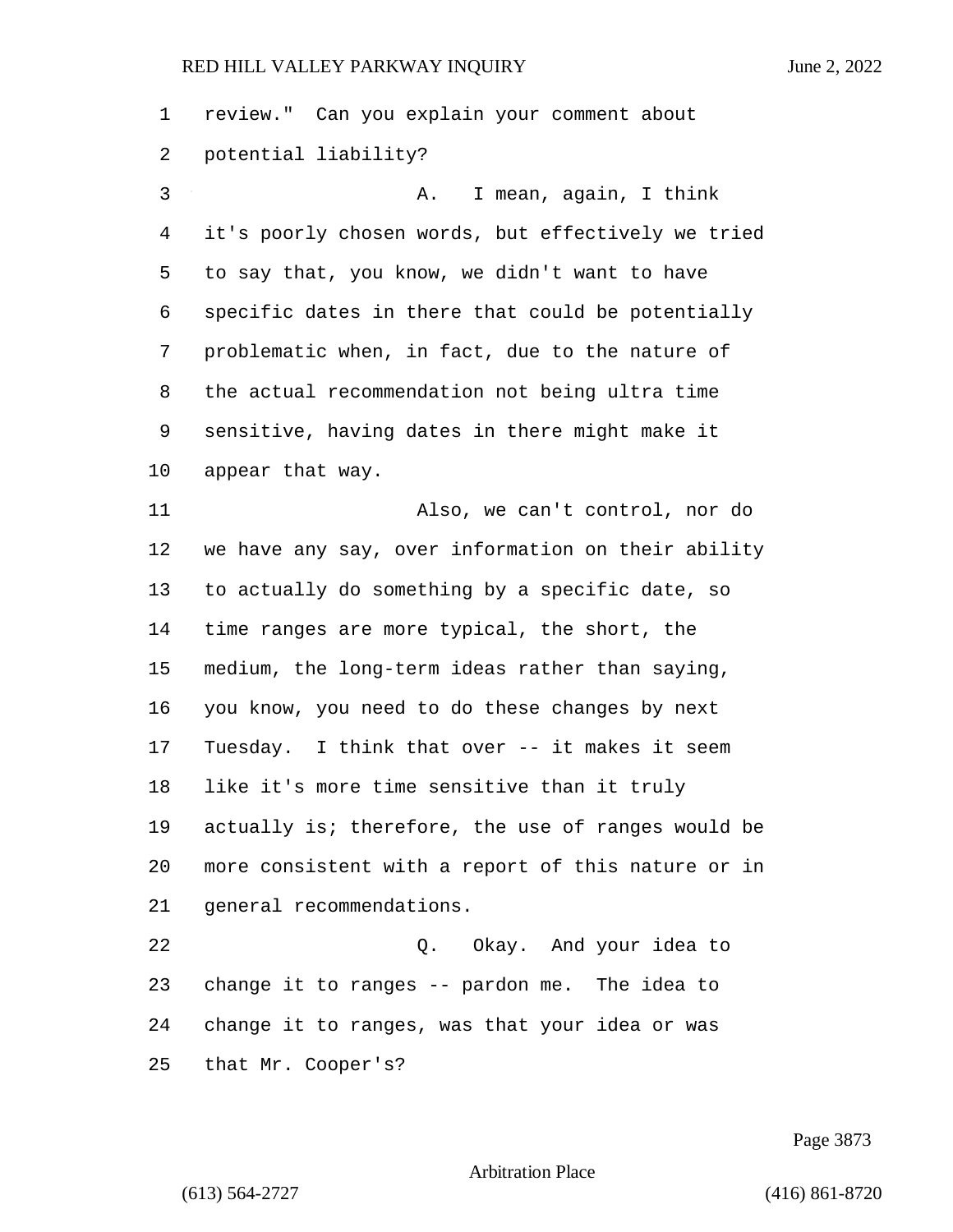1 A. I don't specifically recall that. Again, it's a typical thing to do, to have ranges, so it potentially could have come from either. 5 Q. Okay. Can you close that call out and can you call out 182. Thank you. 7 And so, you'll see the revised text that you sent over had signage to be completed end of 2013, early 2014, pavement marking and PRPM recommendations beginning in the spring of 2014, and PRPMs installed with the next planned resurfacing in the medium term, and then illumination, undertake illumination of other countermeasures and monitor their effectiveness for a period of at least one year. 16 And who came up with those ranges to put into the report? 18 A. I can't specifically say who would have come up with those ranges. It could have been a collaborative effort. It could have been CIMA. 22 and 2. I'm going to suggest to you that you received information from the City about when they thought they would do these countermeasures and then you put them into the

Page 3874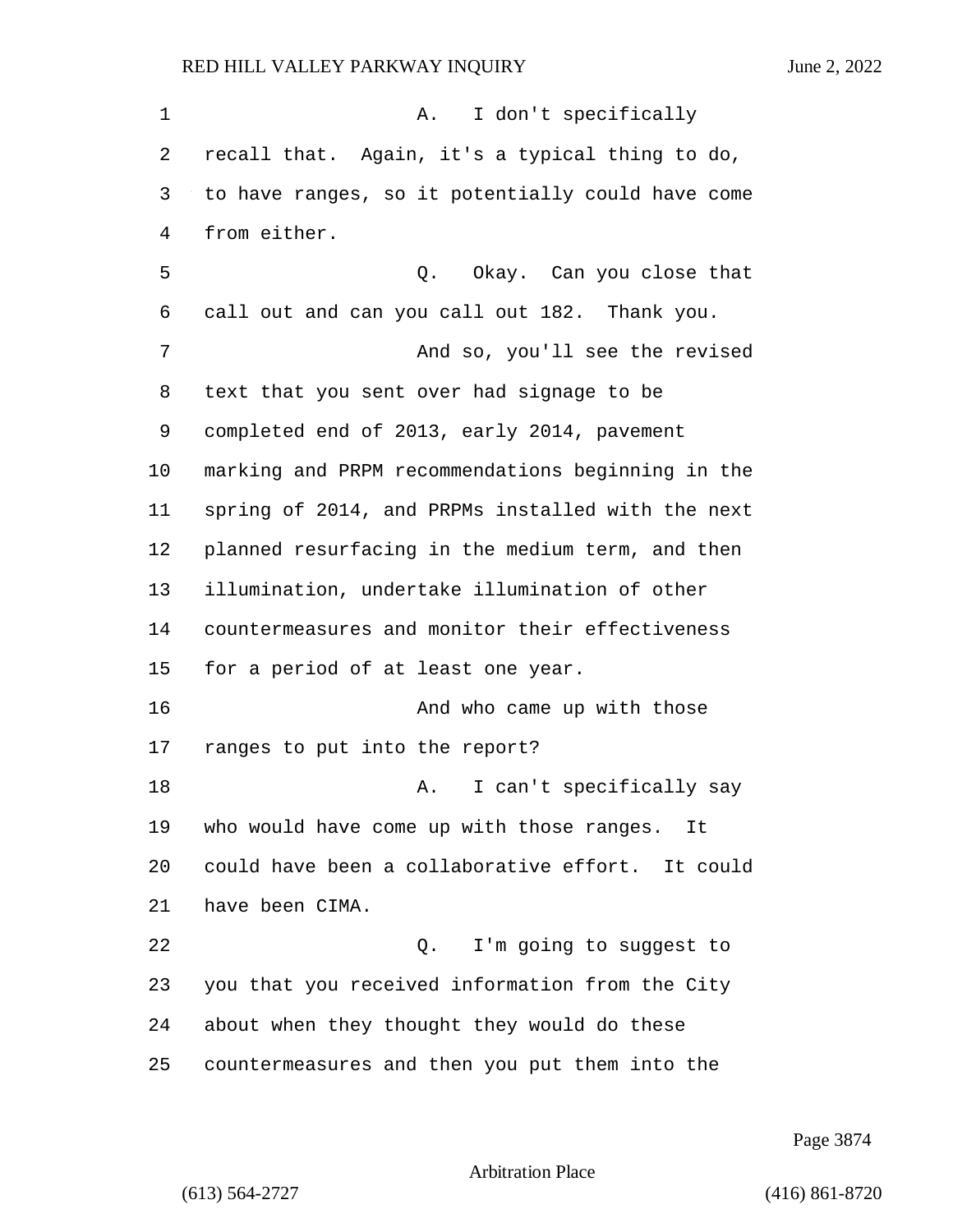| 1  | report.                                            |
|----|----------------------------------------------------|
| 2  | Okay.<br>Α.                                        |
| 3  | I'm suggesting. What do<br>Q.                      |
| 4  | you think about that?                              |
| 5  | I mean, that could be --<br>Α.                     |
| 6  | again, we often work with clients to understand    |
| 7  | their abilities to undertake work, you know.       |
| 8  | Putting signage in in the short term makes sense.  |
| 9  | Repainting during the manual rehab program in the  |
| 10 | spring would, again, make sense from an            |
| 11 | operational perspective, but painting a road       |
| 12 | perhaps, you know, in the winter isn't a good idea |
| 13 | and, therefore, it would be done during the        |
| 14 | spring.                                            |
| 15 | Again, all of these types of                       |
| 16 | countermeasures weren't necessarily so time        |
| 17 | sensitive that they needed to be done, as I said,  |
| 18 | like the next day or anything like that, that      |
| 19 | these ranges were reasonable and in line with what |
| 20 | could be accomplished in the real world.<br>So,    |
| 21 | again, it's possible that it was a collaborative   |
| 22 | effort between CIMA and the City or it could have  |
| 23 | been suggested by us.                              |
| 24 | Okay.<br>Q.                                        |

25 A. I don't --

Page 3875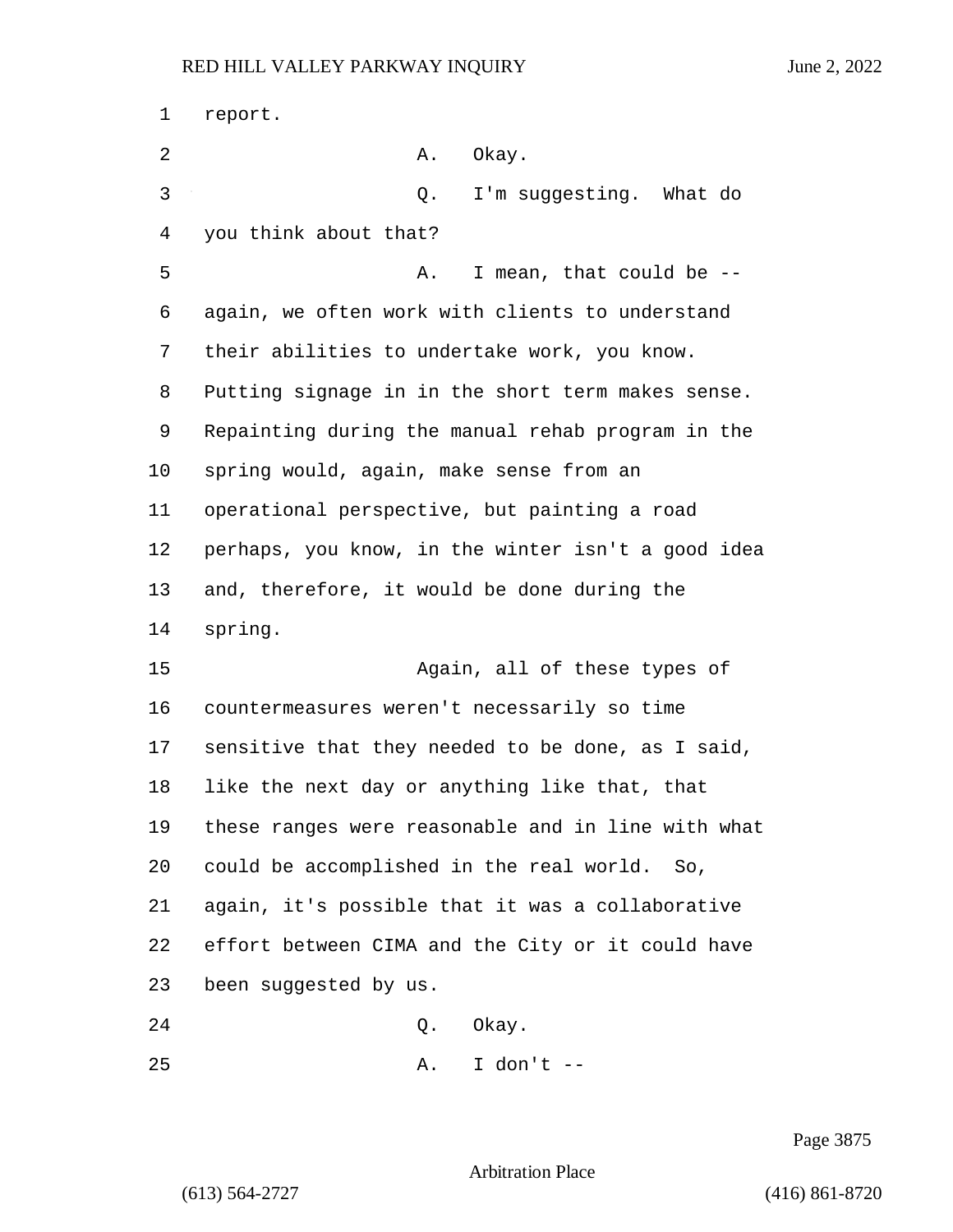1 Q. Do you -- sorry to 2 interrupt. 3 A. No. I was just saying I 4 don't have a specific recollection either way. 5 Q. Okay. For the 6 illumination recommendations, it says: 7 "The City will undertake 8 begins the implementation of 9 other countermeasures and 10 monitor their 11 effectiveness for a 12 **period of at least one** 13 year." 14 **I** read that now as staging out 15 that recommendation. Would you read that the same 16 way? 17 A. I would -- yes, I would 18 read that as a staging out of the recommendation 19 to try something first, monitor and then move 20 forward. 21 Q. In terms of ranges 22 generally, when you used short-term ranges, when 23 you just say short term in a recommendation, what 24 does that mean to you in terms of a time frame? 25 A. Usually it would be zero

Page 3876

Arbitration Place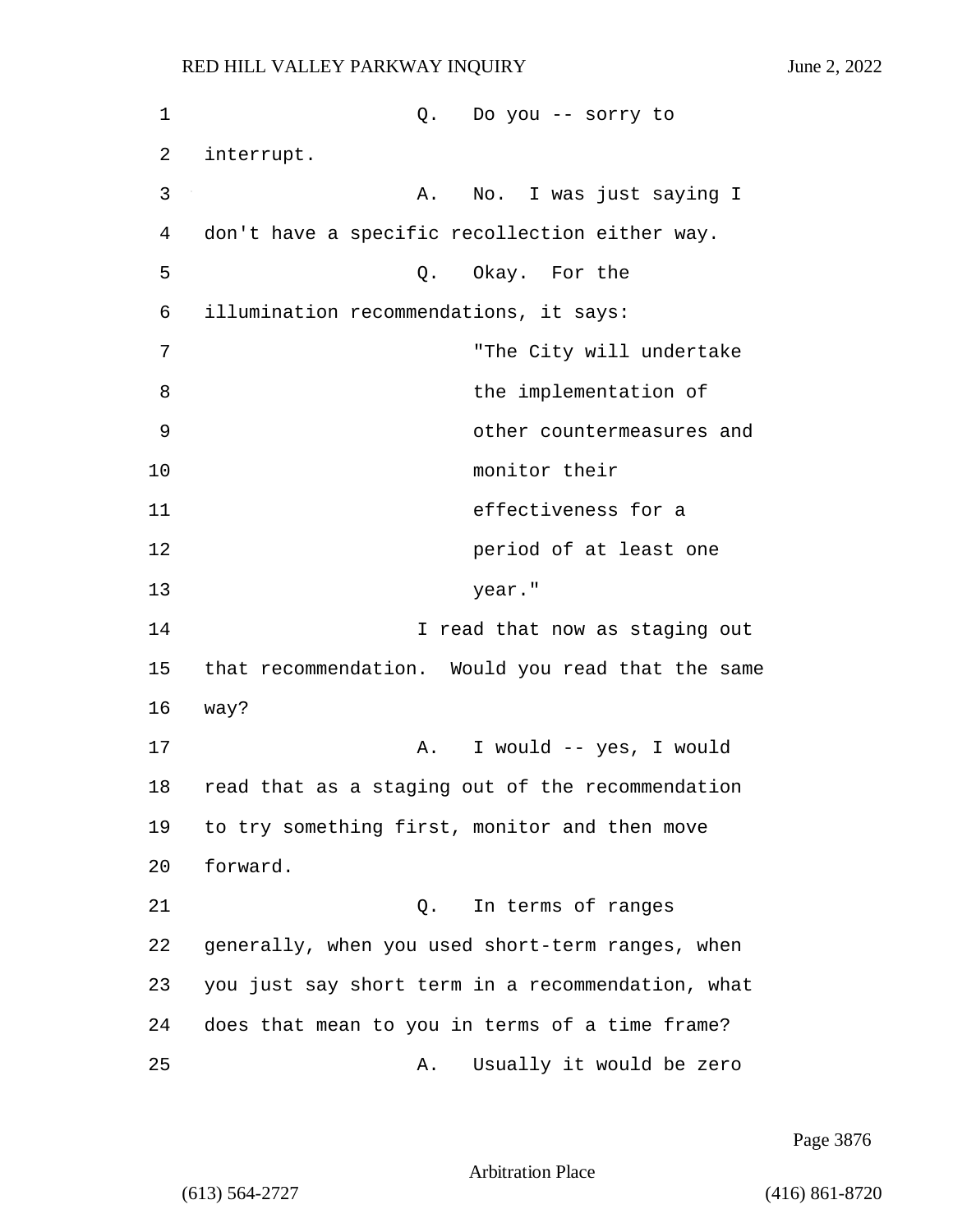1 to three or five years, depending on sort of the 2 overall report itself. 3 Q. Then you have medium term 4 listed here at five to ten years. Is that your 5 usual range for medium term? 6 A. That would be typical, 7 yes. 8 Q. And then what about long 9 term? 10 A. Usually we would say 11 something like ten-plus years. 12 C. For long term, is it fair 13 to say often you have to start long-term projects 14 much before the ten-year mark in order to complete 15 them by ten years? 16 A. If you want them 17 completed in year ten, often you would have to 18 start them much before that, yes. 19 Q. Okay. And if CIMA 20 discovered something that was a significant and 21 urgent safety issue, would CIMA have a 22 professional obligation to put that into a report? 23 A. If it was urgent, if it 24 was very urgent, it was something that we found in 25 the field during the course of our investigation,

Page 3877

Arbitration Place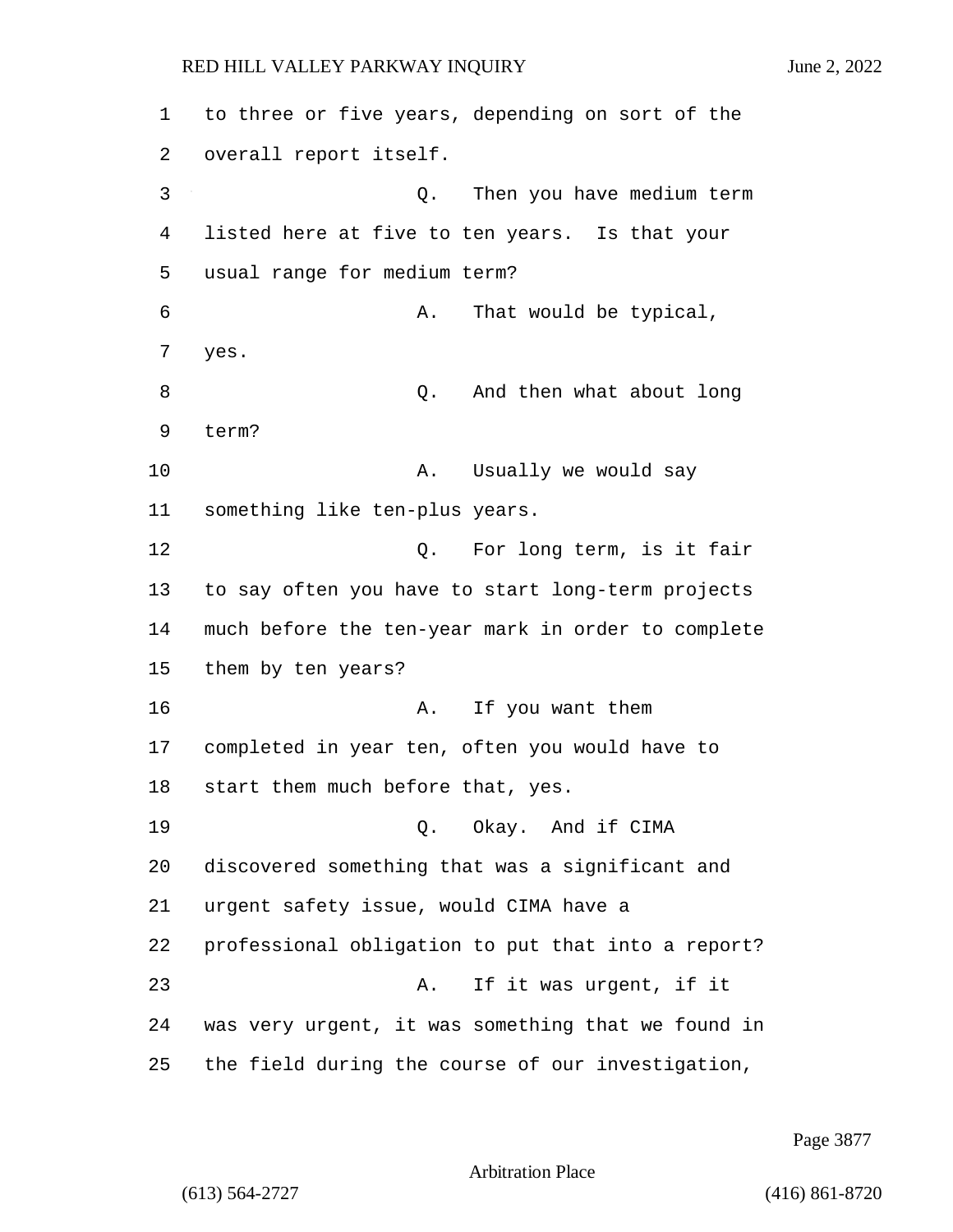1 we wouldn't have put it in the report. We would 2 have notified the client likely via e-mail or 3 phone call. 4 Q. Okay. So, otherwise you 5 just put short term and that's zero to five, 6 whenever a client can get to it? 7 A. Effectively, yes. 8 Anything super urgent wouldn't have been included 9 in here. We would have made it known to them 10 immediately. 11 Q. Okay. Registrar, can you 12 pull up OD 80 and 81 at the same time, please. 13 Pardon me, yes, page 80 and 81. 14 So, in December, Mr. Cooper 15 responded to your message from November 19 and 16 said: 17 "Go ahead with the 18 wording changes, 19 instructed you to make 20 them." 21 Then if you on to page 81, you 22 asked: 23 "Do you want the date 24 changed on the report to 25 December? It currently

Page 3878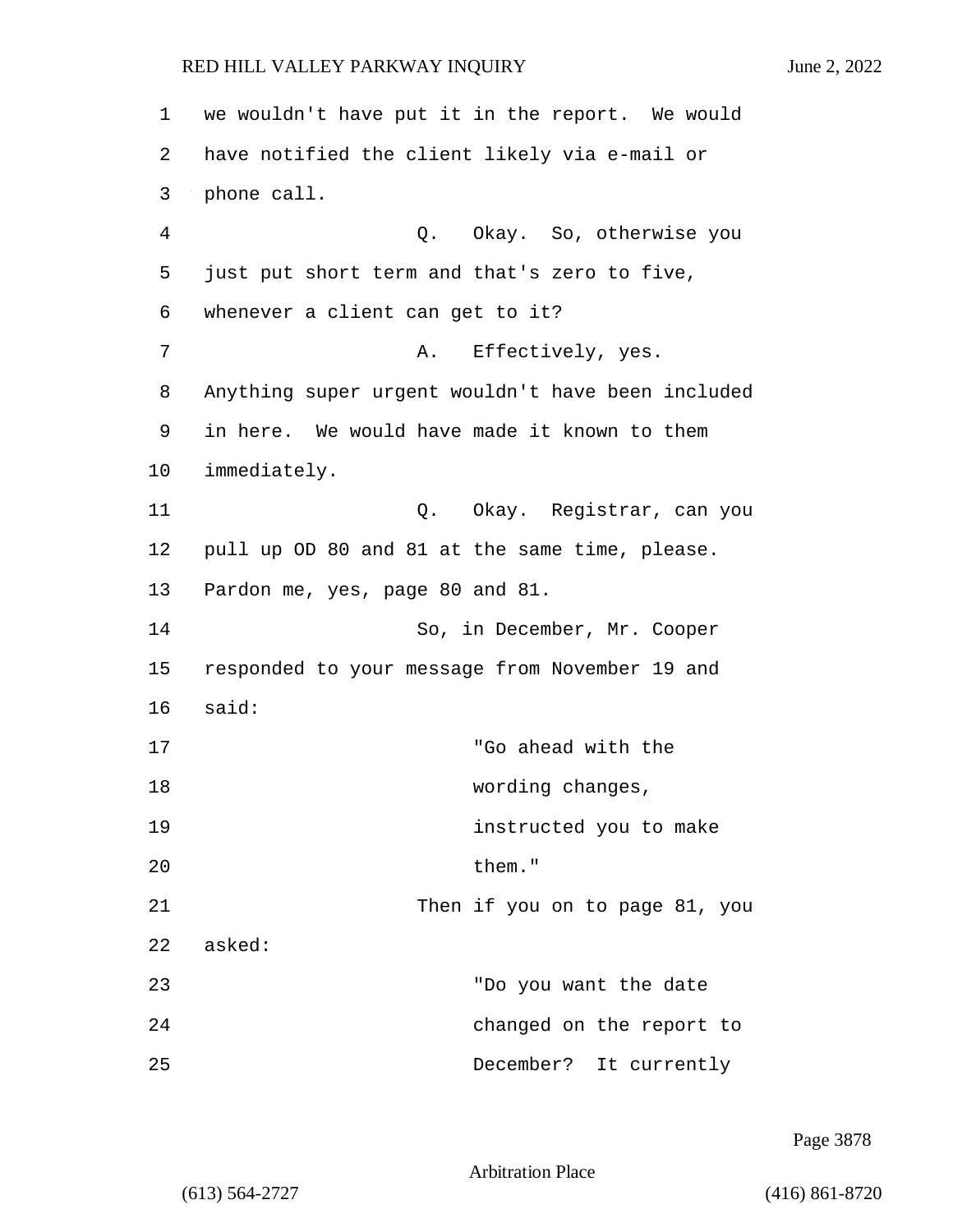1 says October and I can't 2 remember if we're going 3 to keep the original date 4 on the report or not. 5 Doesn't matter to me 6 either way." 7 And the report that Mr. Cooper 8 says originally is fine and then you provide a 9 copy of report that has your changes made and 10 suggested in November, finalized in December, but 11 the date on the front page of the report is 12 October 2013. 13 Given CIMA's practices at the 14 time, should the date on the cover of the 2013 15 report been updated to the date it was delivered? 16 A. It probably should have 17 been; however, the date isn't or wasn't the full 18 indication that the version had changed. There 19 was an E0X number that would have indicated that 20 it was not the same as the previous one. 21 Q. Okay. That's something 22 internal to CIMA, an identifier that CIMA would 23 understand? 24 A. It is and may likely have 25 been understood by others looking at the cover

Page 3879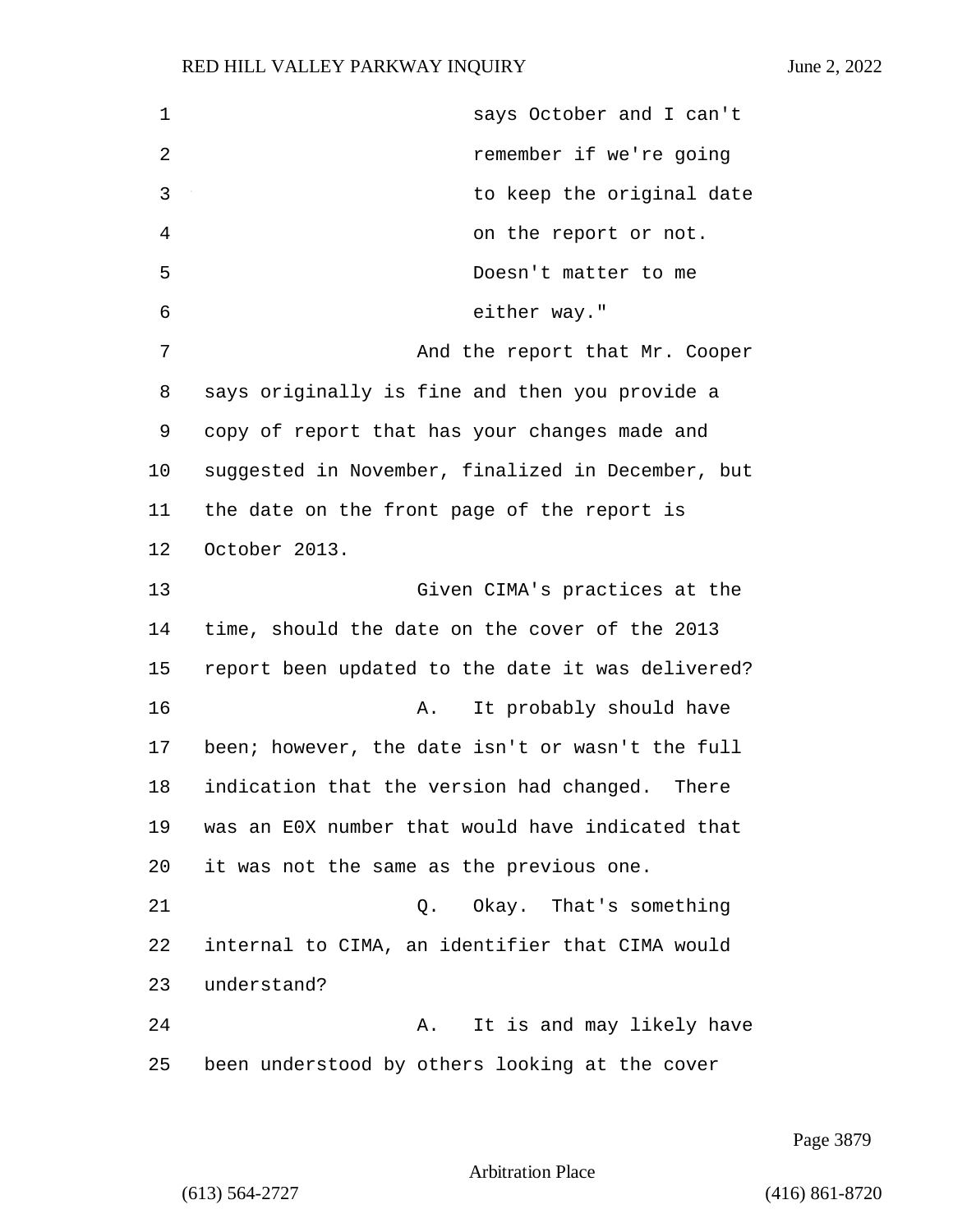page, that it had an edition number on it. 2 Q. So, if this one was E05, is that the designation you're talking about? 4 A. Correct. That's the edition, yes. 6 Q. Okay. Having delivered the final report -- I should ask this. Was this the final report? 9 A. I believe that the December E05 was the final report. 11 Q. Okay. And at the time, was it CIMA's practice to actually use the word "final" on the cover page? **A.** From recollection, I think it varied depending on the client. It wasn't unusual to use it, but it wasn't also not unusual not to put it on it. 18 Q. Okay. Having delivered the final report, did CIMA have any further obligation to the City in respect of this retainer? 22 A. Not to my knowledge, no. 23 Q. Did you have any meaningful involvement in the project that led to the 2015 CIMA report?

Page 3880

Arbitration Place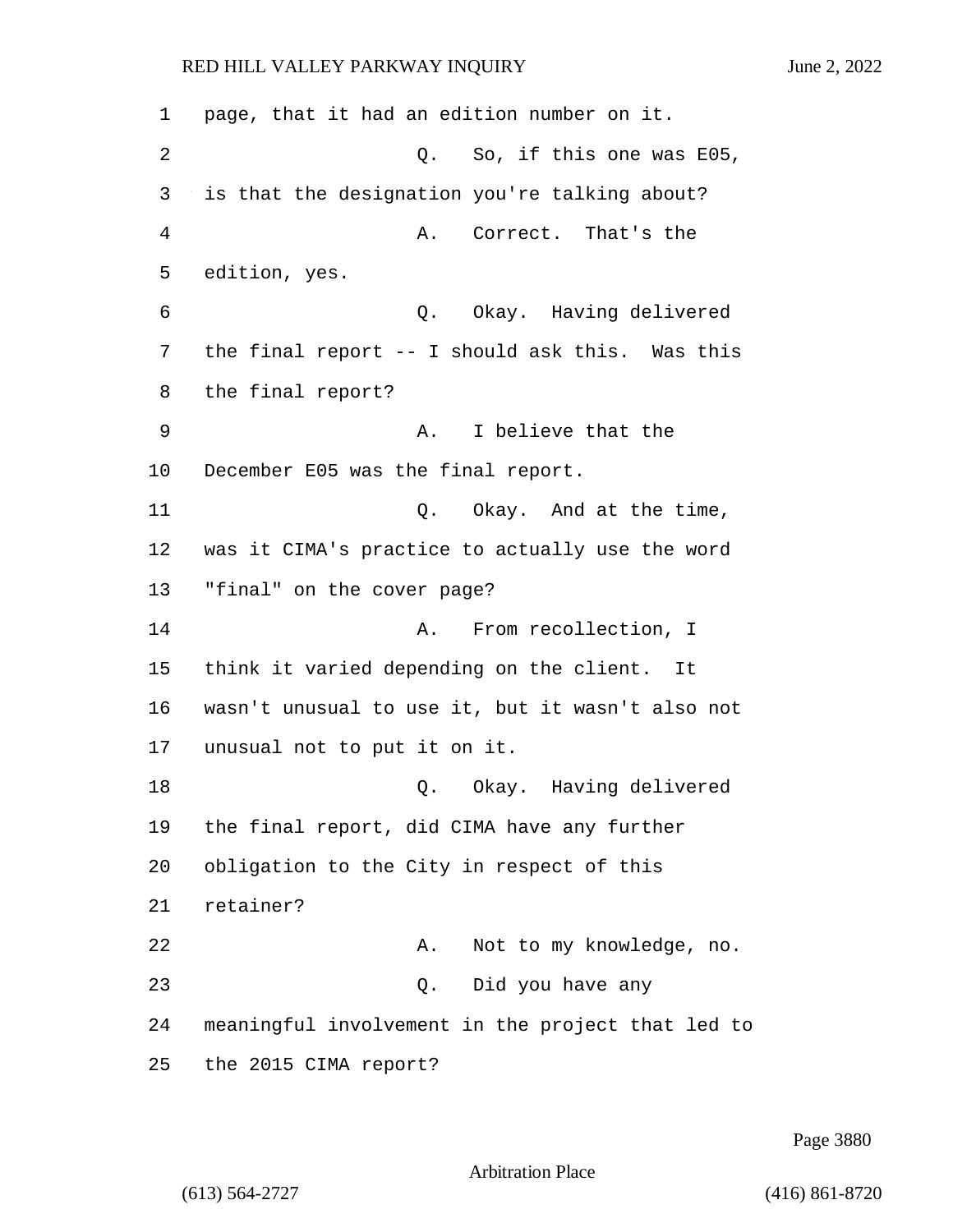1 A. From my recollection, I think I was involved in a couple of e-mails early on in the discussion about that particular project, but my recollection is is my involvement dropped off relatively quickly and then I resigned my position on the 31st of July in 2015 and I'm pretty sure after that I didn't have or wouldn't have had any involvement at all. 9 Q. Okay. After you resigned, how long did you stay to transition? 11 A. I believe it was three weeks. I started at the City of St. Catharines on the 24th of August, which I think was three weeks later. 15 Q. Okay. Registrar, can you bring up CIM10010 and if you can go to image 2, please. 18 So, just to orient you to what this is, this is an e-mail from Golder to -- this is an e-mail from Mr. Moore to Mr. Malone, forwarding an e-mail from Golder. And then if you can go to image 1, and then Mr. Malone forwarded it to you. 24 Is that the e-mails that you were just referenced that you were copied on?

Page 3881

Arbitration Place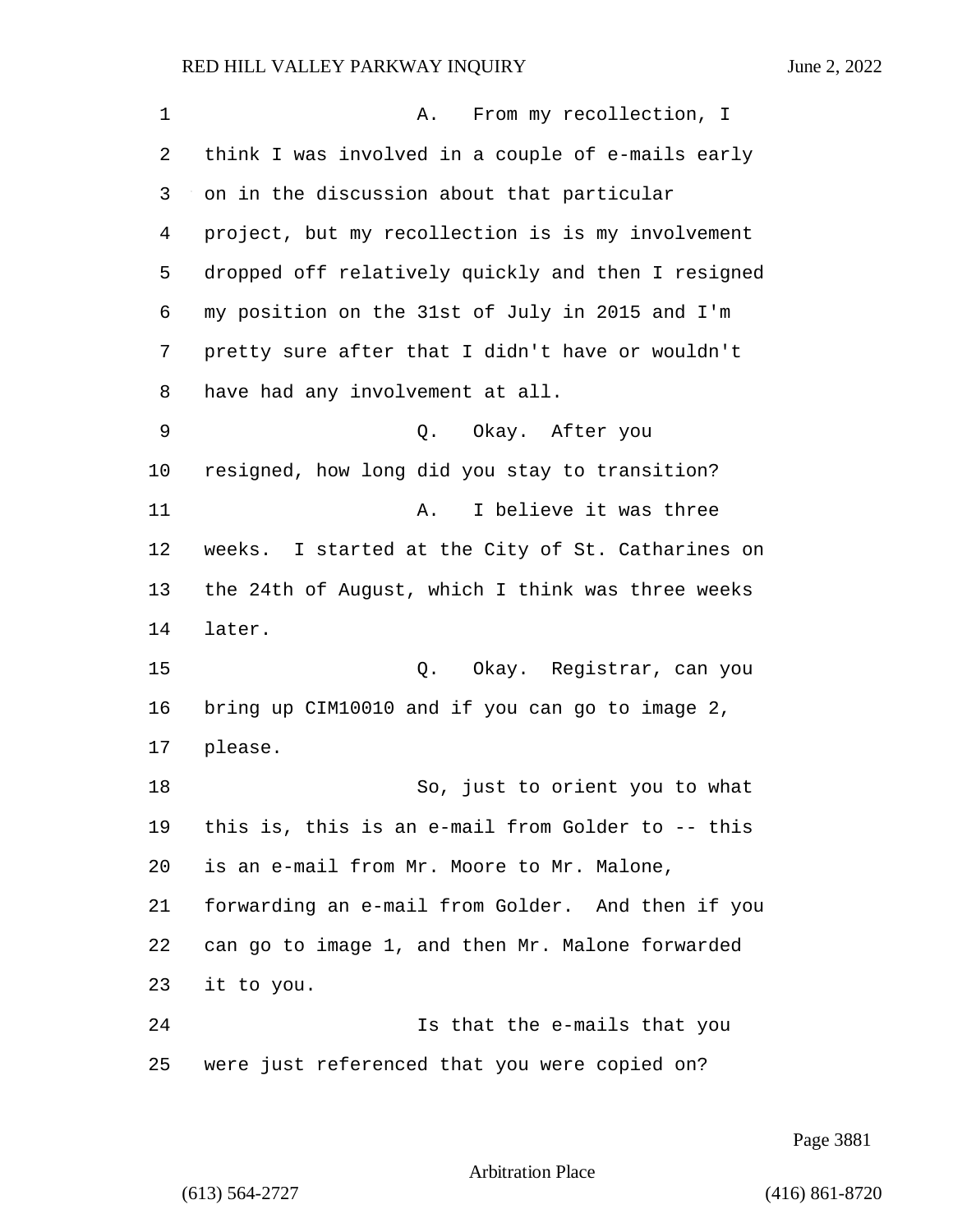This is August 7 of 2015. 2 A. Yeah. I see this. 3 Q. You said, "I was involved in some early e-mails." Was this the extent of the e-mails that you were involved in? 6 A. Sorry. I see I was involved in this. No, this is not what I was referencing. I believe there was some discussion about the actual scope of the 2015 report that I had some, again, very preliminary involvement in that I recall. 12 C. Okay. For these e-mails, can you go back down to image 2, please. 14 They're about friction numbers on the Red Hill. That's the subject line. Why did Mr. Malone copy you -- why did you receive these e-mails, if you know? 18 A. I don't know. I'm not sure why, especially given the date. 20 Q. Do you have any particular expertise in friction testing? 22 A. I don't have any expertise in friction testing, no. 24 Q. Thank you. Those are my questions.

Page 3882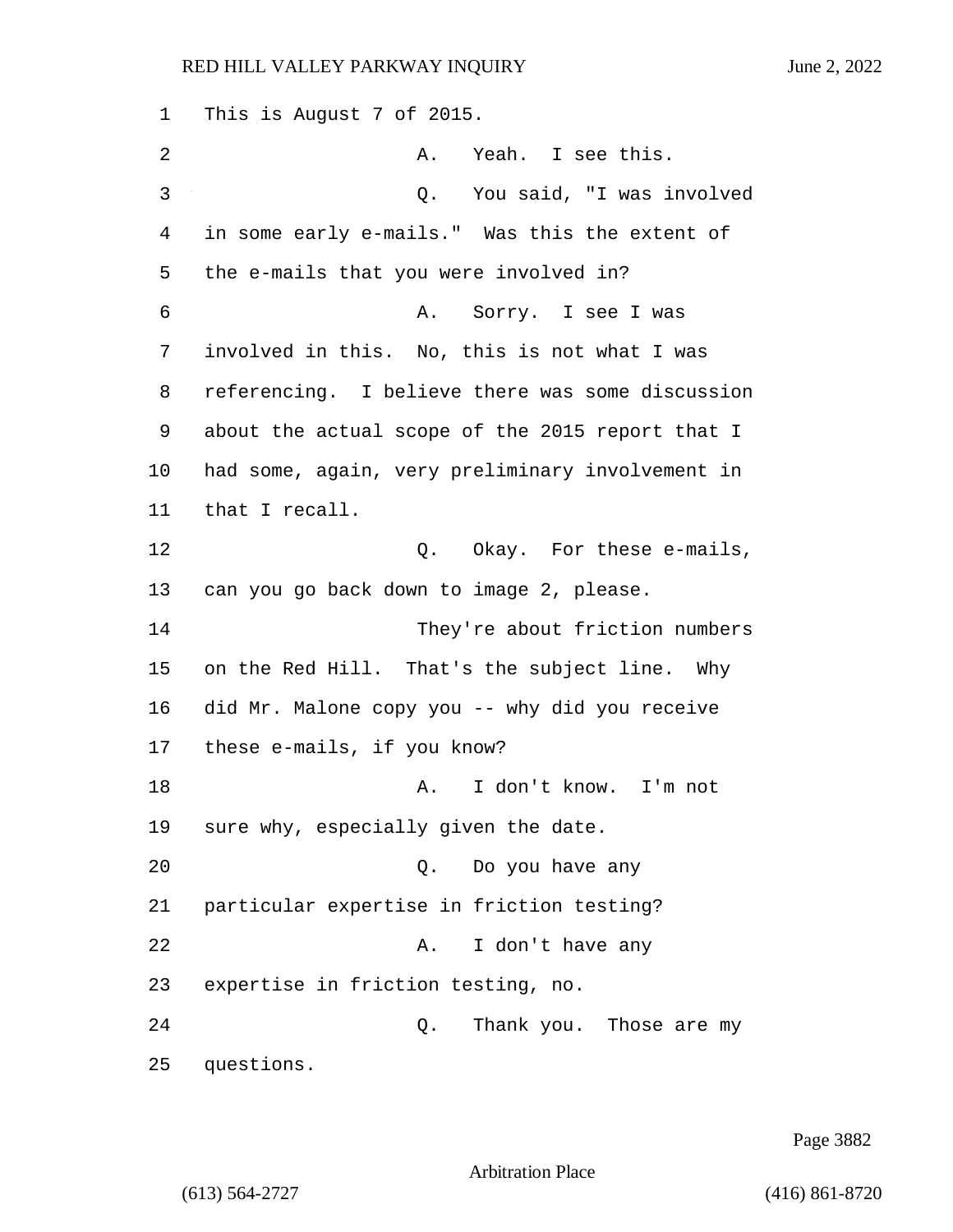1 Commissioner, it's 10:40, recognizing it's a little early for our morning break, but we're only sitting for the morning today. May I propose that we take a break, I can confer with counsel and then we can provide a sense of the rest of the morning for you? 7 JUSTICE WILTON-SIEGEL: That would be fine. Let's take a 15-minute break and we'll return, then, at five to 11:00. --- Recess taken at 10:41 a.m. --- Upon resuming at 10:56 a.m. 12 MS. LAWRENCE: Thank you. 13 BY MS. LAWRENCE: 14 Q. Mr. Applebee, I actually have one more set of questions before I'm done. 16 Registrar, can you bring up HAM41871. Thank you. And we're going to internal page 20, image page 26. Sorry, that was not the right image page. Can you skip forward to internal page 20. You're on page 13 now. Maybe you can't do that. One more. Thank you. And if you can call out first -- no, actually, just leave it. 24 Mr. Applebee, turning to the first paragraph, this is the paragraph that I took

Page 3883

# Arbitration Place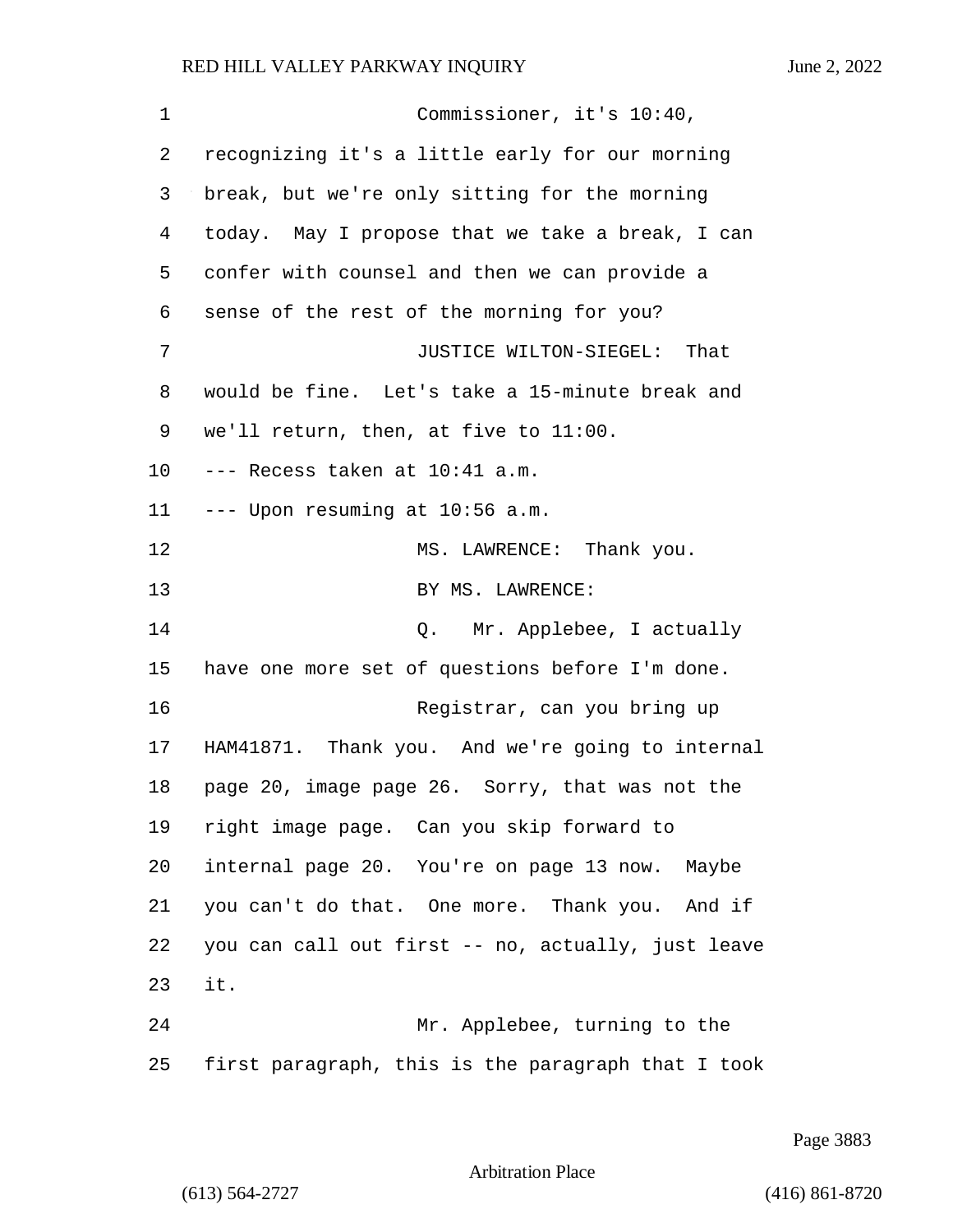you to in the overview document that had been added in this last version E05. Do you remember that discussion that we just had? 4 A. I do, yes. 5 Q. Did you draft, you personally, this paragraph that was added? 7 A. I don't recall if I personally added that or not. 9 Q. There are two footnotes in that paragraph, footnote 12 and footnote 13, and you'll see at the bottom they're referenced as the "Red Hill Valley Parkway Impact and Design Process" and the "Red Hill Valley Parkway Public Consultation Report" from Lura Consulting? 15 A. Yes. **D.** Where did CIMA obtain those two referred documents from? 18 A. I don't specifically recall if we were provided them from the client or if they are publicly available by Googling them. I'm not sure. 22 Q. Okay. Do you recall personally looking at those two documents? 24 A. I don't specifically recall looking at them, no.

Page 3884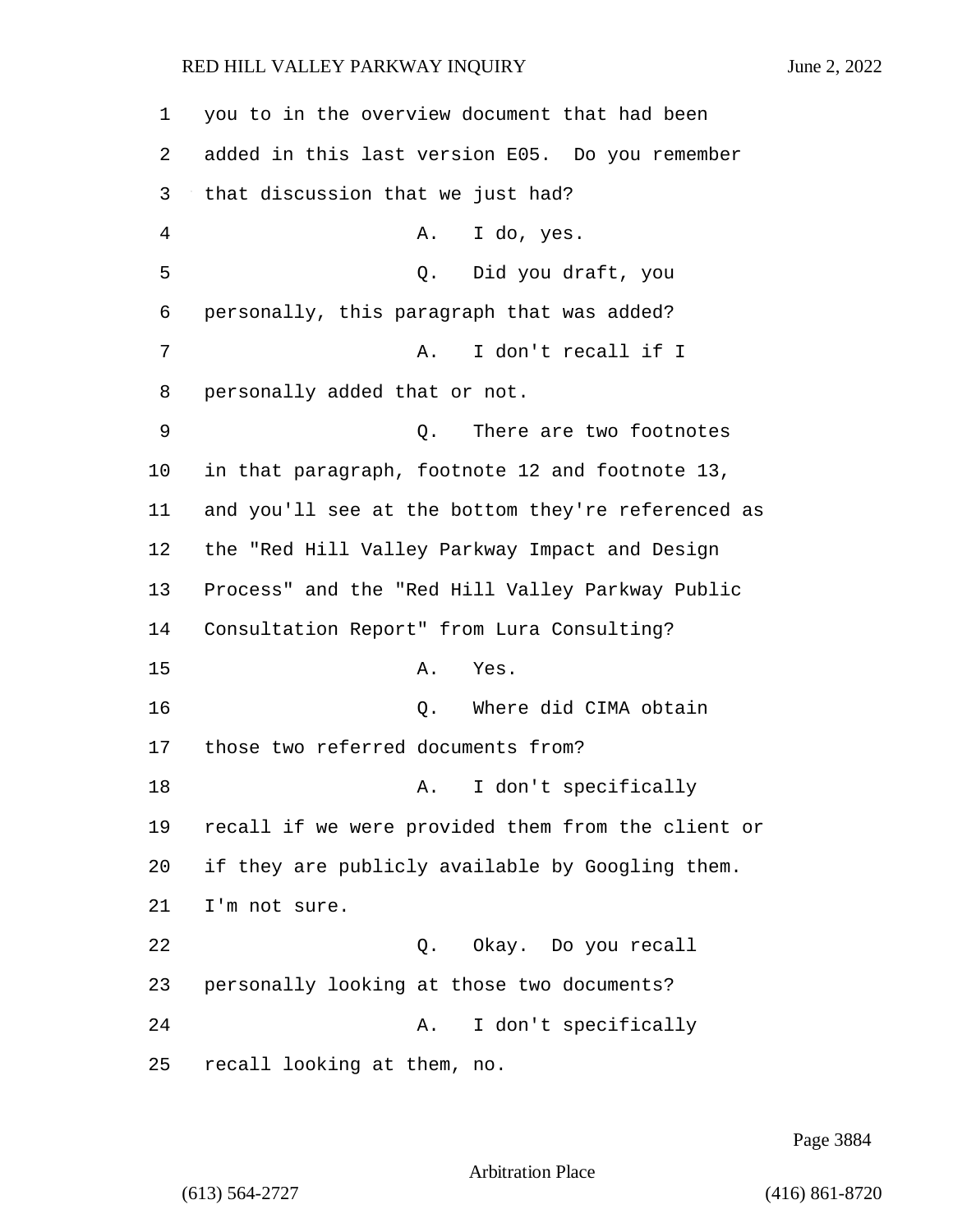| 1  | Q. Okay. Thank you,                               |
|----|---------------------------------------------------|
| 2  | Commissioner. Those are my questions.             |
| 3  | JUSTICE WILTON-SIEGEL: Okay.                      |
| 4  | MS. LAWRENCE: I'm advised by                      |
| 5  | my friends that Dufferin and the Ministry don't   |
| 6  | have any questions, that Golder estimates         |
| 7  | 15 minutes and that the City estimates 45.        |
| 8  | JUSTICE WILTON-SIEGEL: Okay,                      |
| 9  | then why don't we proceed with Ms. Roberts.       |
| 10 | EXAMINATION BY MS. JENNIFER ROBERTS:              |
| 11 | Q. Good morning,                                  |
| 12 | Mr. Applebee. I'm Jennifer Roberts. I'm counsel   |
| 13 | to Golder.                                        |
| 14 | Good morning.<br>Α.                               |
| 15 | Commissioner, may I<br>Q.                         |
| 16 | proceed?                                          |
| 17 | JUSTICE WILTON-SIEGEL: Yes,                       |
| 18 | please proceed.                                   |
| 19 | MS. JENNIFER ROBERTS: Thank                       |
| 20 | you.                                              |
| 21 | BY MS. JENNIFER ROBERTS:                          |
| 22 | Q. Mr. Applebee, there's                          |
| 23 | just a small framework of evidence I just want to |
| 24 | go through with you.                              |
| 25 | Am I right in recalling that                      |

Page 3885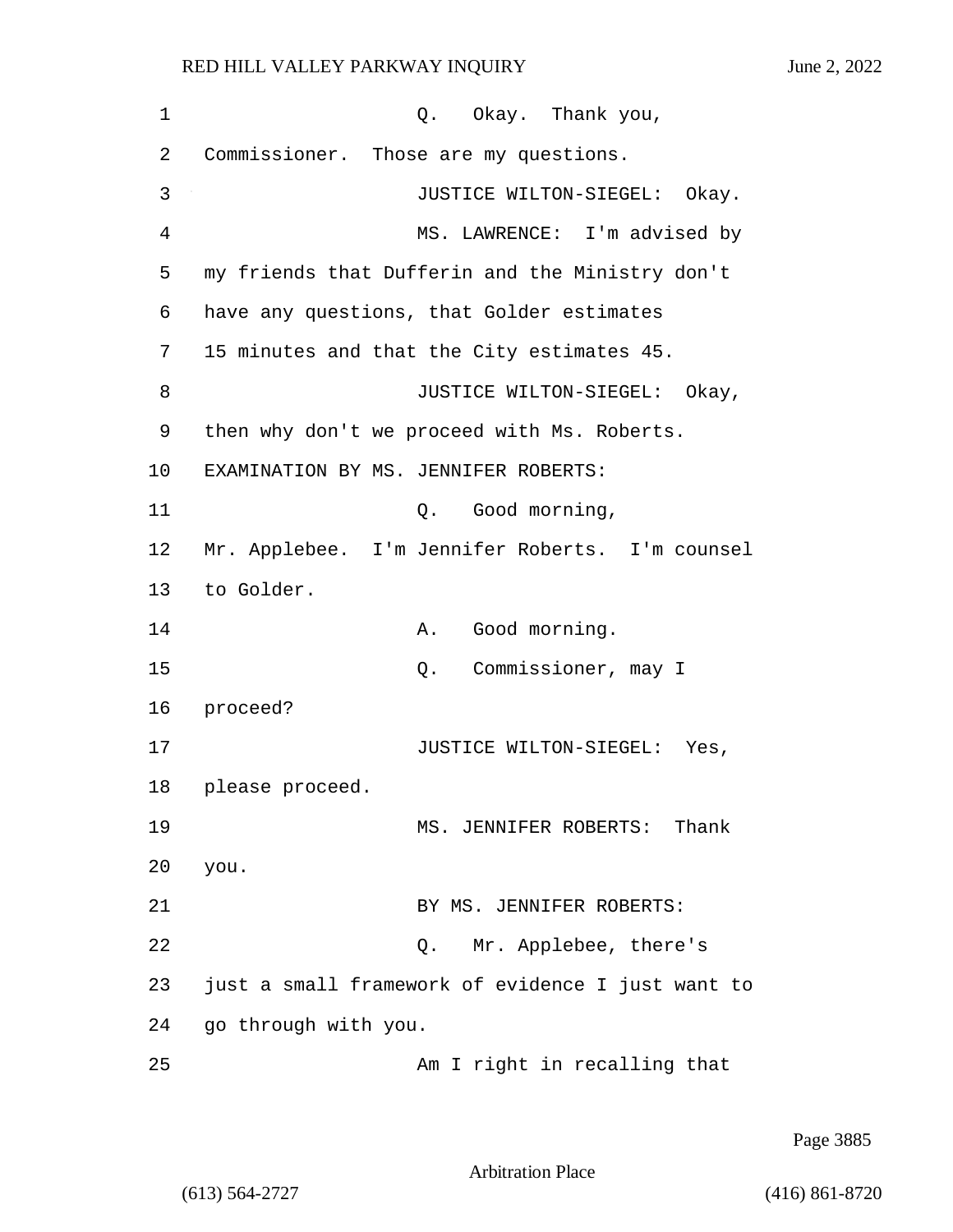you were the project manager for the 2013 CIMA 2 report? 3 A. Yes, that's correct. 4 Q. Okay. I just want to go through the process by which CIMA finalized its reports. Can we please go to overview document 6, image 71, paragraph 181. 8 So, my friend Ms. Lawrence just took you to this. This is finalizing the CIMA report and this is the point at which you're putting in some date ranges. So, I think, if I'm understanding this process, this is one of the very last revisions to the report. Is that right? 14 A. Based on the date, yes. It definitely seems that way. 16 Q. Okay. And you've taken comments and you're incorporating them in the final version, so that's what's happening here? 19 A. Correct, yes. 20 Q. Okay. Can we please go to image 77, paragraph 194. 22 So, then, I take it what happens here is that you follow up with Mr. Cooper of the City to find whether they have any further -- have they got any comments on the

Page 3886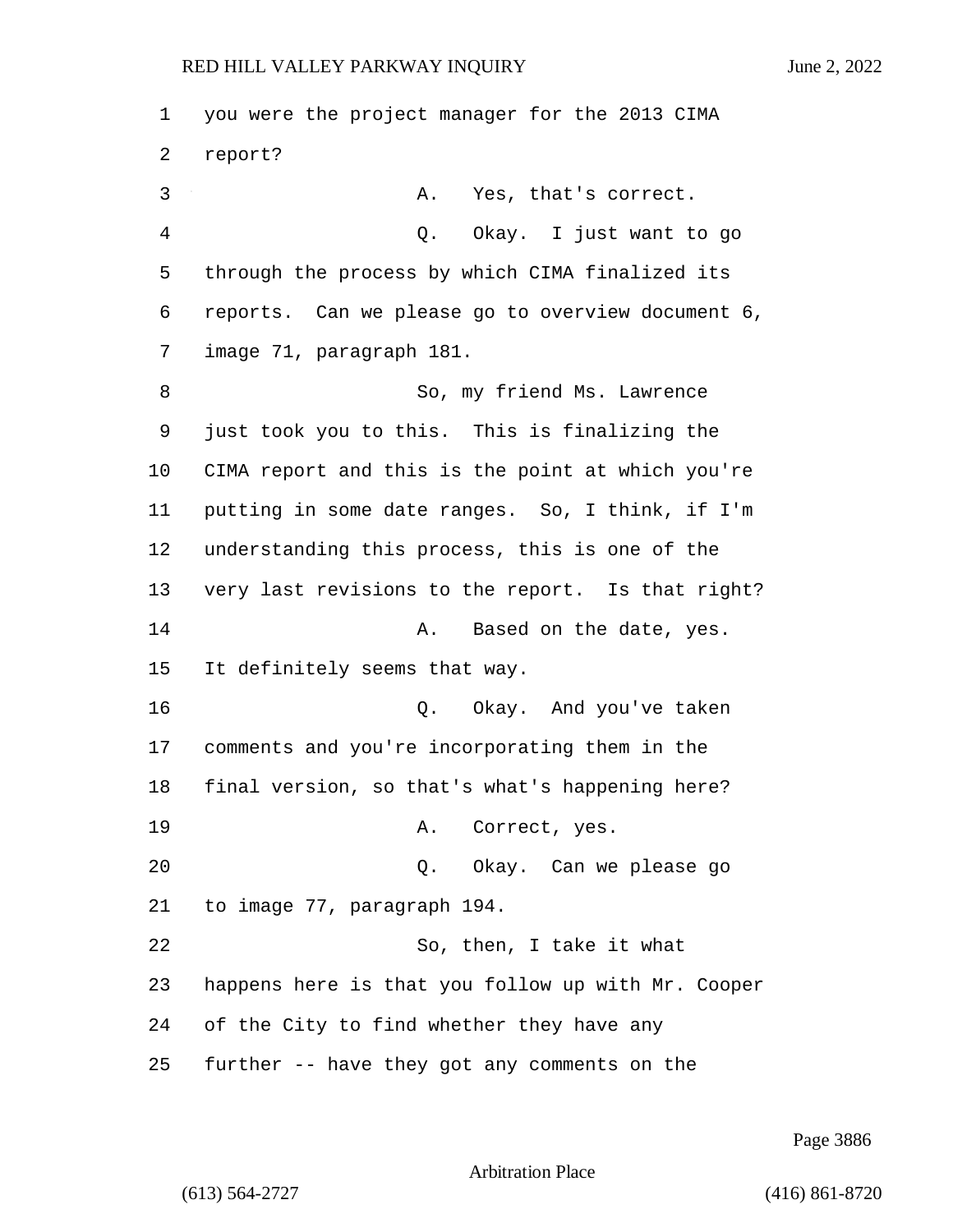1 suggested changes to the report? 2 A. Yes. That's what it 3 appears, yes. 4 Q. And you're waiting to 5 hear back that the version is acceptable so that 6 you can deliver the final report. Is that right? 7 A. Yes, correct. 8 and 2. Okay. And can we please 9 turn to image 80, 207. Yeah, actually, you can 10 leave it that way. Sorry. Take away the call out 11 and just leave the two pages. I think we can read 12 them. 13 So, understanding from the 14 title part here that this is the final version on 15 December 9, 2013. So, on December 9, 2013, 16 Mr. Cooper responded to your message saying: 17 "The go-ahead for the 18 wording -- " 19 Sorry, advising that he had 20 received the go-ahead for the wording changes and 21 asking you to proceed to make final copies. Do 22 you see that? 23 A. I do, yes. 24 Q. And it looks as though in 25 the final copies, and if we go over to the next

Page 3887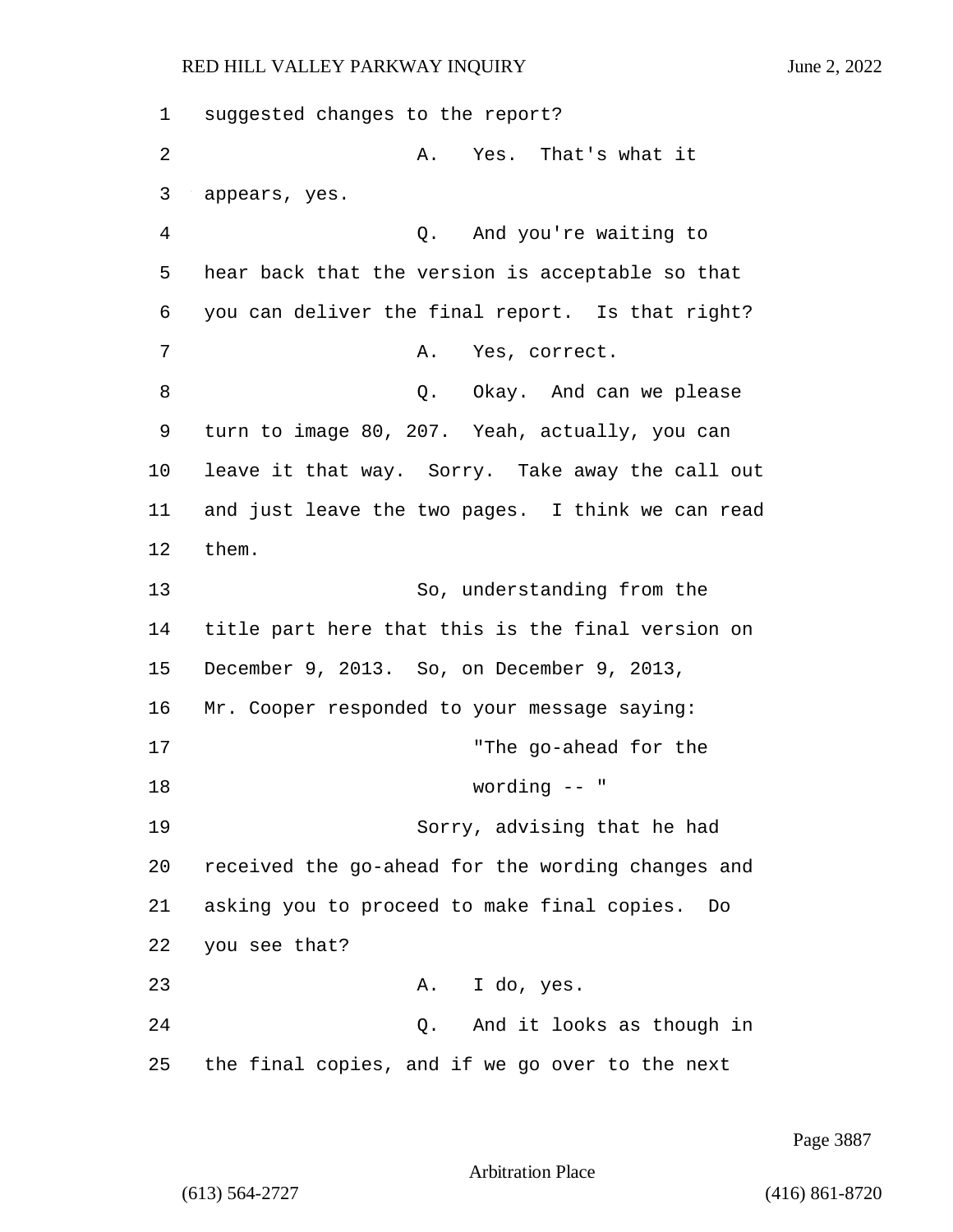| 1  | page, and my friend took you to this about the     |
|----|----------------------------------------------------|
| 2  | date change, and you made the decision or, sorry,  |
| 3  | and the decision was made that the date would not  |
| 4  | be changed to December, it would be left as        |
| 5  | October, as the final version. That's what         |
| 6  | happened here?                                     |
| 7  | Yes, that's what happened<br>Α.                    |
| 8  | there.                                             |
| 9  | Q. Okay. In paragraph 208,                         |
| 10 | you sent Mr. Cooper a PDF of the updated report.   |
| 11 | Can we please go to Hamilton 41870. Okay.          |
| 12 | So, you write to Stephen                           |
| 13 | Cooper saying:                                     |
| 14 | "Please find attached the                          |
| 15 | PDF version of the                                 |
| 16 | updated report. The                                |
| 17 | printed reports will                               |
| 18 | follow likely Wednesday."                          |
| 19 | So, the cover e-mail doesn't                       |
| 20 | identify this as the final report. Can we please   |
| 21 | go to it, and I think that is 418710001, is the    |
| 22 | attachment. There we go.                           |
| 23 | Can you tell from the front                        |
| 24 | page of this that it is the final report that CIMA |
| 25 | delivered to Hamilton?                             |

Page 3888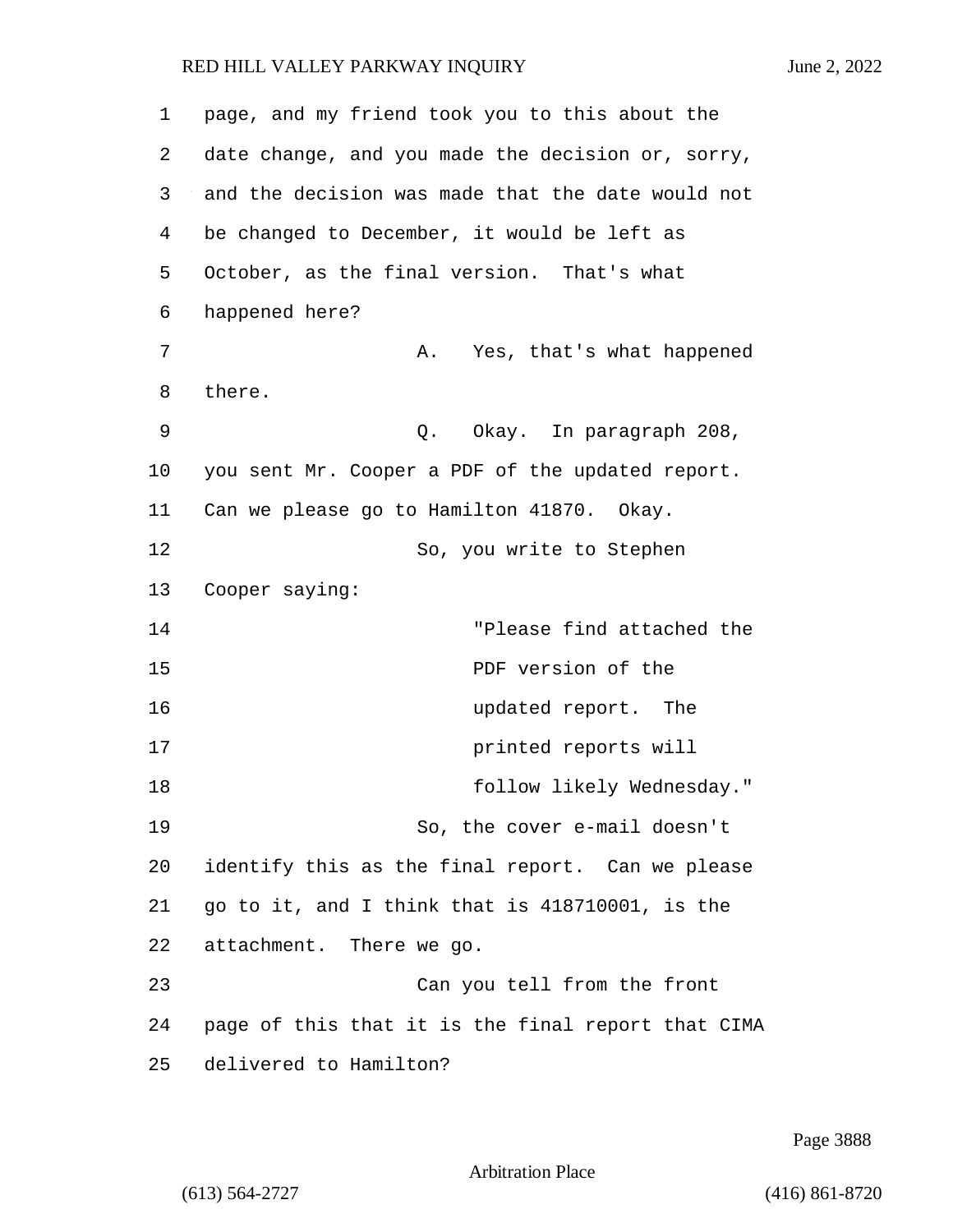1 A. I can tell because I know that E05 version was the final report that went out, so it has that notation under the date. 4 Q. Okay. Can we please turn to the next image. And this report just has the project team identified from CIMA here. There are no signing lines for CIMA on this. Was it the practice in 2013 that CIMA did not sign its final 10 A. From my recollection, it depended on the type of report that it was, but it wasn't uncommon that they weren't signed. There's no signature line here. I don't know if the original hard copy was signed or stamped. I'm not

sure. But it's not reflected in the PDF.

**16** O. Okay. But if there was signing lines, you would have expected to see -- sorry. If it was signed, wouldn't you have expected to see signing lines here?

20 A. I would expect to see that, yes.

22 Q. Okay. So, does that not indicate to you that probably this version was not signed?

25 A. It indicates that, yes.

Page 3889

Arbitration Place

reports?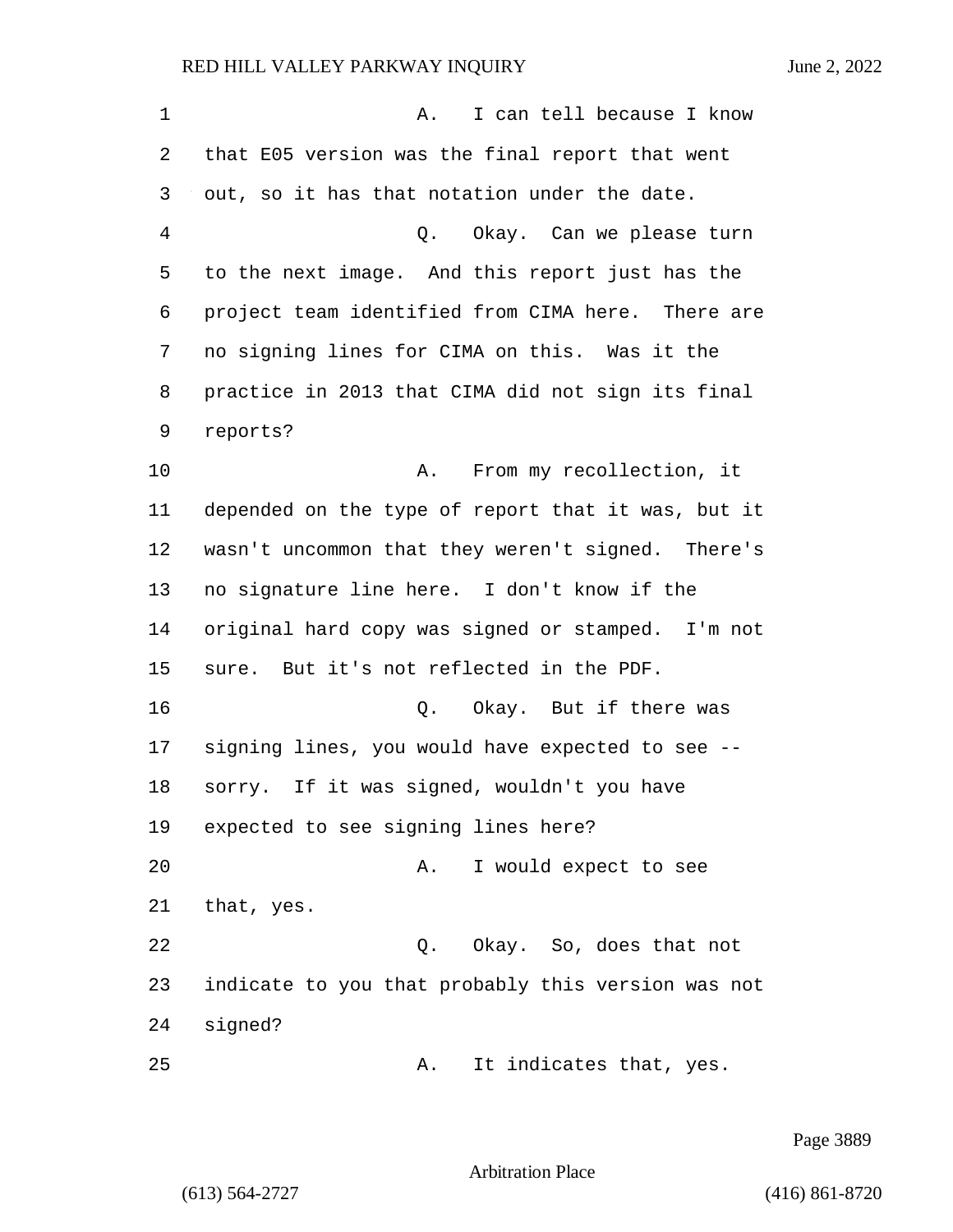1 Q. Okay. Thank you, sir. Those are my questions. 3 MS. CONTRACTOR: Good morning, Mr. Commissioner. I have a few questions for Mr. Applebee. May I proceed? 6 JUSTICE WILTON-SIEGEL: I'm going to ask, if you don't mind, if we could just take a two-minute break. There's a matter that's shown up on my screen that I have to deal with. If you could stand by, Ms. Contractor, I'm just going to delete my video here for a moment. 12 MS. CONTRACTOR: Certainly. 13 JUSTICE WILTON-SIEGEL: Okay. Thank you for your patience. Ms. Contractor, please proceed. 16 MS. CONTRACTOR: Thank you, Commissioner. EXAMINATION BY MS. CONTRACTOR: 19 Q. Good morning, Mr. Applebee. My name is Delna Contractor. I'm counsel to the City and I'm going to ask you about a few issues my friends have asked you about and a couple new points. 24 I just wanted to understand generally the process that CIMA undertook in

Page 3890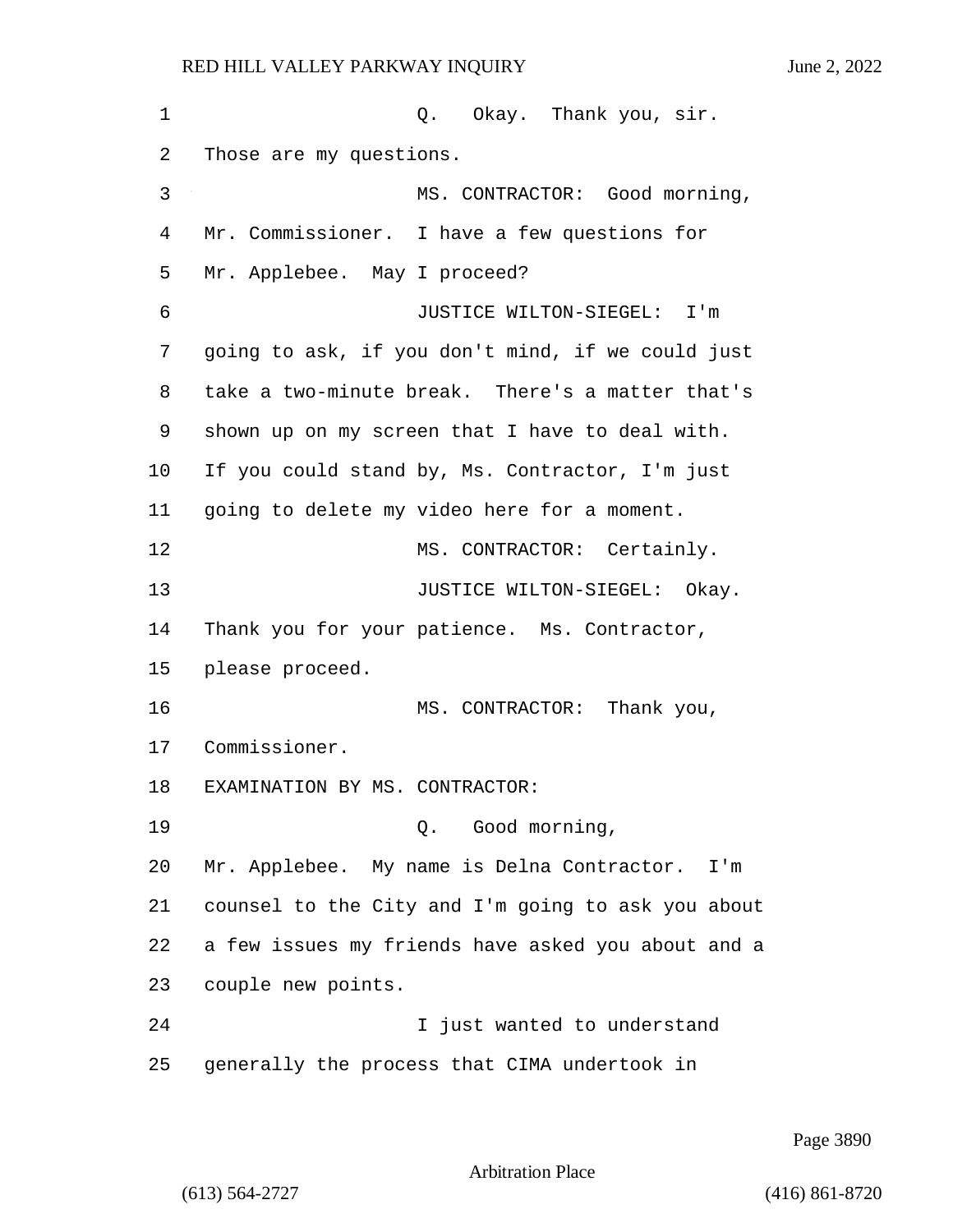| 1              | preparing its reports. And I take it ultimately,   |
|----------------|----------------------------------------------------|
| 2              | Mr. Applebee, that it would be important that the  |
| 3              | safety review report that CIMA prepares for its    |
| $\overline{4}$ | client reflects their opinion on what              |
| 5              | recommendations could or should be implemented in  |
| 6              | the study area?                                    |
| 7              | I would agree, yes.<br>Α.                          |
| 8              | And that includes any<br>Q.                        |
| 9              | recommendations with respect to timelines?         |
| 10             | Correct, yes.<br>Α.                                |
| 11             | And I understand that<br>Q.                        |
| 12             | it's a common practice for CIMA to share drafts of |
| 13             | the report with the client and to receive feedback |
| 14             | from that on the report?                           |
| 15             | It's common. I think<br>Α.                         |
| 16             | that's common in the industry, yes.                |
| 17             | And as part of that<br>Q.                          |
| 18             | feedback, they may include their prior history     |
| 19             | with a particular measure and their views about    |
| 20             | the efficacy, the challenges with implementation,  |
| 21             | and those types of factors?                        |
| 22             | They could include that<br>Α.                      |
| 23             | stuff, yes, absolutely.                            |
| 24             | And based on their<br>Q.                           |
| 25             | feedback, I take it that if CIMA agreed with any   |

Page 3891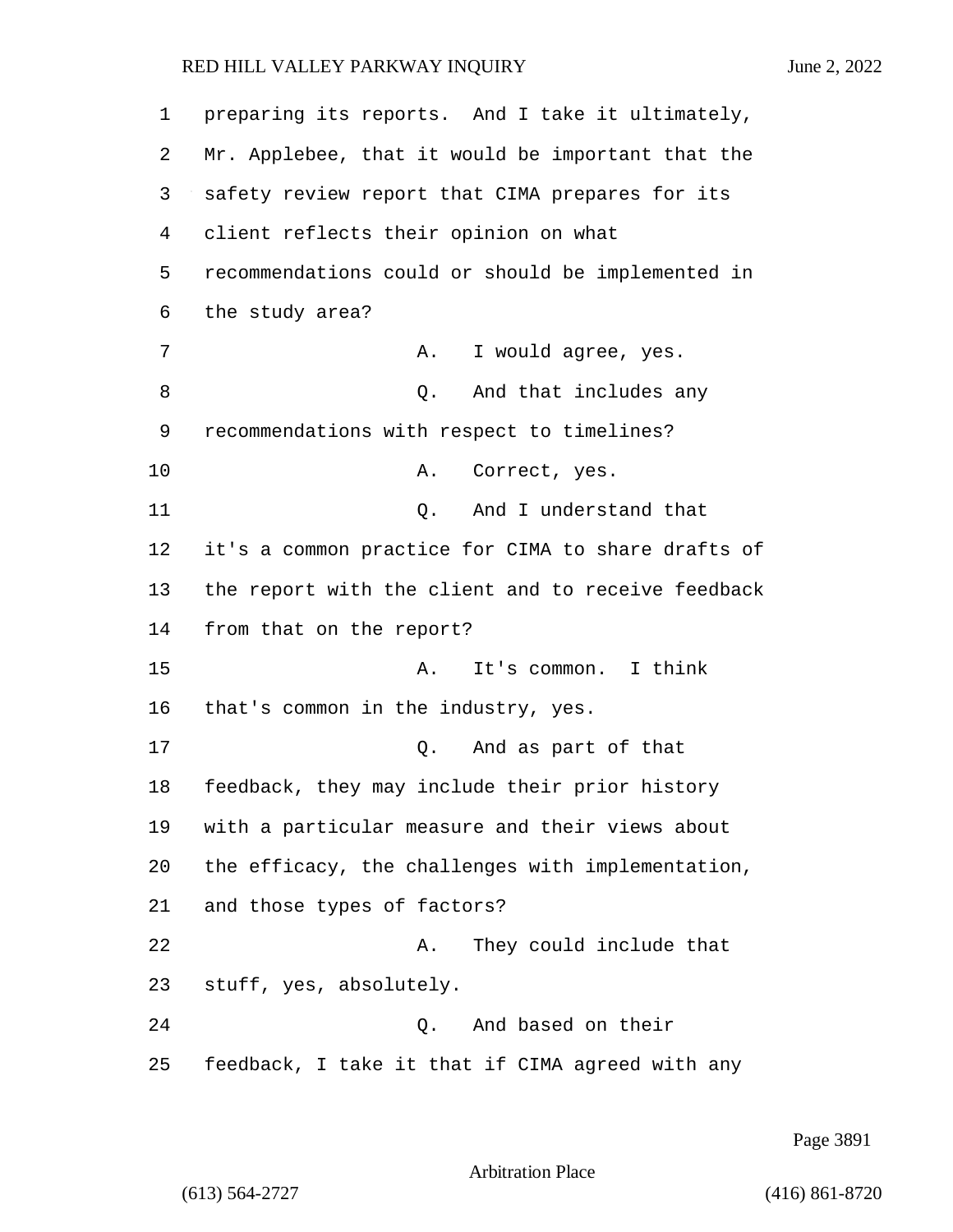suggestions that are made by the client, that they would revise the report accordingly? 3 A. If we agreed and if it was consistent with our recommendations, then we likely would have no issue revising the report accordingly. 7 Q. Right. And conversely, if CIMA did not agree, it would not accept those suggestions and implement those provisions? 10 A. That's correct. 11 Q. Right. And so, you would agree with me that essentially CIMA would not include any recommendations, including recommendations with respect to timeline, in its safety review reports that it did not agree with? 16 A. I would agree that we would not include that, correct. 18 Q. Okay. And, Mr. Registrar, could we please go to CIM8082, image 13. **I** want to chat now about the objective of the safety review at a high level. And I understand that the objective of that review was to -- we can look at the Study Objectives section there, but it was to review a portion of

Page 3892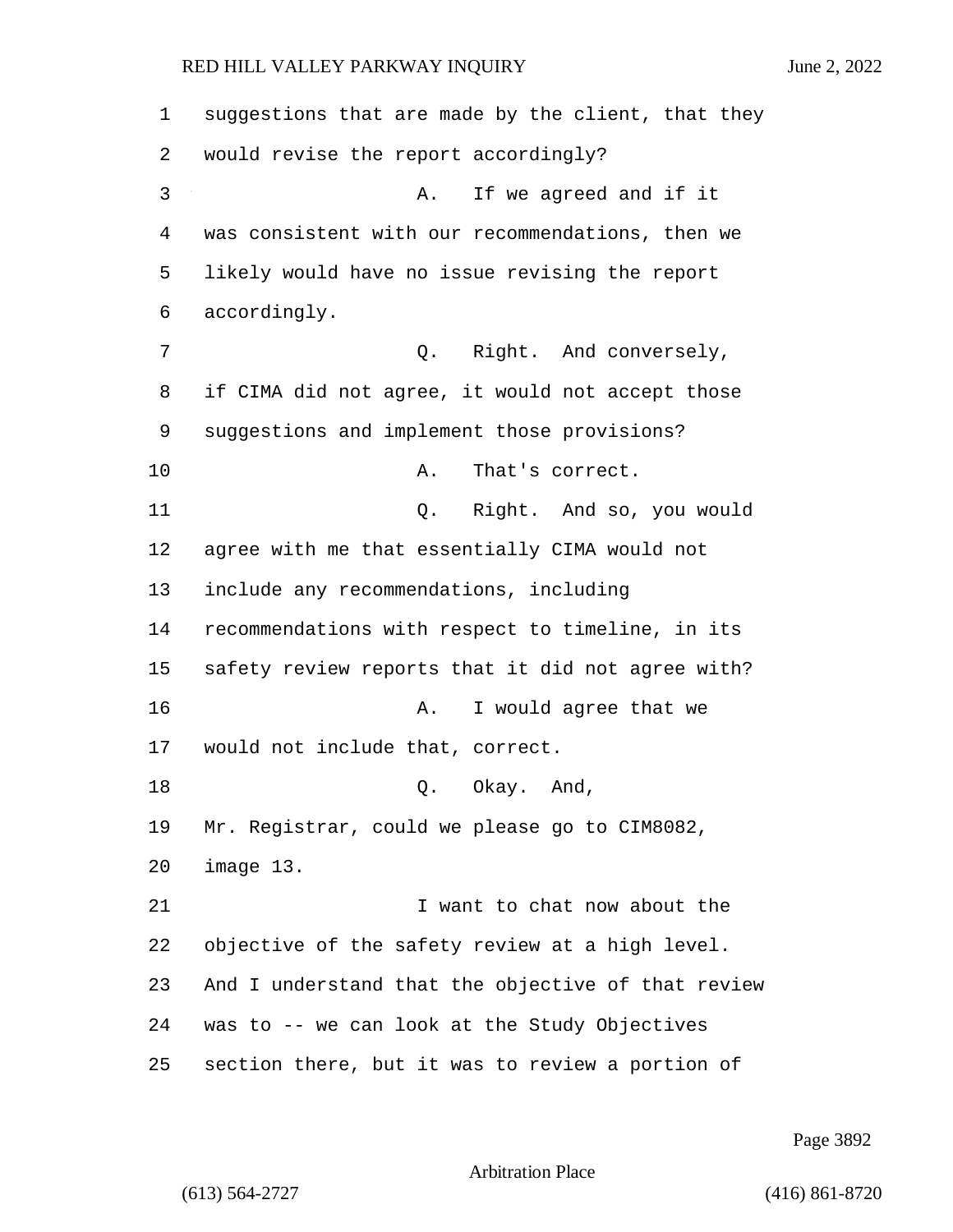the Red Hill and determine the safety performance and recommend viable potential measures that could be implemented to increase the safety performance of drivers. 5 And so, essentially CIMA's mandate was to provide its opinion on the safety performance, identify any measures that the City could implement and a timeline by which the City could implement those measures. Is that correct? 10 A. That's correct, yes. 11 Q. And we heard from Mr. Malone yesterday that the term "should be considered" has a very specific meaning in traffic and transportation engineering and that it's used intentionally by CIMA. And, specifically, he indicated that the phrase means that the measure should be done, unless there's a reason not to. 18 Is that consistent with your understanding of CIMA's use of the word "should be considered"? 21 A. Yeah, that would be my understanding. That's typical in the industry, especially now. 24 Q. Okay. And was it typical in 2013, to the best of your recollection?

Page 3893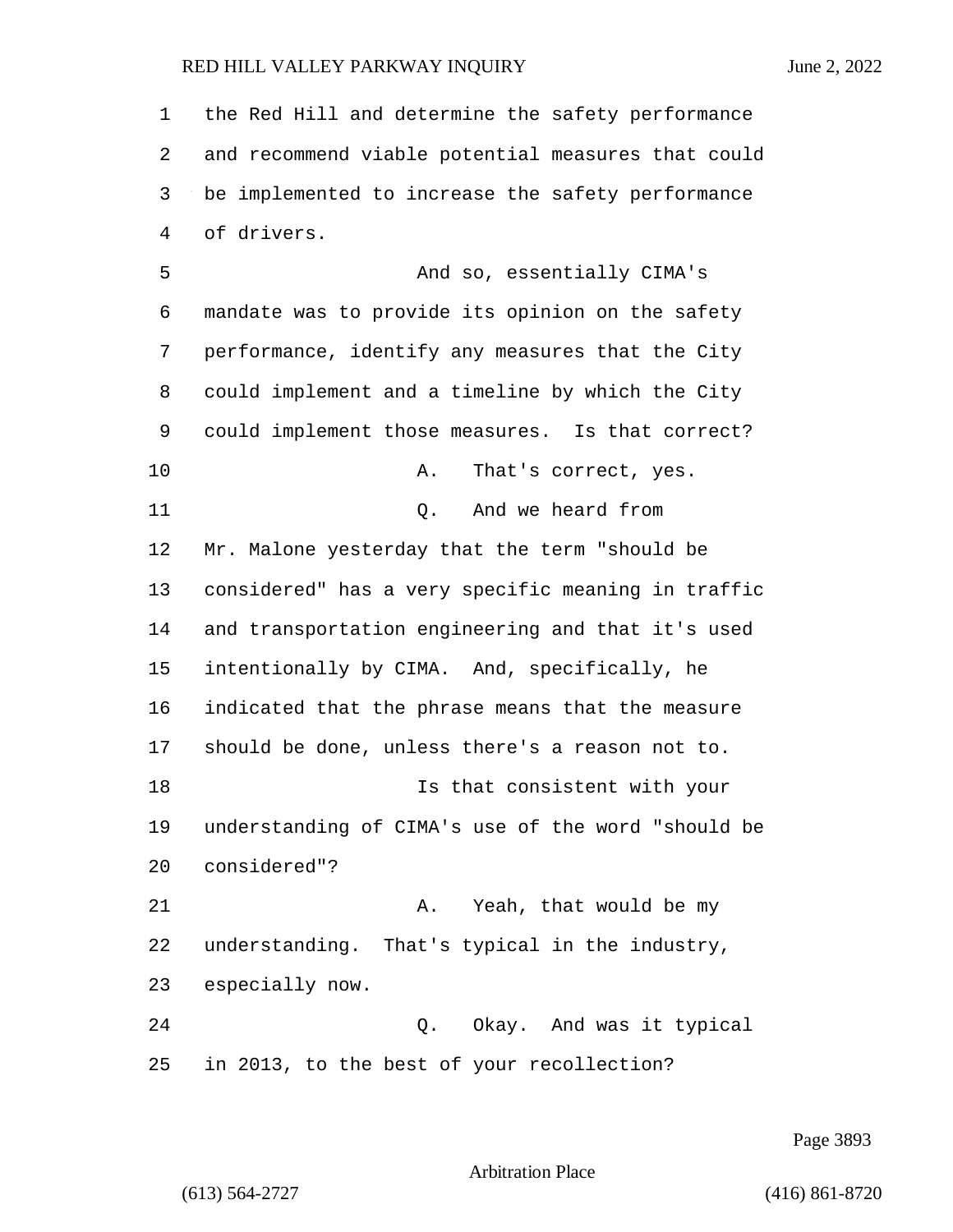1 A. Yes. I believe it was 2 just before then that in the industry it began to 3 change where "should" took on quite a more 4 definitive meaning. 5 Q. Right. And we see here 6 that the study objective is for recommendations 7 that the City could implement, but of course if 8 there were measures that the City should 9 implement, then CIMA would have identified those 10 as well? 11 A. Correct, yes. Those 12 words would have been used in the context of their 13 meaning, for sure. 14 Q. They would have been used 15 in specific ways? 16 A. Correct, yes. 17 Q. And just to be clear, if 18 "should be considered" means that the action 19 should be done unless there's a reason not to, 20 "could be considered" suggests that an action 21 could be done but is not required. Is that fair? 22 A. I would say that's fair, 23 yes. 24 Q. And, if we go to image 4, 25 please, Mr. Registrar, we see here that there are

Page 3894

Arbitration Place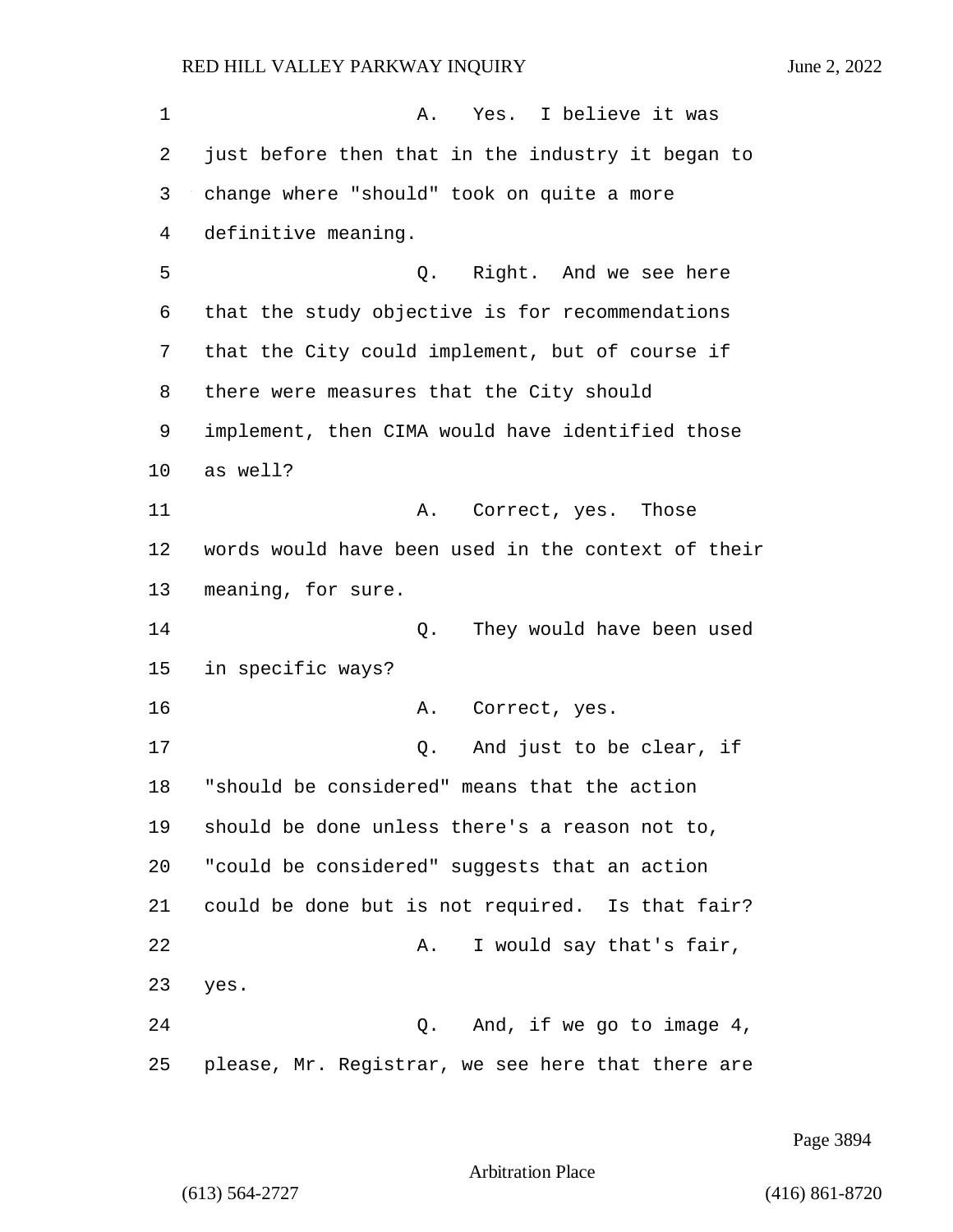| 1  | timelines associated with the countermeasures that |
|----|----------------------------------------------------|
| 2  | are referenced in the report and that the          |
| 3  | timelines are defined. And so, short term is       |
| 4  | defined from zero to five years, medium term, five |
| 5  | to ten years, and long term is ten-plus years. Is  |
| 6  | that right?                                        |
| 7  | Α.<br>That's correct, yeah.                        |
| 8  | Q. And essentially this                            |
| 9  | means that CIMA recommends that the City consider  |
| 10 | implementing the short term at some point between  |
| 11 | zero and five years?                               |
| 12 | Α.<br>Yes.                                         |
| 13 | Unless the recommendation<br>Q.                    |
| 14 | was a should, in which case it would be the City   |
| 15 | should implement that measure between zero to five |
| 16 | years. Is that right?                              |
| 17 | Correct, yes.<br>Α.                                |
| 18 | Okay. And I would like<br>Q.                       |
| 19 | to chat now about the continuous illumination on   |
| 20 | the Red Hill in the context of the 2013 report.    |
| 21 | And we see that for the 2013 report and the 2015   |
| 22 | report, there are a number of progress meetings    |
| 23 | that CIMA attended with the City and that after    |
| 24 | each meeting, CIMA prepared progress meeting       |
| 25 | minutes.                                           |

Page 3895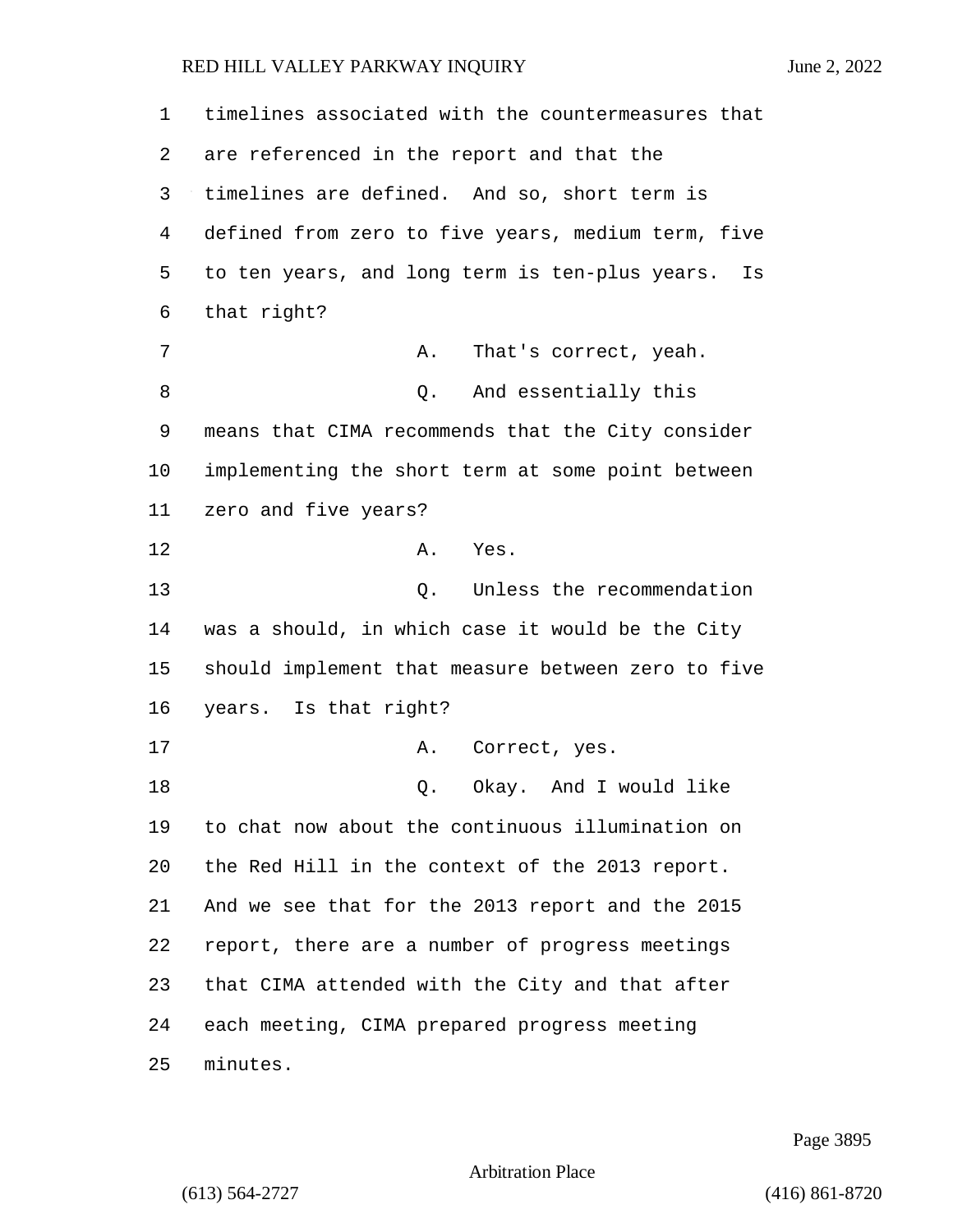1 And I gather, Mr. Applebee, that the purpose of preparing those minutes is to capture the key points of the discussion and any decisions that are made and any follow-up tasks. Is that correct? 6 A. Yes, that would be correct. 8 Q. And if we could go, please, Mr. Registrar, to CIM8453, which are the meeting minutes for the June 6 meeting. Thank you. 12 And, if we look at the line that starts with, "CIMA needs to be cautious with illumination," it might be on the next page. Right. So, it's item 4, Open Discussion. 16 And I believe your evidence yesterday, Mr. Applebee, that was that coming out of this meeting on June 6, you understood that the assessment of continuous illumination, and that is illumination throughout the study area, was part of the scope of work for the 2013 report? 22 A. Yes. 23 Q. And, Mr. Registrar, perhaps we could show both pages of the meeting minutes. Thank you.

Page 3896

Arbitration Place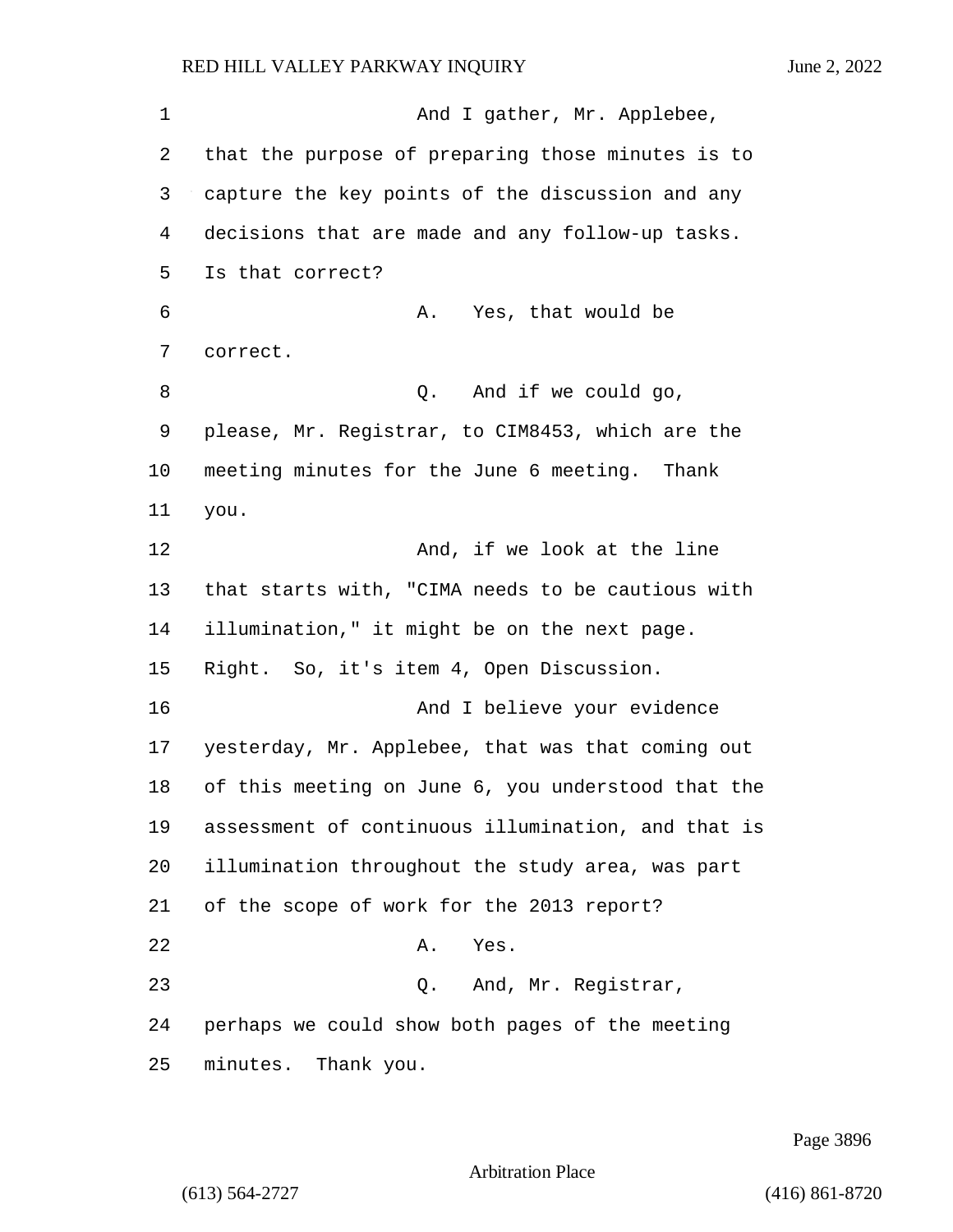**And, Mr. Applebee, please take**  a second to review if you need to, but could you confirm that these minutes reflect all of the follow-up tasks from this meeting, to the best of your recollection? 6 A. To the best of my recollection, I believe they would, yes. 8 and if there were directions from the City for CIMA to obtain further information to speak to anyone else, you would expect that these minutes would include that? 13 A. If there was specific direction for CIMA to follow up, then they would have been noted in these minutes, yes. 16 Q. Mr. Registrar, could we please go to OD 6, image 37. Okay. 18 So, we don't need to call anything out as long as, Mr. Applebee, you can see the paragraphs okay at this size. 21 A. I can. 22 Q. Okay. Great. I'm going to be chatting about paragraph 82 and 83 generally. And we see that on July 26, Mr. Malone provides comments in a draft report that you have

Page 3897

Arbitration Place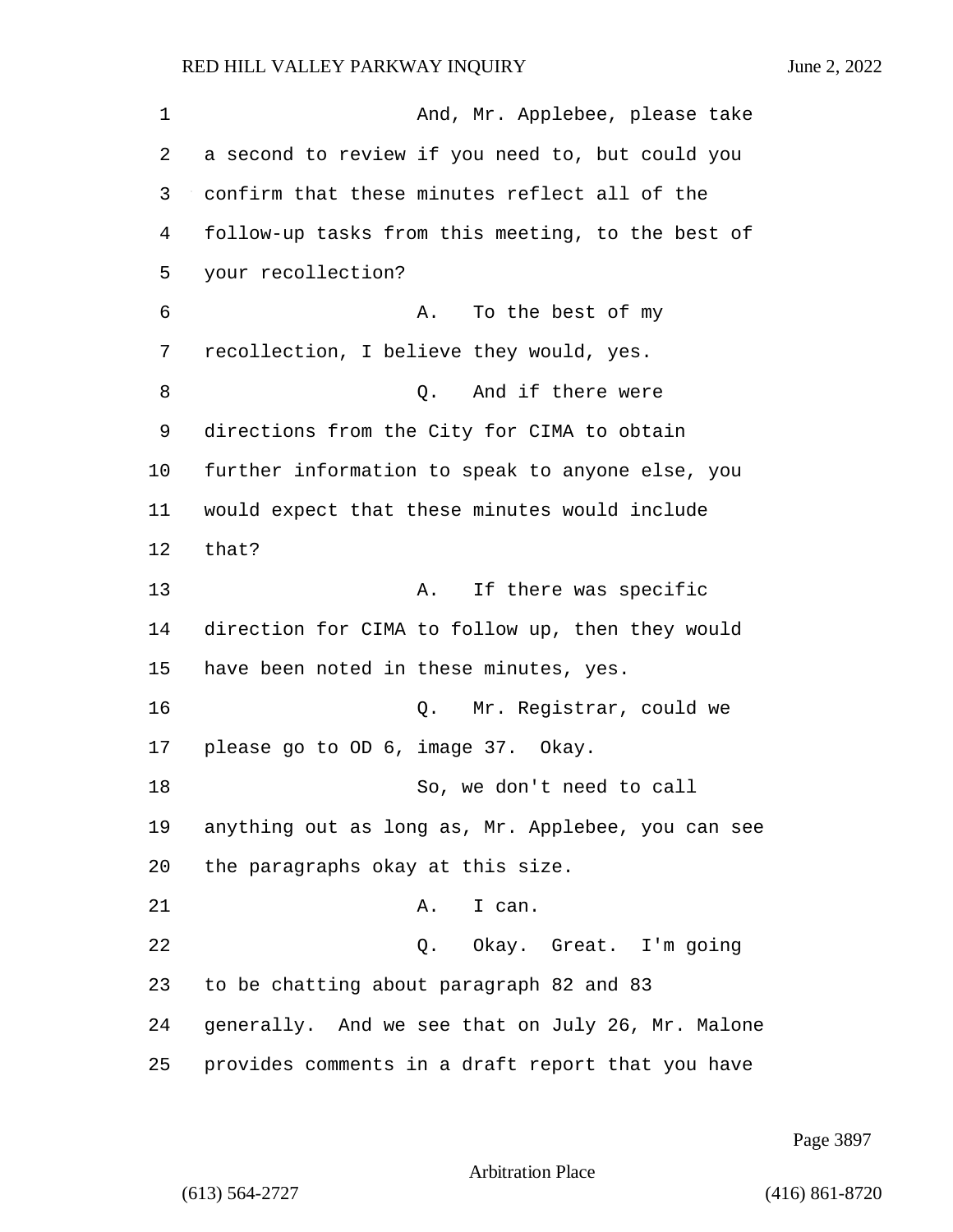1 sent to him, and that's -- you were taken to it 2 earlier, but at this point no draft has gone out 3 to the City. Is that right? 4 A. Yes, that's correct. 5 Q. And here Mr. Malone asked 6 or states, rather: 7 "We need to discuss 8 lighting. Is it in scope 9 or not?" 10 And here you understood him to 11 mean continuous lighting in the study area? 12 A. Yes. I believe that was 13 my understanding at the time, was continuous 14 lighting or lighting in general. It was very 15 generic in the original scope. 16 Q. Right. And you 17 understood his e-mail, his statement, to mean that 18 he was not clear as to whether continuous 19 illumination was in scope or not? 20 A. It certainly appeared 21 that way, yes. That's how I would have taken 22 that. 23 and your response was: 24 "I believe that this was 25 in scope."

Page 3898

Arbitration Place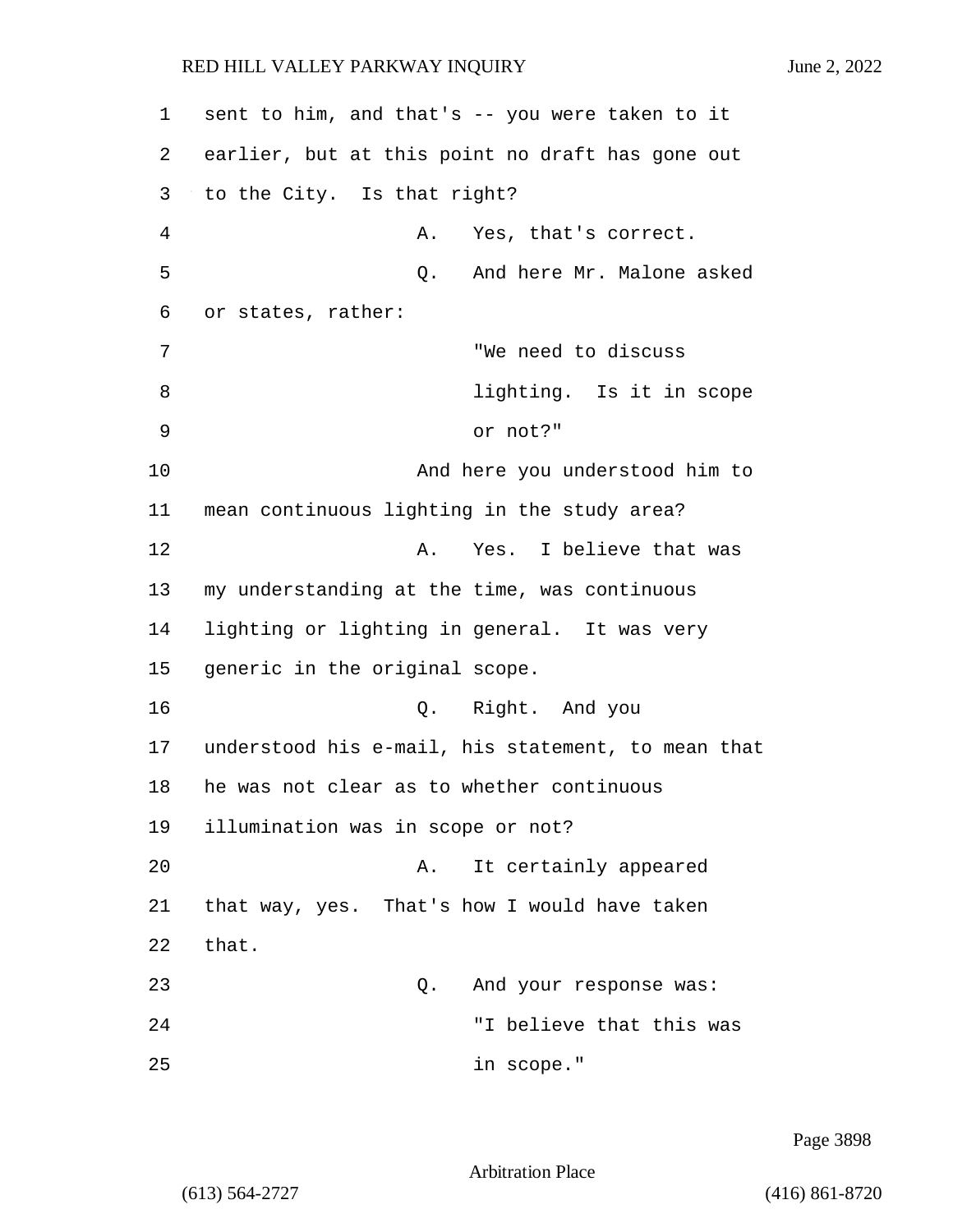1 And, again, "this" refers to 2 continuous lighting in the study area? 3 A. It would have -- yes, 4 continuous and any other lighting along the entire 5 study area -- 6 Q. Right. And when you say: 7 "We could write it out 8 **8** similar to the geometry 9 given adequate background 10 if we think this is 11 better." 12 The "we" referenced in that 13 sentence is CIMA. Correct? 14 A. I believe that's written 15 in relation to CIMA, yes. We are the authors. 16 Q. Right. And write it out, 17 you meant write continuous lighting of the study 18 area out of the report. Is that right? 19 A. So, yeah. Again, it's 20 poorly worded, I suppose, but the idea was that we 21 would provide explanation in the report as to why 22 it was not in scope, similar to what we had done 23 in relation to the geometry review in that we 24 weren't reviewing certain aspects of the geometry 25 of the actual road.

Page 3899

Arbitration Place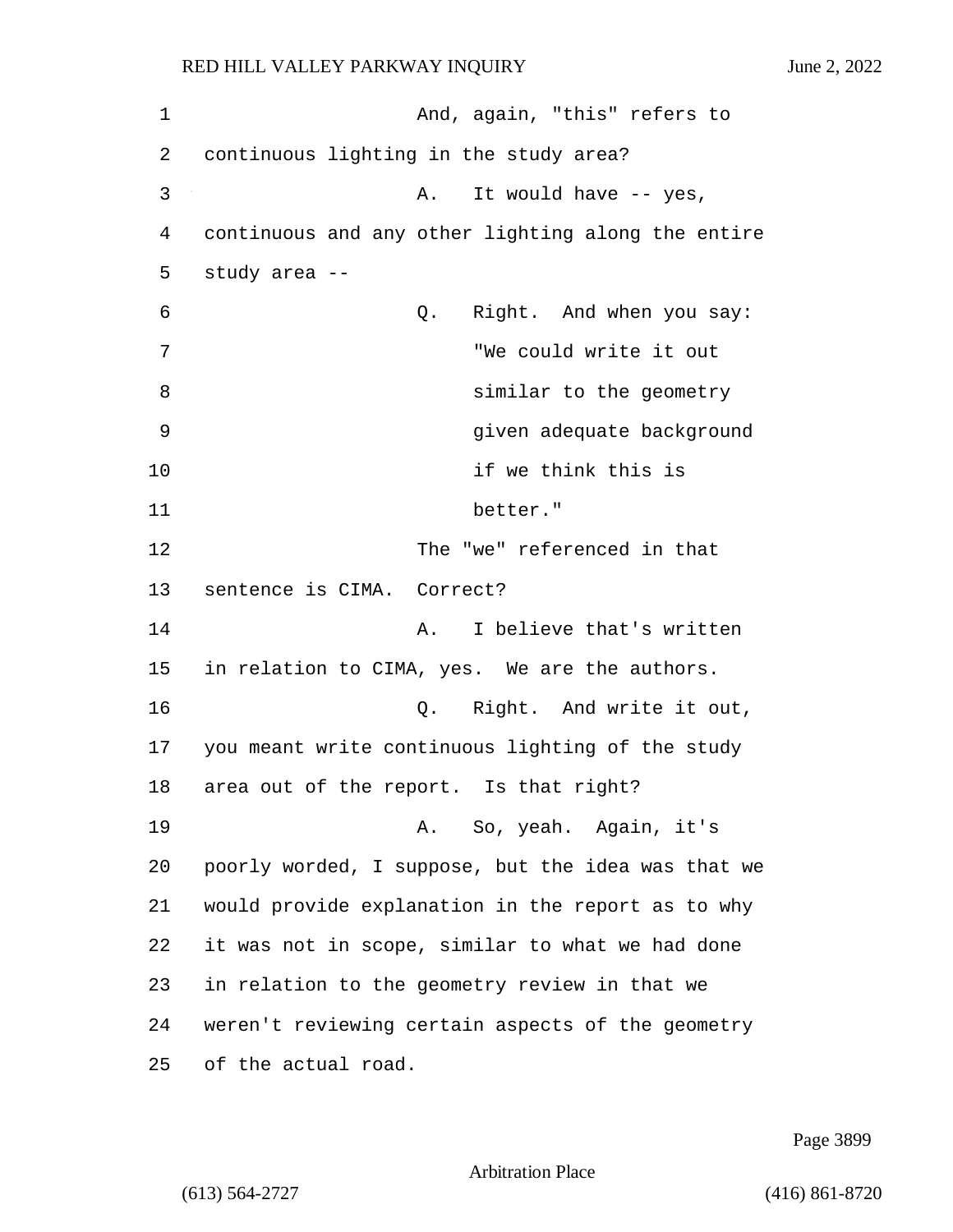1 and 1 Q. Right. But at this point 2 your understanding is that it is in scope? 3 A. Yes. That was my 4 understanding, absolutely, because I wrote that 5 right there. 6 Q. Right. And so, in that 7 second paragraph, you're not referencing any 8 direction from the City with respect to whether 9 it's in scope or not, but you're referencing what 10 CIMA could do, given the use of "we" there. Is 11 that correct? 12 A. Yes, that's correct. And 13 I believe my evidence previously was that I hadn't 14 personally received any information from the City 15 one way or the other to myself. 16 and  $Q.$  So, one way or the other, 17 that you thought that it was in scope. Right? 18 So, you understood it to be in scope? 19 A. Correct. 20 Q. So, you hadn't received 21 anything from the City that would exclude it from 22 the scope? 23 A. At that point, I had not, 24 no. 25 Q. Right. And the second

Page 3900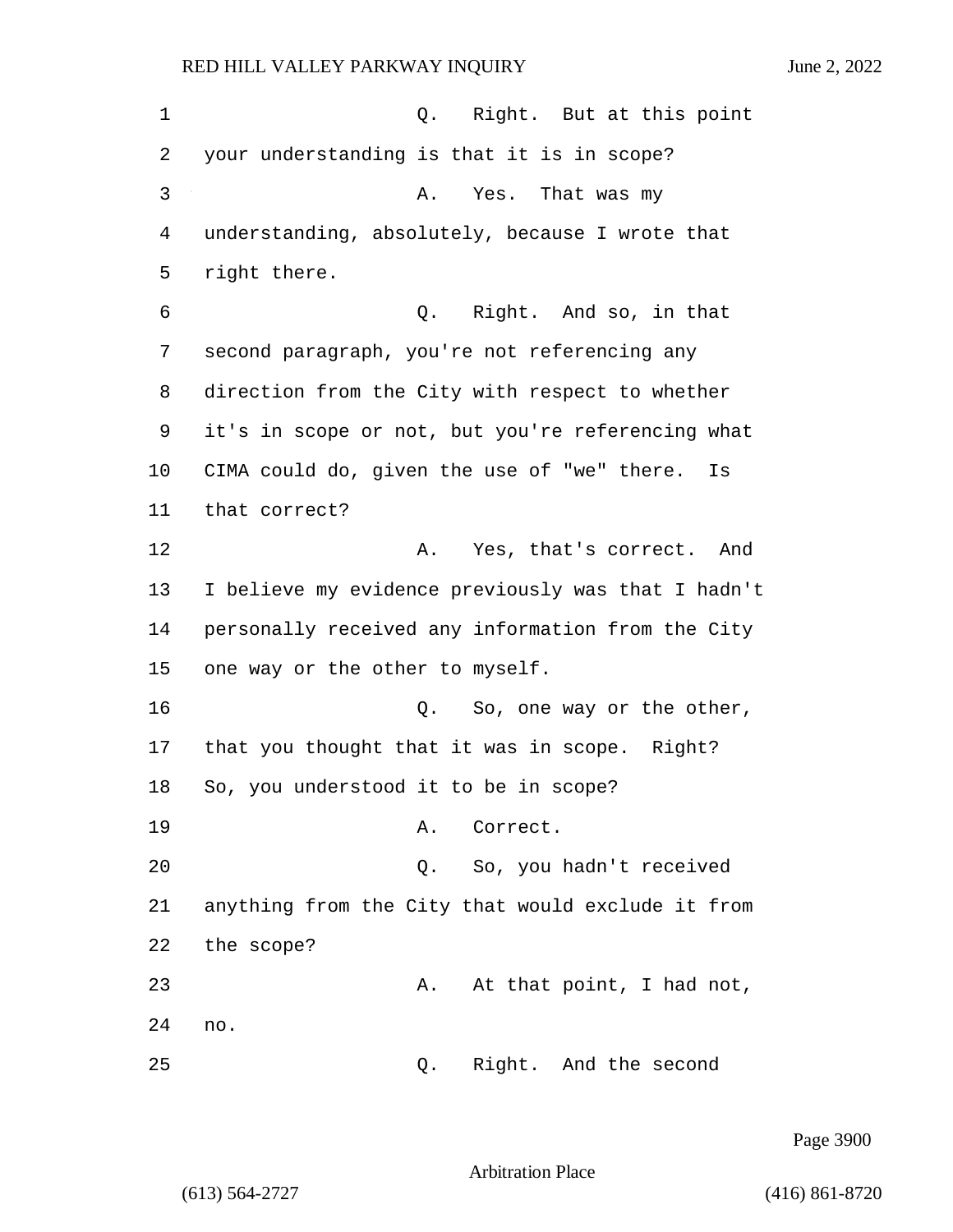| 1  | line in that second paragraph, which states:       |  |  |  |
|----|----------------------------------------------------|--|--|--|
|    |                                                    |  |  |  |
| 2  | "We received no comment                            |  |  |  |
| 3  | from the City on our                               |  |  |  |
| 4  | presentation that we sent                          |  |  |  |
| 5  | over."                                             |  |  |  |
| 6  | And I just want to take you                        |  |  |  |
| 7  | through a couple of documents then with respect to |  |  |  |
| 8  | that statement.                                    |  |  |  |
| 9  | So, if we could go to $--$ well,                   |  |  |  |
| 10 | let me ask you first. Given that this is July 26,  |  |  |  |
| 11 | and the presentation you're referring to is the    |  |  |  |
| 12 | one that was provided on July 3. Is that right?    |  |  |  |
| 13 | I believe that would be<br>Α.                      |  |  |  |
| 14 | the one, yes.                                      |  |  |  |
| 15 | Q.<br>And perhaps,                                 |  |  |  |
| 16 | Mr. Registrar, could we go to that presentation,   |  |  |  |
| 17 | which is at HAM51990 and image 29 specifically.    |  |  |  |
| 18 | And this is the slide on                           |  |  |  |
| 19 | page 29 from that July presentation and it states: |  |  |  |
| 20 | "Full illumination on                              |  |  |  |
| 21 | ramps and freeways meets                           |  |  |  |
| 22 | the TAC and MTO                                    |  |  |  |
| 23 | warrants."                                         |  |  |  |
| 24 | And, again here, this is                           |  |  |  |
| 25 | referring to illumination for the entire study     |  |  |  |

Page 3901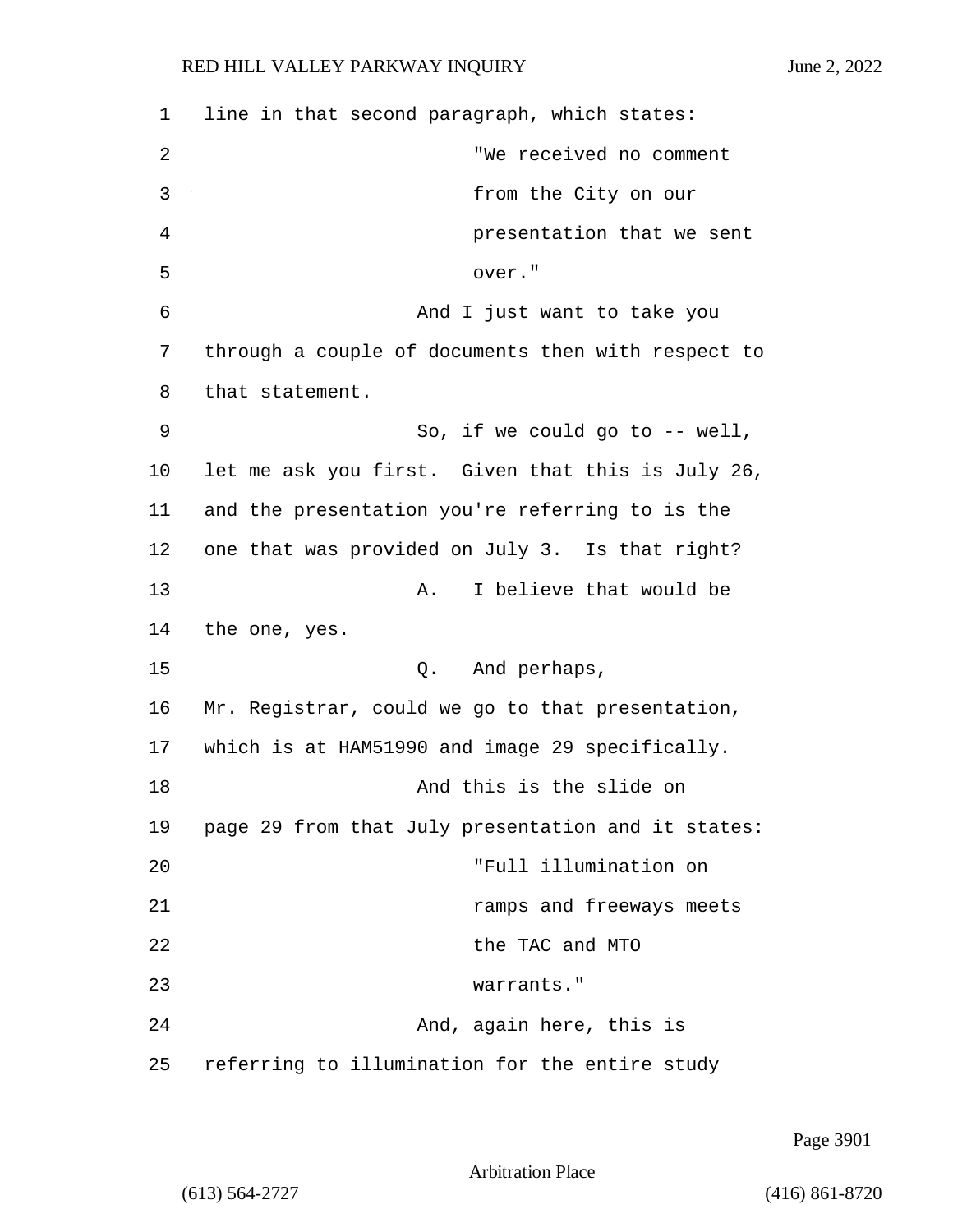1 area. Correct? 2 A. It is, yes. So, full 3 illumination isn't the technically correct term, 4 but that's what it is relating to, yes -- 5 Q. Right. That would be 6 continuous? 7 A. Correct, yes. 8 a. C. Okay. And, if we can 9 keep that page up and also go to HAM51991, which 10 are the minutes from that meeting? 11 THE REGISTRAR: Sorry, 12 counsel. Do you mind just repeating the call out 13 for me? 14 MS. CONTRACTOR: Of course. 15 HAM51991. 16 THE REGISTRAR: Thank you. 17 MS. CONTRACTOR: My pleasure. 18 BY MS. CONTRACTOR: 19 Q. Let me just adjust 20 something here. Sorry, folks. I'm just having a 21 bit of a glitch. Okay. 22 And if we look under 23 Presentation, which might be on the annually -- 24 no. Just give me one second. Sorry, the page 25 that we were just at. Yeah, maybe let's call that

Page 3902

Arbitration Place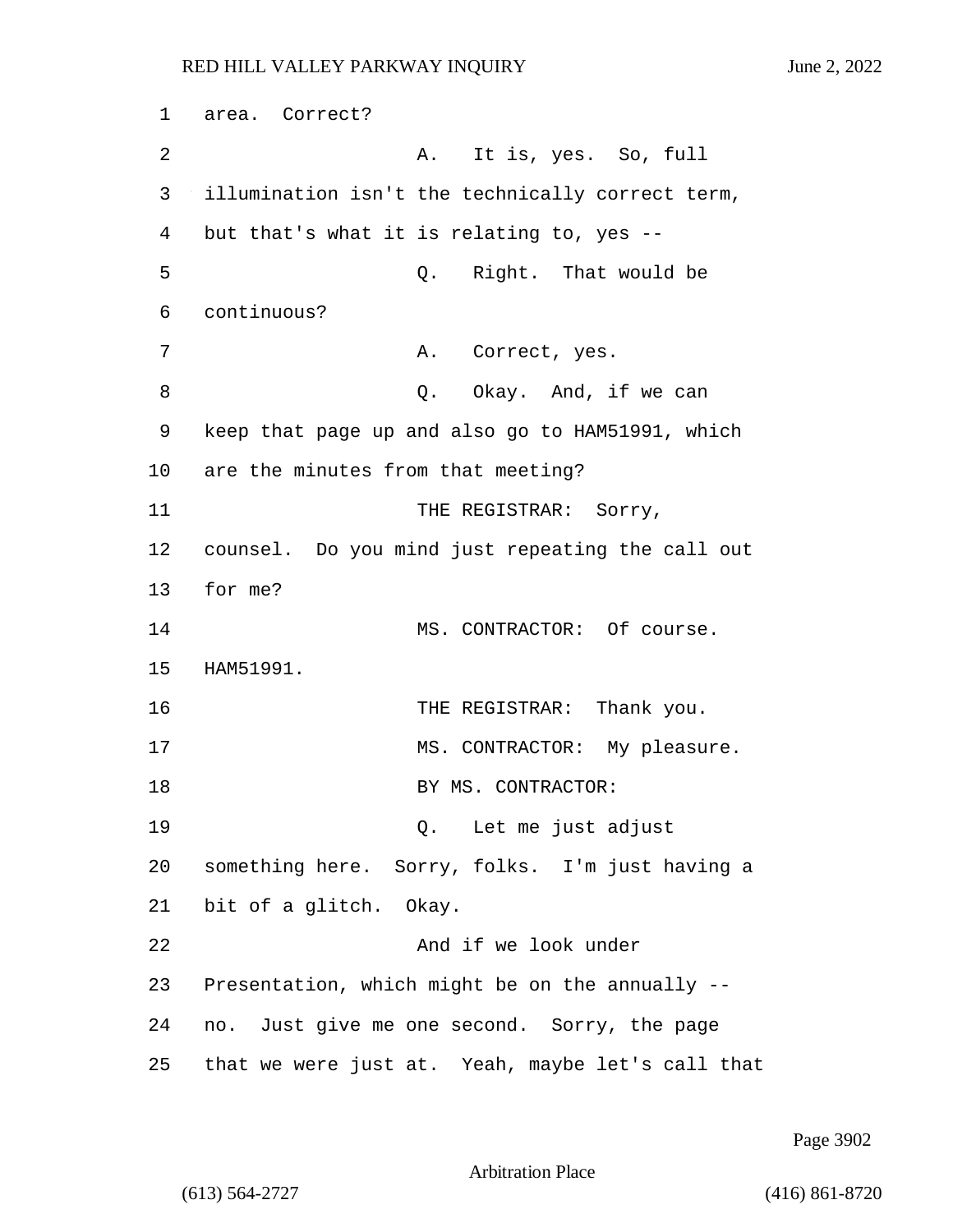| 1  | out. Right. Thanks very much.                     |  |  |  |  |
|----|---------------------------------------------------|--|--|--|--|
| 2  | The paragraph that starts                         |  |  |  |  |
| 3  | with, "For geometric design aspects," do you see  |  |  |  |  |
| 4  | that?                                             |  |  |  |  |
| 5  | A. I do, yes.                                     |  |  |  |  |
| 6  | So, this says:<br>Q.                              |  |  |  |  |
| 7  | "For generic design                               |  |  |  |  |
| 8  | aspects, CIMA should                              |  |  |  |  |
| 9  | include text in the                               |  |  |  |  |
| 10 | report describing the                             |  |  |  |  |
| 11 | design philosophy and not                         |  |  |  |  |
| 12 | specifically examine                              |  |  |  |  |
| 13 | design features in the                            |  |  |  |  |
| 14 | report."                                          |  |  |  |  |
| 15 | And so, this reflects the                         |  |  |  |  |
| 16 | City's view not to examine design features in the |  |  |  |  |
| 17 | 2013 report. Is that right?                       |  |  |  |  |
| 18 | Α.<br>That's correct, yes.                        |  |  |  |  |
| 19 | And if we look under<br>0.                        |  |  |  |  |
| 20 | Costs, which I think that might be on the next    |  |  |  |  |
| 21 | page perhaps, Mr. Registrar, yes, the bottom of   |  |  |  |  |
| 22 | this page, thank you.                             |  |  |  |  |
| 23 | It says:                                          |  |  |  |  |
| 24 | "CIMA will include                                |  |  |  |  |
| 25 | illumination                                      |  |  |  |  |

Arbitration Place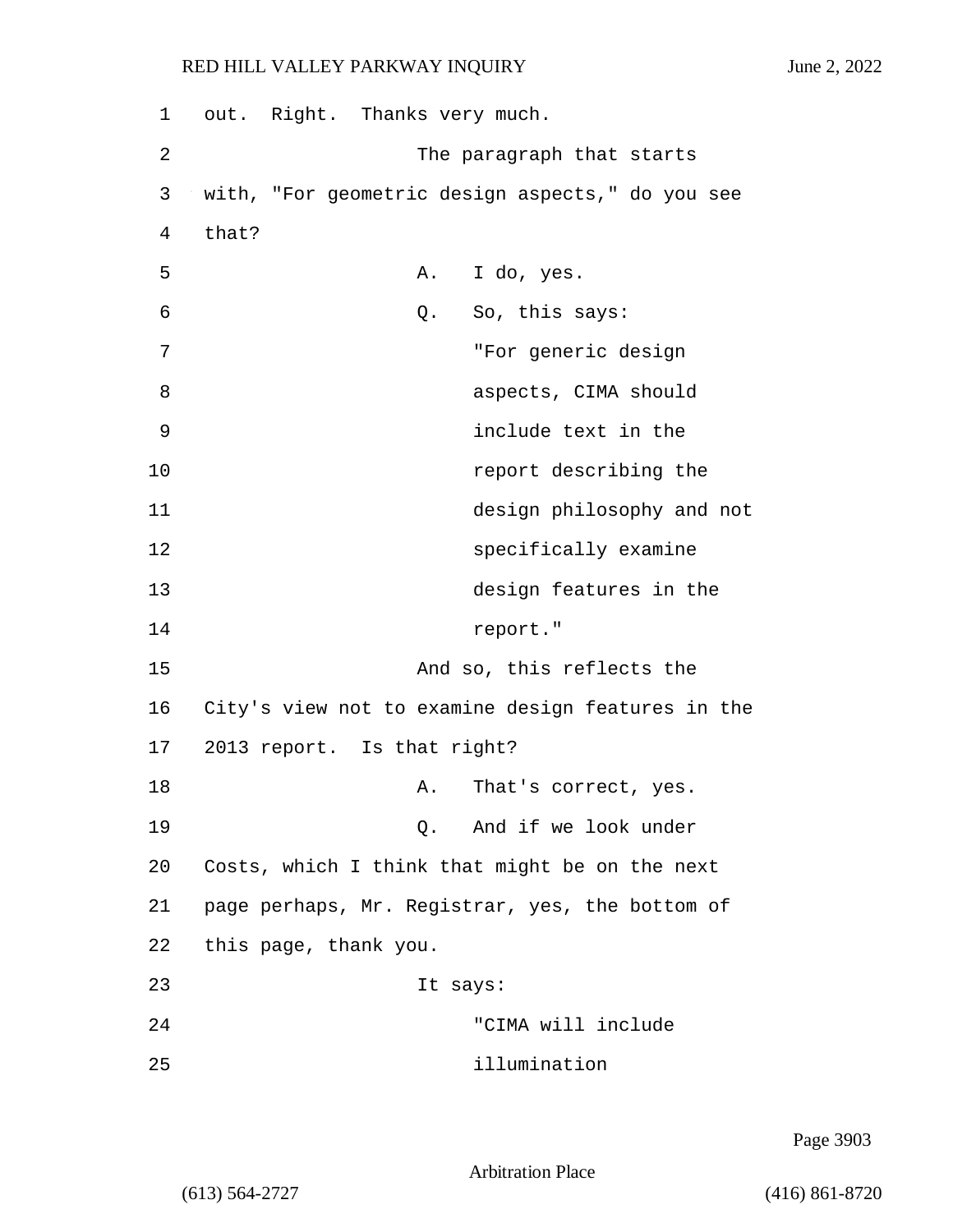1 recommendations in the 2 report. MF indicated 3 that CIMA should use MTO 4 costing information 5 rather than Hamilton 6 costs due to type of 7 lighting." 8 And, again, that reference 9 is -- the illumination there is to continuous 10 illumination or full illumination on the study 11 area. Correct? 12 A. At the time, that was my 13 understanding, yes. 14 Q. Right. And so, here, 15 other than the guidance provided by MF, who I 16 believe is Mr. Field, regarding costing, these 17 minutes don't reflect any comment from the City on 18 the PowerPoint with respect to illumination. 19 Again, we can pull up both 20 pages, Mr. Applebee, just to be fair to you and so 21 you have a chance to review. Would that be 22 helpful? 23 A. Yeah. I mean, I didn't 24 see any reference to that, no. 25 Q. Right. And certainly

Page 3904

Arbitration Place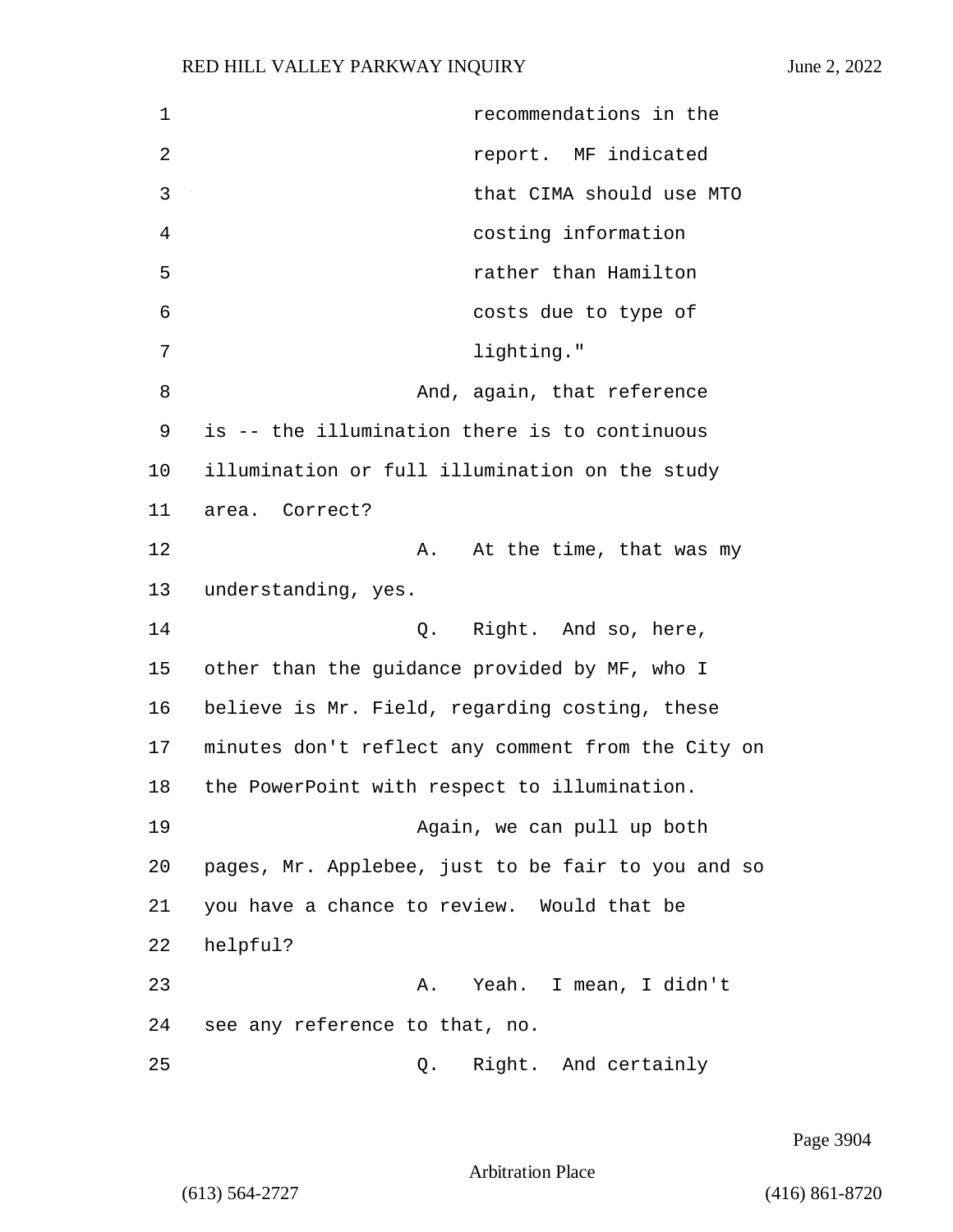there was no reference to CIMA not reviewing illumination in the way that the minutes captured the City's view regarding geometric design review. Is that right? 5 A. That's correct, yes. 6 Q. Okay. And, if we could go now, please, Mr. Registrar, to OD 6, image 37, back to where we were. 9 So, again, when you say, "We received no comment from the City on our presentation that we sent over," specifically the presentation that you're referring to is the last slide that we just went to, which is that full illumination, i.e., continuous illumination, on ramps and freeway meets the TAC and MTO warrants. That's what you're referring to there? 17 A. Yes. 18 Q. And when you say no comment, you're referring to the fact that the City had no comments with respect to that last slide, as we just spoke about? 22 A. Yeah. That would be my understanding of that, absolutely. 24 Q. Right. Okay. And I think you've indicated that between this e-mail

Page 3905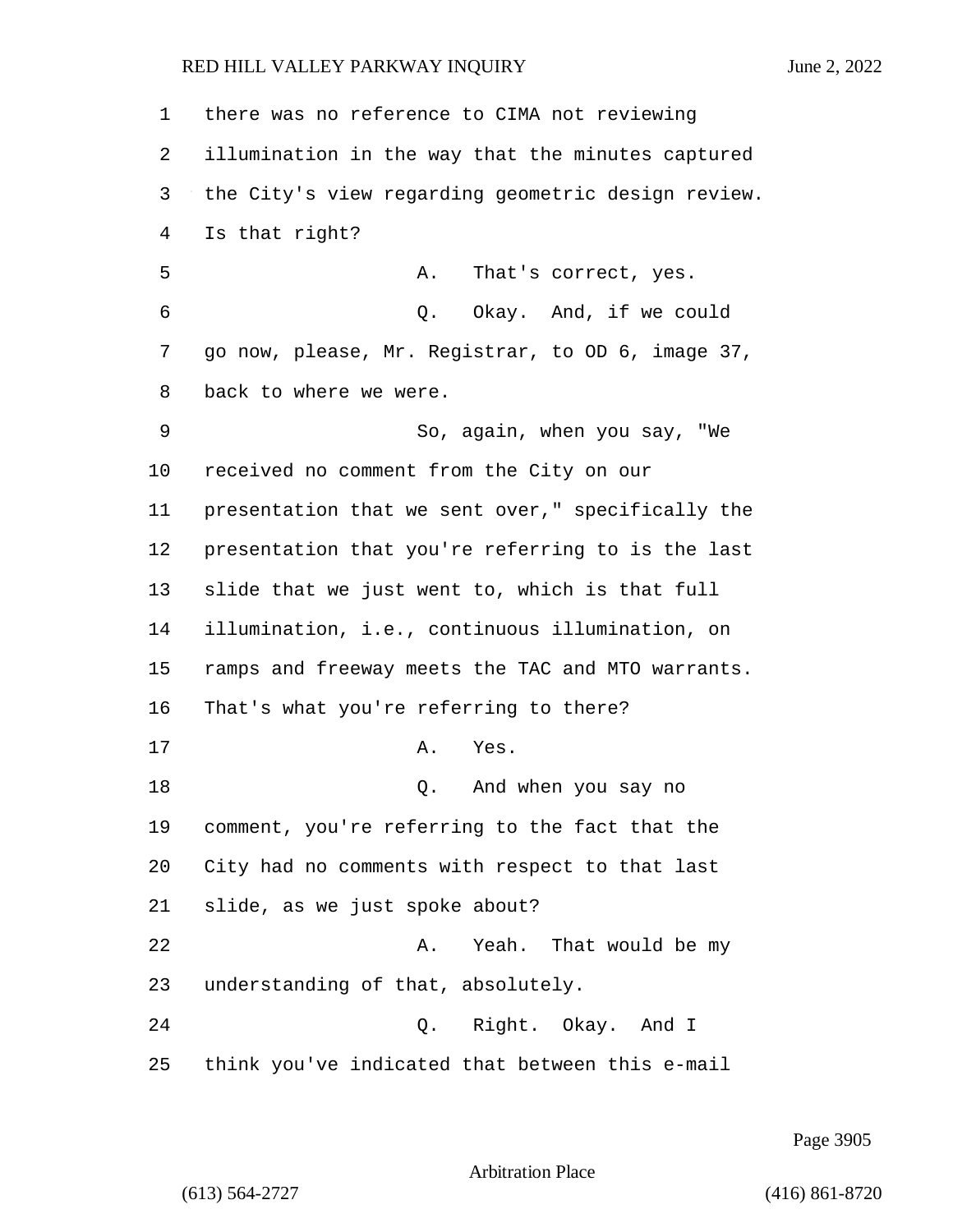that we're looking at here where you respond to Mr. Malone and the next e-mail, CIM8124 -- and perhaps, Mr. Registrar, we can have both these pages up. I can't see the second page. I don't know if others can. Sorry, so it's just a black screen for me, other than the OD page. 7 THE REGISTRAR: Sorry, counsel. I don't think it's 8214. I think it's a different -- 10 MS. CONTRACTOR: My apologies. One second. 12 THE REGISTRAR: Is it 8423? 13 MS. CONTRACTOR: It may be. Let me just double check. And it is 8124. Sorry, so it is 8124, CIM8124. Thanks. Okay. 16 BY MS. CONTRACTOR: 17 Q. So, Ms. Lawrence took you to this e-mail, noting that paragraph 1 there where you're asking -- where you ask your colleague to remove overall lighting from the report. And I believe you confirmed overall lighting, again, references continuous lighting. 23 Correct? 24 A. Yes, correct.

Page 3906

Arbitration Place

25 Q. And between the e-mail at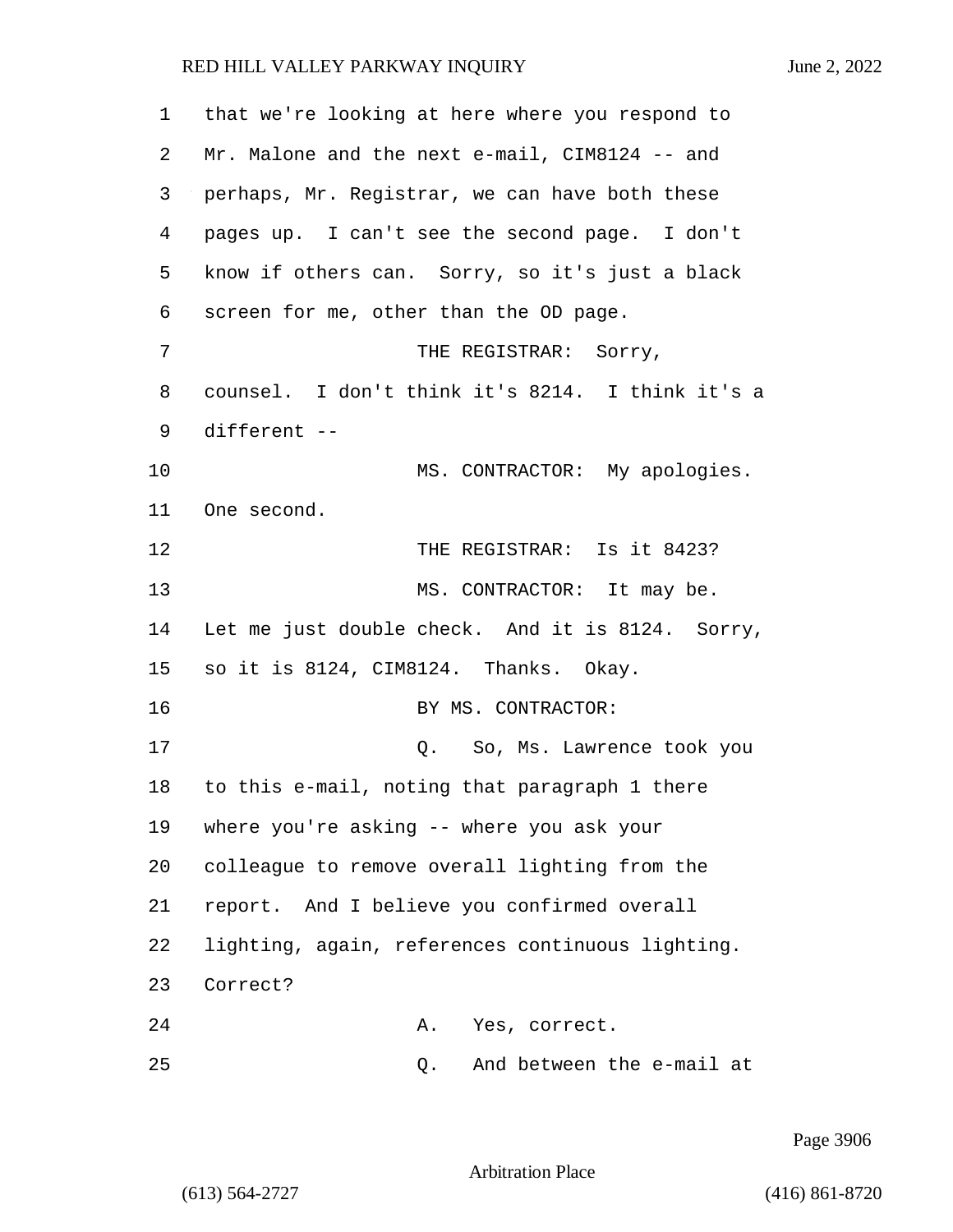paragraph 83, where you -- sorry. Between the

 e-mail at paragraph 33 and the e-mail you sent to Mr. Nolet, and I think you said you don't recall having any conversations with City staff in terms of you don't recall any conversations between City staff? 7 A. I don't recall having any conversations with City staff, no. 9 Q. Right. And given your role on this project, which I understood to be a conduit between City staff and the technical team and partners on the file, I take it part of your responsibility was the sharing of information between the two groups. Is that fair? 15 A. Yes. Anything that would have come through me, I would share as necessary, absolutely. 18 Q. So, if you would have had a call or an e-mail from the City between the July 26 or the e-mail at paragraph 83 and the e-mail from July 29, you would have sent an e-mail to your colleagues to relay the City's comments. Correct? 24 A. That would be my common practice had I received something, yes.

Page 3907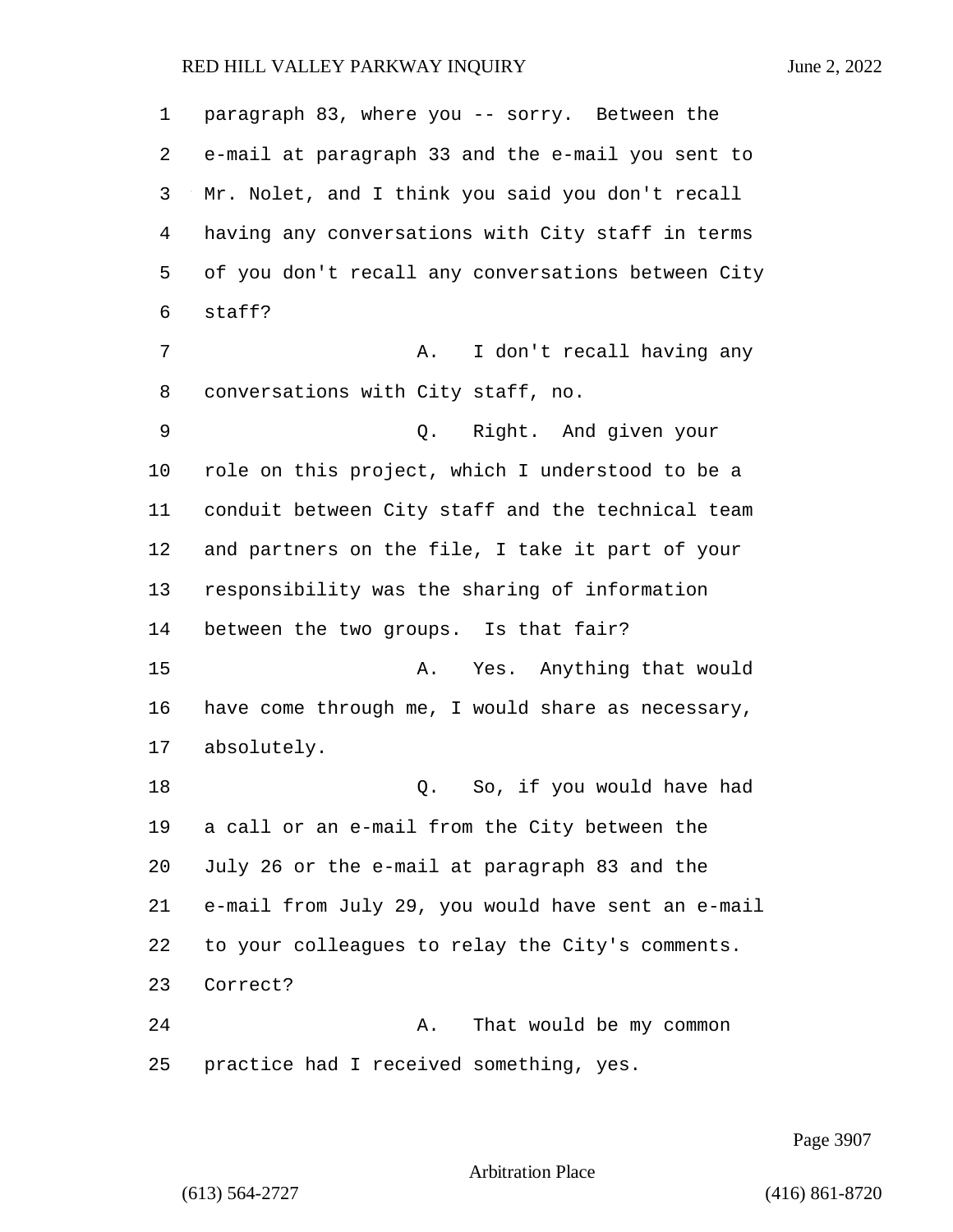| 1  | And I take it you haven't<br>Q.                    |  |  |  |  |
|----|----------------------------------------------------|--|--|--|--|
| 2  | seen any e-mails between you and City staff or you |  |  |  |  |
| 3  | and your colleagues from the period of time in     |  |  |  |  |
| 4  | between these two e-mails, the first where you     |  |  |  |  |
| 5  | send Mr. Malone an e-mail noting that you          |  |  |  |  |
| 6  | understood lighting to be in scope, and the second |  |  |  |  |
| 7  | e-mail where you ask your colleague to remove      |  |  |  |  |
| 8  | continuous lighting from the report, nothing to    |  |  |  |  |
| 9  | suggest that there was any communications with the |  |  |  |  |
| 10 | City between those two?                            |  |  |  |  |
| 11 | I don't recall seeing any<br>Α.                    |  |  |  |  |
| 12 | e-mails related to that going from myself to the   |  |  |  |  |
| 13 | City, no.                                          |  |  |  |  |
| 14 | Okay. Thanks very much.<br>Q.                      |  |  |  |  |
| 15 | Mr. Registrar, could we please go to 8082.001, the |  |  |  |  |
| 16 | 2013 CIMA report, and image 14 specifically,       |  |  |  |  |
| 17 | please. And call out that entire section just so   |  |  |  |  |
| 18 | it's a bit bigger.                                 |  |  |  |  |
| 19 | So, this section talks about                       |  |  |  |  |
| 20 | the limitations of the 2013 study and I want to    |  |  |  |  |
| 21 | understand a bit more specifically about what this |  |  |  |  |
| 22 | says. And so, if we look at the second paragraph,  |  |  |  |  |
| 23 | which says:                                        |  |  |  |  |
| 24 | "The design choices on                             |  |  |  |  |
| 25 | the facility were                                  |  |  |  |  |

Page 3908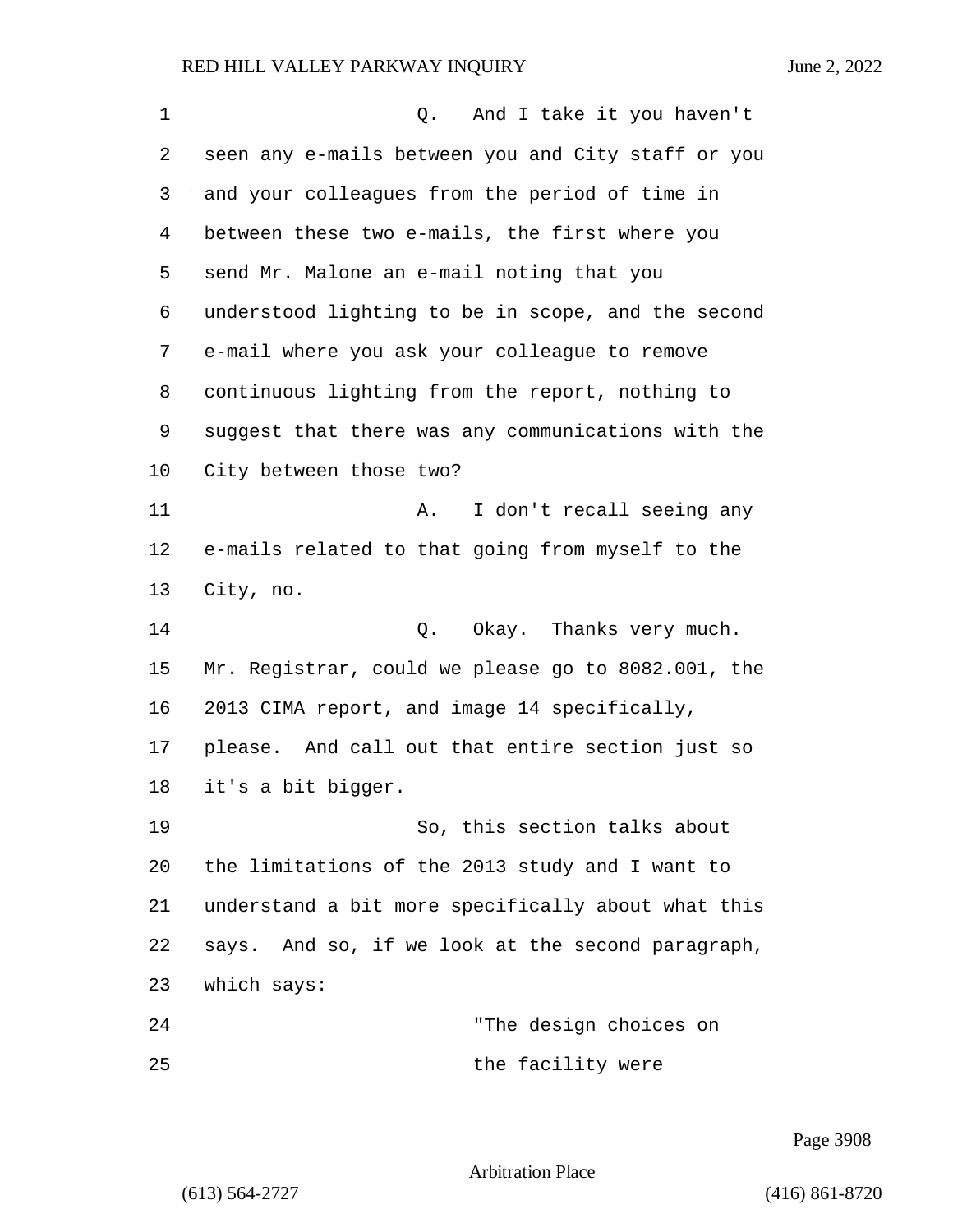| 1  | intimately linked to                               |
|----|----------------------------------------------------|
| 2  | approvals."                                        |
| 3  | Do you see that?                                   |
| 4  | I do, yes.<br>Α.                                   |
| 5  | Q. And then it goes on to                          |
| 6  | say in the next paragraph:                         |
| 7  | "Because of the unique                             |
| 8  | area and because of the                            |
| 9  | cost associated with                               |
| 10 | building a roadway on the                          |
| 11 | escarpment, the City                               |
| 12 | identified several design                          |
| 13 | refinements to the                                 |
| 14 | alignment of the roadway                           |
| 15 | within the valley. These                           |
| 16 | refinements 'consider                              |
| 17 | environmental benefits,                            |
| 18 | driver safety and                                  |
| 19 | construction cost.'"                               |
| 20 | So, what this says is that,                        |
| 21 | you know, design refinements were made on the Red  |
| 22 | Hill and that those refinements were responsive to |
| 23 | the unique area of the Red Hill Valley, the        |
| 24 | construction costs, the environmental benefits and |
| 25 | driver safety. Is that correct?                    |

Page 3909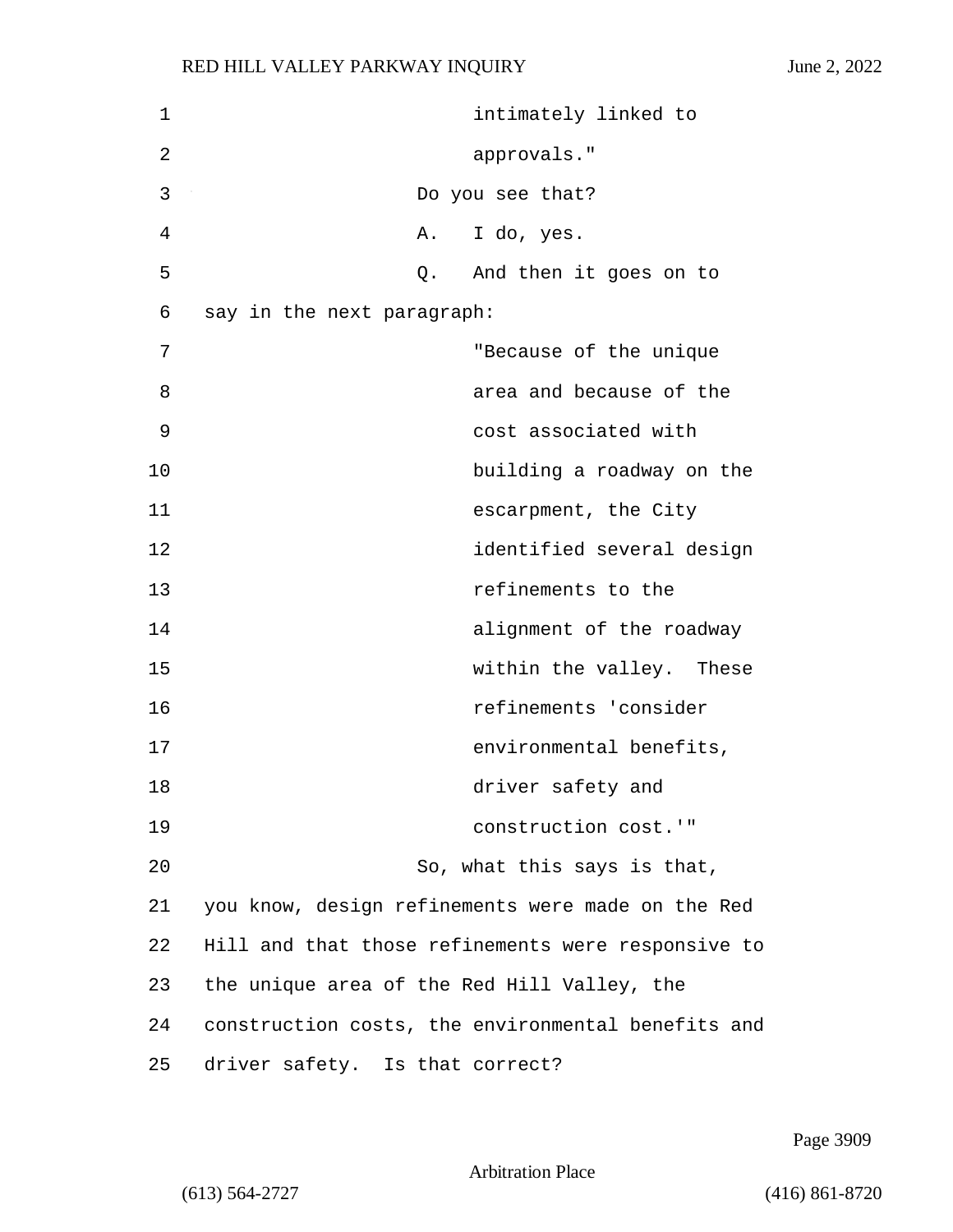1 A. Yes. That's what that quote says, absolutely. 3 Q. Okay. And then it goes on to give specific examples of those refinements and we see that the third plus sign says: 6 "Restricting illumination 7 to the intersections and 8 be on and off-ramps." 9 It does not say that an environmental assessment prohibited continuous illumination on the Red Hill. Correct? **A.** That specific bullet does not say that, no. 14 Q. Right. But not just that bullet, but the paragraph above it. Right? 16 A. No. That's a very short quote taken from that document. I can't say today whether that document specifies that or not.  $Q.$  Right. But, generally, what this paragraph is stating is there were design refinements made and those refinements were reflective of a number of factors, including environmental benefits, driver safety, construction costs. Nowhere does it say -- and I'm not just referencing the quote. That entire

Page 3910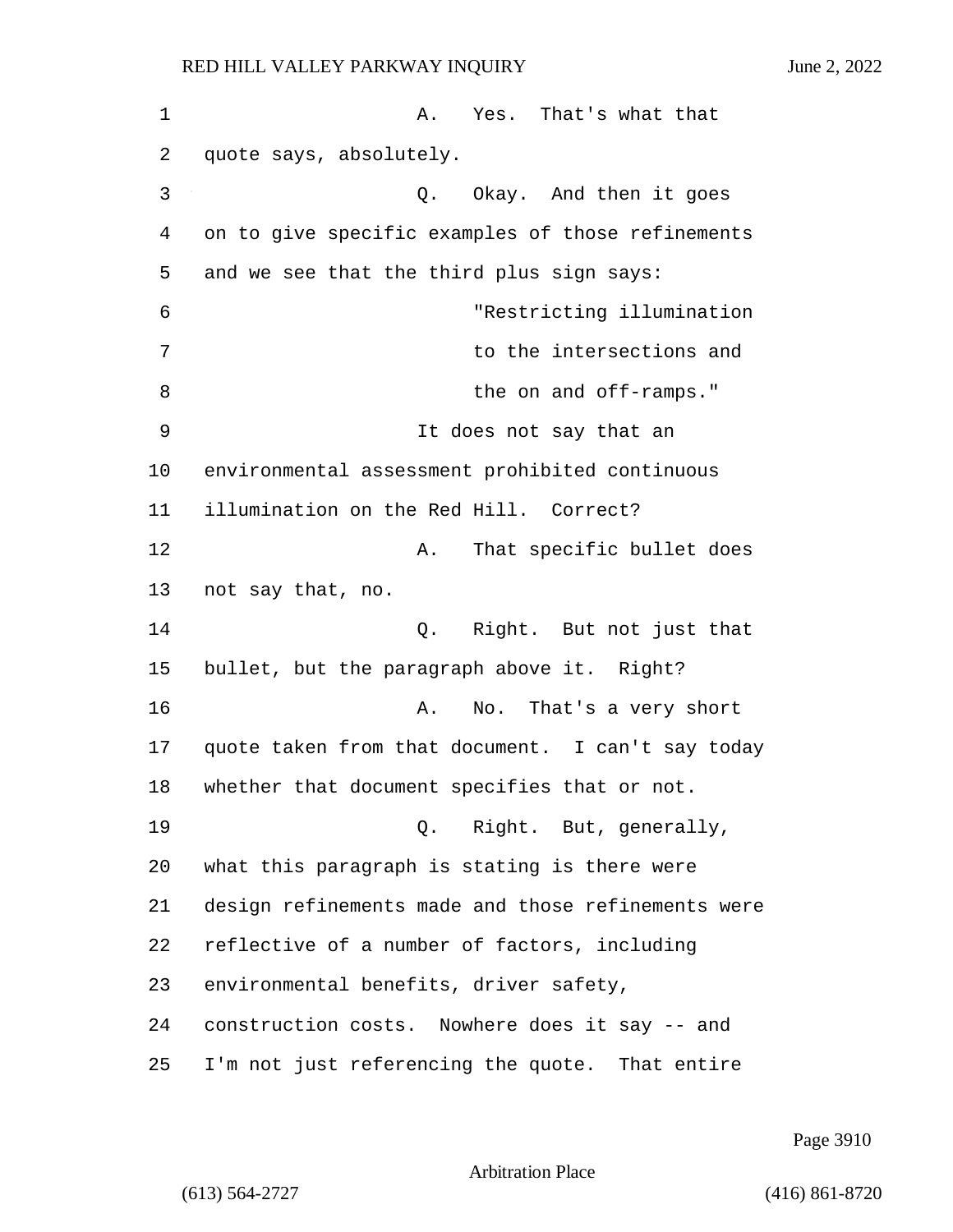| 1  | paragraph does not state that illumination was     |  |  |  |
|----|----------------------------------------------------|--|--|--|
| 2  | restricted because of prohibitions in the          |  |  |  |
| 3  | environmental assessment. Correct?                 |  |  |  |
| 4  | No, that statement<br>Α.                           |  |  |  |
| 5  | doesn't say that.                                  |  |  |  |
| 6  | And if we go to the<br>Q.                          |  |  |  |
| 7  | footnote 4 just below, that is the Lura report     |  |  |  |
| 8  | that you were referring to earlier, Lura           |  |  |  |
| 9  | Consulting?                                        |  |  |  |
| 10 | Yeah.<br>Α.                                        |  |  |  |
| 11 | Right. And I think my<br>Q.                        |  |  |  |
| 12 | friend asked you how you may have obtained the     |  |  |  |
| 13 | report and I think you said either it was publicly |  |  |  |
| 14 | available or the City provided it to you, but      |  |  |  |
| 15 | clearly you had a copy of it before you finalized  |  |  |  |
| 16 | the 2013 report?                                   |  |  |  |
| 17 | Α.<br>Yes.                                         |  |  |  |
| 18 | And if we go to $-$ -<br>Q.                        |  |  |  |
| 19 | Registrar, if we could keep that page up and go to |  |  |  |
| 20 | HAM2638. So, this is the Lura report and if we go  |  |  |  |
| 21 | to image 8, it provides a general description.     |  |  |  |
| 22 | It's a very long report, so I'm not going to take  |  |  |  |
| 23 | you through the whole thing, but the general       |  |  |  |
| 24 | purpose of the report and a background of the      |  |  |  |
| 25 | consultation process is provided on this page.     |  |  |  |

Page 3911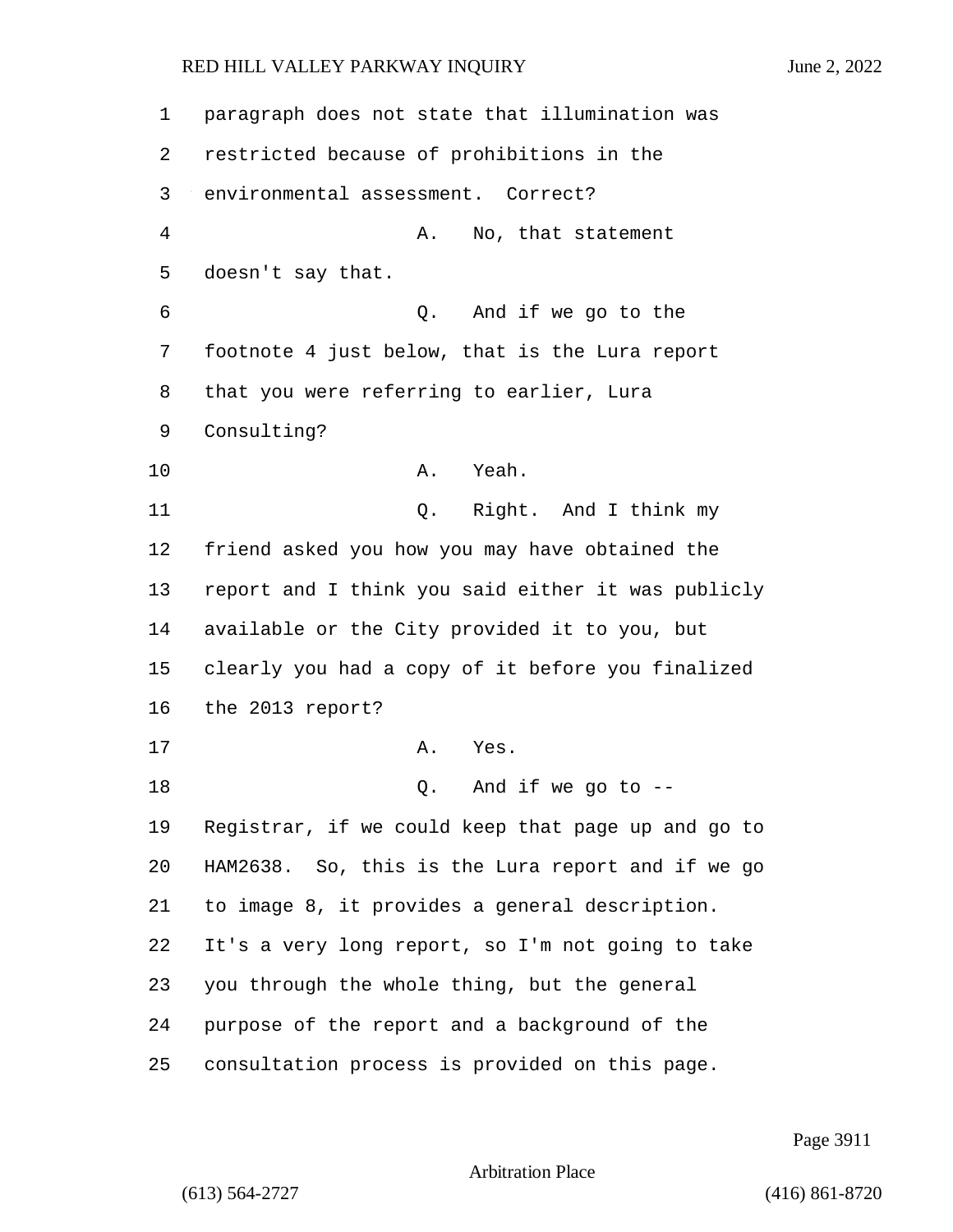1 And while you're reviewing 2 that, Mr. Applebee, I'll just note that this 3 report will be Exhibit 63. 4 JUSTICE WILTON-SIEGEL: Thank 5 you. 6 EXHIBIT NO. 63: Lura 7 Consulting report, 8 HAM2638. 9 BY MS. CONTRACTOR: 10 **Q.** And so, the background of 11 the report is provided here. And then if we go to 12 image 87 and if we can pull out the first -- 13 that's strange. My 87 is slightly different. 14 Sorry. If we can go back two 15 pages, please, and if we can call out the first 16 row of that table. So, you see here on the left 17 it says: 18 "Serious potential 19 impacts are not addressed 20 in either report. 21 (Natural areas adjacent 22 to the indirect impact 23 zone will be 24 compromised)." 25 And then on the right-hand

Page 3912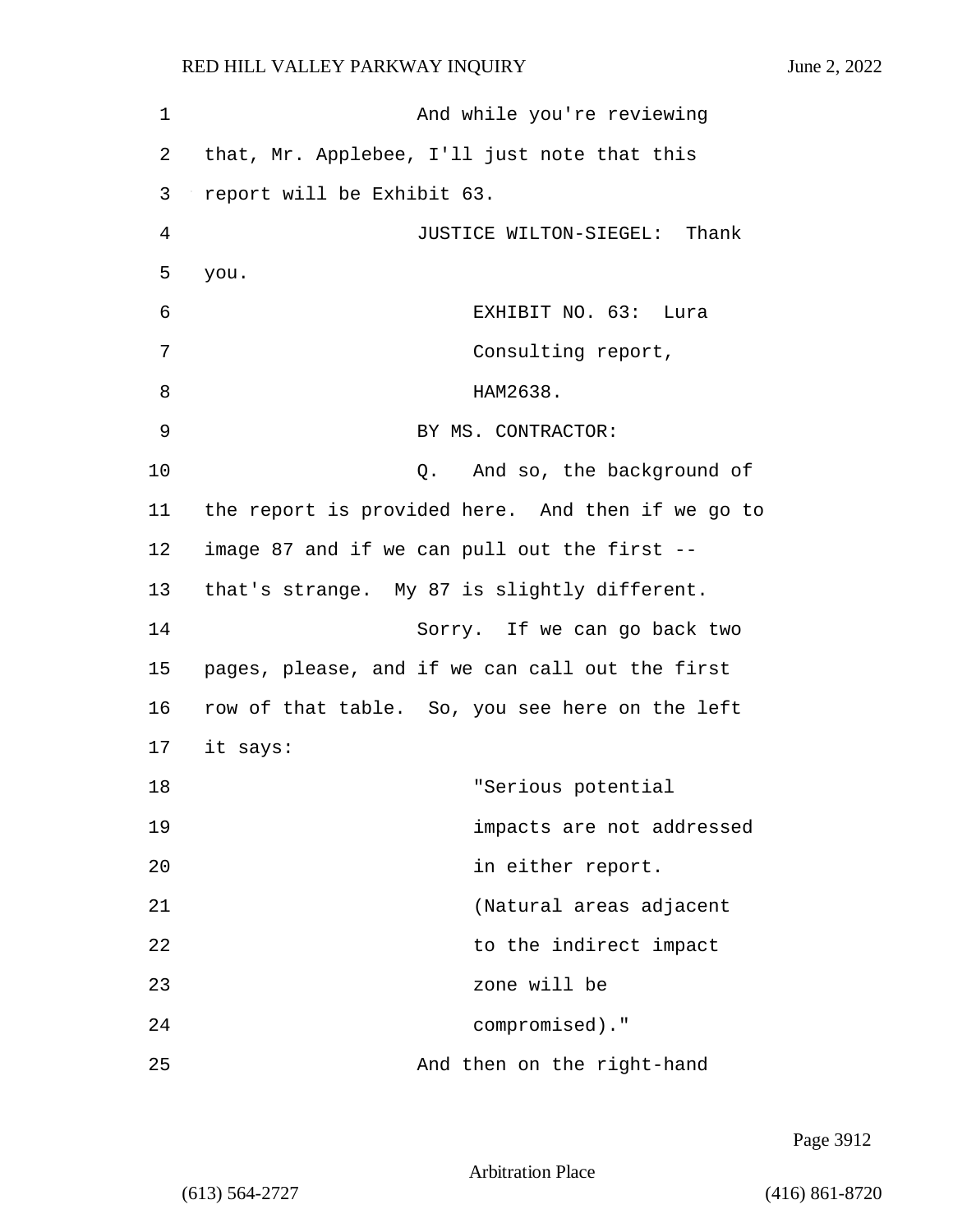| 1  | side it states: |    |                           |
|----|-----------------|----|---------------------------|
| 2  |                 |    | "Michael Mesure of the    |
| 3  |                 |    | Toronto-based Fatal Light |
| 4  |                 |    | Awareness Program was     |
| 5  |                 |    | contacted regarding the   |
| 6  |                 |    | possible effects of       |
| 7  |                 |    | expressway light on       |
| 8  |                 |    | wildlife behaviour. He    |
| 9  |                 |    | stated that artificial    |
| 10 |                 |    | lighting (street          |
| 11 |                 |    | lighting, highway light   |
| 12 |                 |    | standards, vehicle        |
| 13 |                 |    | lights) can affect the    |
| 14 |                 |    | breeding habits of birds; |
| 15 |                 |    | however, these effects    |
| 16 |                 |    | are difficult to quantify |
| 17 |                 |    | and studies are limited.  |
| 18 |                 |    | Mitigation measures       |
| 19 |                 |    | should aim to limit usage |
| 20 |                 |    | of light standards to     |
| 21 |                 |    | intersections and on and  |
| 22 |                 |    | off-ramps."               |
| 23 |                 |    | Do you see that?          |
| 24 |                 | Α. | Yes, I see that.          |
| 25 |                 | Q. | Okay. Is there a way,     |

Page 3913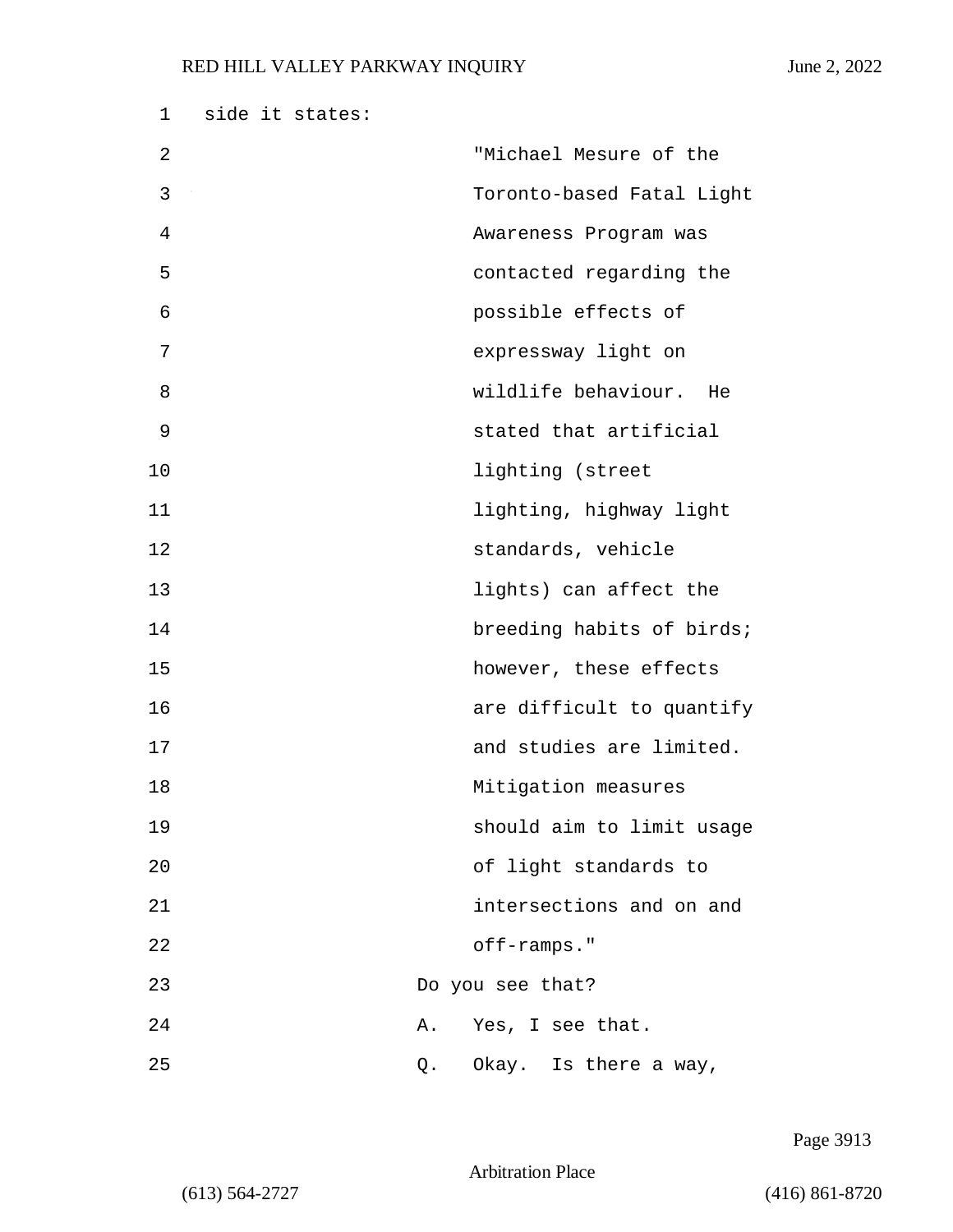Mr. Registrar, to have this section up that you have called out with the section of the report that we were looking at, even if it's just the far right column. 5 I don't know if you can see that any better, but the point I wanted to make is that the reference in the CIMA report, which again aren't to prohibitions in this section with respect to the environmental assessment but about design refinements made to reflect environmental benefits and construction costs, and the specific site and reference is to this Lura report, which specifically talks about mitigation measures, as a result of which continuous illumination or, rather, illumination should be restricted to interchanges and off-ramps. 17 So, this is -- and there's a few other references in the report, but this report supports what is described in the Study Limitation section that we see here? 21 A. Yes. 22 Q. If we could go to image 58 of the 2013 CIMA report that you have up already, Mr. Registrar. And we can take down the Lura report. Okay. And could we please call out

Page 3914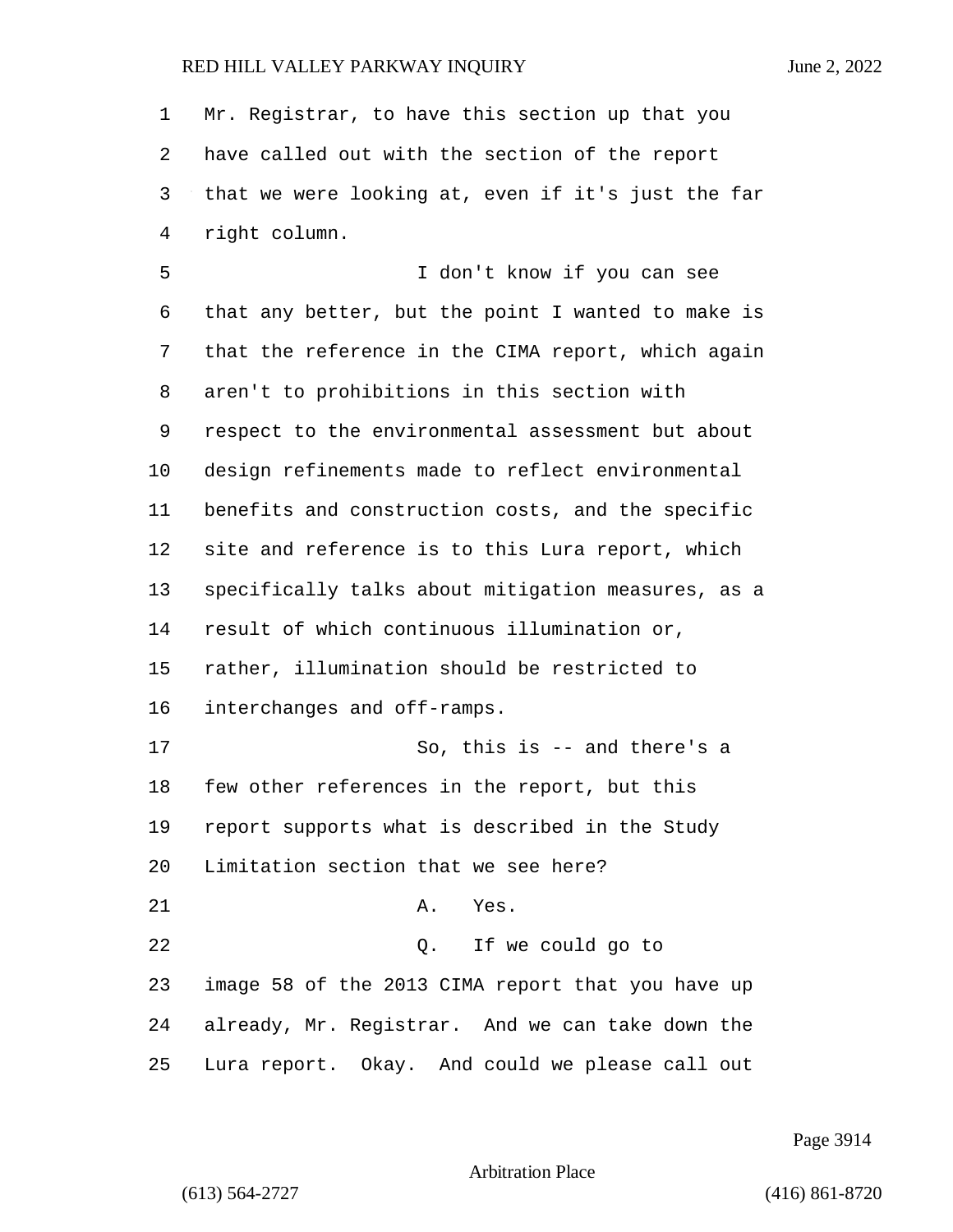the high-friction pavement, that first paragraph. 2 This recommendation or the reference, rather, to install high-friction pavement in the report was made with respect to ramp 6, and the last line of that paragraph states that the City could consider installing this treatment on approach to and through the curve at the end of the ramp. Do you see that? 9 A. I do, yes. 10 Q. And it does not state that the City should install high-friction pavement. Correct? 13 A. Correct, yeah. That is clear. 15 Q. Right. And you agreed with me earlier that CIMA is intentional about its use of "should" and "could"? 18 A. Correct, yes. 19 Q. And if we could go to image 66, please, and if we look at -- so, this is the summary of countermeasures broken down into ramp segments, and for ramp 6 you'll see that one of the recommendations is to install high-friction pavement and that it's listed as a short-term countermeasure. Correct?

Page 3915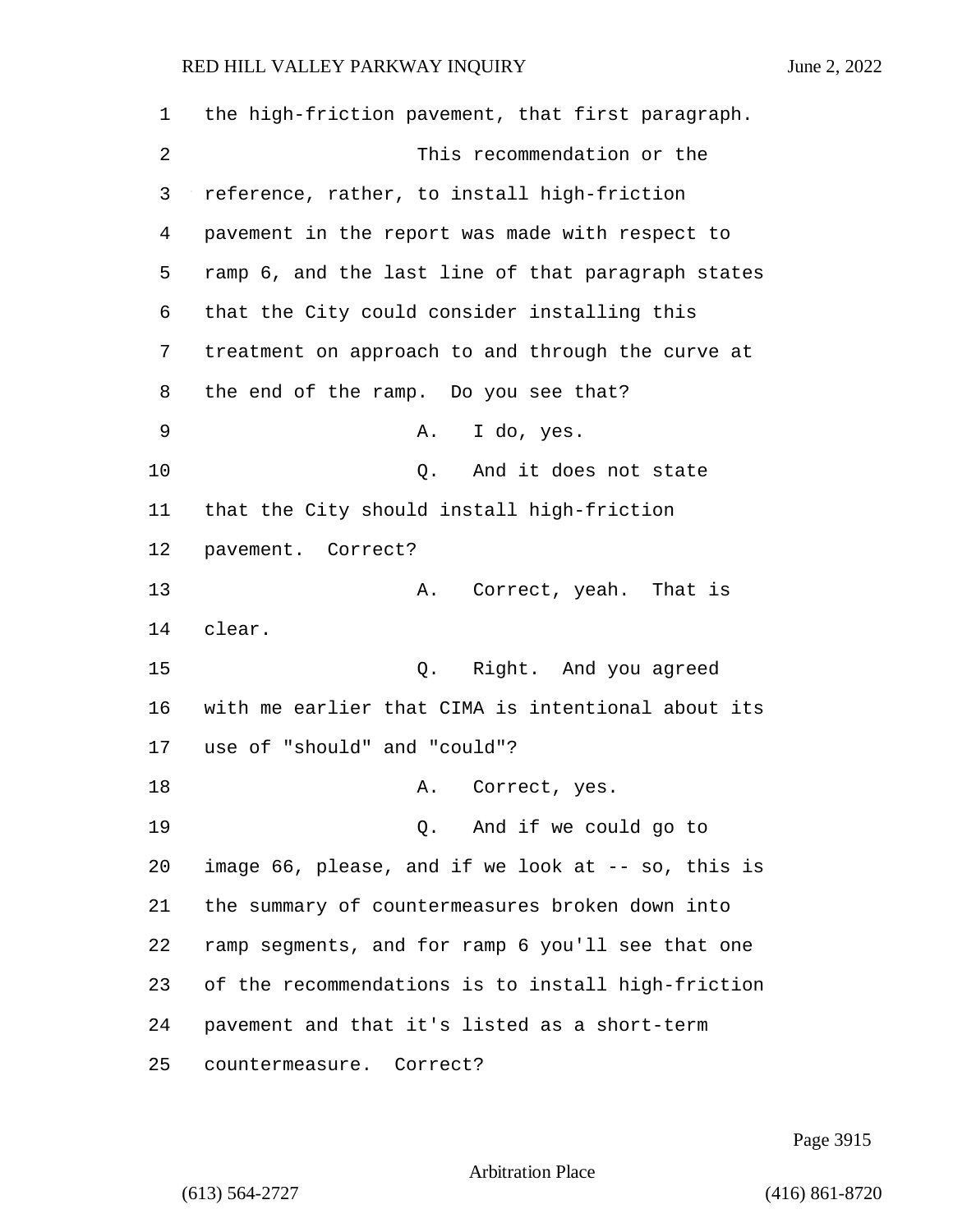1 A. Yes, that's correct. 2 Q. Okay. And so, the guidance in the CIMA report with respect to high-friction pavement is that the City could consider installing high-friction pavement on ramp 6 at some point from November 2014, which is when the report -- sorry, 2013, rather, which is when the report was finalized, and November 2018, which is five years. Is that fair to say? 10 A. That's fair to say. 11 Q. Okay. If we could go to OD paragraph 6, I'm sorry, OD 6, image 35. 13 So, Ms. Lawrence took you to the e-mail at paragraph 76 and I believe you agreed that you were being informed about Golder Associates' work on the Red Hill as a result of the friction testing recommendation that was included in some of earlier drafts of the report and discussed at the progress meeting? 20 A. Yes. That's my understanding of that, yeah. 22 Q. And given what we discussed earlier about your role on this project, being a conduit of information, you would have shared this information with the technical team

Page 3916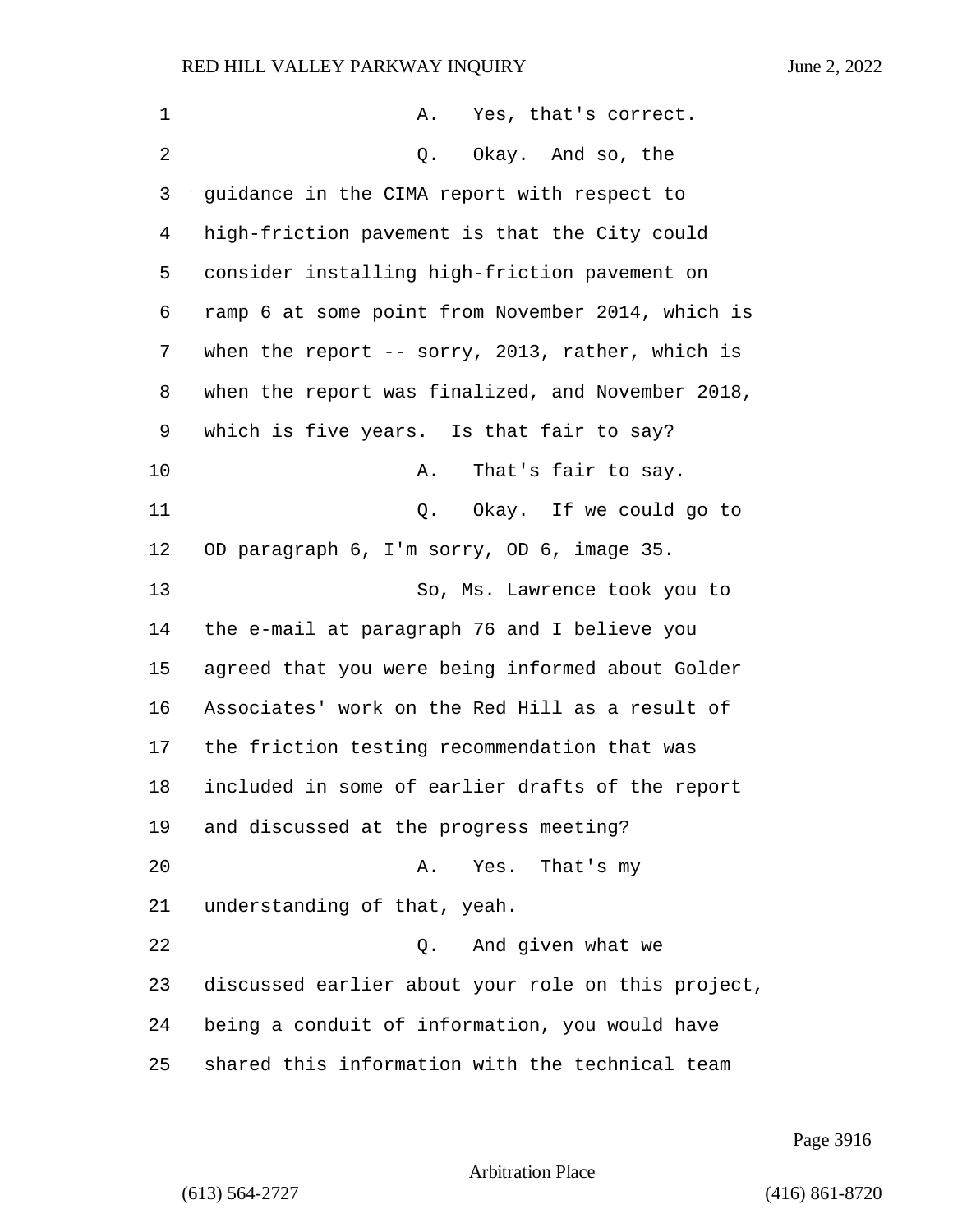and the partners on the CIMA side working on the 2013 report? 3 A. It would have been my typical practice to share that information, yes. 5 Q. Right. And if we go to CIM10011, you were taken to this e-mail as well. And I take it that when you received this e-mail from Mr. Malone where he says, "FYI and review," you would have reviewed Mr. Moore's note or the e-mail from Mr. Moore below? 11 A. I believe I would have reviewed it, yes. 13 Q. Right. And, Mr. Registrar, if we can pull up the second page of that. Perfect. 16 You see that the e-mail that Mr. Moore forwards to Mr. Malone is an e-mail from Dr. Uzarowski from Golder Associates. Correct? 19 A. Yes, that's correct. 20 Q. And I take it, Mr. Applebee, that at this point you did not recall that the City had invited CIMA to reach out to Golder in 2013 if they had any questions about friction testing? 25 A. No. I wouldn't have

Page 3917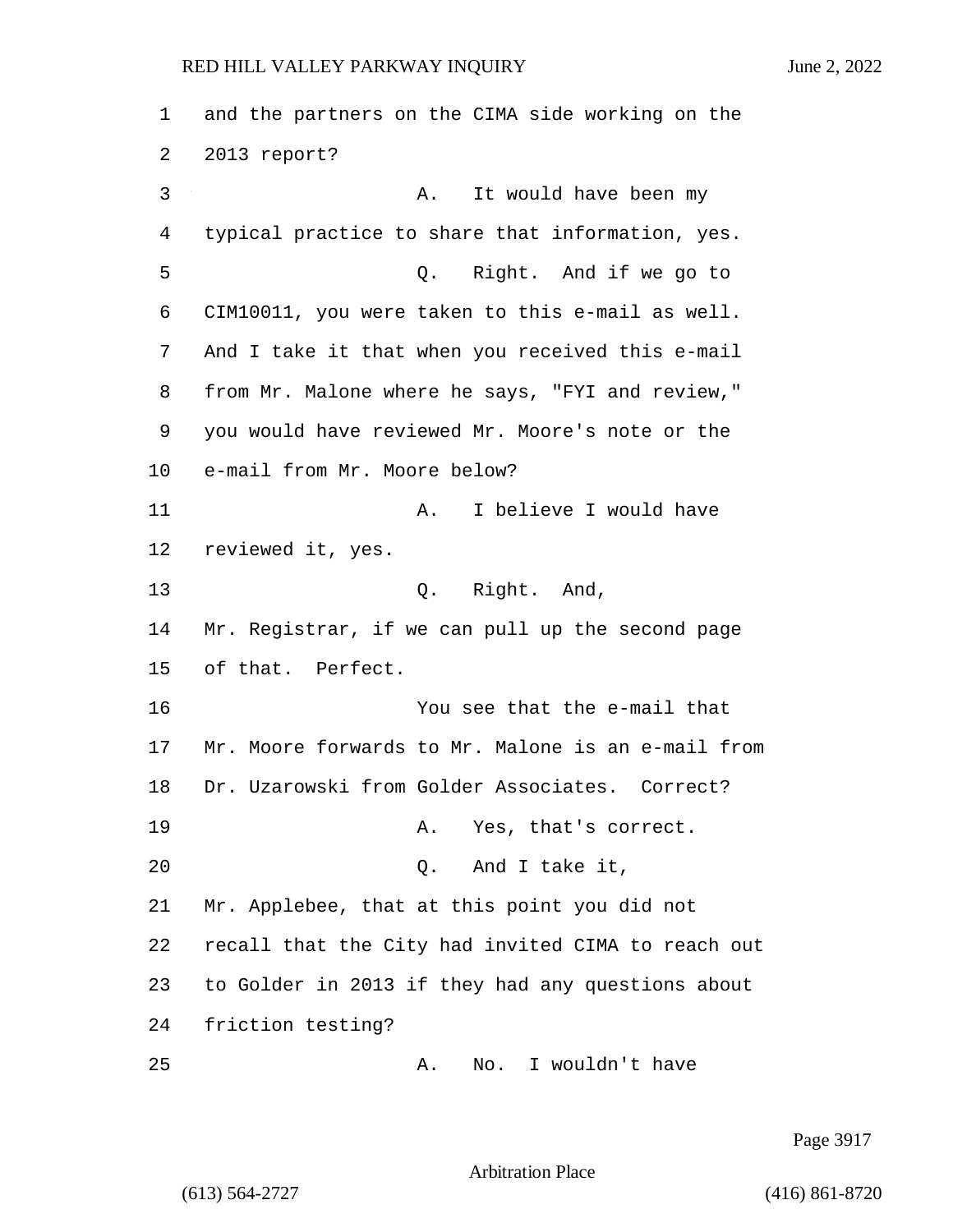recalled that probably. 2 Q. Right. And so, you didn't share with or remind Mr. Malone of the City's invitation to contact Golder from 2013? 5 A. I don't believe I did. I don't recall that specifically, no. **Q.** Okay. Those are my questions for you, Mr. Applebee. Thanks for all your time today. **JUSTICE WILTON-SIEGEL:** Okay. Dufferin and MTO have no questions? 12 MS. LAWRENCE: That's correct. I mean, unless they pop up on the screen. **JUSTICE WILTON-SIEGEL:** Okay. And, Ms. Lawrence, anything further? 16 MS. LAWRENCE: Thank you, Commissioner. I would like to take a short five-minute break just to confirm my notes and if I have any questions in re-exam. And, in any event, I suspect I'll be quite brief. **JUSTICE WILTON-SIEGEL:** Okay. Let's take a five-minute break. We'll return at five to 12:00. --- Recess taken at 11:47 a.m. --- Upon resuming at 11:55 a.m.

Page 3918

Arbitration Place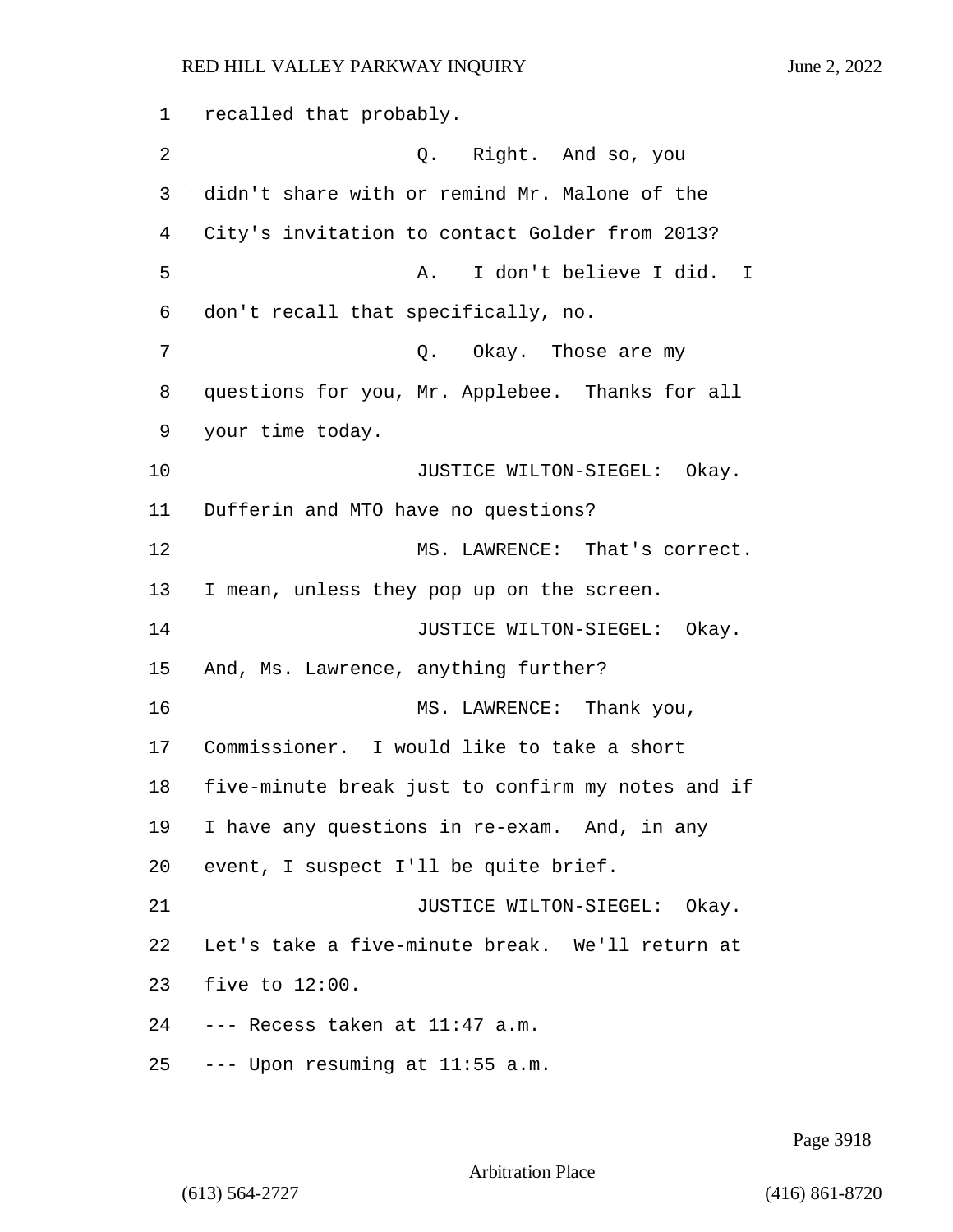1 MS. LAWRENCE: Thank you. FURTHER EXAMINATION BY MS. LAWRENCE: 3 Q. Thank you. Mr. Applebee, I have a few questions in re-examination. 5 Registrar, can you bring up HAM8082. Apologies, that is not the document that I wanted. Just give me a second. I've done it again. Can you bring up 8082.0001, please. Thank you. And if you could go internal page 2, I believe it is image 8. Thank you. 11 Mr. Applebee, do you recall that Ms. Contractor asked you questions about the reference to the third paragraph and the three crosses, three Xs? 15 A. Yes, I do. 16 Q. She also took you to the Lura report? 18 A. That's correct. 19 Q. And she asked you or she put to you the Lura report supports what is described in the Study Limitation section that we see here. That was her question and she was referring to those paragraphs, the third and the Xs. Do you remember she asked those questions? 25 A. Yes, I do.

Page 3919

Arbitration Place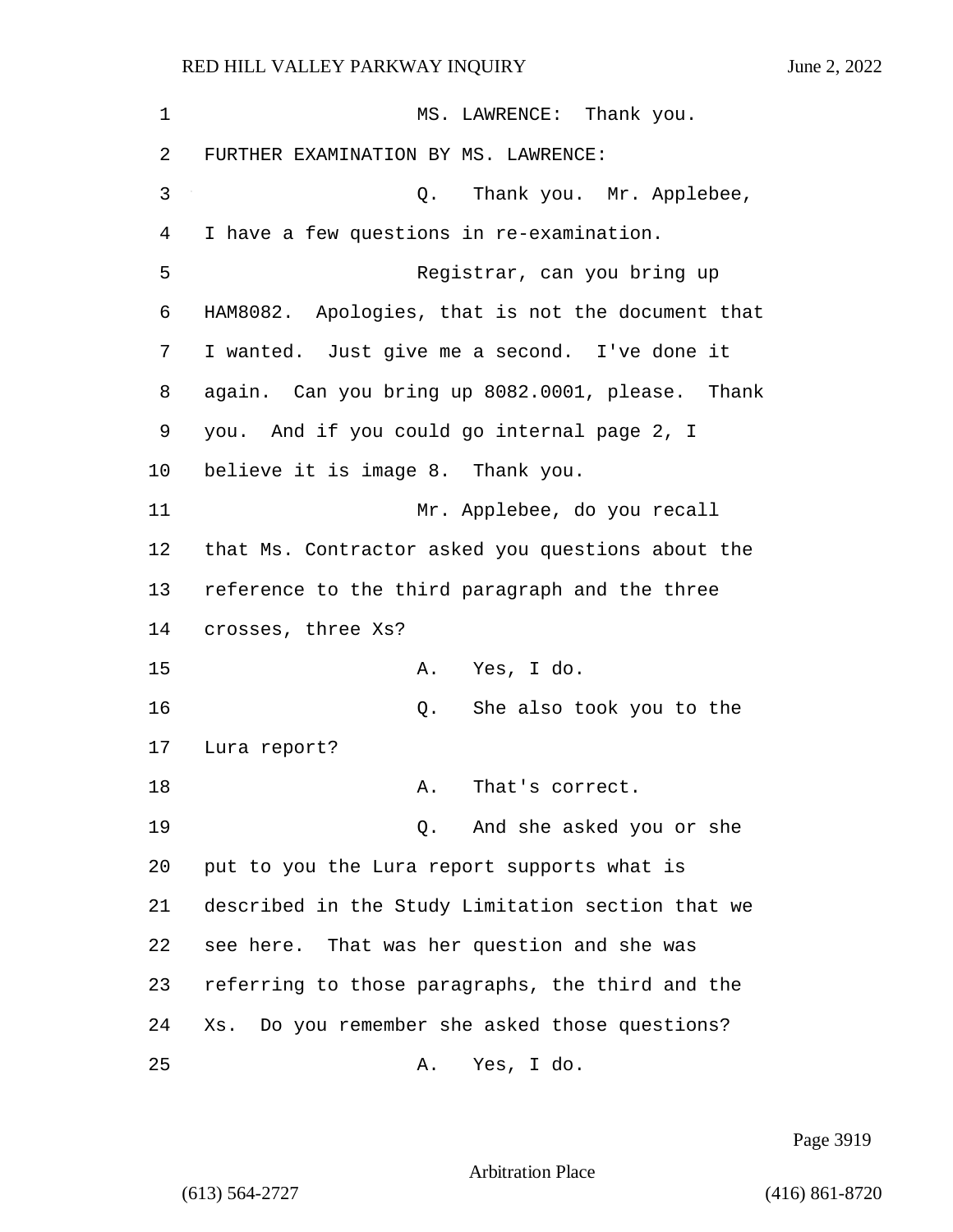1 and in response to her assertion or her proposition to you that the Lura report supports what's described here, you said 4 correct? 5 A. Correct. 6 Q. What recollection do you have about what you did personally in 2013 to confirm that the Lura report supports the language that's set out in the Study Limitations section? 10 A. I personally don't recall what I did with respect to that. I see that there's some quotations here and notations, footnotes, but I don't recall what my involvement in that was personally. 15 Q. Did you draft this section, 2.2, of -- this is draft E04? 17 A. I don't recall if I drafted this specifically. Most of the report was not drafted by me. I did some updates, but I can't say for sure. 21 Q. Did you personally review the Lura report in 2013? 23 A. I don't recall personally reviewing that report, no.

25 Q. Thank you. As a more

Page 3920

Arbitration Place